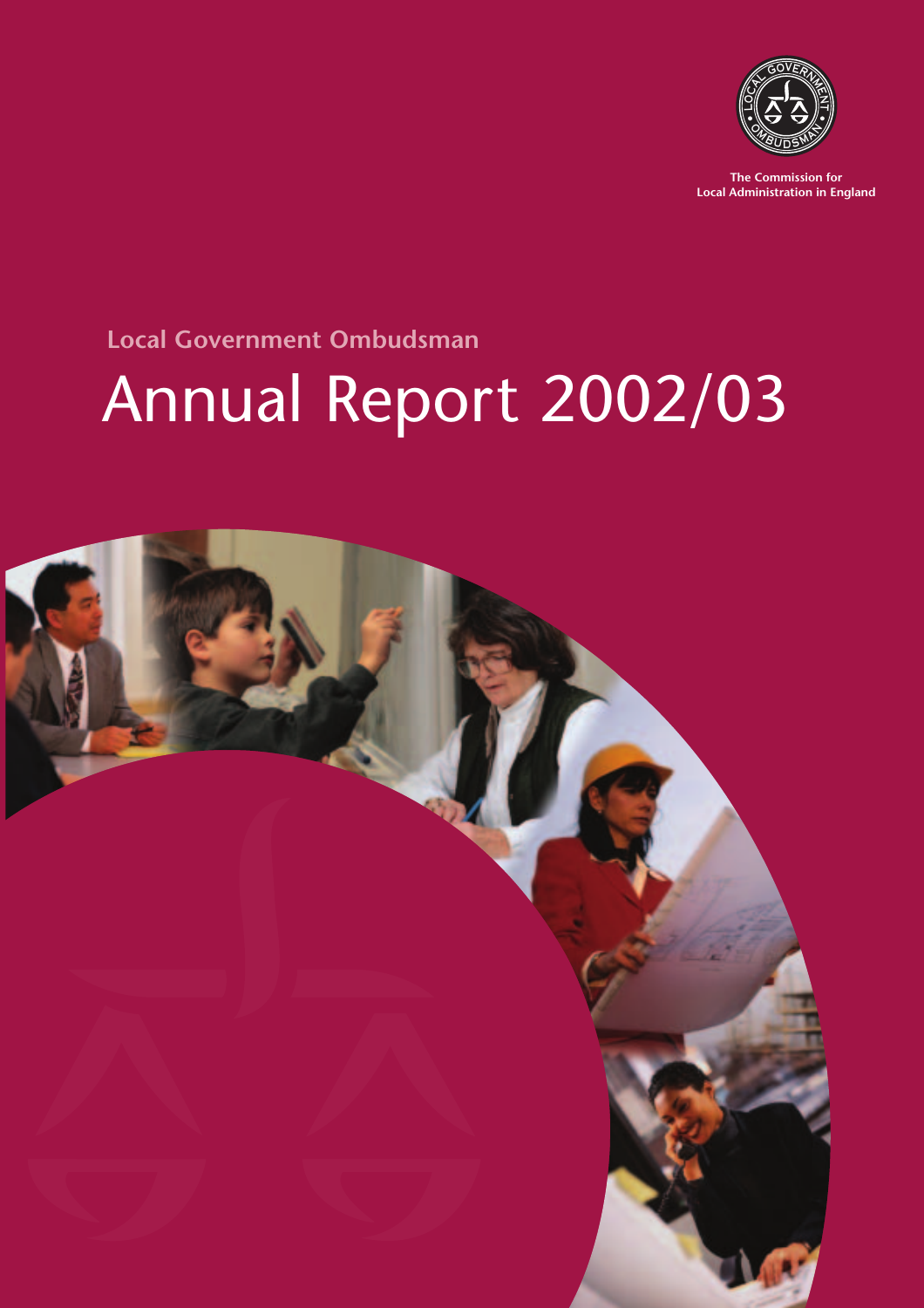### **Contents**

### **appendices**

**Appendix 1(a) 23** Subjects of complaints received 2002/03

**Appendix 1(b) 25** Analysis of outcome of complaints 2002/03

**Appendix 1(c) 26** Subjects of investigation reports 2002/03

**Appendix 1(d) 28** Compliance with recommendations

**Appendix 2 29** Review of the operation of Part III of the Local Government Act 1974

**Appendix 3 37** List of investigation reports issued in the year ended 31 March 2003

**Appendix 4 41** Complaint statistics by authority for the year ended 31 March 2003

> **Appendix 5** Glossary of terminology

**Appendix 6 56** Commission publications and website

This year, the Annual Report is being published two months earlier than in previous years. As a consequence, the annual accounts will be presented in a separate publication.

#### **report**

**The Commission and its role**  $\qquad \qquad \textbf{(1)}$ **Chapter 1 3 Chairman's introduction**

**Chapter 2 5 Business goals and performance**

> **Chapter 3 11 Analysis of complaints**

> > **Chapter 4 13 Local settlements**

### **Chapter 5 15**

**Report of Tony Redmond** Local Government Ombudsman for London boroughs north of the Thames (except Harrow and Tower Hamlets), the Greater London Authority, Essex, Kent, Suffolk, Surrey, East Sussex, West Sussex, Berkshire, Buckinghamshire, Hertfordshire and Coventry City.

#### **Chapter 6 17**

**Report of Patricia Thomas** Local Government Ombudsman for the London Borough of Tower Hamlets, Birmingham City, Cheshire, Derbyshire, Lincolnshire, Nottinghamshire, and the North of England (except the cities of Lancaster and York).

#### **Chapter 7 20**

#### **Report of Jerry White**

Local Government Ombudsman for all of southern England (except Essex, Kent, Surrey, East Sussex, West Sussex, Berkshire, Buckinghamshire, Hertfordshire and London boroughs north of the Thames, but including Harrow), East Anglia (except Suffolk), the south-west and most of central England, and the Cities of Lancaster and York.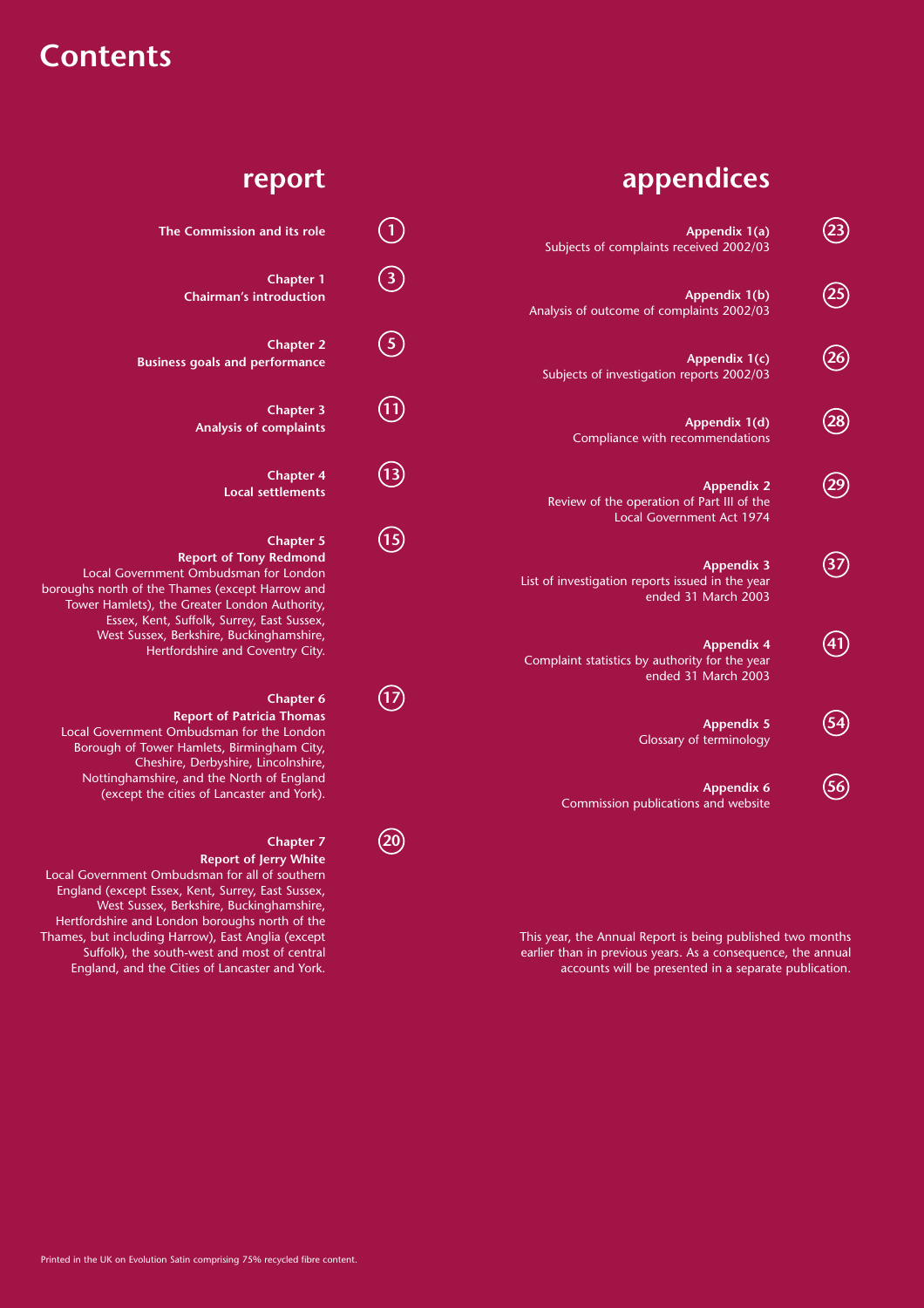## The Commission and its role

The Commission for Local Administration in England was created by Part III of the Local Government Act 1974.

#### **Membership**

#### **Chairman**

Mr Tony Redmond

**Vice-chairman**

Mrs Patricia Thomas

#### **Members**

Mr Jerry White

Sir Michael Buckley (until 4 November 2002)

Ms Ann Abraham (from 4 November 2002)

Mr Redmond, Mrs Thomas and Mr White are Commissioners for Local Administration (Local Government Ombudsmen). Ms Abraham is the Parliamentary Commissioner for Administration (Parliamentary Ombudsman) and is a member *ex officio* of the Commission.

#### **Senior staff**

The senior staff of the Commission are:

Mr Richard Harrison, Deputy Ombudsman, York (until January 2003)

Mr Neville Jones, Deputy Ombudsman, Coventry

Mr Nigel Karney, Deputy Chief Executive and Secretary

Mr Peter MacMahon, Deputy Ombudsman, London

#### **The Local Government Ombudsmen's purpose and values**

#### **Our purpose is:**

- to provide independent, impartial and prompt investigation and resolution of complaints of injustice caused through maladministration by the authorities listed below; and
- to offer guidance intended to promote fair and effective administration in local government.

#### **Our values:**

- We treat people with courtesy, consideration, openness and honesty; and respect their privacy.
- In the provision of our service we strive to:
	- be independent, fair and consistent; and take full account of what people tell us;
	- get to the truth and report accurately, promptly and in plain language;
	- explain fully the reasons for our decisions; and
	- treat people equally and not discriminate on any improper grounds.
- In employment we strive to:
	- train and develop individuals so that they make their best possible contribution;
	- encourage team work, work ownership, innovation and creativity; and recognise success;
	- provide good and safe working conditions; and
	- provide equal opportunities.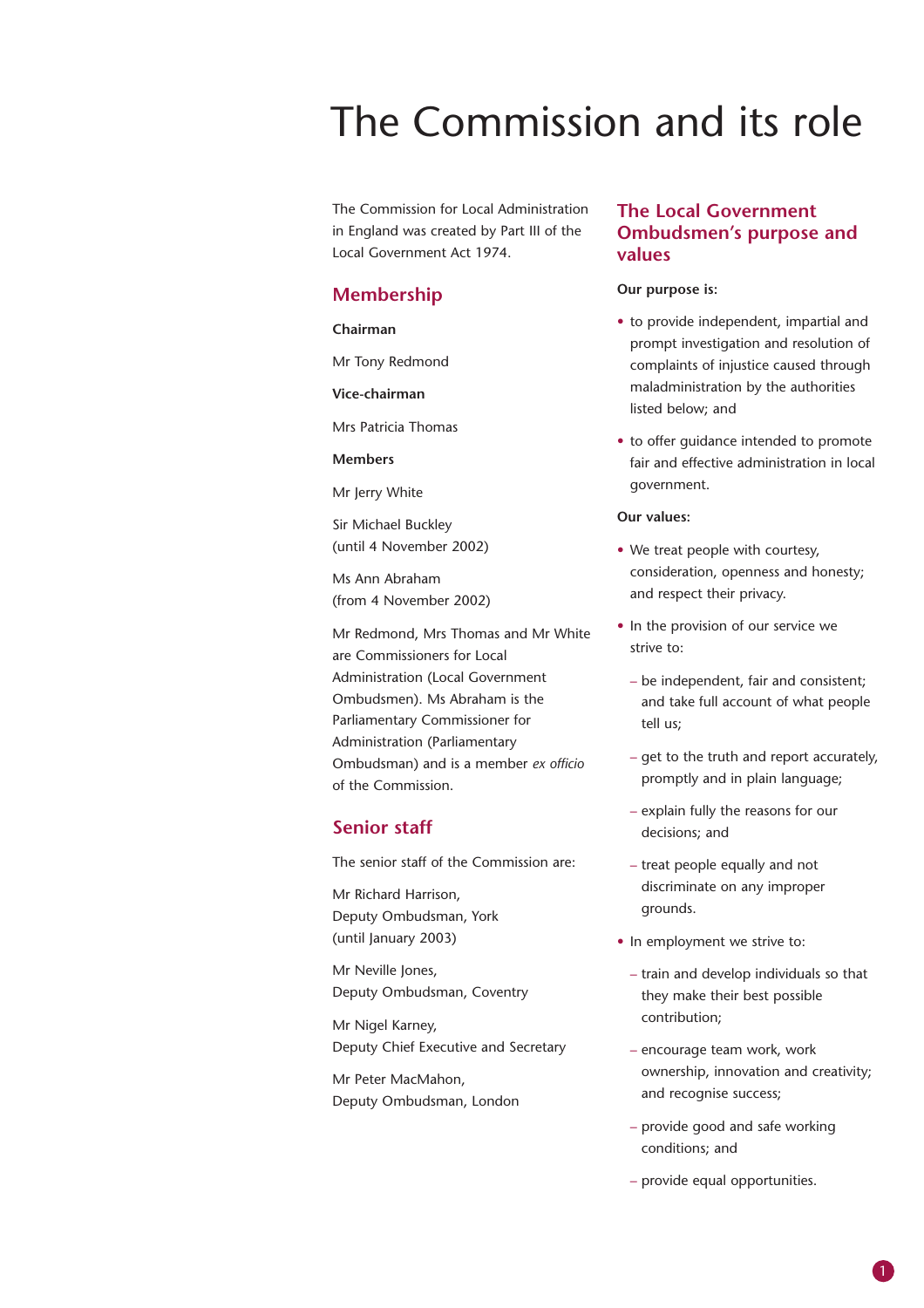- As a responsible public organisation we strive to:
	- improve our work continuously;
	- provide value for money;
	- take account of the effect on the environment in the way we work; and
	- have good working relationships with our suppliers to maintain and improve our services.

#### **Authorities within the jurisdiction of the Local Government Ombudsmen in 2002/03**

- District, borough, city and county councils (but *not* town or parish councils).
- Education appeal panels.
- School governing bodies (admission matters only).
- School organisation committees.
- Housing action trusts (but *not* housing associations).
- Joint boards of local authorities.
- National park authorities.
- Fire authorities.
- Police authorities, (but *not* about the investigation or prevention of crime).
- The Greater London Authority.
- Transport for London.
- The London Transport Users' Committee.
- The London Development Agency.
- The Commission for New Towns (housing matters only).
- English Partnerships (some housing and planning matters only).
- The Norfolk and Suffolk Broads Authority.
- The Environment Agency (flood defence and land drainage matters only).

#### **Equal opportunities**

The Commission is committed to providing equal opportunities in employment and in the services it provides. The Commission seeks to ensure that no complainant, job applicant or Commission employee is treated any differently because of their: sex, colour, race, nationality, ethnic group, regional or national origin, age, marital status, disability, political or religious belief, trade union activity, sexuality or class.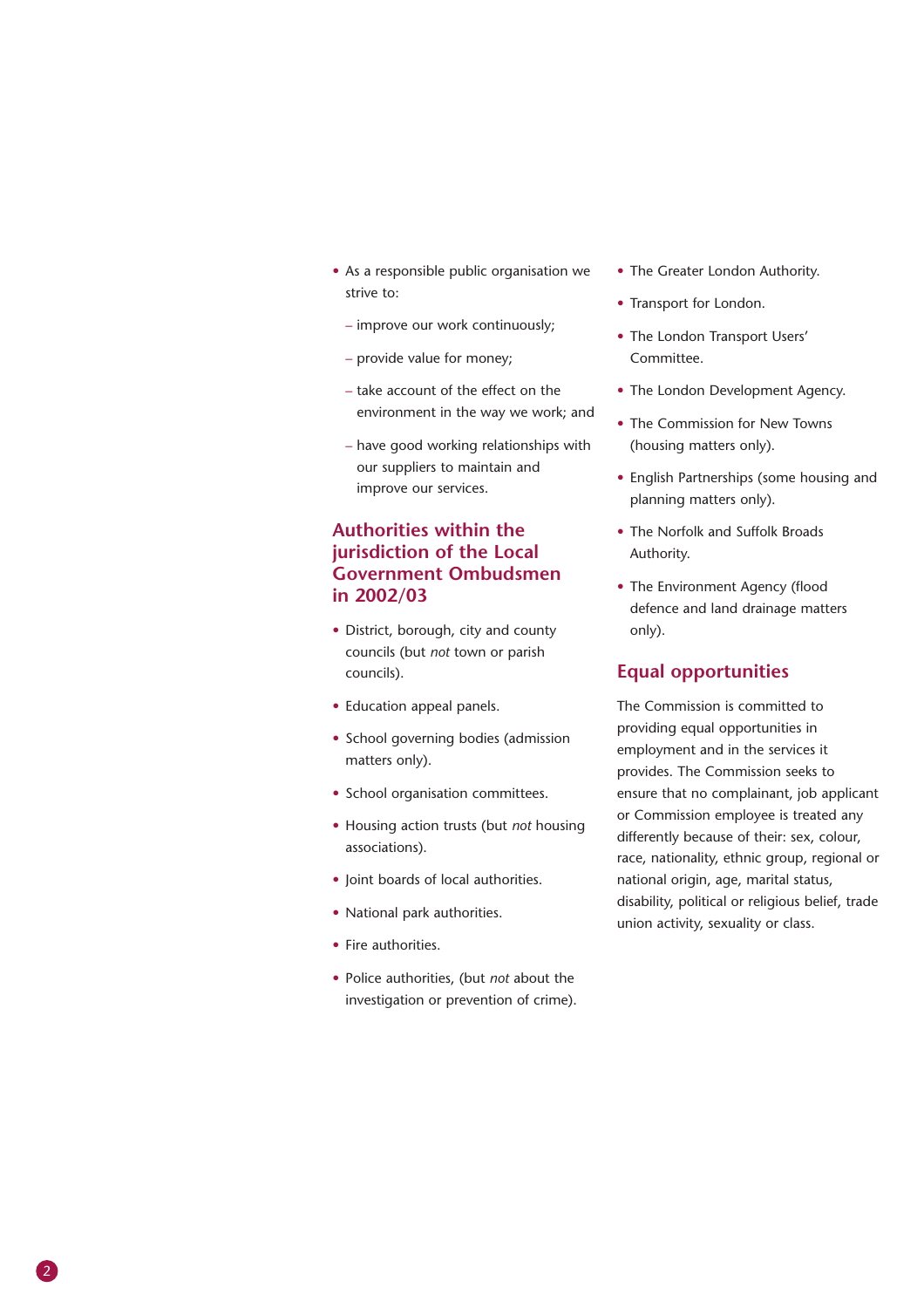

### **Chapter 1**

## Chairman's introduction

This past year has marked a change in the Commission's approach to its business and the allocation of its resources.

I said in last year's report that more attention would be paid to the proactive role of the Ombudsman service, and significant progress has been made in this area. Whilst complaints and their resolution must remain our core business, we have now launched a number of new initiatives designed to improve information to would-be complainants and local authorities as well as disseminating good practice.

First and foremost, we have developed a Communications Strategy designed to increase awareness of our role and widen access to the service. Our work with the Audit Commission relating to the Comprehensive Performance Assessments for county and unitary authorities has proved useful, and this is now being developed for district councils.

At the time of this publication, a pilot is being launched with 120 local authorities for an annual letter containing an analysis of the types of complaints over the year, together with information about outcomes, examples of good practice and scope for improvement. We will listen carefully to feedback from the pilot authorities before rolling it out to all councils. Studies are also underway to improve access to the Ombudsmen, to forge closer and more effective links to the voluntary sector and advice agencies and to extend the training for local authority staff in complaints handling.

In the coming year, for the first time, a Special Report is to be issued focusing on the funding of aftercare under mental health legislation. We see this as an opportunity of highlighting an issue of considerable public interest, and one which might be taken up by the relevant local authorities to correct their application of the 1983 Mental Health Act. Arrangements for co-operative working with the Audit Commission and the IDeA have been enhanced. A memorandum of understanding was established last year with the Standards Board, and this has been successfully applied in those cases where there may be involvement of both bodies because of the nature of the complaint.

But this change agenda has not distracted the Commission from its prime purpose of complaints handling. We have again seen an overall decline in the number of complaints received from 18,309 in 2001/02 to 17,610 last year. The fall can be attributed to a significant decrease in housing benefit complaints, and this must be, at least in part, to the credit of local authorities generally in improving administrative practices and local service delivery. There is no sign of any marked change in other complaints and there is some evidence that numbers will stabilise. Each Ombudsman's report provides a fuller account of the activity. So our challenge now is to strike an effective balance between robust, rigorous and efficient complaints handling and investigation, and advice and support to councils when reviewing administrative practice designed to improve service to the public.

I would like to say something about the possible merger of public sector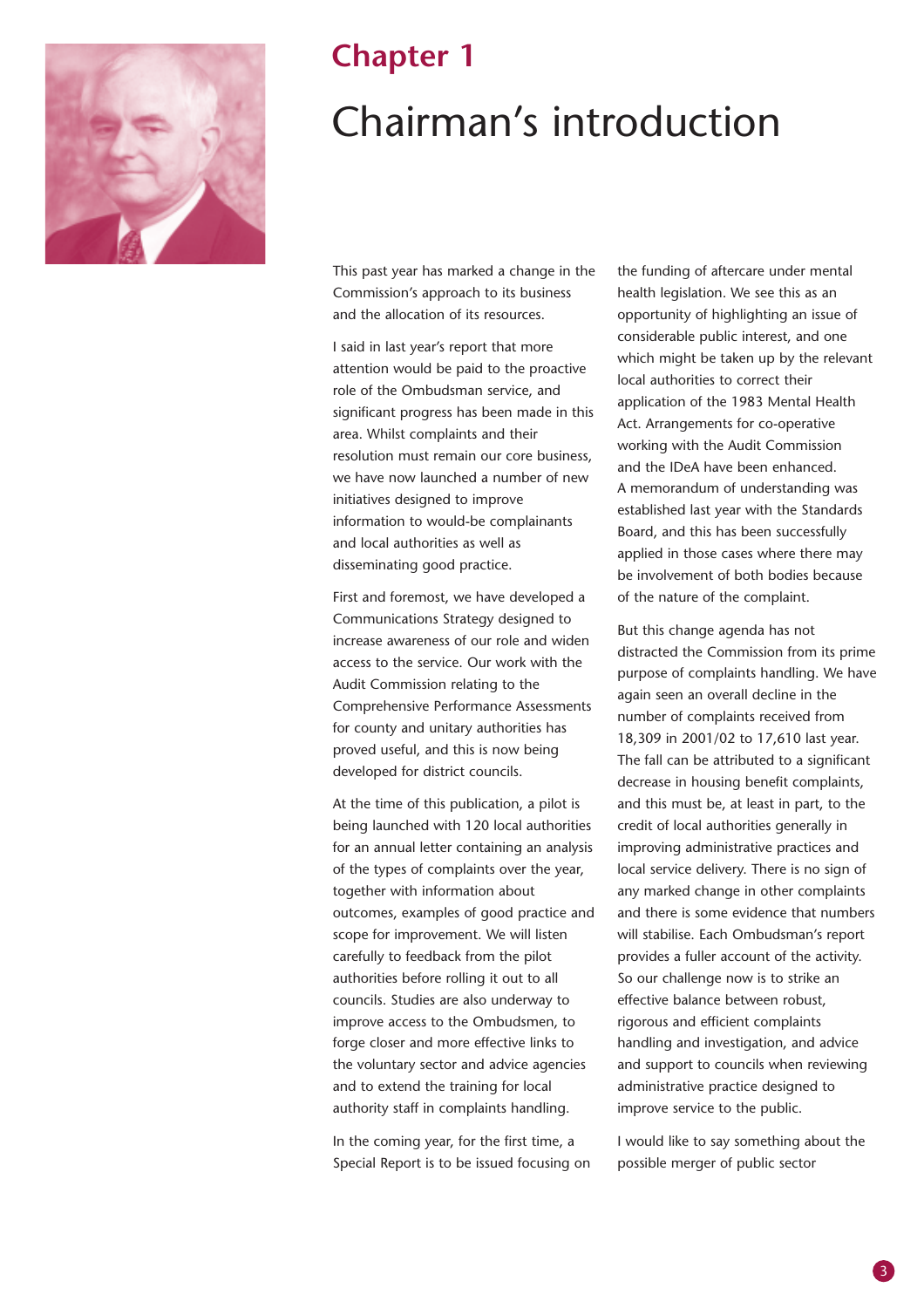ombudsmen schemes. There is no immediate prospect of legislation to enable the Local Government Ombudsman (LGO), Parliamentary Commissioner for Administration (PCA) and Health Service Commissioner (HSC) to be merged. We remain concerned about our inability to carry out joint investigations of complaints arising in areas such as health and social care, benefits and regeneration. In the meantime, every effort is being made to work together, to pool resources and to facilitate information exchange. This has been helped by the co-location of PCA and HSC and the London office of the LGO from April this year at Millbank Tower. This is a positive move, but our ultimate objective is to offer one point of reference to our complainants where more than one of the current jurisdictions are involved.

Finally, on a very sad note, the Commission notes with great regret the passing on 21 October 2002 of Baroness Serota, who was the first Chairman of the Commission and the first Local Government Ombudsman for London and the South East. Bee Serota served with great distinction from 1974 until September 1982.

I hope you find this report to be informative and topical, but feedback on how it might be further developed would be welcome.

Tony Redman 1

**Tony Redmond Chairman**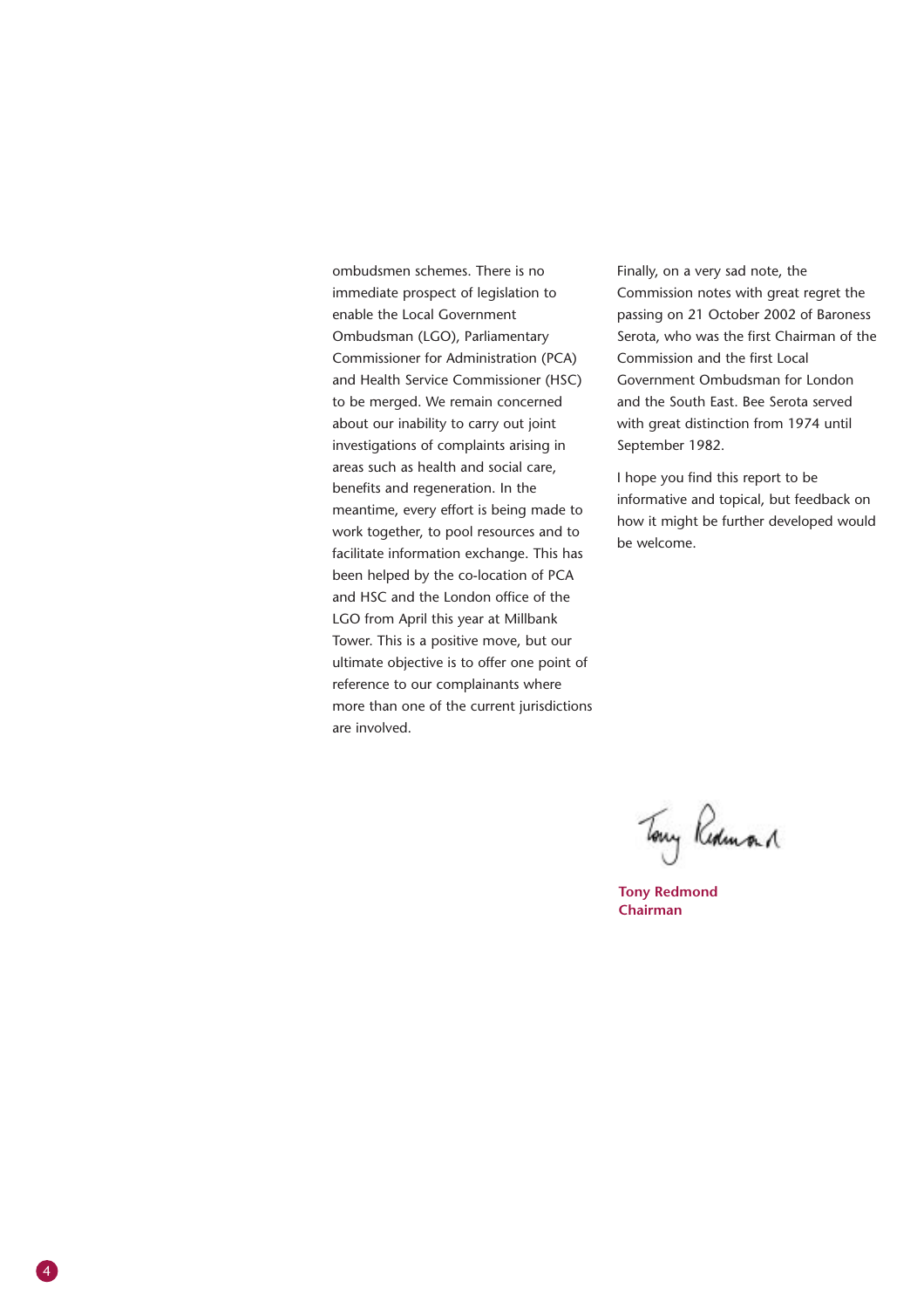

### **Chapter 2**

## Business goals and performance

This chapter reports on our performance in the year ended 31 March 2003, and our progress towards achieving our business goals.

#### **The Commission's goals**

We review our business goals annually. We try to avoid making changes to the goals unless absolutely necessary. We decided that two of them should remain unchanged in 2002/03 but, because of our decision to increase our activity on promoting awareness, and guidance and advice, we amended the wording for business goals 2, 4 and 5, and we added a new sixth goal. Accordingly, our goals were:

- 1 To reduce the time taken to decide cases.
- 2 To provide customers with a service which is prompt, fair, courteous, open and honest.
- 3 To reduce the average cost per complaint.
- 4 To increase the number of cases decided per head of staff allocated to the investigative process.
- 5 To give guidance and advice, and so improve local authority services.
- 6 To increase awareness and understanding of our service.

#### **Time taken to deal with complaints**

In 2002/03 we decided over 750 more complaints than we received, and times to make decisions decreased. We exceeded our targets for the percentage of complaints dealt with within 13 weeks and 26 weeks but, while we slightly improved on our target for the percentage dealt with within 52 weeks, we did not achieve our target.

There will always be a small minority of complaints that will take us more than 12 months to decide, either because of their complexity or because of external factors (such as the illness of the

#### Table 1: Cases decided within time bands

| Key indicator                                                                     | <b>March 2001</b> | <b>March 2002</b> | <b>March 2003</b> |        |
|-----------------------------------------------------------------------------------|-------------------|-------------------|-------------------|--------|
|                                                                                   | Actual            | Actual            | <b>Target</b>     | Actual |
| Percentage of all complaints (excluding prematures)<br>determined within 13 weeks | 51.3              | 49.9              | 50                | 53.9   |
| Percentage of all complaints (excluding prematures)<br>determined within 26 weeks | 78.7              | 75.8              | 75                | 78.4   |
| Percentage of all complaints (excluding prematures)<br>determined within 52 weeks | 95.1              | 93.0              | 95                | 93.5   |
| Number of cases more than 52 weeks old                                            | 364               | 298               |                   | 158    |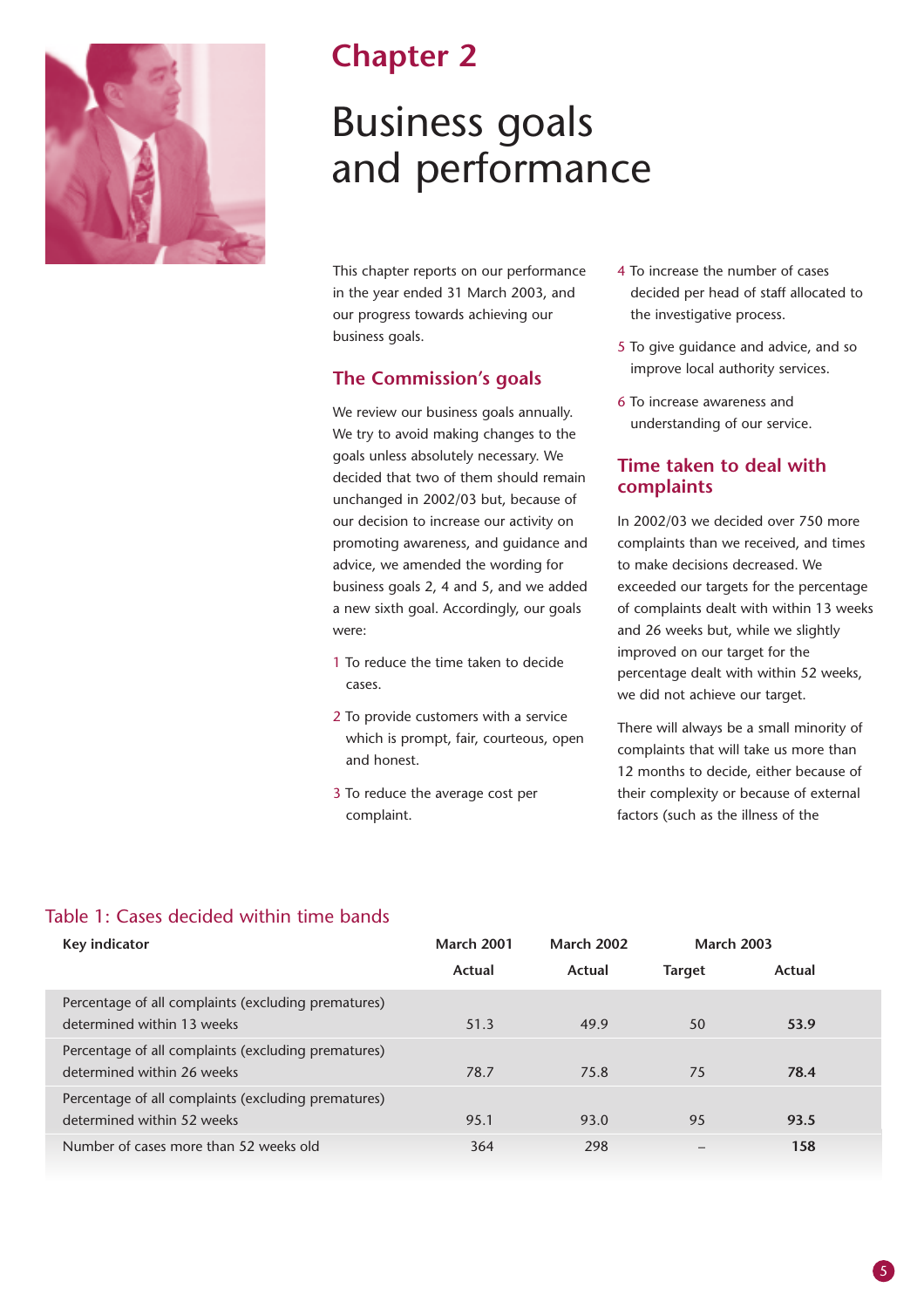

#### Graph 1: Complaints older than 12 months 1995 – 2003

complainant). As the number of housing benefit complaints has fallen, we have been able to resolve some of these cases and so reduce the total in this category by over a third.

#### **Increasing customer satisfaction**

Independently conducted surveys are the most reliable way to assess customer satisfaction. So, every four years, we commission a large customer satisfaction study from an independent consumer research company. The most recent survey was carried out by MORI in 1999; the results are on our website. The survey showed improvements in almost all areas. We will run another survey in 2003/04, although we may take a different approach to concentrate on changes we might be able to make to our processes and procedures.

We also monitor customer satisfaction throughout the year by measuring:

- comebacks responded to within 28 days ('comebacks' are where complainants question our decisions on complaints<sup>1</sup>); and
- justified complaints about our conduct ('customer complaints').

The proportion of comebacks is shown in table 2.

1 See glossary at Appendix 5 for an explanation of 'comebacks'.

#### Table 2: Comebacks as a percentage of all decisions 1996/97 – 2002/03

|                                                    | 1996/97 | 1997/98 | 1998/99 | 1999/2000 | 2000/01 | 2001/02 | 2002/03 |
|----------------------------------------------------|---------|---------|---------|-----------|---------|---------|---------|
| Comebacks as a percentage of                       |         |         |         |           |         |         |         |
| all decisions                                      | 7.2     | 6.1     | 5.3     | 5.0       | 4.4     | 4.4     | 7.8     |
| Number of comebacks                                | 1.151   | 932     | 812     | 884       | 803     | 845     | 1.434   |
| Percentage of these responded to<br>within 28 days | 56.0    | 59.4    | 62.6    | 63.5      | 57.0    | 58.6    | 72.3    |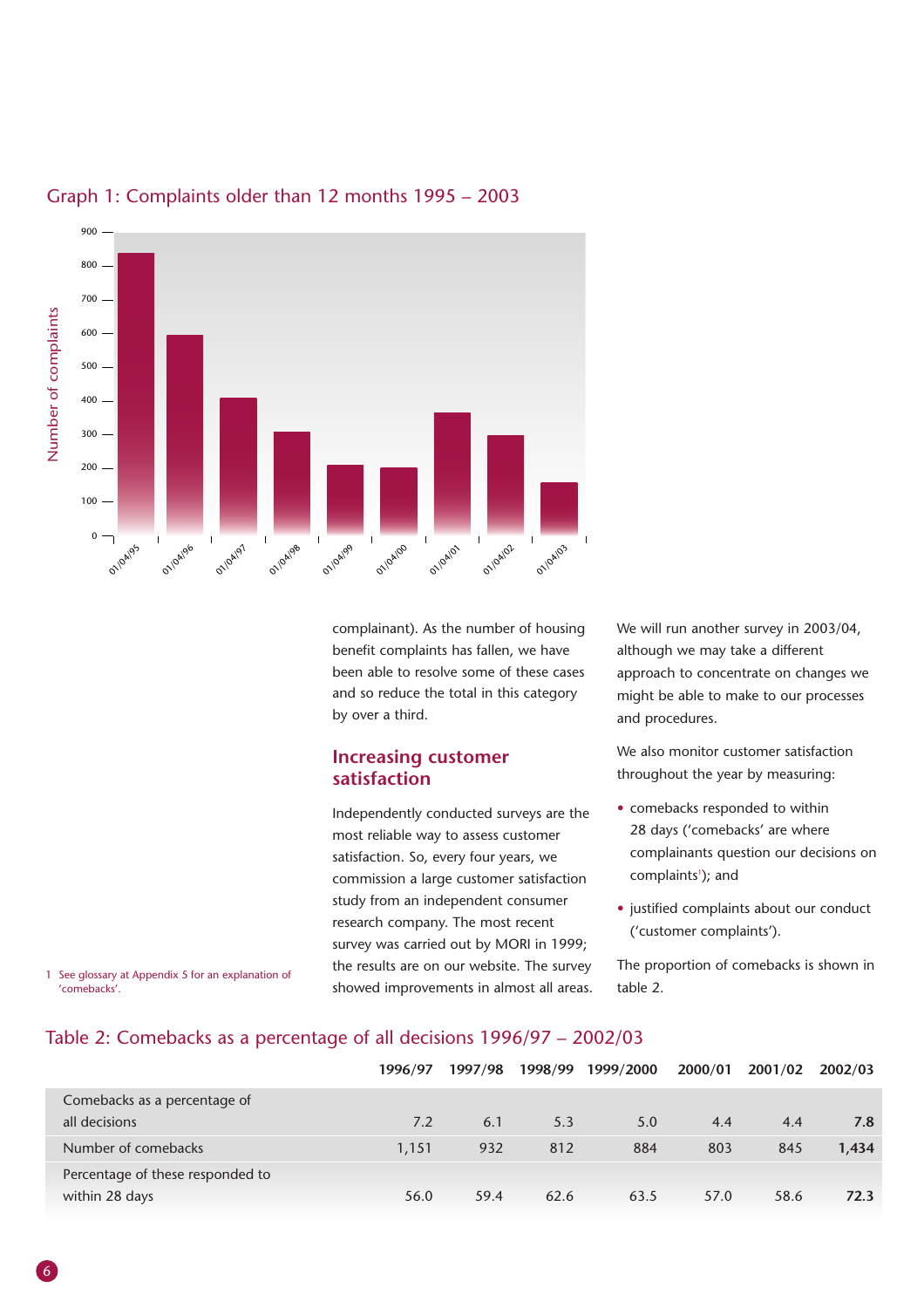|                          | 1996/97 | 1997/98 | 1998/99 | 1999/2000 2000/01 |     | 2001/02 | 2002/03   |
|--------------------------|---------|---------|---------|-------------------|-----|---------|-----------|
| Not upheld               | 60      | 57      | 76      | 90                | 86  | 74      | 67        |
| Upheld wholly or in part | 18      | 24      | 38      | 35                | 31  | 40      | <b>27</b> |
| Total                    | 78      | 81      | 114     | 125               | 117 | 114     | 94        |

#### Table 3: Customer complaints 1996/97 – 2002/03

We recognise that complainants are generally disappointed when we find their complaint about the council is unjustified. A comeback is often the product of this disappointment rather than an indication of poor performance by us. So we are now analysing the outcome of comebacks to identify justified criticisms and to learn general lessons. Although the number of comebacks dealt with in 2002/03 appears to have increased significantly, this is because we have applied a consistent definition of a comeback, whereas previously the definition used in each of our three offices was slightly different. We decided in only 12 cases that our original decision was unsound and further investigation necessary.

Details of our 'customer complaints' monitoring are in table 3.

These are complaints about our treatment of the complainant, as distinct from the outcome of their complaint to us about the council. The number of customer complaints which we find are justified remains small and the majority of them are about delay. We analyse complaints that are upheld to learn lessons for improvement in our performance.

We usually monitor response times from our three office switchboards but, due to 1 Pre-audit figure. improve our operations and increase

a technical problem, we have had to suspend this activity. We will recommence monitoring in April 2003. We are unable to monitor pick-up times at desks because phones automatically switch to voicemail after five rings.

#### **Cost of investigating complaints**

The average cost per complaint in  $2002/03$  was  $£538<sup>1</sup>$ . The average cost per complaint since 1993/94 is given in graph 2 over the page.

The cost is increasing as the number of relatively straightforward housing benefit cases becomes a smaller proportion of our overall workload. The costs will increase significantly in London due to our office move (costs would have increased anyway with rental revaluations).

#### **Complaints determined per head of staff**

As with cost per complaint, the reducing number of housing benefit cases as a proportion of our caseload has affected average productivity. But we are spending an increasing proportion of staff time on work associated with our 'Change Agenda'. These are projects designed to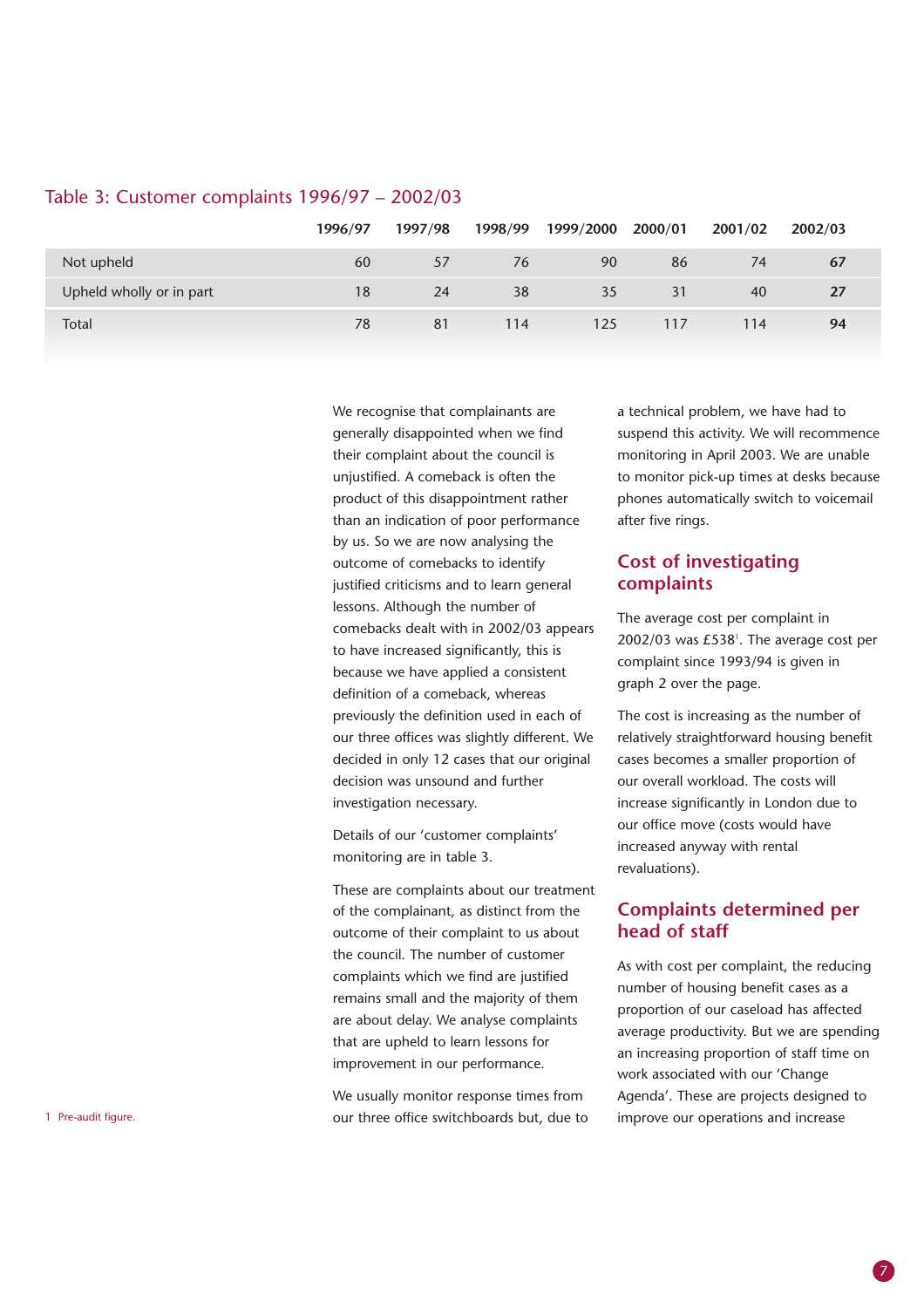

#### Graph 2: Average cost per complaint 1993/94 – 2002/03 (at 2002/03 prices)

advice and awareness. We estimate about five per cent of staff activity has been associated with the Change Agenda in 2002/03. Taking these two factors together, our average productivity in 2002/03 was 91.2 complaints determined per head of average number of staff in post, which compares with 89.4 complaints in 2001/02.

#### **Guidance on good practice**

In September we published our sixth annual *Digest of cases*. During the year, we also gave individual local authorities and other bodies large amounts of ad hoc advice on administrative practice at their request. Ombudsmen and staff gave talks at workshops, seminars and conferences.

In March 2003, we published a revised version of our *Guidance note 6: Remedies*.

Our five current *Guidance notes on good administrative practice* and the six *Digests* are available on our website, where they can be downloaded into a printed or electronic format.

#### **Increasing public awarness**

In 1995 we commissioned MORI to conduct a survey of public awareness of our service. MORI found that 47 per cent of a representative sample had heard of us: and that awareness is particularly low in some sectors of the community who are heavy users of council services. Information from the People's Panel sample in 1999, using a different method of questioning, indicated that awareness may be higher (73 per cent) but we have doubts that this is reliable. The feedback we received from our own 1999 public awareness project appeared to confirm the 1995 survey findings were still valid.

As 2002/03 drew to a close, we commissioned MORI jointly with the Parliamentary and Health Service Ombudsman's Office to carry out a national awareness survey of the public and of advice agencies. This exercise will both inform us about the current position and help us to develop methods we can put into practice to increase awareness. We will include a report on the results of this survey in our next annual report.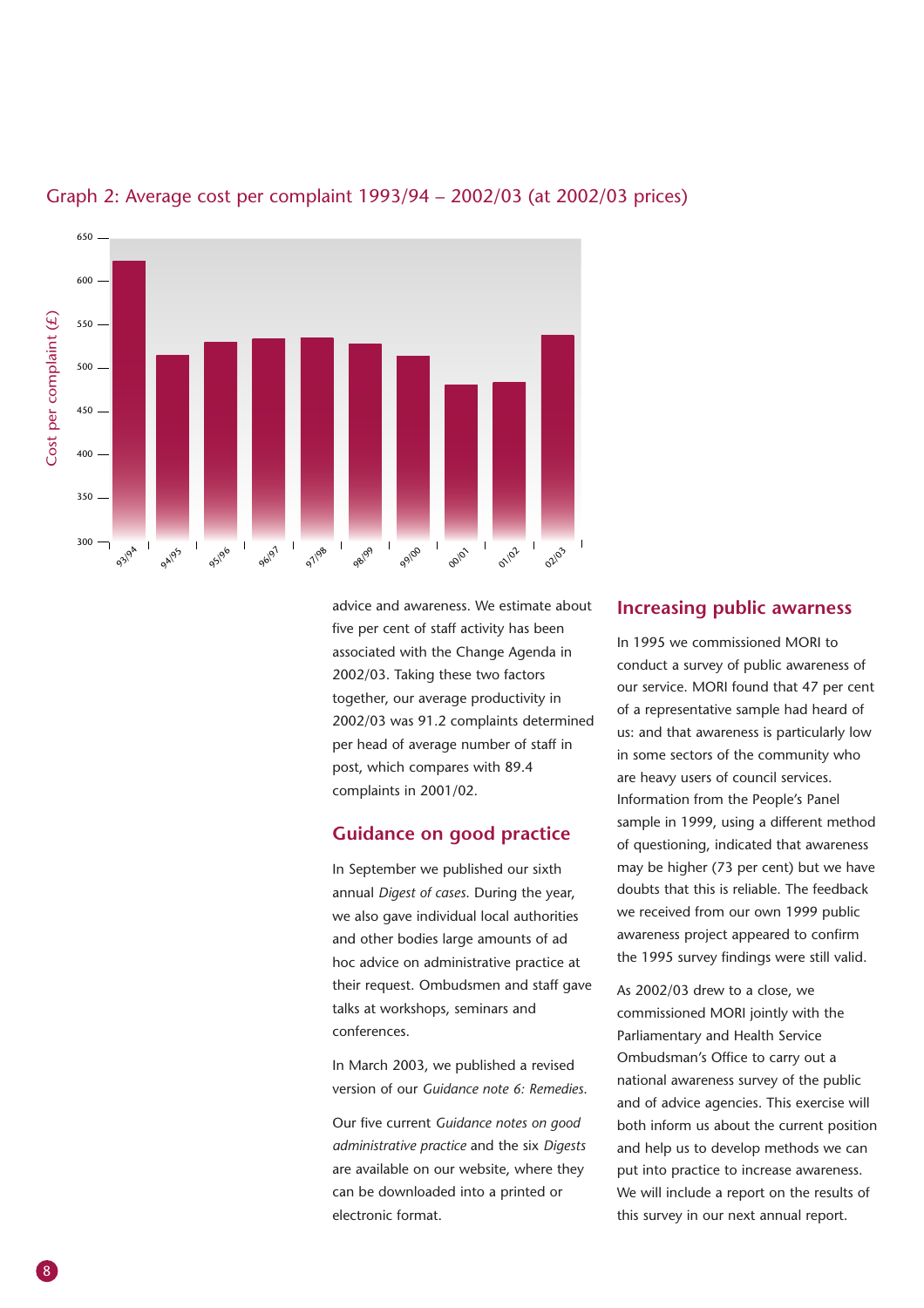#### **International activity**

The year was notable for significant overseas activity on the part of Ombudsmen and some senior staff. The Commission has, in recent times, given priority to assisting in the development of ombudsman services in Central and Eastern Europe and we have worked with Estonia, Romania and the Czech Republic, receiving very positive feedback. Tony Redmond spoke at an American Ombudsman's Conference in Washington and received visits from the Republic of China, Peru and Papua and New Guinea to learn about our ways of working. Tony Redmond's election to the Executive Committee of the British and Irish Ombudsman Association helps to give the Commission an insight into public and private sector schemes, and Jerry White continues to serve on the Board of the European Ombudsmen Institute. This external focus, supported by the Foreign Office, is not and will not be at the expense of the Commission's core business of investigating complaints.

#### **Access to information**

The Commission's *Code of practice on access to information* came into effect on 1 November 1995<sup>1</sup>.

During 2002/03, no charges were made for time spent on answering requests for information. All requests for information were met within the Commission's time targets, and no requests were refused other than those covered by exemption clauses in the Code.

#### **Results of our equal opportunities monitoring**

We ask complainants to complete a form telling us about their age, ethnic background, gender and whether they have a disability. The sixth full year of

monitoring (2002/03) showed the following:

- Complainants from ethnic minorities formed 15 per cent of all complainants who completed a monitoring form – compared with 16 per cent in the previous year. Around 8 per cent of the total population of the UK are from ethnic minorities.
- Just under three quarters of the complainants who responded to the question on age were aged 25-59 (71 per cent). Around 3 per cent were under 25.
- Around 29 per cent of complainants who completed a monitoring form said that they were disabled in some way, the same proportion as in the previous year. The most recent Census data available recorded a figure of 18.5 per cent of people in the UK with a 'limiting long-term illness'.
- More people with disabilities complained about housing or social services than average, and fewer people with disabilities complained about planning and education than average.
- A slightly higher proportion of men (55 per cent) than women made complaints to the Ombudsmen.

We also monitored how complainants found out about the Local Government Ombudsman service. Nearly a quarter of respondents said they found out about us from a council or councillor. The next most frequently cited sources were neighbour/friend/relative and Citizens Advice Bureaux. The proportion of people citing 'website' as their source of information on the Ombudsman went up to 6 per cent from 4 per cent in 2001/02, making it the sixth most frequently cited source, above the media, MPs, law centres, libraries and telephone directories.

1 Copies of the *Code of practice on access to information* are available from the Secretary of the Commission, Millbank Tower, Millbank, London SW1P 4QP. **Tel** 020 7217 4683.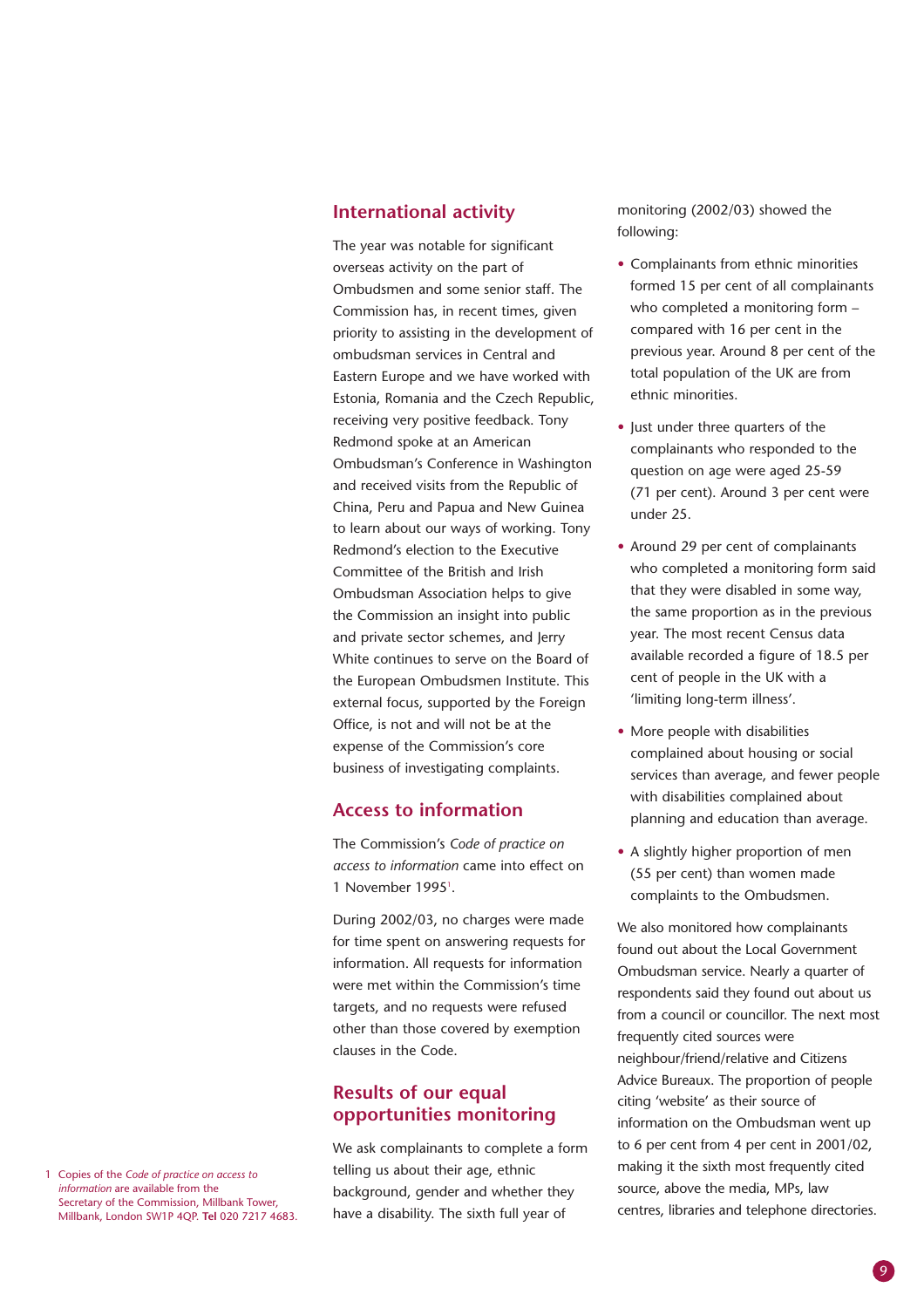'Black' people, people of 'mixed race' and people from 'other' ethnic groups are less likely to cite a council or councillor than other groups. More 'black' and 'other' complainants cited a solicitor as their source of information than 'white' complainants.

#### **Equal opportunities initiatives**

We continue to be active in our commitment to equal opportunities<sup>1</sup>. Although not subject to the Act, we have agreed to operate in accordance with the spirit of the Race Relations (Amendment) Act 2000.

We are keen to increase the proportion of our investigators who have a minority ethnic background. We reviewed our arrangements for selection of investigative staff with external advisers, TMS, and introduced changes in our person specification and recruitment materials. We recently completed a validation of our selection tests and will be implementing improvements in the next recruitment round. In early 2002 we completed the programme of equal opportunities and diversity training for all staff; we collated staff views and suggestions from this exercise and agreed a programme of follow-up activity over the next 12 months.

We continued our practice of training all new staff in disability awareness, following the exercise in 2000/01 when we trained all current staff. We do this by using the self-managed learning materials from Grassroots and conducting telephone tests.

Our Equal Opportunities Standing Group continued to be active in monitoring our work and suggesting changes to procedures and practices.

#### **Sustainable development**

We have an environmental policy which is the special responsibility of one of our Deputy Ombudsmen. We continued to pursue a range of measures in 2002/03. We encourage staff to cycle, car share or use public transport when travelling to and from, or in the course of, work. We monitor our paper usage and encourage use of e-mail. We continue to use chlorine-free paper from sustainable sources, and the paper used for our leaflets is 75 per cent recycled. We recycle waste, and in particular, waste paper and some IT consumables. We have an intranet which reduces the need for staff to have policies, procedures and guidance material in hard copy. We purchase environmentally friendly goods where possible, and seek information on the environmental policies of suppliers of goods and services.

#### **Code of Conduct for Commission Members**

The Commission's *Code of Conduct for Commission Members* came into effect on 3 October 1995. There is a *Register of the interests of Commission Members* which is open to public inspection at the Commission's office in London. A copy of the information in the register will be supplied on request<sup>2</sup>. The Code of Conduct was revised in December 1999 in the light of guidance issued by the Cabinet Office.

- 1 See equal opportunities statement on page 2.
- 2 Copies of the *Code of Conduct for Commission Members are* available from the Secretary of the Commission, Millbank Tower, Millbank, London SW1P 4QP. **Tel** 020 7217 4683. Requests for information from the Register of interests should also be addressed to the Secretary.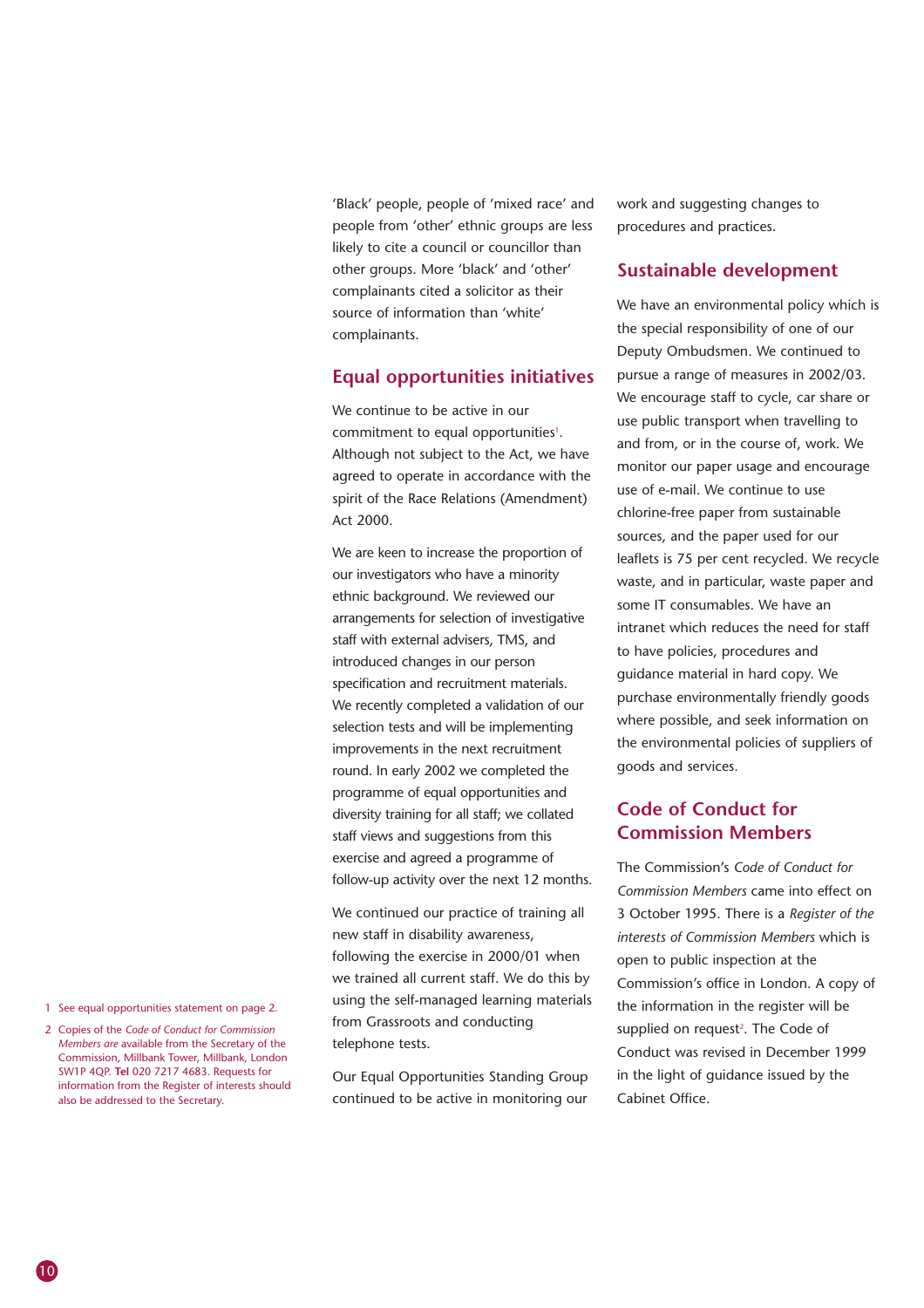

### **Chapter 3**

## Analysis of complaints

This chapter provides an analysis of all the complaints we received and determined in the year ended 31 March 2003. The terminology is explained in the glossary in Appendix 5. More detailed statistics are given in Appendix 1.

#### **Complaints received**

We received a total of 17,610 complaints in the year ended 31 March 2003, compared with 18,309 in the previous year. This is a fall of 4 per cent.

We decided 18,376 complaints. The numbers of complaints received and complaints determined since 1993/94 are set out in graph 3 below.

#### **Subjects of complaints**

The subjects of complaints are shown in chart 1 over the page. A more detailed breakdown is given in Appendix 1(a).

#### **Outcome of complaints**

Table 4 summarises the decisions made on the complaints. The total number of complaints where redress was obtained was 3,857 – 32 per cent of all complaints determined (excluding premature complaints and those outside jurisdiction) and 2.3 percentage points lower than the previous year.



Graph 3: Complaints received and determined 1993/94 – 2002/03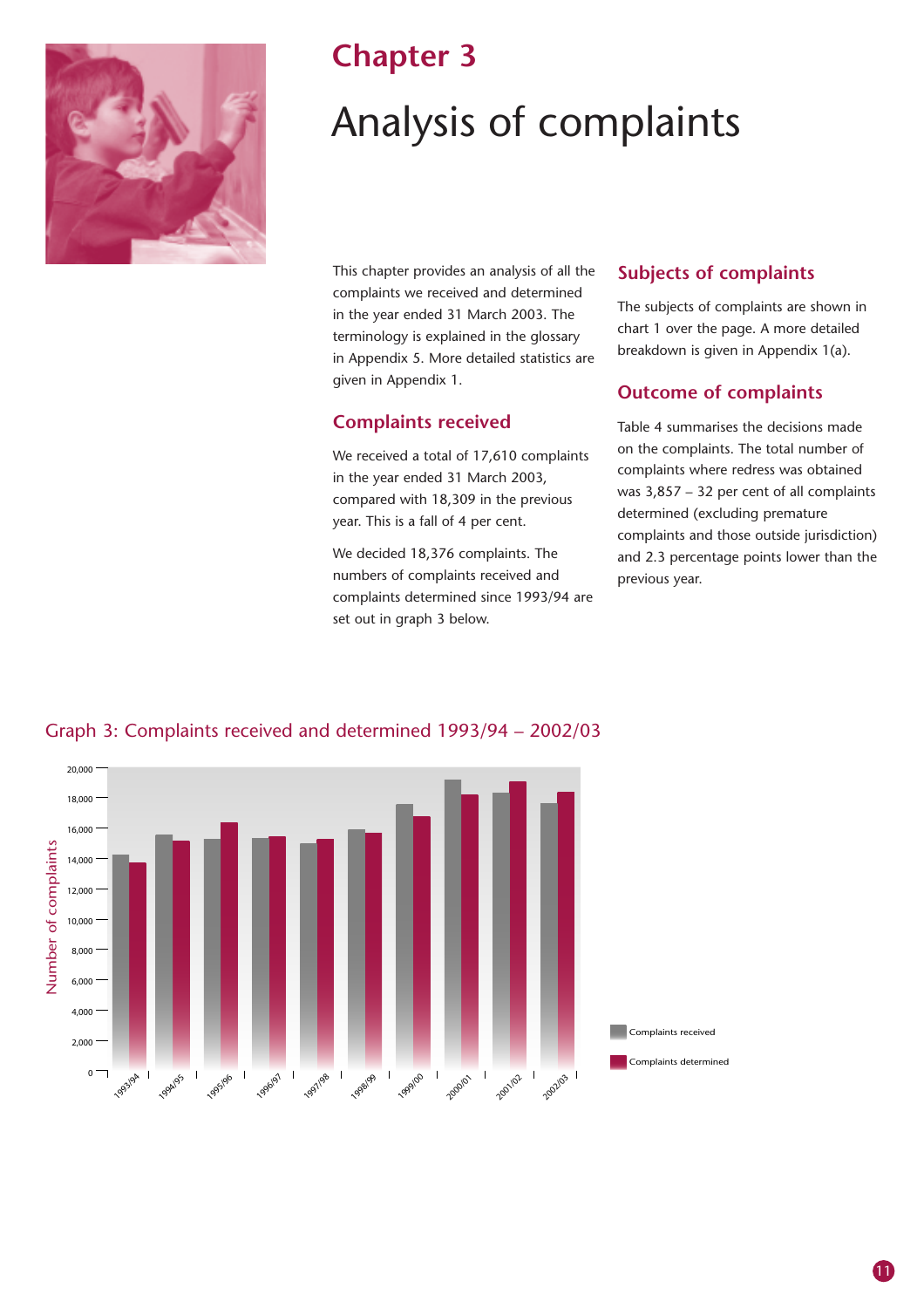

#### Chart 1: Complaints received by category 2002/03

#### Table 4: Analysis of outcome of complaints 2002/03

|                                                                   |            | Percentage of total (excluding |  |
|-------------------------------------------------------------------|------------|--------------------------------|--|
|                                                                   | Number of  | premature complaints and       |  |
|                                                                   | complaints | those outside jurisdiction)    |  |
| Local settlements (without report)                                | 3,651      | 30.3%                          |  |
| Local settelment report                                           | 84         | $0.7\%$                        |  |
| Maladministration causing injustice (issued report)               | 122        | 1.0%                           |  |
| Maladministration, no injustice (issued report)                   | 23         | 0.2%                           |  |
| No maladministration (issued report)                              | 42         | 0.3%                           |  |
| No or insufficient evidence of maladministration (without report) | 5,518      | 45.8%                          |  |
| Ombudsman's discretion not to pursue complaint                    | 2,617      | 21.7%                          |  |
| Premature complaints                                              | 4,106      |                                |  |
| Outside jurisdiction                                              | 2,213      |                                |  |
| <b>Total</b>                                                      | 18,376     |                                |  |

See the glossary at Appendix 5 for an explanation of terminology.

1 Copies of the individual investigation reports can be obtained from the Secretary of the Commission, Millbank Tower, Millbank, London SW1P 4QP. **Tel** 020 7217 4683.

A breakdown by category of reports issued in the year is given in Appendix 1(c). As with complaints received, housing matters still formed the largest percentage of reports issued and

planning matters formed the second largest percentage. A list of all formal reports issued during the year and their findings is given in Appendix  $3<sup>1</sup>$ .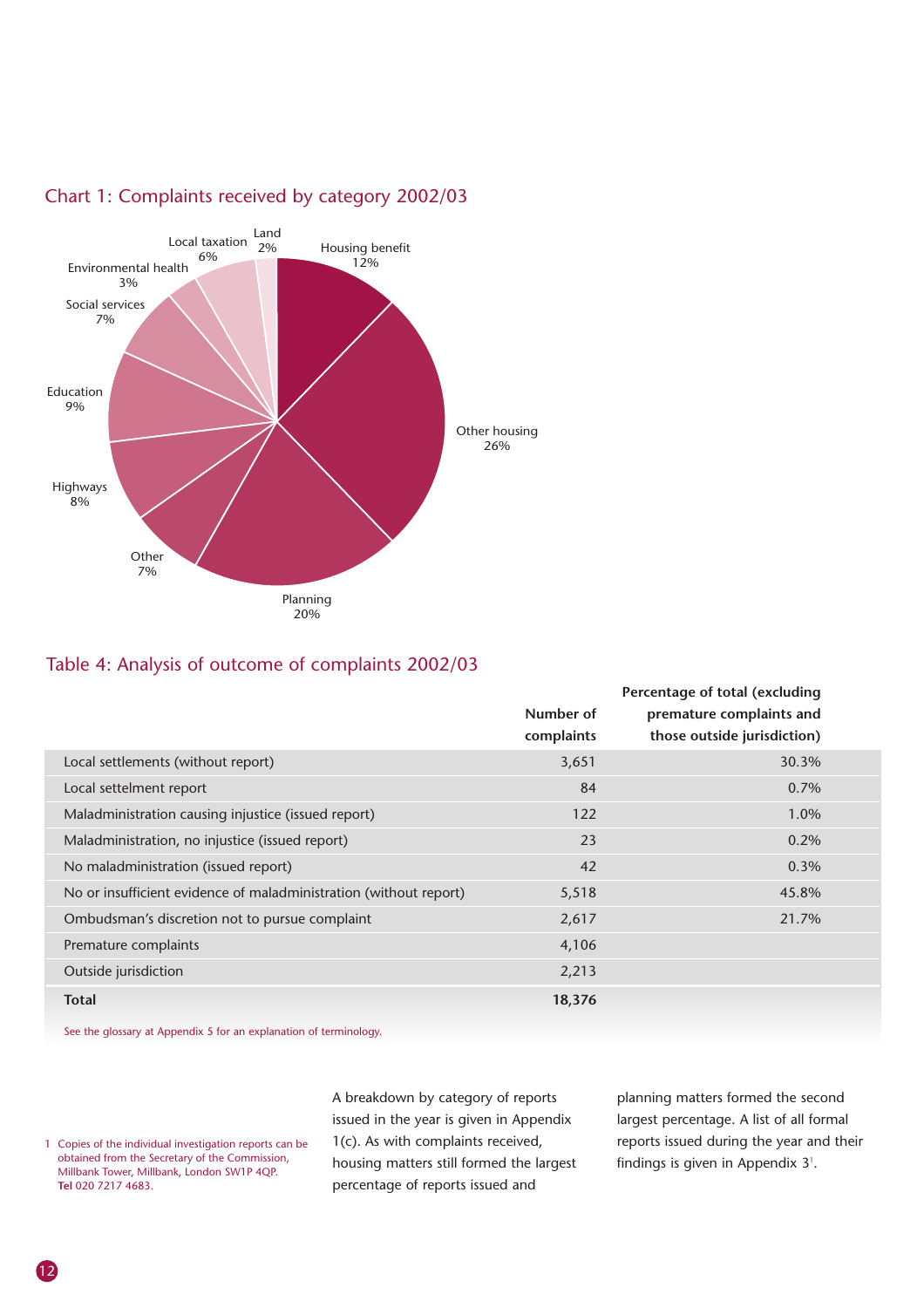

### **Chapter 4**

## Local settlements

Our aim is to obtain redress for people who have suffered an injustice as a result of maladministration. The sooner redress can be achieved, the better. If a council is willing to accept fault, to provide a fair remedy for it and make any administrative improvements that are necessary, the investigation may be discontinued.

In 2002/03, 3,651 complaints ended in local settlements<sup>1</sup>. Local settlements represented 30 per cent of the complaints we determined, excluding premature complaints and those outside our jurisdiction; in 2001/02 the percentage was 33.

1 See glossary in Appendix 5 for a full explanation of 'local settlements'.

#### Table 5: Local settlements by category 2002/03<sup>5</sup>

| Subject                       |              | <b>Mr Redmond</b> |                            |              | Mr White        |                            |              | <b>Mrs Thomas</b> |                            |              | Commission      |                            |
|-------------------------------|--------------|-------------------|----------------------------|--------------|-----------------|----------------------------|--------------|-------------------|----------------------------|--------------|-----------------|----------------------------|
|                               | <b>Total</b> | LS <sup>2</sup>   | $\frac{9}{6}$ <sup>3</sup> | <b>Total</b> | LS <sup>2</sup> | $\frac{9}{6}$ <sup>3</sup> | <b>Total</b> | LS <sup>2</sup>   | $\frac{9}{6}$ <sup>3</sup> | <b>Total</b> | LS <sup>2</sup> | $\frac{9}{6}$ <sup>3</sup> |
| Council housing<br>management | 445          | 113               | 25.4                       | 476          | 89              | 18.7                       | 412          | 102               | 24.8                       | 1,333        | 304             | 22.8                       |
| Council housing<br>repairs    | 224          | 113               | 50.4                       | 249          | 115             | 46.2                       | 300          | 169               | 56.3                       | 773          | 397             | 51.4                       |
| Housing benefit               | 789          | 547               | 69.3                       | 748          | 565             | 75.5                       | 496          | 299               | 60.3                       | 2,033        | 1,411           | 69.4                       |
| Planning                      | 492          | 53                | 10.8                       | 1,033        | 83              | 8.0                        | 874          | 71                | 8.1                        | 2,399        | 207             | 8.6                        |
| Education                     | 391          | 123               | 31.5                       | 422          | 70              | 16.6                       | 573          | 106               | 18.5                       | 1,386        | 299             | 21.6                       |
| Land                          | 44           | $\overline{7}$    | 15.9                       | 63           | 10              | 15.9                       | 92           | 24                | 26.1                       | 199          | 41              | 20.6                       |
| Highways                      | 274          | 55                | 20.1                       | 289          | 43              | 14.9                       | 274          | 56                | 20.4                       | 837          | 154             | 18.4                       |
| Environmental<br>health       | 82           | 15                | 18.3                       | 180          | 31              | 17.2                       | 156          | 37                | 23.7                       | 418          | 83              | 19.9                       |
| Local taxation                | 189          | 72                | 38.1                       | 321          | 183             | 57.0                       | 185          | 70                | 37.8                       | 695          | 325             | 46.8                       |
| Social services               | 168          | 38                | 22.6                       | 212          | 46              | 21.7                       | 296          | 86                | 29.1                       | 676          | 170             | 25.1                       |
| Drainage                      | 21           | $\overline{3}$    | 14.3                       | 44           | 6               | 13.6                       | 51           | 16                | 31.4                       | 116          | 25              | 21.6                       |
| Leisure and<br>recreation     | 35           | $\overline{7}$    | 20.0                       | 38           | $\overline{7}$  | 18.4                       | 61           | 7                 | 11.5                       | 134          | 21              | 15.7                       |
| Total <sup>4</sup>            | 3,450        | 1,214             | 35.2                       | 4,426        | 1,315           | 29.7                       | 4,181        | 1,122             | 26.8                       | 12,057       | 3,651           | 30.3                       |

1 The total complaints determined in each category, excluding premature complaints and complaints outside the Ombudsmen's jurisdiction.

2 The total number of local settlements in each category.

3 The figure in column 2 as a percentage of the figure in column 1.

4 These figures are not the totals of each column because some categories of complaint are not shown.

5 This table does not include local settlement reports.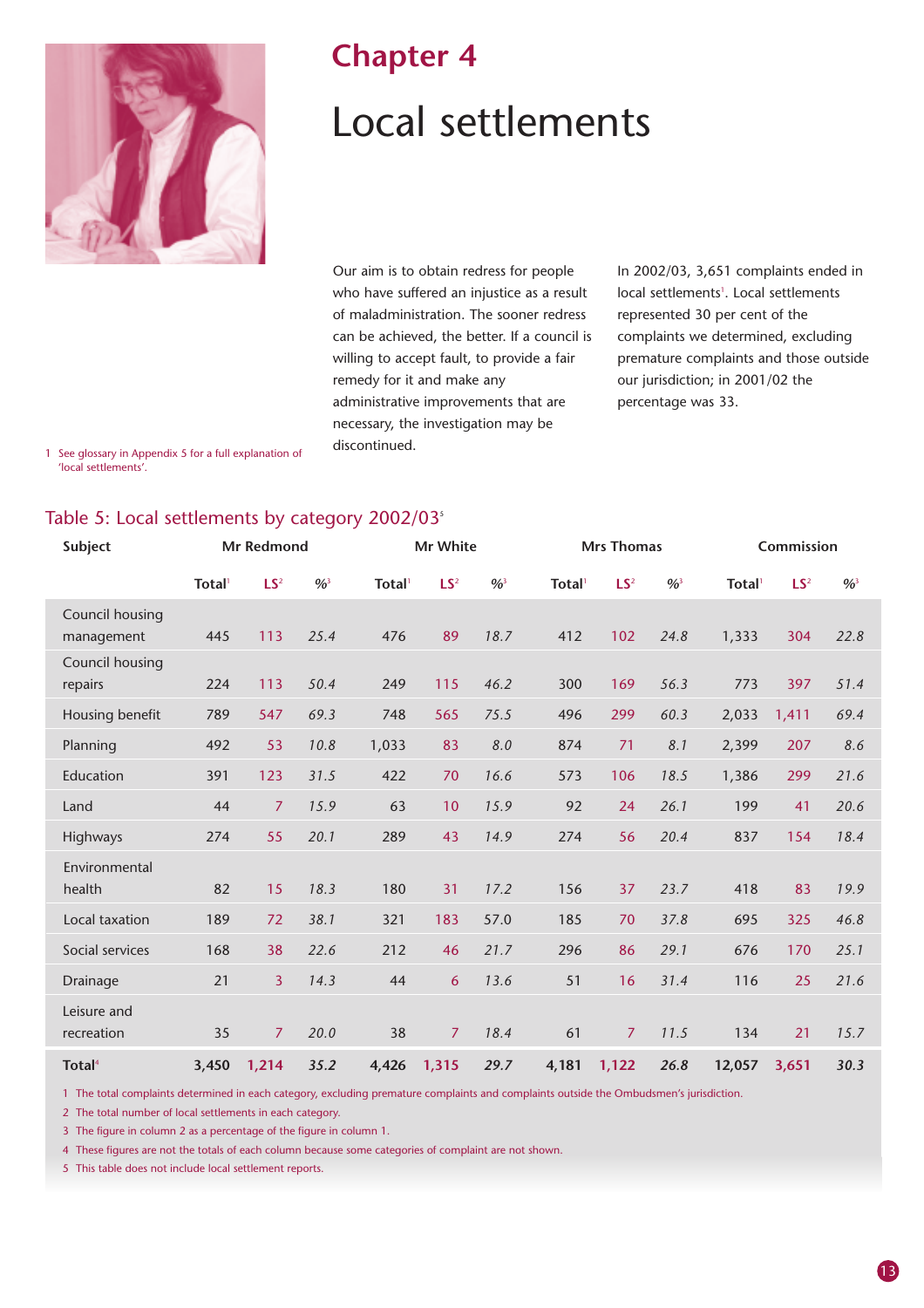#### **Case study: Education admissions**

Two mothers complained about the Governors' refusal to admit their children to Year 7 of the school from September 2001, and about the way in which the Admissions Appeal Panel heard their unsuccessful appeals against the Governors' refusals.

The Ombudsman's investigation showed that the Governors and the Panel did not comply with the statutory Codes of Practice on School Admissions and School Admission Appeals. The Ombudsman cannot be satisfied whether or not, but for the administrative faults, the appeals on behalf of the two children would have succeeded. He found the Governors and the panel acted with maladministration causing injustice to the two women, and recommended that the Governors should:

- (a) apologise to the complainants fully and pay them £350 each to recognise their time and trouble in complaining to the Ombudsman;
- (b) treat their interest in admissions as applications for their children to enter Year 8 and tell them the outcome in accordance with the Appeals Code;
- (c) in the event of an unsuccessful outcome, arrange the early rehearing of an appeal by a Panel with a different clerk and members;
- (d) if unable to arrange the matters set out in (b) and (c) above within a short time, offer any affected child an immediate place in the school;
- (e) review their procedures (including their criteria) and those of the panel to eliminate the faults identified in his report and tell him the outcome within three months; and
- (f) provide training for Governors, panel members, their clerks and other staff on admissions and appeals.
- *22 October 2002*

Local settlements can occur at various stages of the investigation. For example, councils sometimes volunteer settlements in response to our first enquiries about a complaint. Often, however, our staff, having considered the information collected from the council and the complainant, identify what appears to be maladministration and a consequent injustice and propose a settlement.

Table 5 sets out the number of local settlements by category of complaint for each of our areas and for the Commission as a whole. It also shows the number of local settlements as a percentage of all complaints determined in each category, excluding premature complaints and those outside our jurisdiction.

14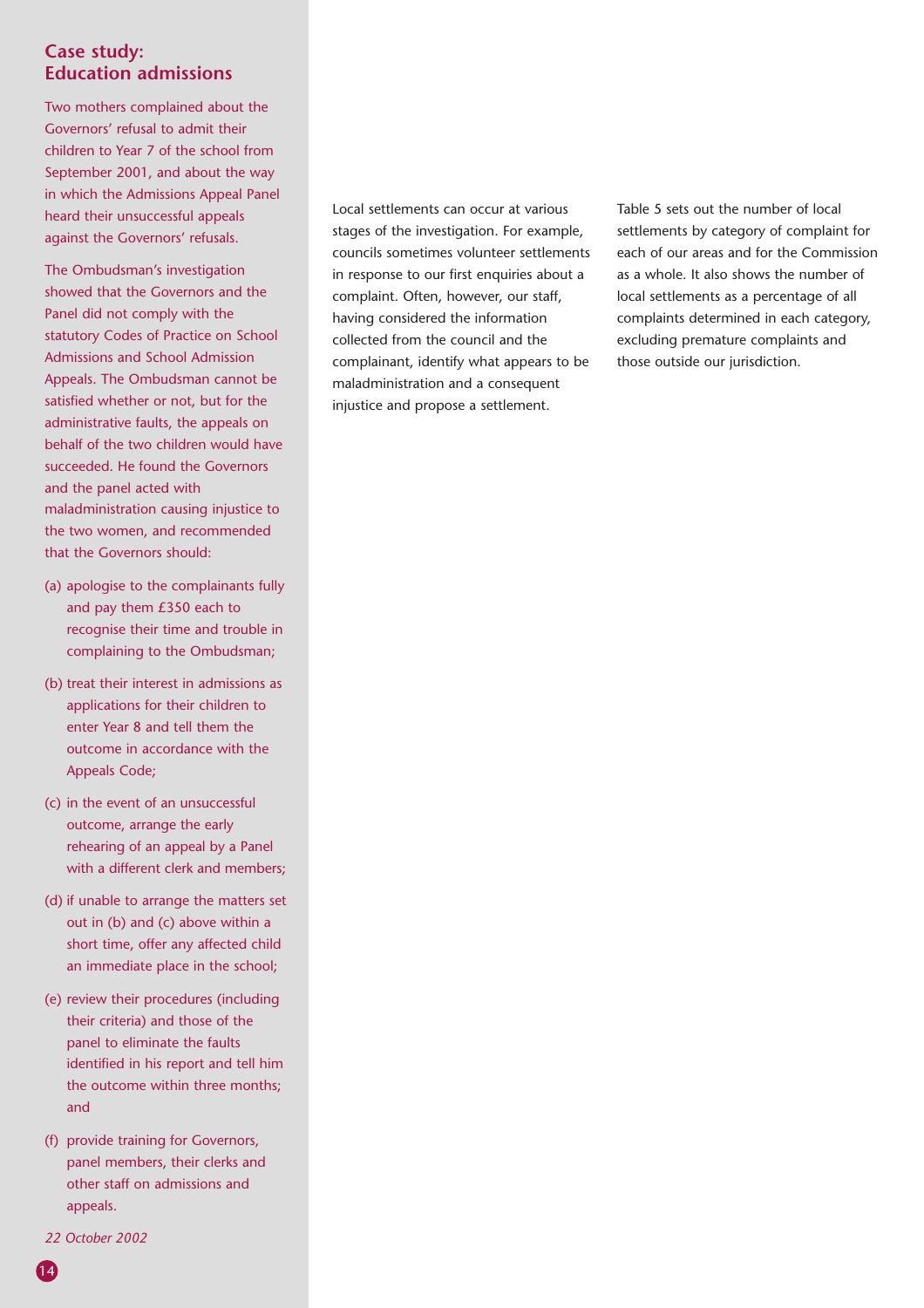

Mr Redmond joined the Commission as Chairman on 12 November 2001. In 2002/03 he dealt with complaints against London boroughs north of the Thames (except Harrow and Tower Hamlets), the Greater London Authority, and authorities in Essex, Kent, Suffolk, Surrey, East Sussex, West Sussex, Berkshire, Buckinghamshire and Hertfordshire. Before becoming a Local Government Ombudsman, Mr Redmond was chief executive of the London Borough of Harrow. Prior to that he served as treasurer and deputy chief executive of Knowsley Metropolitan Borough Council and also treasurer to the Merseyside Police Authority. He has also held senior posts in Wigan Metropolitan Borough Council and Liverpool City Council.

## **Chapter 5** Report of Tony Redmond

Last year my office experienced a small increase in the number of complaints received although the complaints determined in the year fell slightly, whilst the overall numbers handled by the Commission revealed a further decline compared with the previous 12 months. The increase in complaints received by my office arises following a reallocation of areas between the three offices<sup>1</sup>.

I commented last year on the significant improvement in the management and processing of housing and council tax benefit, and I am pleased to be able to say that this has continued. Although delays continue to occur in the assessment, determination and payment of benefit, the vast majority of local authorities in my area have strengthened the organisation and application of the regulations as well as enhancing the customer care and complaints handling aspects of the service. Some have allocated additional resources to clear the backlog of cases whilst others have reconfigured the service including, in some cases, reverting to an in-house provision from an external provider. Among those who have made continuing progress in this area is the London Borough of Hackney, but there is scope for still further improvement.

There is little overall change in the remaining service areas from which complaints derive, although planning numbers have risen, primarily in the area of complaint about consideration/ neighbour amenity where numbers have increased from 315 to 519. Nevertheless, there are two areas where the type of

complaint received is a symptom of difficulties being experienced by councils and related bodies in fulfilling their service responsibilities.

Education admissions have presented problems for both LEAs and governing bodies in recent years. Many complaints arise because there is a sense of injustice through the way in which policies, procedures and codes of practice are applied. This can be a sensitive, and sometimes highly contentious, area for both admissions authorities and parents alike.

Where selection by examination exists, the appeals process is not always rigorously applied. Failure to follow the code as laid down can lead to inconsistency and unfairness in the appeal process. Members of the appeal panel should have proper training and have a clear understanding of the rules to be followed at each hearing. It is to the credit of most admissions authorities that they are readily willing to agree a rehearing of the appeal where there are any flaws in the proceedings, but regular reviews of admission arrangements and their application is strongly advocated.

Complaints also come to me in respect of the practices followed by some governing bodies of voluntary aided schools when validating religious worship where it is part of the admissions criteria. I remain concerned that such criteria are sometimes loosely worded, with variable interpretation, and applied inconsistently. The weightings attached to the criteria are often unclear and the evidence provided of say, church attendance, is less

1 See Appendix 1 for detailed statistics.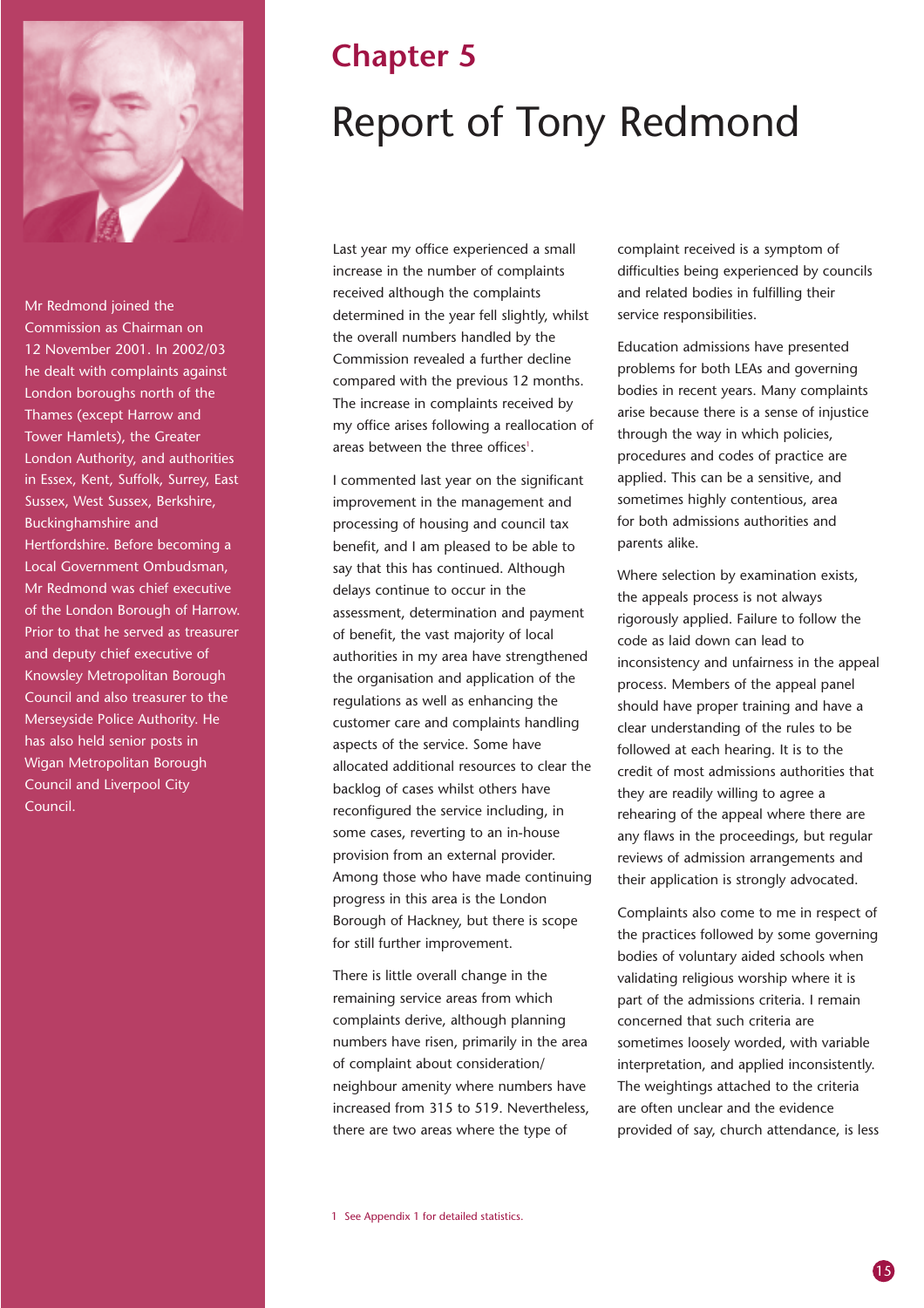#### **Case study: Housing benefit**

A solicitor, acting for 97 residents and former residents of a hostel for the single homeless, complained that there was unreasonable delay by a council's Benefits Service in dealing with her clients' requests for a review, and a further review, of its decision to restrict the amount of housing benefit paid to the residents. She also complained about further delay and drift by officers in reviewing the cases following the decision of the Housing Benefit Review Board to adjourn the cases pending re-determination of the rent by a rent officer.

The Ombudsman found maladministration causing injustice and recommended the council to pay compensation based on a monthly rate of £15 for periods of unreasonable delay in conducting the first stage officer reviews and the further reviews by the Review Board, together with compensation for further delay in reaching the decision to lift the rent restriction following the Review Board hearing. Compensation was to be awarded to all residents and former residents who were affected by the rent restriction.

On 14 November 2000 the council agreed to implement the Ombudsman's recommendations for compensation. Implementation of the settlement was put on hold pending the outcome of judicial review proceedings.

*7 October 2002*

than clear and consistent. I have conveyed my view, in this respect, to admissions authorities that decisions on appeals must have full regard to the admissions criteria in respect of religious worship, be clearly evidenced and transparent, and be communicated to the complainant with full reasons for the decision taken.

The second area which I wish to highlight relates to neighbour nuisance. Complaints are not large in number but can be amongst the most difficult to resolve. Such nuisance tends to arise from excessive noise, harassment or threats of violence. Local authorities, understandably, can have difficulty investigating and resolving these issues because firm evidence is often lacking. Given the nature of such problems, the solution may involve a number of agencies including housing, environmental health, social services as well as health, police and the Commission for Racial Equality. Efforts have been made to rehouse or remove offending tenants but this cannot always be the solution. I look forward to the increased development of multi-agency work as well as more active out-of-hours noise monitoring, but I do not underestimate the difficulties in reaching a satisfactory outcome in many instances of alleged neighbour nuisance.

Partnership working has increased significantly in recent years particularly as a result of the launch of local strategic partnerships. Complaints that come to me where a partnership is involved are

gradually but slowly increasing. The investigation of such a complaint can be complex if the governance arrangements underpinning the partnership project have not been properly established. I look to the partners to make clear the commissioning arrangements, joint financing protocol and the specific accountability. Given the intricate nature of many such ventures being established between the public, private and voluntary organisations, it can be frustrating for the would-be complainant not to be able to identify the accountable body with which the complaint should be registered.

I should say a few words about our London office. In keeping with the commitment to create an effective dialogue between the Ombudsman's office and local councils, I will be looking for meaningful contact between the bodies. We will organise a training seminar for complaints managers later this year, and more regular liaison in respect of particular problem areas that may arise. This proactive role on the part of the Commission is a key part of its drive to improve its profile, prominence and accessibility to the benefit of both complainants and councils.

Finally, my thanks to the staff for the quality of output that has been achieved over the last 12 months and for the support given to me in progressing the change agenda.

**Tony Redmond**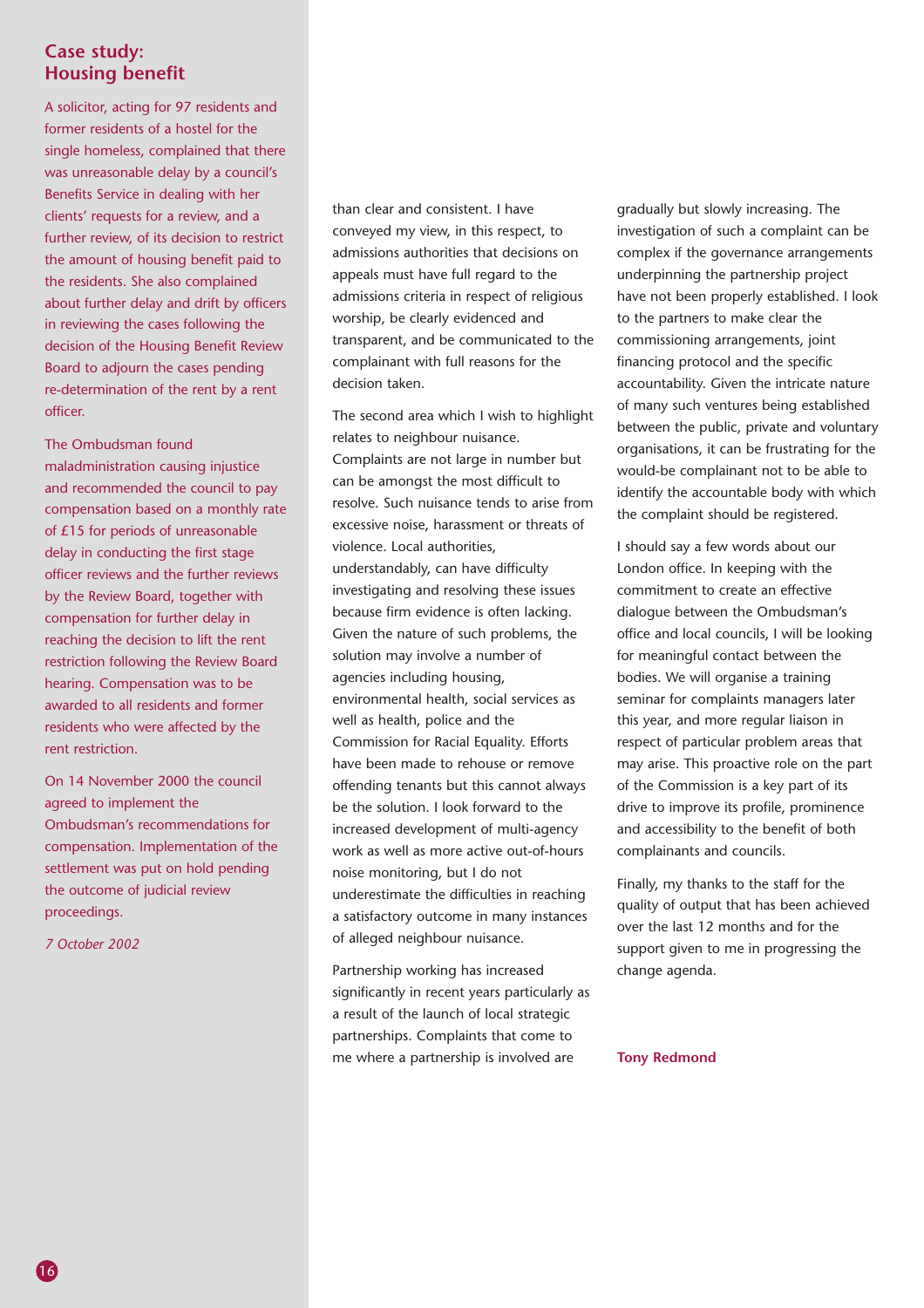

Mrs Thomas has been a Local Government Ombudsman since October 1985 and Vice-chairman of the Commission since November 1993. In 2002/03, Mrs Thomas dealt with complaints against the London Borough of Tower Hamlets and Birmingham City, and authorities in Cheshire, Derbyshire, Lincolnshire, Nottinghamshire, and the north of England (except the cities of Lancaster and York). Before becoming an Ombudsman, Mrs Thomas was a lecturer in law, first at the University of Leeds and then at Lancashire Polytechnic (now the University of Central Lancashire), where she became professor and head of the School of Law. She was also president of the Greater Manchester and Lancashire Rent Assessment Panel and a chairman of the Blackpool Supplementary Benefit Appeal Tribunal.

## **Chapter 6** Report of Patricia Thomas

#### **Introduction**

It could have taken 65 years before all footpaths in its area could be walked, if a council had continued at its then rate of amending the rights of way map. Following my intervention, the council put more resources into dealing with footpaths.

This is one example of the complaints dealt with by me and my staff during the last year. The year saw some relief from the unrelenting pressure of ever-increasing numbers of complaints. The number of complaints received, although still high at 6,208, was 7.6 per cent lower than the previous year. This was, in part, because the Coventry office again dealt with complaints against local authorities in Staffordshire, Shropshire and the West Midlands (except Birmingham City Council). Complaints against the London Borough of Tower Hamlets were, however, transferred to York.

Performance remains well ahead of the Commission time targets with 63 per cent of complaints decided within 13 weeks, 86 per cent within 26 weeks and 97.5 per cent within 52 weeks. The number of complaints determined was 6,429 (around 198 per investigator) and 221 more than the number of complaints received. At the end of the year the number of complaints over 52 weeks old was 28, down from 42 the previous year.

The number of investigation reports I have published has continued to fall. In total last year I issued 75 reports, 10 against London authorities (arising from the assistance given by my office to the London office in previous years, and

my acting as Chairman for a period following the retirement of Sir Edward Osmotherly). I am pleased to report that I did not need to issue any further reports, nor did I require any council to publish a statement. Most of the councils whose complaints I investigated have co-operated with my staff and have been willing to provide remedies where their maladministration has resulted in injustice to the complainants. This has meant that it has not always been necessary to conduct full investigations when things have gone wrong (27 per cent of complaints within jurisdiction resulted in local settlements). I have, however, completed investigations resulting in reports, despite the council concerned being willing to provide an appropriate remedy, when I have felt that the public interest required it.

#### **Co-operation**

Improved handling of complaints by councils must be to the benefit of complainants, whose justified complaints may then be resolved without the need to come to me. Increasingly, councils have been concerned to improve the way they investigate and resolve complaints, and my staff are always willing and have been enthusiastic to help them. Since 1998 a team of investigators has led training seminars for councils' complaints officers. Courses were held last year for Leeds City, Sunderland City and Kirklees Councils and the Northwest Complaints Officers Group. It is hoped that with the increasingly proactive role of the Ombudsman service (*see Chapter 1*) we will be able to increase the number of courses we are able to hold.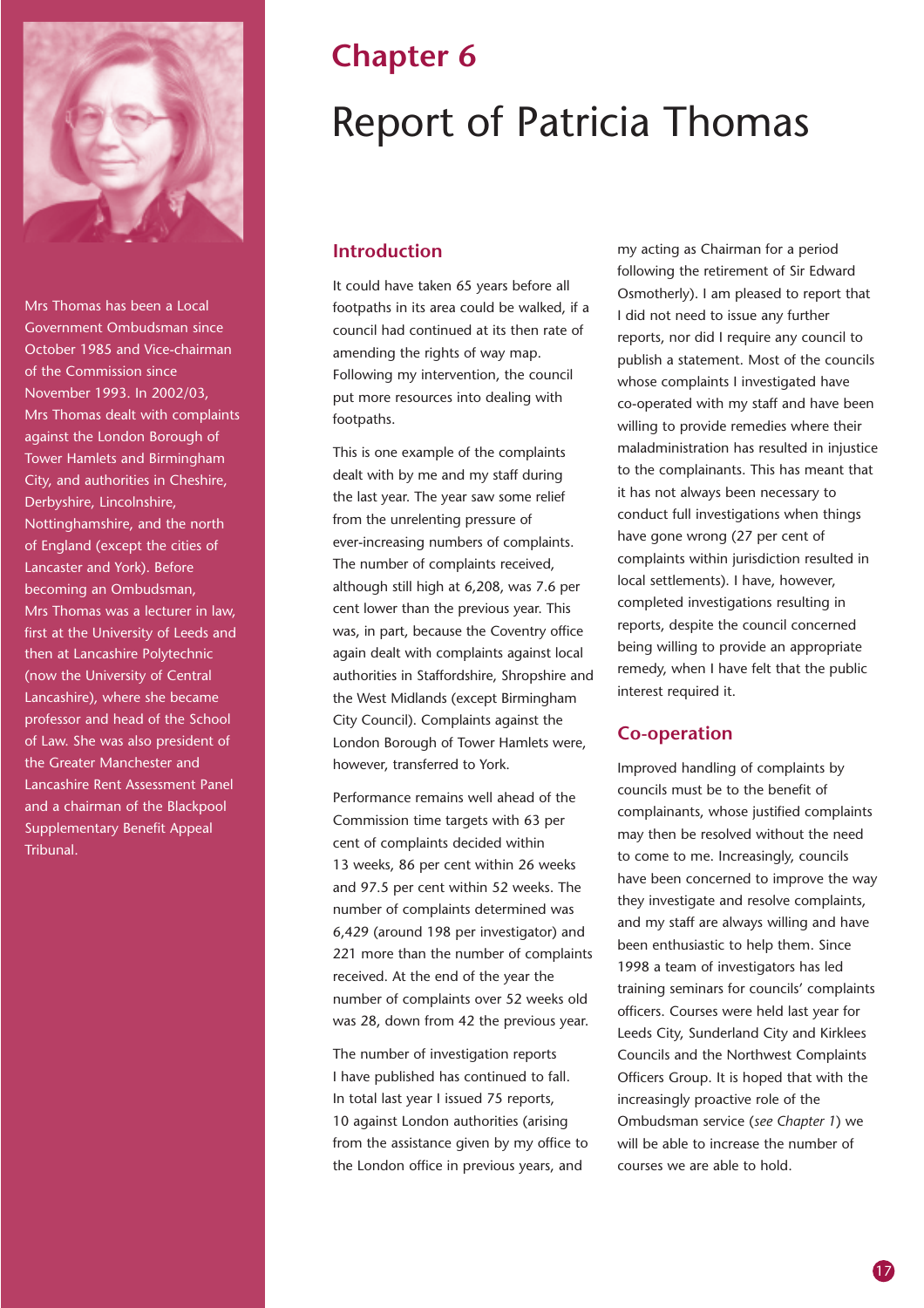#### **Legal issues**

I have received complaints from council tax payers in two different council areas whose properties had been incorrectly banded for several years. When it had been corrected, they had both overpaid a considerable amount of council tax which the two councils repaid. It would appear that the law does not allow for the payment of interest on any overpayment of council tax resulting from a change in the banding of a property. The law does, however, allow for the payment of interest on sums overpaid for non-domestic rates. I could not say that either council had acted with maladministration in not paying interest, but I have to agree with the complainants that the law does not seem to be fair.

#### **Housing benefit**

Housing benefit complaints continue to fall both in number and as a percentage of the total. Last year, at 697 complaints out of 6,208, it represents 11 per cent, down from 13 per cent in 2001/02 and 15 per cent in 2000/01. As in the previous year, over half of the housing benefit complaints in my area came from only three authorities.

A strategy agreed between Sheffield City Council and members of my staff had reduced complaints from 361 in 2000/01 to 152 in 2001/02 and to 40 such complaints last year. After highlighting the problems in past reports, it is only fair that I take the opportunity here to commend the Council and officers concerned for this considerable improvement.

In last year's report I also mentioned the increase in housing benefit complaints against Birmingham City Council, which rose to 210 from the 131 the previous year. The downward trend noted then has continued, and this year I received 122. I hope that this downwards trend continues next year.

Unfortunately there has been a large increase in the number of complaints which I am now receiving against Liverpool City Council. Four years ago I received only 18 housing benefit complaints. This has risen dramatically to 40 in 2000/01 then 77 in 2001/02 and 216 last year. This now represents 31 per cent of the total housing benefit complaints received by my office.

Following the change in the system of appealing against housing benefit decisions, whereby the Tribunal Service took over from Housing Benefit Review Boards which had been administered by councils themselves, I received complaints about delay in remitting appeals. I issued four reports last year on investigations into complaints against Liverpool City Council who had taken an unacceptable amount of time in remitting appeals to the Tribunal Service. I am pleased that the Council has made great strides in reducing its backlog and now has a dedicated team to deal with appeals. I am also pleased to see that the Council has set itself the target of submitting appeals to the Appeals Service within 28 days. I see no reason why that should not be accepted as the target by all councils, and have been pleased that a number of authorities have adopted it. Those in receipt of housing benefit should not have to wait a long time for a decision which may put them at risk of losing their home.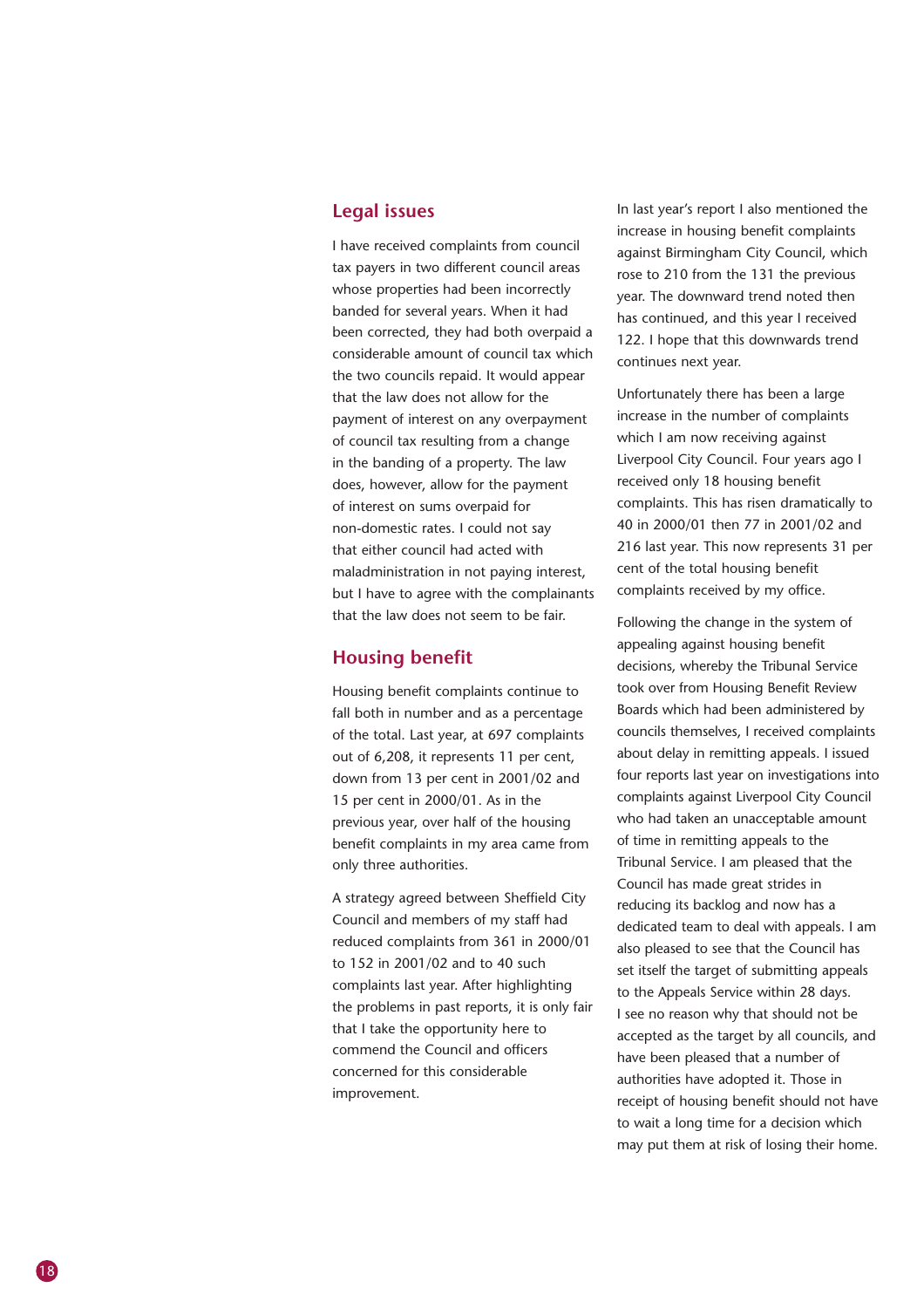#### **Case study: Homelessness**

A council failed to consider whether the complainant and her daughter should, exceptionally, be allowed to remain in their home; of which the complainant's mother had been the tenant and in which the complainant had lived for 32 years. The Ombudsman's investigation found that the possession order which the council secured for their eviction was founded on inaccurate information. The council failed to apply the housing legislation properly and sensitively; it did not offer the complainant advice and assistance to help her find suitable accommodation, either before or after her eviction, nor did it consider properly whether she might be in priority need. In addition, it failed to give her proper reasons for most of its decisions, failed to review them when she asked, and failed to give her information to which she was entitled. By unlawfully removing the complainant's name from its housing register and refusing to reinstate it, the council deliberately avoided its responsibilities to her.

The Ombudsman commended the council for its eventual acceptance that it had caused the complainant and her daughter grave injustice. The council agreed to pay the complainant £5,000 compensation, carry out a thorough review of its procedures, and introduce an eviction panel to ensure that in future all necessary procedures are carried out properly before an application is made to court.

*14 January 2003*

I was disappointed to have to issue another report in November against Scarborough Borough Council on the Council's delay in remitting appeals, despite my having issued a report about the same matter last March. The Council had told me it had put in extra resources to reduce its backlog and hence the time taken. That clearly did not happen.

#### **Remedies**

The remedies I generally seek for complainants are designed to put them back into the position where they should have been had the maladministration not occurred.

Remedies can include financial compensation for the injustice that occurred as a result of the maladministration. Payments can also be

recommended for the time and trouble taken pursuing a complaint. The sum of the payments made by councils following complaints to me during the year totalled around £300,000.

#### **And finally ...**

I must again record my thanks to all the staff in my office who have continued to work hard to achieve just outcomes for complainants where maladministration has occurred. In particular, I should like to thank my Deputy, Richard Harrison, who retired in February after 25 years of valued service to the Commission. We will all miss his contributions to the life and work of our office.

#### **Patricia Thomas**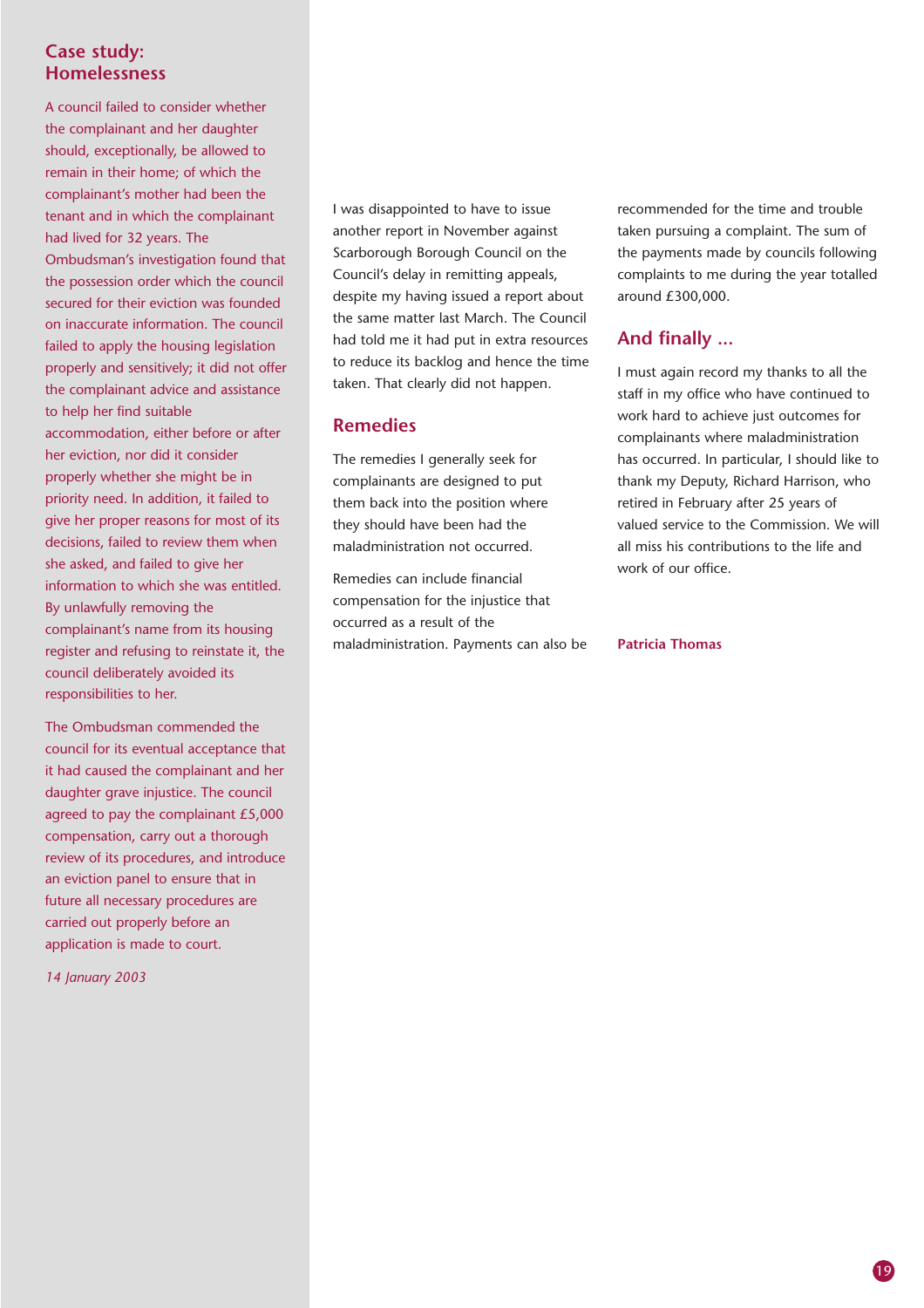

In 2002/03, Mr White dealt with complaints about authorities in all of southern England (except Essex, Kent, Surrey, East Sussex, West Sussex, Berkshire,

Buckinghamshire, Hertfordshire and London boroughs north of the Thames, but including Harrow), East Anglia (except Suffolk), the south-west and most of central England, and the cities of Lancaster and York. Before becoming a Local Government Ombudsman on 1 March 1995, Mr White was chief executive of the London Borough of Hackney. He has served in local government since 1967, including senior positions in the environmental health and housing departments of the London Boroughs of Islington, Haringey and Hackney. He is Visiting Professor in the School of History and Politics at Middlesex University and Associate Fellow at the Department of History at the University of Warwick.

## **Chapter 7** Report of Jerry White

#### **Performance**

Last year proved a difficult year, mainly due to the slowdown in council response times from South London authorities that I referred to in my last annual report, and due to a significant backlog of old complaints in respect of housing benefit administration in the London Borough of Lambeth. All time targets were regrettably missed, with 47 per cent of complaints determined in 13 weeks (target 50 per cent), 74 in 26 weeks (target 80 per cent), and 92 in 52 weeks (target 95 per cent). The number of complaints over a year old at the end of the year rose from 80 on 31 March 2002 to 89; but this represented a considerable improvement over the middle of the year when the figure had reached 136.

By the end of the year the picture respecting old Lambeth complaints had much improved, and I am confident that performance will be restored to previous levels during 2003/04.

I would like once more to pay tribute to my excellent staff who have worked hard under stressful circumstances to deliver 6,159 decisions in the year.

#### **Enforcement**

The Ombudsman's recommendations to councils are not enforceable in law. This is quite often considered a disadvantage of the Ombudsman system by organisations which represent complainants. In general though, the Ombudsmen consider this to be a valuable feature facilitating an informal and non-adversarial approach to

investigations. The capacity for a council finally to disagree with the Ombudsman's findings generally means that councils are open, co-operative and not defensive while the investigation is being carried out.

It is now relatively rare for my recommendations to be rejected by councils. So it is disappointing to state that this year I had to issue five further reports where councils had rejected the recommendations I had made in my first reports. One of these, against Castle Point District Council, led to a change of heart by the Council and another, against North Norfolk District Council, was still being considered at the end of the year.

A third, against Portsmouth City Council, was rejected. I had criticised the Council for making what I considered to be oppressive enquiries of a charity applying for a street collections permit, and for defects in the way it sought police checks in respect of the same application. I felt there was no basis in law for the enquiries the Council had made, and that the police check was not carried out with due regard to relevant case law. The Council was supported by the Charity Commission in the action it had taken. And I recognised that the only way of determining the question definitively was by clarification of the law or through a judicial challenge of my decision. I wrote to the Home Secretary to explain what I considered to be an unfortunate gap in the law as presently enacted, and he replied to the effect that the law was currently under review by the Cabinet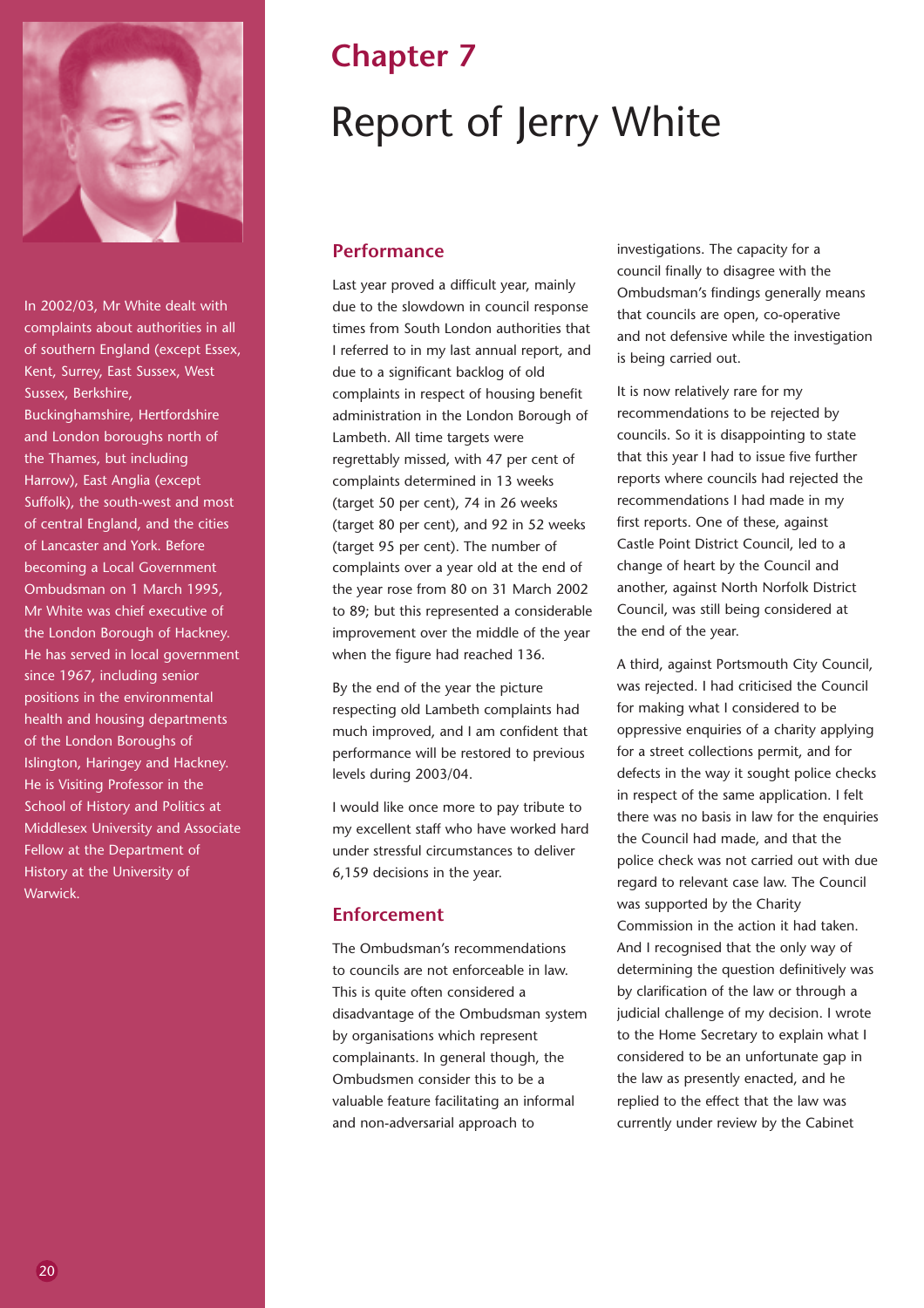Office. I hope that this will lead to an early clarification of the rights and duties of local authorities in matters of this kind.

It was most unfortunate for the charity concerned that the City Council did not comply with my recommendation to pay compensation of £1,000 and revise its practice in this area. However, I did not proceed to take the only further action open to me and order that the Council publish a statement relating to this case in the local press. I continue to believe that the Council acted wrongly here. But I can see why the Council felt it had a reasonable basis for holding to its view while the law remains silent on crucial points, and while its actions receive the support of the Charity Commission.

I cannot, though, understand the actions of Chichester District Council who rejected the recommendations of two separate reports to pay compensation of  $£500$  and  $£1,000$  to complainants whose grievances I had upheld. Here the Council advertises the Ombudsman as the third and final stage of its complaints procedure. Yet its citizens should be aware that the Council seems to have no compunction in rejecting any decision it chooses not to like. This is a council that apparently finds it very hard to admit that it has made a mistake. In my view, its actions do no credit to local government or the people of Chichester.

#### **Local settlements**

On a much more positive note, the proportion of complaints within jurisdiction that resulted in a local settlement<sup>1</sup> rose to a record level for my

team, substantially due to the change in my area to include South London. Nearly one in three complaints (30 per cent of all complaints determined, excluding premature complaints and those outside jurisidiction) were thus upheld, in whole or in part, in that I identified fault and recommended a remedy for the injustice caused. This was the case in 1,315 complaints, compared with 1,056 (25 per cent) in the previous year. In virtually all these cases the council accepted the need to remedy the complaint before I had concluded my investigation. This is a very welcome outcome, because it means that injustice is remedied quickly and without the need for an expensive public report which must be advertised in the local press.

In some of these cases, however, I completed my investigation and issued a report even where the council concerned had agreed to remedy the injustice I identified. There might be a number of factors that persuade me this is the appropriate course to take. For instance, other people may have suffered in a similar way from the same maladministration that I have identified, and so a public report might alert them to the fact. Sometimes the fault itself is a matter of public interest, for instance where gross errors in council administration still continue despite new arrangements which should have put things right. And sometimes the remedy is so expensive that local tax payers should be made aware of the cost to them of errors in the council's systems.

But issuing a public report in such circumstances is not all bad news. After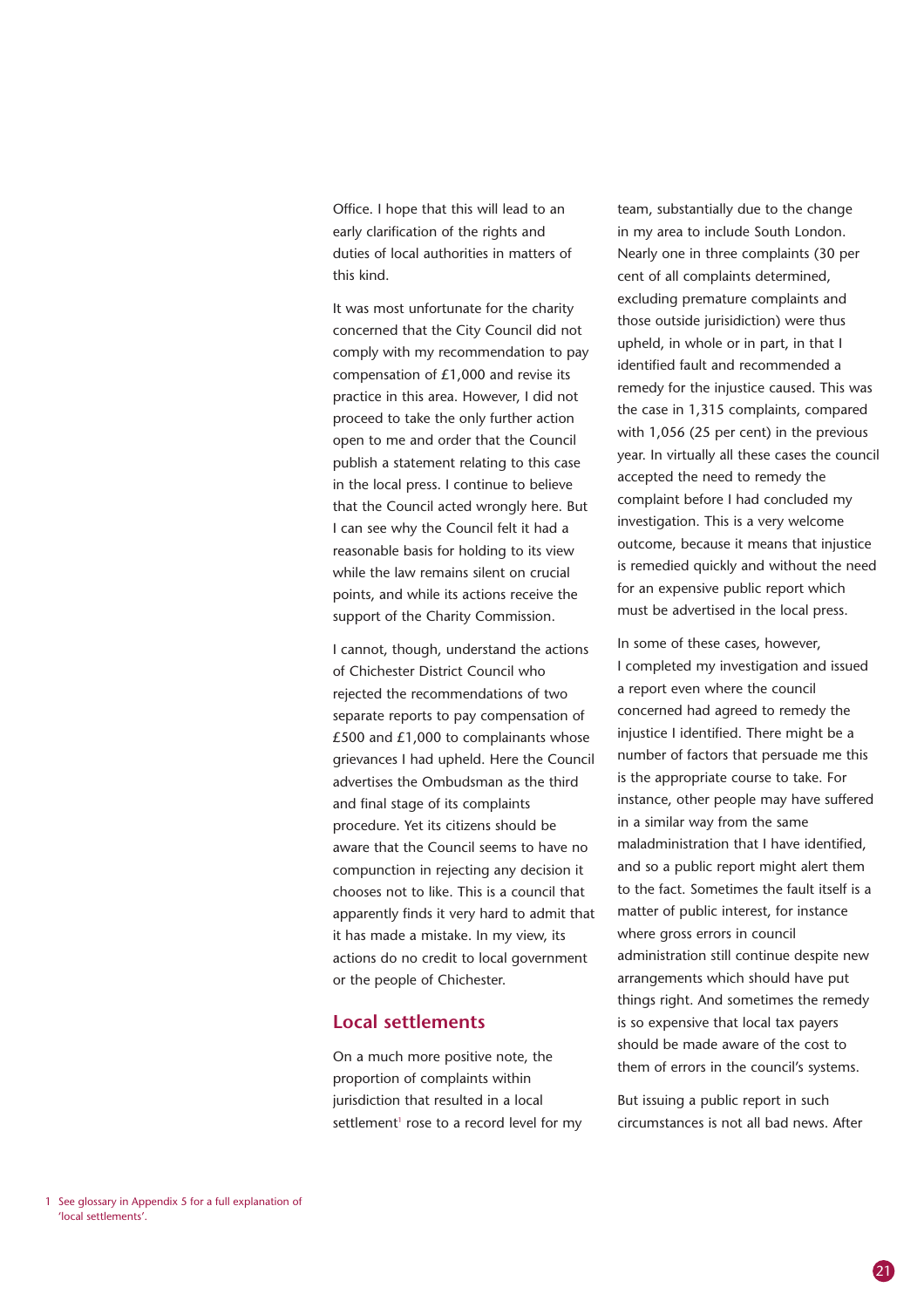#### **Case study: Planning consideration/ neighbour amenity**

A couple live in a cottage which abuts the site of a new block of flats. When considering the reserved matters planning application for the flats, a council failed to take proper account of the couple's amenity. The flats as built are overly dominant, are excessively close to their home, and overlook their garden. The council accepted that more should have been done to safeguard the couple's amenity. The Ombudsman found maladministration causing the couple injustice.

The council agreed to a 'before and after' valuation exercise. An independent valuer assessed the value of the couple's home as it is now, and also assessed its value with a notional scheme, more acceptable in planning terms, on the neighbouring site. The council agreed to pay the couple the difference between the two valuations, amounting to £37,500, plus £250 for their time and trouble in pursuing the complaint.

*3 December 2002*

22

all, the council concerned has stood up to its responsibilities. It has acknowledged its mistake, said sorry and acted as far as possible to put things right. To that extent it should be congratulated.

#### **And finally ...**

I owe Northamptonshire County Council an apology. In our report for 1998/99, we included details of the average times it takes councils to respond to our enquiries (Appendix 4). In this, I made a mistake in citing the average time for Northamptonshire. I said there had been eight enquiries with an average response

time of 13.4 weeks, when it should have been seven enquiries with an average of 4.9 weeks. The Council objected and I said I would correct it when we produced these figures again. We produced a similar table in our report for 2001/02 and compared figures for 2001/02 with those for 1998/99. But I forgot to correct the earlier figures. So this year, at last, I have managed to put things right, and I'm sorry it's taken me such a very long time to do it.

#### **Jerry White**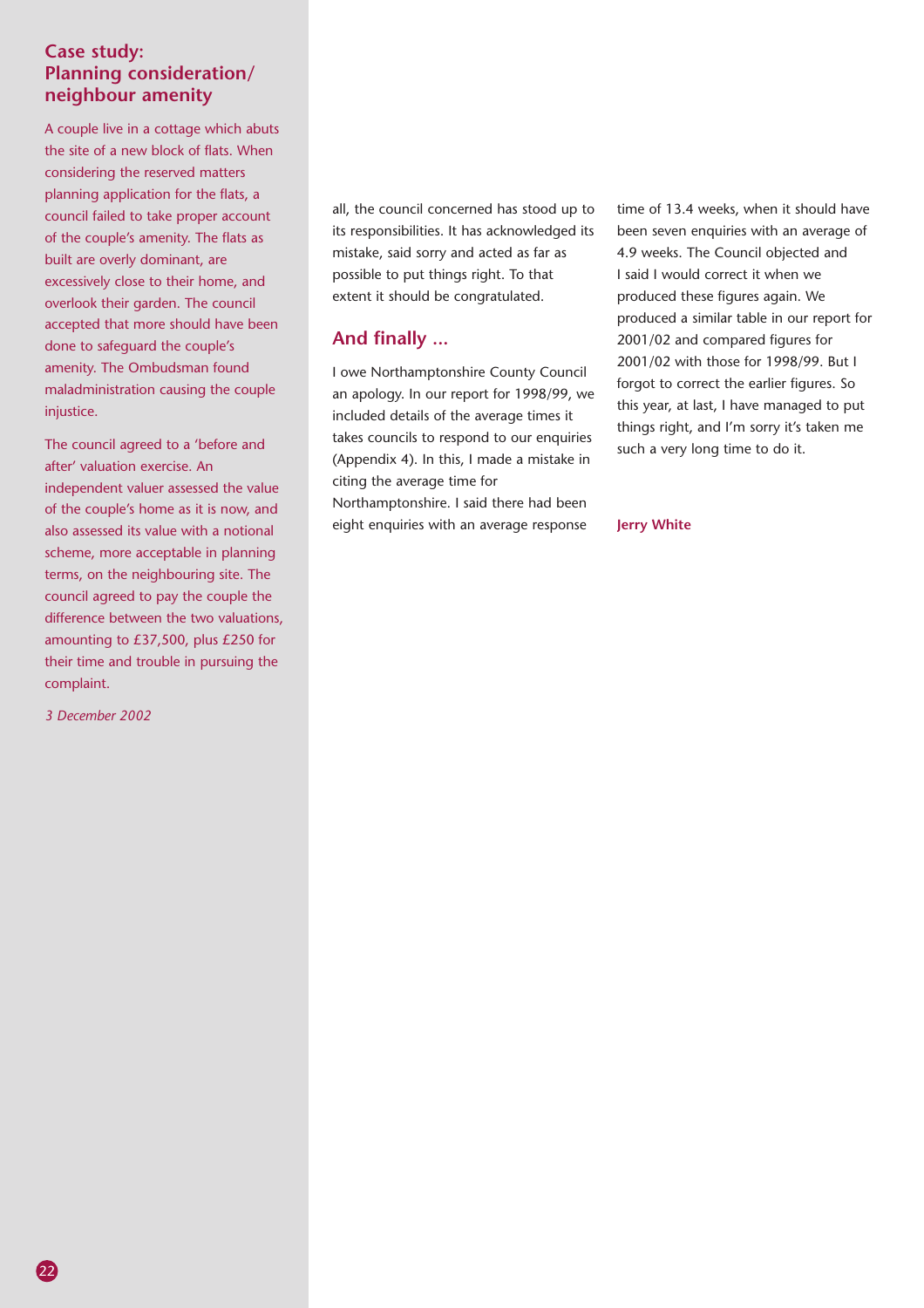

### **Appendix 1(a)**

## Subjects of complaints received 2002/03

|                                     | Mr Redmond       | Mr White       | <b>Mrs Thomas</b> | <b>Totals</b> |
|-------------------------------------|------------------|----------------|-------------------|---------------|
| Housing:                            |                  |                |                   |               |
| Housing register/allocations        | 130              | 95             | 145               | 370           |
| Housing transfers                   | 230              | 224            | 133               | 587           |
| Neighbour nuisance                  | 218              | 186            | 196               | 600           |
| Council housing management, other   | 186              | 108            | 117               | 411           |
| Homelessness                        | 147              | 86             | 59                | 292           |
| Council housing repairs             | 412              | 386            | 476               | 1,274         |
| Regeneration/improvement            | $\boldsymbol{7}$ | 19             | 34                | 60            |
| Housing sales/leaseholds            | 176              | 139            | 110               | 425           |
| Housing benefit                     | 799              | 557            | 697               | 2,053         |
| Housing grants                      | 37               | 38             | 97                | 172           |
| Private housing notices             | 11               | 24             | 10                | 45            |
| Harassment/unlawful eviction        | 6                | $\overline{2}$ | 6                 | 14            |
| Rent accounts                       | 48               | 41             | 42                | 131           |
| Other                               | 24               | 22             | 116               | 162           |
| <b>Total housing</b>                | 2,431            | 1,927          | 2,238             | 6,596         |
|                                     |                  |                |                   |               |
| <b>Planning:</b>                    |                  |                |                   |               |
| Publicity for planning applications | 30               | 66             | 52                | 148           |
| Enforcement                         | 168              | 203            | 206               | 577           |
| Consideration/neighbour amenity     | 519              | 802            | 687               | 2,008         |
| Development plans                   | 9                | 22             | 9                 | 40            |
| Conservation areas/listed buildings | 20               | 74             | $\bf 8$           | 102           |
| Refusal of planning permission      | 49               | 78             | 52                | 179           |
| Other                               | 102              | 199            | 138               | 439           |
| <b>Total planning</b>               | 897              | 1,444          | 1,152             | 3,493         |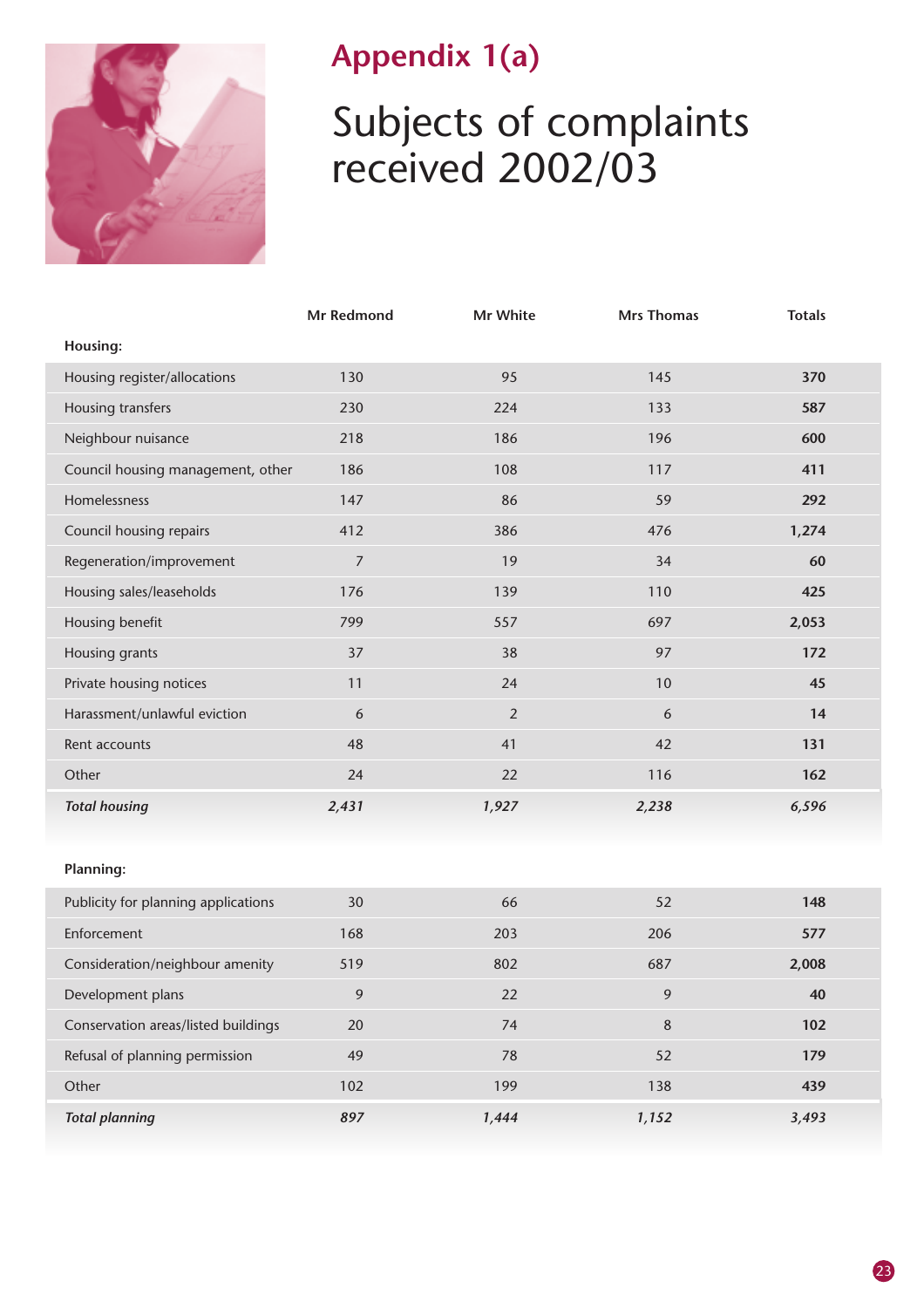|                              | Mr Redmond       | Mr White       | <b>Mrs Thomas</b>       | <b>Totals</b>           |
|------------------------------|------------------|----------------|-------------------------|-------------------------|
| <b>Education:</b>            |                  |                |                         |                         |
| Special educational needs    | 71               | 73             | 77                      | 221                     |
| Admissions                   | 347              | 281            | 456                     | 1,084                   |
| Exclusions                   | $\boldsymbol{6}$ | 15             | 20                      | 41                      |
| <b>Education grants</b>      | 13               | $\mathfrak{g}$ | 16                      | 38                      |
| <b>Education transport</b>   | 31               | 24             | 40                      | 95                      |
| Other                        | 45               | 36             | 65                      | 146                     |
| <b>Total education</b>       | 513              | 438            | 674                     | 1,625                   |
|                              |                  |                |                         |                         |
| Social services:             |                  |                |                         |                         |
| Services for adults          | 174              | 172            | 247                     | 593                     |
| Services for children        | 113              | 138            | 238                     | 489                     |
| Registered homes             | $\sqrt{2}$       | 11             | $\mathbf{1}$            | 14                      |
| Other                        | 35               | 41             | 29                      | 105                     |
| <b>Total social services</b> | 324              | 362            | 515                     | 1,201                   |
|                              |                  |                |                         |                         |
| Land                         | 89               | 103            | 133                     | 325                     |
| Environmental health         | 168              | 212            | 236                     | 616                     |
| Highways                     | 531              | 462            | 379                     | 1,372                   |
| Local taxation               | 345              | 437            | 313                     | 1,095                   |
| Drainage                     | 45               | 90             | 73                      | 208                     |
| Leisure and recreation       | 61               | 49             | 95                      | 205                     |
| <b>Building control</b>      | $\overline{9}$   | 27             | 27                      | 63                      |
| Commercial                   | 40               | 62             | 60                      | 162                     |
| Personnel                    | 43               | 39             | 58                      | 140                     |
| Consumer protection          | 17               | 19             | 18                      | 54                      |
| Transport                    | 12               | $\overline{5}$ | 21                      | 38                      |
| Fire                         | $\mathbf{1}$     | $\mathbbm{1}$  | $\mathbf{1}$            | $\overline{\mathbf{3}}$ |
| Police                       | $\overline{3}$   | $\overline{3}$ | $\overline{\mathbf{3}}$ | $\mathbf{9}$            |
| Miscellaneous                | 87               | 106            | 212                     | 405                     |
| <b>Overall totals</b>        | 5,616            | 5,786          | 6,208                   | 17,610                  |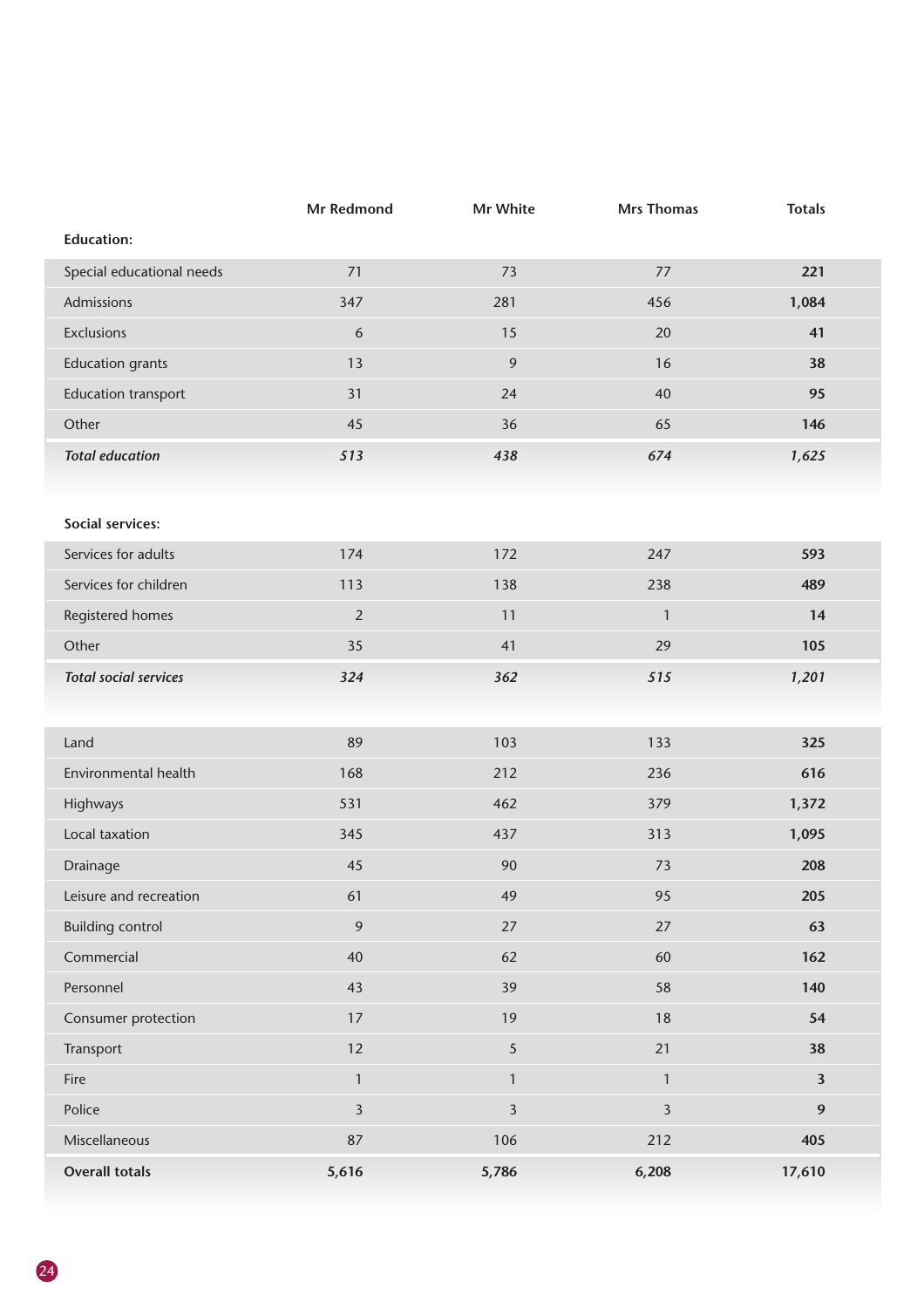

### **Appendix 1(b)**

## Analysis of outcome of complaints 2002/03

|                                                                      | <b>Mr Redmond</b> | Mr White | <b>Mrs Thomas</b> | <b>Totals</b> |
|----------------------------------------------------------------------|-------------------|----------|-------------------|---------------|
| Local settlements (without report)                                   | 1,214             | 1,315    | 1,122             | 3,651         |
| Local settlement report                                              | $\mathbf{1}$      | 29       | 54                | 84            |
| Maladministration causing injustice<br>(issued report)               | 23                | 74       | 25                | 122           |
| Maladministration, no injustice<br>(issued report)                   | $\mathbf{0}$      | 12       | 11                | 23            |
| No maladministration (issued report)                                 | $\mathbf 0$       | 37       | 5                 | 42            |
| No or insufficient evidence of<br>maladministration (without report) | 1,259             | 2,288    | 1,971             | 5,518         |
| Ombudsman's discretion not to<br>pursue complaint                    | 953               | 671      | 993               | 2,617         |
| Premature complaints                                                 | 1,553             | 1,054    | 1,499             | 4,106         |
| Outside jurisdiction                                                 | 785               | 679      | 749               | 2,213         |
| <b>Totals</b>                                                        | 5,788             | 6,159    | 6,429             | 18,376        |

See the glossary at Appendix 5 for an explanation of terminology.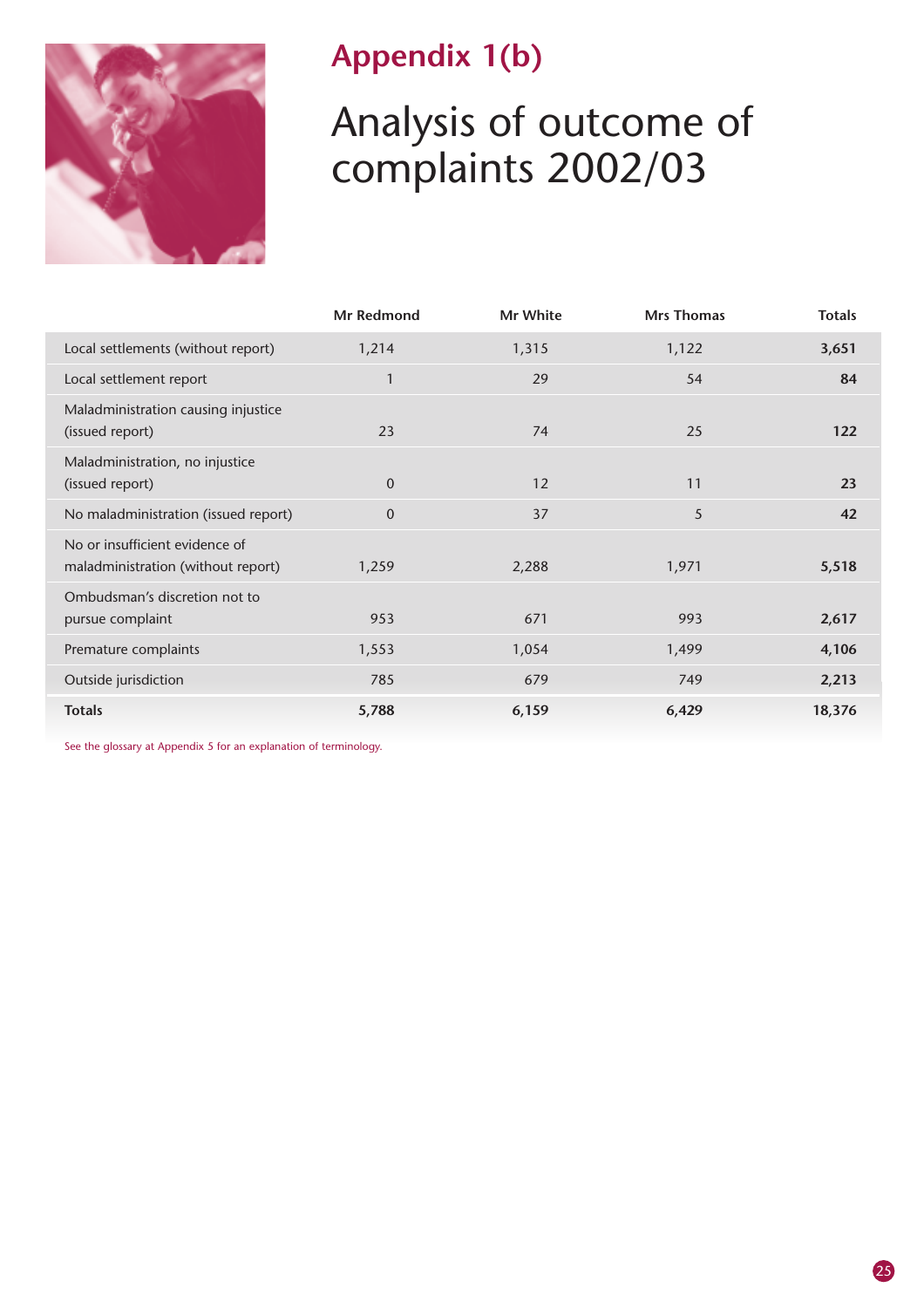

### **Appendix 1(c)**

## Subjects of investigation reports 2002/03

|                                   | Mr Redmond   | Mr White       | <b>Mrs Thomas</b> | <b>Totals</b>           |
|-----------------------------------|--------------|----------------|-------------------|-------------------------|
| Housing:                          |              |                |                   |                         |
| Housing register/allocations      | $\mathbf{1}$ |                | $\mathbf{1}$      | $\overline{2}$          |
| Housing transfers                 | $\mathbf{1}$ |                | 1                 | $\overline{2}$          |
| Neighbour nuisance                |              | $\mathbf{1}$   | $\overline{3}$    | $\overline{\mathbf{4}}$ |
| Council housing management, other |              | 12             | -                 | 12                      |
| Homelessness                      | $\mathbf{1}$ | $\overline{2}$ | $\overline{1}$    | $\overline{\mathbf{4}}$ |
| Council housing repairs           | $\mathbf{1}$ | $\overline{4}$ | $\mathbf{1}$      | 6                       |
| Regeneration/improvement          |              | $\mathbf{1}$   |                   | $\mathbf{1}$            |
| Housing sales/leaseholds          | $\mathbf{1}$ | 12             | $\mathbf{1}$      | 14                      |
| Housing benefit                   | 5            | 19             | 11                | 35                      |
| Housing grants                    |              | $\overline{3}$ |                   | $\overline{\mathbf{3}}$ |
| Private housing notices           |              |                |                   |                         |
| Harassment/unlawful eviction      |              |                |                   |                         |
| Rent accounts                     |              |                |                   |                         |
| <b>Total housing</b>              | 10           | 54             | 19                | 83                      |
|                                   |              |                |                   |                         |

#### **Planning:**

| Publicity for planning applications |                          |    |                   | $\mathbf b$ |
|-------------------------------------|--------------------------|----|-------------------|-------------|
| Enforcement                         |                          | 19 |                   | 23          |
| Consideration/neighbour amenity     |                          | 11 | 16                | 28          |
| Development plans                   |                          |    |                   |             |
| Conservation areas/listed buildings |                          |    |                   |             |
| Refusal of planning permission      |                          |    |                   |             |
| Planning, other                     | $\overline{\phantom{m}}$ |    | $\qquad \qquad -$ |             |
| <b>Total planning</b>               |                          | 33 | 23                | 59          |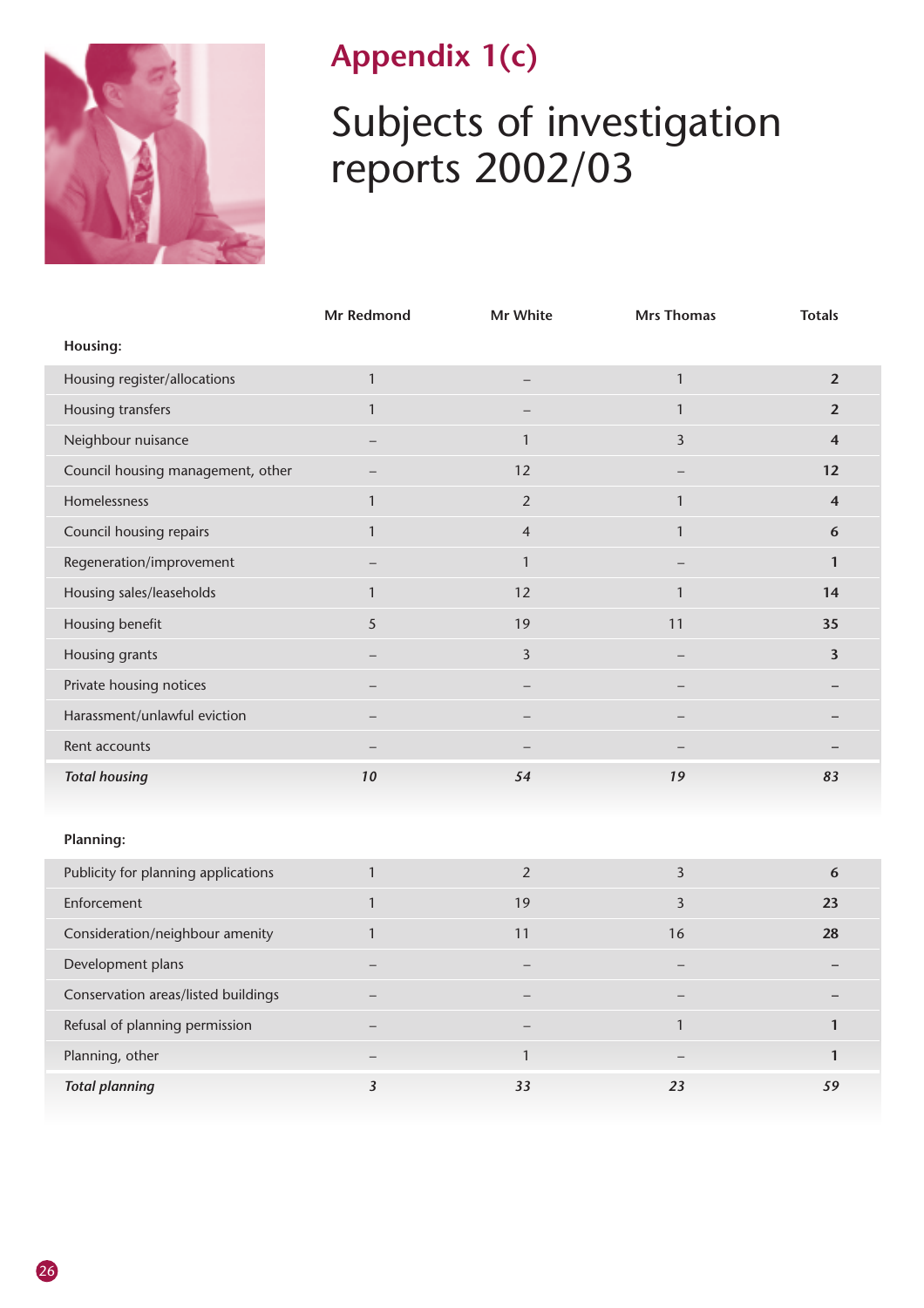|                              | Mr Redmond               | Mr White                 | <b>Mrs Thomas</b>        | <b>Totals</b>           |
|------------------------------|--------------------------|--------------------------|--------------------------|-------------------------|
| <b>Education:</b>            |                          |                          |                          |                         |
| Special educational needs    | $\overline{2}$           | $\mathbf{1}$             | 6                        | 9                       |
| Admissions                   | $\overline{4}$           | 12                       | 11                       | 27                      |
| Exclusions                   | —                        |                          |                          |                         |
| <b>Education grants</b>      |                          |                          |                          |                         |
| <b>Education transport</b>   |                          | $\mathbf{1}$             |                          | $\mathbf{1}$            |
| <b>Education other</b>       | $\qquad \qquad -$        | 34                       |                          | 34                      |
| <b>Total education</b>       | $\boldsymbol{6}$         | 48                       | $17$                     | 71                      |
|                              |                          |                          |                          |                         |
| Social services:             |                          |                          |                          |                         |
| Services for adults          |                          | $\overline{\mathbf{3}}$  | $\mathbf{1}$             | $\overline{\mathbf{4}}$ |
| Services for children        | $\mathbf{1}$             | $\mathbf{1}$             | 13                       | 15                      |
| Registered homes             | $\overline{\phantom{0}}$ | $\overline{\phantom{0}}$ | $\qquad \qquad -$        |                         |
| Other                        |                          |                          | $\mathbf{1}$             | $\mathbf{1}$            |
| <b>Total social services</b> | $\mathbf{1}$             | $\overline{\mathbf{4}}$  | 15                       | 20                      |
|                              |                          |                          |                          |                         |
| Land                         | $\qquad \qquad -$        |                          | 5                        | 5                       |
| Environmental health         | $\mathbf{1}$             | 9                        | $\overline{2}$           | 12                      |
| Highways                     | $\overline{\phantom{0}}$ | $\mathbf{1}$             | $\boldsymbol{6}$         | $\overline{7}$          |
| Local taxation               | $\overline{\mathbf{3}}$  |                          | $\mathbf{1}$             | $\overline{\mathbf{4}}$ |
| Drainage                     | $\qquad \qquad -$        | $\qquad \qquad -$        | $\sqrt{2}$               | $\overline{2}$          |
| Leisure and recreation       | $\overline{\phantom{0}}$ | $\overline{2}$           | $\mathbf{1}$             | $\overline{\mathbf{3}}$ |
| <b>Building control</b>      | $\overline{\phantom{0}}$ |                          | $\overline{\phantom{0}}$ |                         |
| Commercial                   |                          | $\mathbf{1}$             | $\overline{4}$           | 5                       |
| <b>Overall totals</b>        | 24                       | 152                      | 95                       | 271                     |

Note: This table shows the number of complaints subject to report, not the number of reports.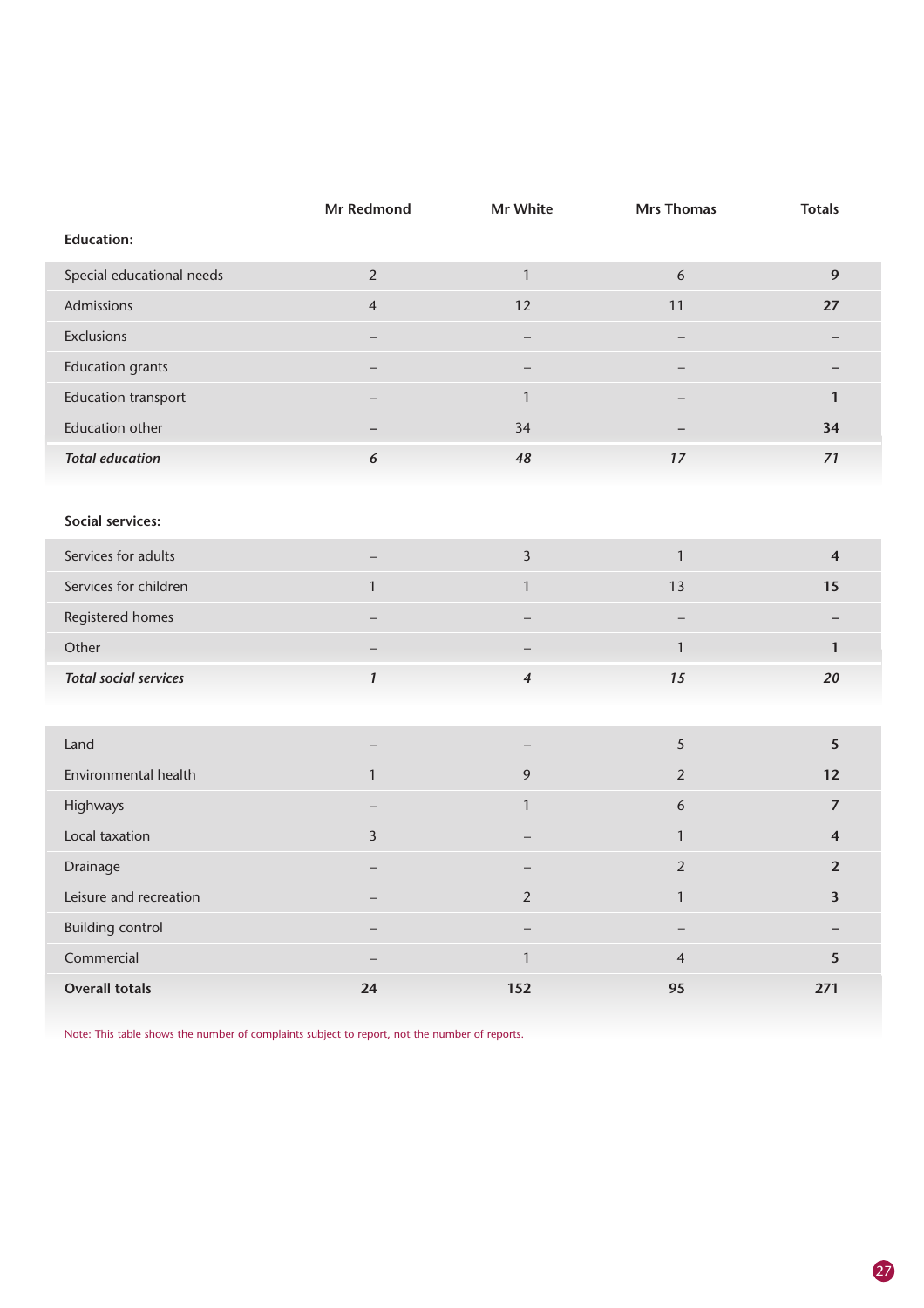

### **Appendix 1(d)**

## Compliance with recommendations

The table below shows the outcome of 3,217 reports issued since 1 April 1990 where injustice was found. The first column shows the number of reports<sup>1</sup> issued in each year where maladministration causing injustice was found. The second column shows how many of these cases were not satisfactorily settled. The third column

shows how many of the reports issued in each year are still awaiting a final outcome. The reason 49 cases for 2002/03 are still awaiting remedy is because many of them were issued in the latter part of the year and so are within the six months allowed for a council to provide a remedy.

| Year          | Reports <sup>1</sup> finding<br>maladministration<br>causing injustice | Unsatisfactory<br>outcome | Awaiting<br>remedy |
|---------------|------------------------------------------------------------------------|---------------------------|--------------------|
| 1990/91       | 216                                                                    | 13                        |                    |
| 1991/92       | 291                                                                    | 15                        |                    |
| 1992/93       | 339                                                                    | 9                         |                    |
| 1993/94       | 330                                                                    | 17                        |                    |
| 1994/95       | 337                                                                    | 11                        |                    |
| 1995/96       | 329                                                                    | 14                        | -                  |
| 1996/97       | 236                                                                    | $\overline{4}$            |                    |
| 1997/98       | 218                                                                    | $\mathbf{1}$              |                    |
| 1998/99       | 235                                                                    | $\overline{2}$            | $\mathbf{1}$       |
| 1999/00       | 224                                                                    | $\overline{3}$            | $\overline{4}$     |
| 2000/01       | 165                                                                    | $\overline{2}$            | $\overline{2}$     |
| 2001/02       | 152                                                                    | $\mathbf{1}$              | $\overline{4}$     |
| 2002/03       | 145                                                                    | -                         | 49                 |
| <b>Totals</b> | 3,217                                                                  | 92                        | 60                 |

1 This table shows numbers of reports issued, not the number of complaints subject to report. So the numbers shown in the first column are less than the number of complaints where maladministration and injustice were found (as shown in Appendix 1(b)) for each year.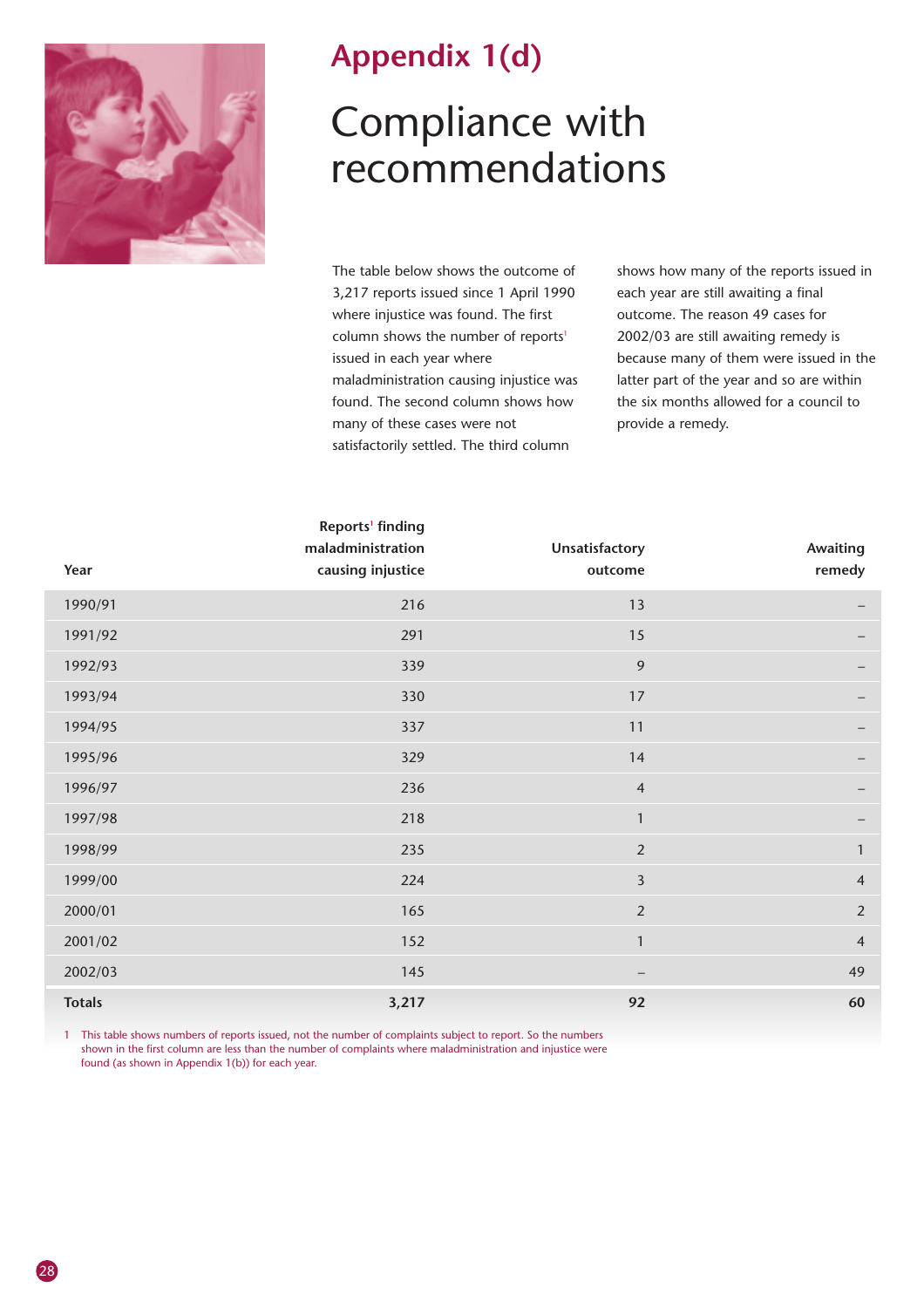

### **Appendix 2**

## Review of the operation of Part III of the Local Government Act 1974

#### **1. Introduction**

- 1.1 Section 23(12) of the Local Government Act 1974 (as amended by the Local Government Act 1988) requires the Commission every three years to review the operation of the provisions of Part III of the Act concerning the investigation of complaints.
- 1.2 This paper sets out the Commission's conclusions and recommendations following the review it has conducted in 2002/03. Some of the recommendations have featured in previous reviews and have already been accepted by Government but action has not yet been taken on them.

#### **2. Consultation**

- 2.1 In addition to the Welsh Commission for Local Administration, the Commission decided to consult a wide range of interested bodies, including the Local Government Association (LGA), Society of Local Authority Chief Executives (SOLACE), Association of Council Secretaries and Solicitors (ACSeS) and representatives of voluntary organisations and advice agencies.
- 2.2 Particular concerns were expressed by SOLACE about the Commission's proposals on:
	- 2.2.1 Local authority functions and services delivered by partnerships/ companies etc (see paragraph 5).
	- 2.2.2 Amending paragraph 3(3) of Schedule 5 of the 1974 Act to give the Local Government Ombudsmen (LGOs) discretion to investigate complaints about the way local authority functions have been carried out (see paragraph 7.3).
- 2.3 When the Commission considered the results of the consultation exercise, it decided to reaffirm the proposals set out in paragraphs 5 and 7.3 (although the Commission did agree to review the wording of paragraph 5.3). However, in view of SOLACE's concerns, the Commission suggests that the Office of the Deputy Prime Minister (ODPM) might wish to invite representatives of the Association to any discussions the ODPM may subsequently have with the Commission about these proposals.

#### **3. Merger of the public sector ombudsmen service in England**

3.1 The Cabinet Office undertook a review of the public sector ombudsmen in England in April 2000. Its main recommendation was for the creation of a new, independent body to carry out the responsibilities currently fulfilled by the ombudsmen for central government, local government and the health service.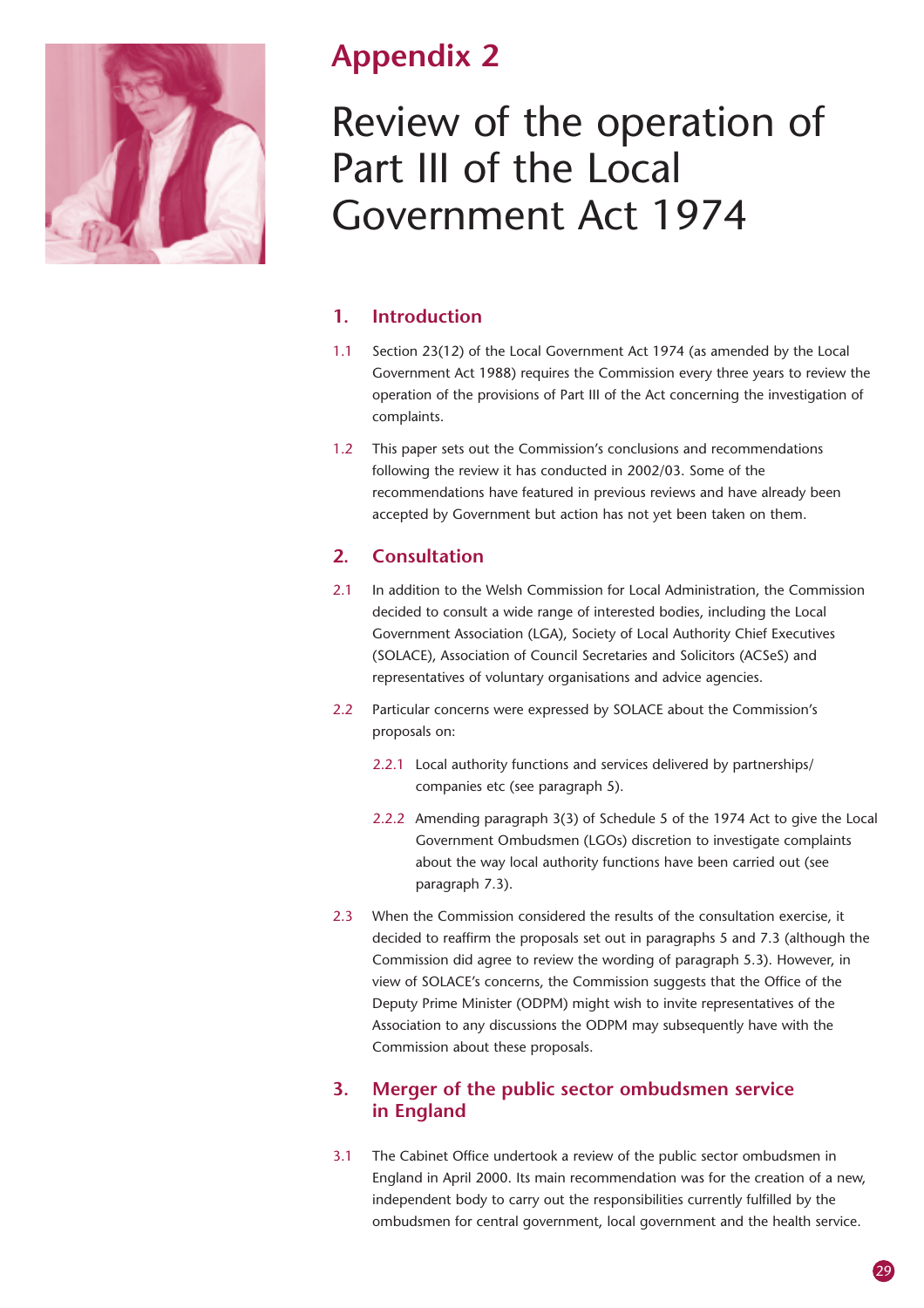In the light of consultations on the review, the Government announced in July 2001 that it accepted the Cabinet Office's recommendation (although no timetable for the legislation was given). The Government also stated that it would develop:

"…proposals for the precise powers and accountability of the new body and on whether its jurisdiction should be extended beyond the bodies subject to the jurisdiction of existing ombudsmen."

- 3.2 Since July 2001, there have been extensive discussions involving the Commission; the Parliamentary/Health Service Commissioner (PCA/HSC); the Cabinet Office and other interested government departments and bodies (eg the ODPM). It is understood that hopes of a draft Bill featuring in the 2003/04 parliamentary timetable (with implementation of the merger in 2005) are receding.
- 3.3 The Commission wishes to emphasise that this paper fulfils the narrow requirement of the 1974 Act to review every three years the operation of the provisions of Part III of the Act concerning the investigation of complaints. If the points made to Government regarding possible merger (together and in consultation with the PCA/HSC) were not to be adopted, the Commission will wish to explore with Government ways in which it can work as closely as possible with the PCA/HSC within the constraints of the current legislation. And, in the meantime, every effort is being made by the two organisations to work together, to pool resources and to facilitate information exchange.

#### **4. Decisions by letter and local settlements**

- 4.1 Section 30(1) requires that, in any case where a LGO conducts an investigation, a report on the results of that investigation shall be issued. In practice, however, on many occasions during the course of investigating a complaint, the local authority may take, or agree to take, some action which the LGO considers to be a satisfactory response to the complaint (this is known as a 'local settlement'). In other cases, during the course of the investigation it may become clear that there was no maladministration, or no consequential injustice, or insufficient injustice to justify continuing the investigation. In such cases, the LGO decides to discontinue the investigation by letter and without publishing a report.
- 4.2 The Commission has Counsel's advice that it is proper for LGOs to do this because Section 26(10) gives them discretion to initiate, continue or discontinue an investigation. However, the Commission recommends that the 1974 Act should be amended to give express statutory recognition to the current practice of discontinuing investigations by letter as outlined in paragraph 4.1.
- 4.3 The Commission's proposal would be in the spirit of one of the recommendations of the KPMG report<sup>1</sup>, which was that the focus should be changed from the production of reports to resolving disputes.

<sup>1</sup> The KPMG Efficiency Study of the Commission carried out in 2001.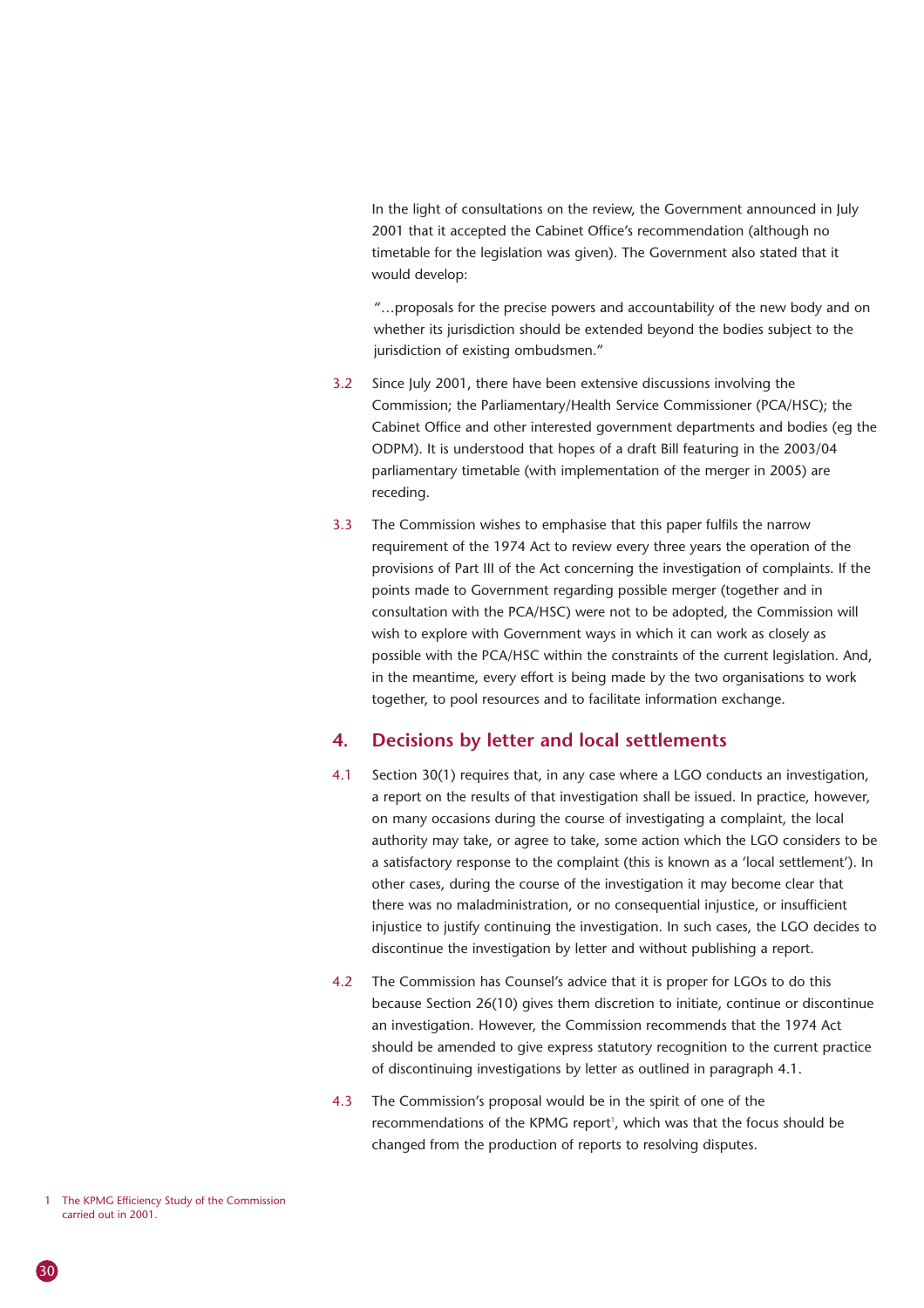#### **5. Partnerships**

- 5.1 In April 2001, the Department of the Environment, Transport and Regions (DETR) issued a consultation paper about how to achieve Best Value through a change to the law to facilitate partnerships between councils, or between them and other public bodies and the private and voluntary sectors. The Commission pointed out in its response to the Consultation Paper that it was concerned that, "Under the new arrangements, there should be no reduction in the ability of members of the public to obtain redress for injustices caused by maladministration. … It seems to us essential that members of the public should know whether they can or cannot complain if they are aggrieved by the way they have been treated. There should be no uncertainty in law about the jurisdiction of the Ombudsmen under the new arrangements."
- 5.2 To illustrate this point, a partnership may include both representatives of local authorities and others. It would not be an 'authority' mentioned in Section 25 of the 1974 Act as being subject to investigation. The constituent local authorities would be within jurisdiction insofar as they are taking decisions in their capacity as a local authority (and not as the partnership). If the complaint is about a decision taken by one or more local authorities, the decision would be within jurisdiction. However, if the decision was taken by the partnership, it would be outside the LGOs' jurisdiction.
- 5.3 The concerns the Commission expressed to the Department in 2001 have been borne out in practice. It can be difficult for the LGOs to be certain that they have jurisdiction over a complaint about some local authority functions, because of the complex and diverse nature of the arrangements that may be entered into by local authorities to deliver them. And members of the public with a complaint about the provision of a local authority service may not have recourse to an ombudsman for a remedy. The Commission therefore recommends that the Government reviews the legal framework of the new arrangements to remove these uncertainties about the LGOs' jurisdiction.

#### **6. Jurisdiction**

- 6.1 The School Standards and Framework Act 1998 brought within the LGOs' jurisdiction from 1 April 1999 the actions of all admission authorities in respect of their admission functions (but not **exclusions**). The Commission can see no sufficient reason why the other actions of governors of all publicly-funded schools should not be brought within the LGOs' jurisdiction, subject to the provisions of paragraph 5 of Schedule 5.
- 6.2 Paragraph 5(2) of Schedule 5 of the 1974 Act excludes from the LGOs' jurisdiction "any action concerning" **internal matters in schools** such as the giving of instruction. The Commission proposes that the words "any action concerning" should be deleted, because they might leave the LGOs open to challenge in the investigation of certain complaints. For example, when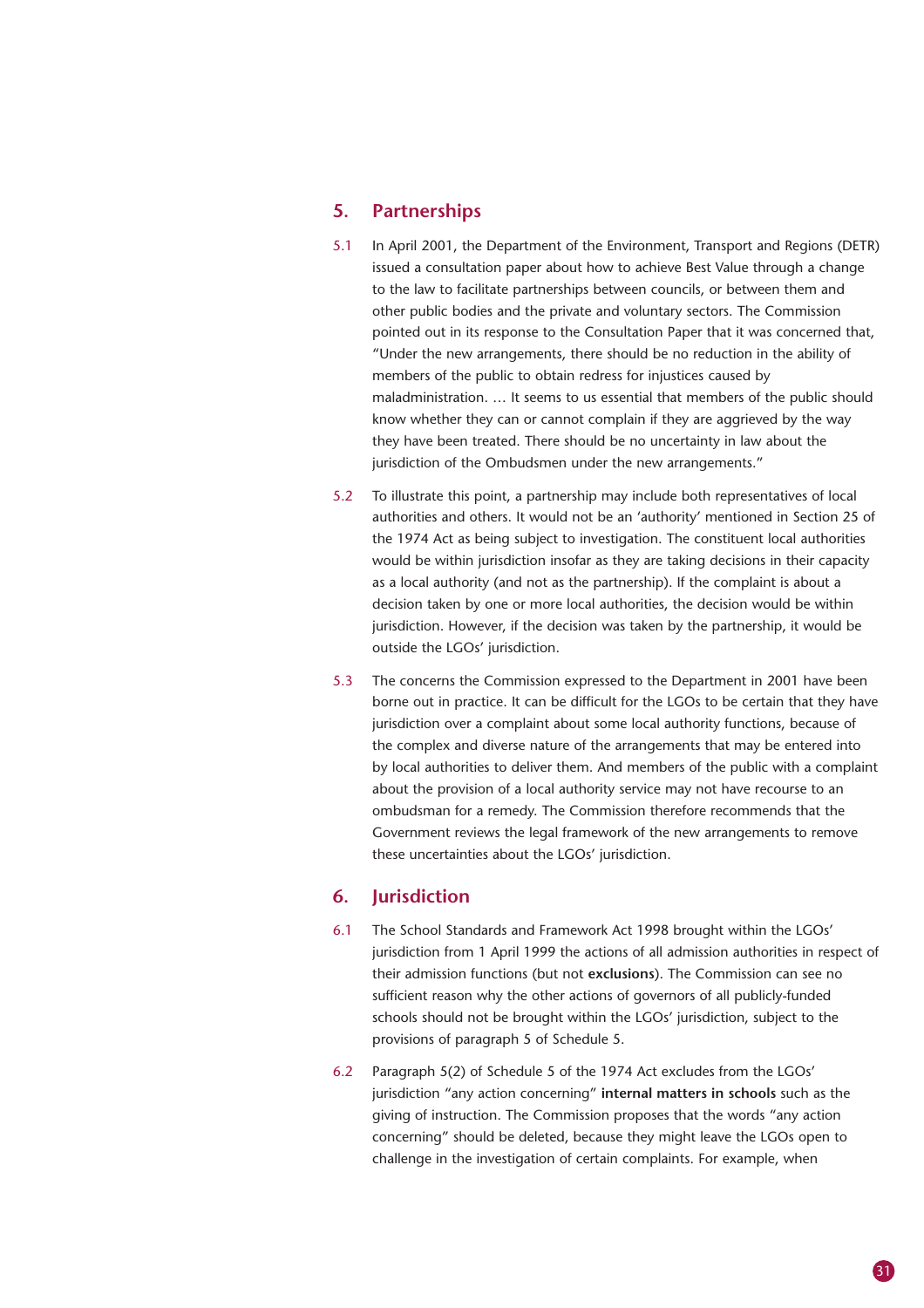investigating a complaint, the LGOs may need to consider whether the actual provision being made by a school complies with a child's statement of special educational needs. This might be argued to be about action concerning the giving of instruction. Similarly, the investigation by the LGOs of exclusion appeals (by education appeal panels which are within jurisdiction) might be argued to be action concerning discipline in a school. It is important to remove any scope for argument about this.

- 6.3 At present, the LGOs have jurisdiction over complaints about the internal management of a children's home managed by a local authority as a social services authority, but they do not have jurisdiction over a complaint about the internal management of a local authority-run residential special school. The Commission believes that this is anomalous and proposes that the LGOs should have jurisdiction over the internal management of all schools and children's homes insofar as **child protection issues** are concerned.
- 6.4 The Commission is concerned about the lack of clarity in the LGOs' jurisdiction over complaints about the actions or inactions of Child Protection Conferences (CPCs) and Area Child Protection Committees (ACPCs). In particular, the Commission considers it unsatisfactory that a complainant might have to go to the Police Complaints Authority, the Health Service Ombudsman and the Local Government Ombudsman to complain about the actions of several members of one of these bodies. The Commission expressed its concern about this when it commented in 1998 on the Department of Health consultation paper *Working Together to Safeguard Children*.

The Commission recommends that the current uncertainties about the LGOs' jurisdiction over complaints about the actions or inactions of CPCs and ACPCs should be removed by amending the 1974 Act to bring these bodies within their jurisdiction.

6.5 Schedule 5.1 excludes from the LGOs' jurisdiction complaints about the **commencement or conduct of civil or criminal proceedings** before any court of law. This exclusion can cause both the Ombudsman and the complainant difficulties. The Commission therefore proposes that Schedule 5.1 should be amended by deleting the words "commencement or". The FMPR1 reviewer made this recommendation in 1996. The Government accepted that there was a case for it, and said that it intended to consult interested parties on proposals to give effect to this change in jurisdiction.

#### **7. Bodies within jurisdiction**

7.1 Section 25(1) of the 1974 Act was amended to bring the **London Transport Users' Committee** (LTUC) within the LGOs' jurisdiction. The Commission recommends a consequential amendment to paragraph 3(2) of Schedule 5 of the 1974 Act (which prohibits the LGOs investigating "all transactions of an authority … relating to the operation of public passenger transport") to allow

<sup>1</sup> The Financial Management and Policy Review of the Commission carried out in 1996.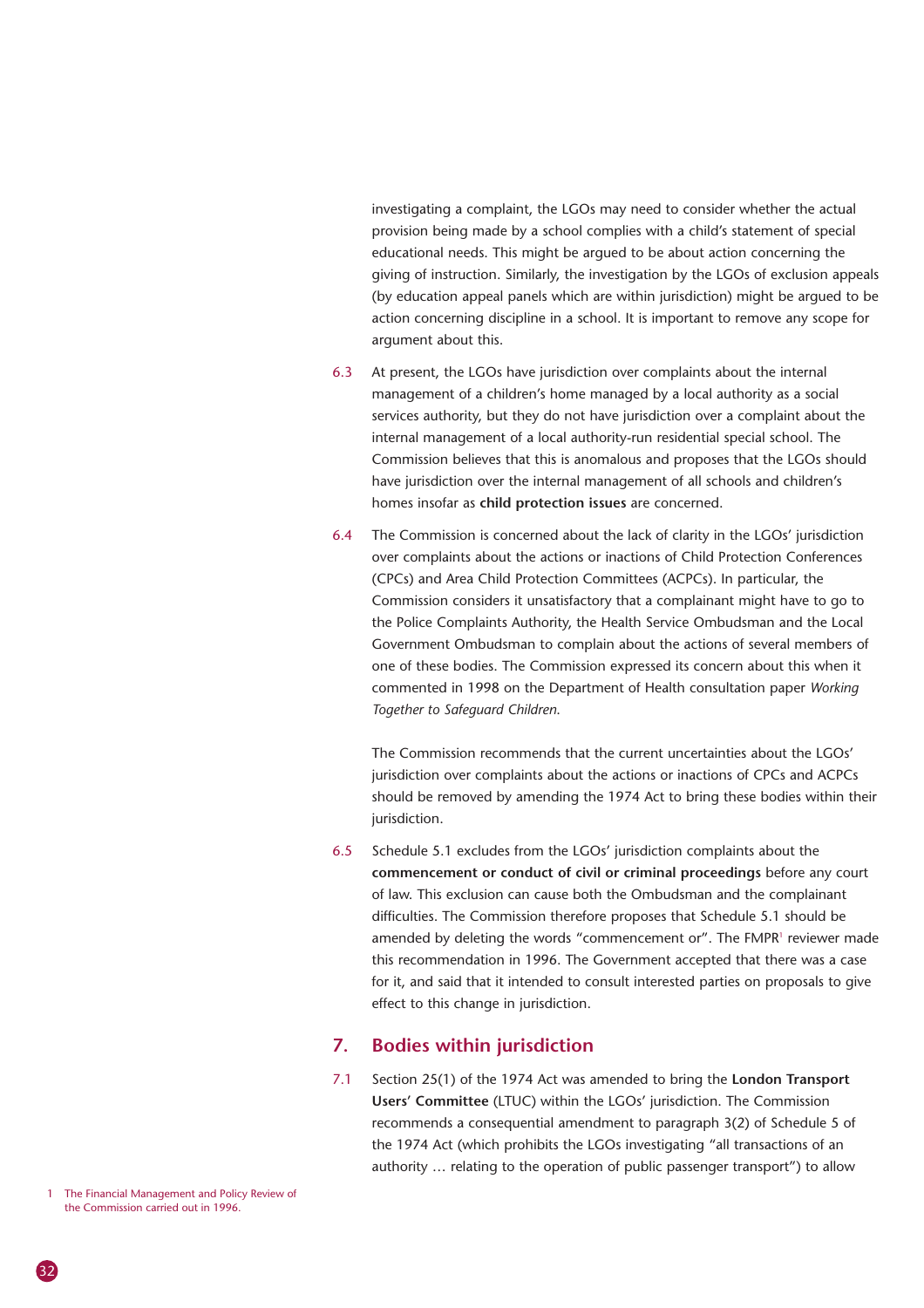them to consider a remedy for the substantive complaint, as well as the way in which the LTUC had handled the complaint.

- 7.2 Section 26(1) of the 1974 Act specifies that complaints must be about "maladministration in connection with action taken by or on behalf of an authority … being action taken in the exercise of administrative actions of that authority." The Commission suggests that the position of staff employed by Superintendent Registrars, Rent Officers and Coroners is clarified for the following reasons.
	- 7.2.1 **Superintendent Registrars** are appointed by councils, but they hold office at the pleasure of the Registrar General – they are not employed by the council. The general responsibility for the service falls on the Registrar General, an officer of the Crown. But it is a function of the council in respect of registration services to set them up, provide premises and fund and monitor them. It is unclear, when considering a complaint about a member of the Superintendent Registrar's staff, whether (a) that person is employed by the council or the Superintendent Registrar, and (b) the complaint is within the LGOs' jurisdiction. (Note: The Registrar General is not in the PCA's jurisdiction, but even if they were, this would not bring Superintendent Registrars or their staff within the PCA's jurisdiction because the Registrar General has no powers of supervision over them – the office holder's function is restricted to the making of regulations.)
	- 7.2.2 The appointment, remuneration and administration of **Rent Officers** is a function of the ODPM. Complaints about their actions are therefore within the jurisdiction of the PCA. But staff employed by Rent Officers are appointed and paid by councils. It is unclear, when considering a complaint about a member of the Rent Officer's staff, whether it should be considered by the PCA or the LGOs.
	- 7.2.3 **Coroners** and Coroners' officers are not within the PCA's jurisdiction. But they may have staff carrying out work on their behalf, eg police officers, who are currently not within an ombudsman's jurisdiction. (Police authorities are currently within the LGOs' jurisdiction, but not the actions of individual police officers.) Here again this is unclear.
- 7.3 Paragraph 3(3) of Schedule 5 of the 1974 Act provides that certain kinds of contractual and commercial transactions are within jurisdiction. But transactions under a Public General Act which are for **procurement** by the council of goods and services necessary to discharge these functions are outside jurisdiction. When the 1974 Act was passed many Public General Act functions were carried out by councils. The growth in procurement by councils in the intervening years has had the effect of removing from the LGOs' jurisdiction complaints about the way functions have been contracted out. The Commission suggests that this part of the Schedule should be amended so that the LGOs have discretion whether to investigate these complaints, taking into account factors such as the resources at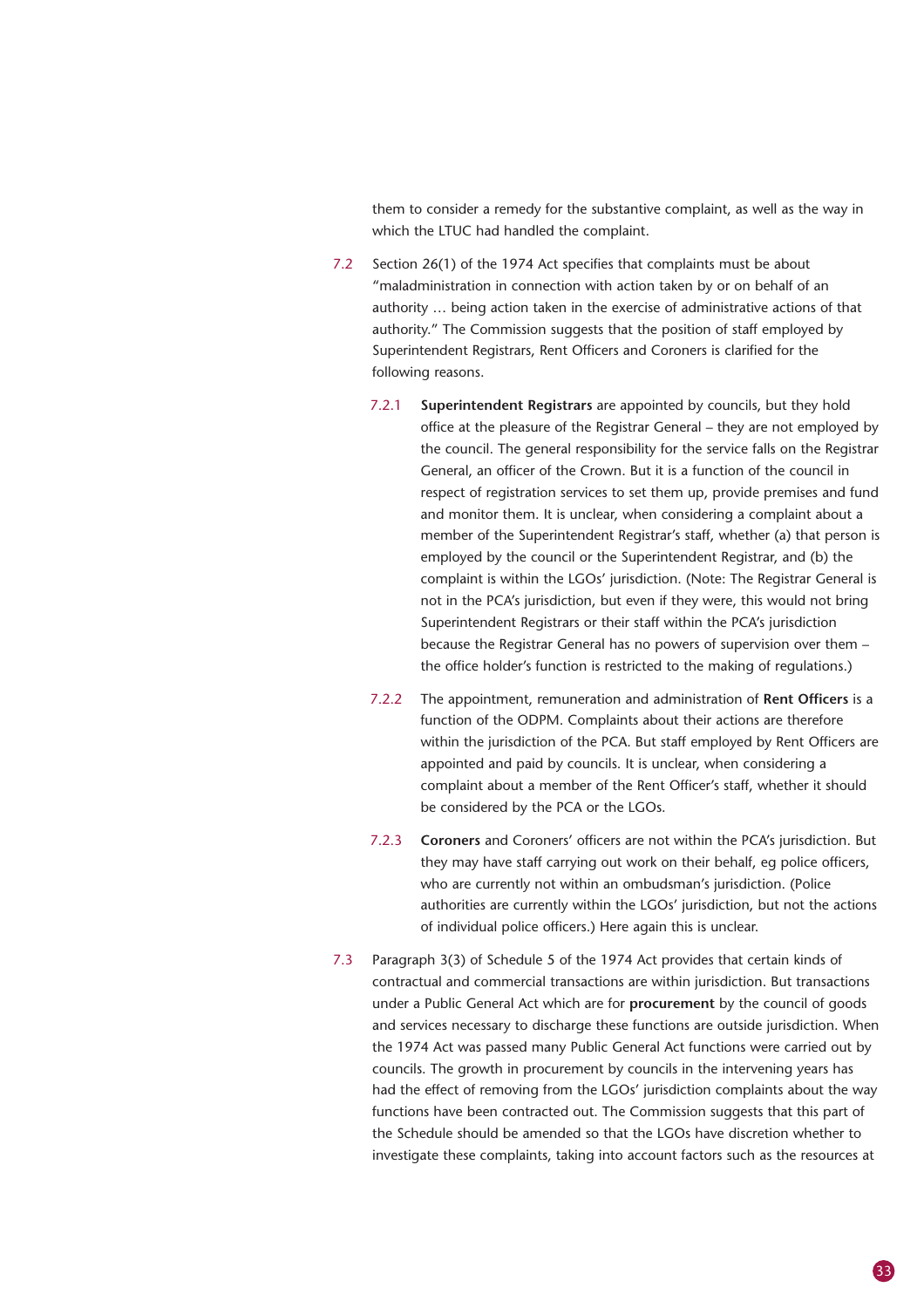the complainant's disposal (whether an individual or organisation) to seek a legal remedy for their complaint.

- 7.4 The Commission has confirmed in recent correspondence with the ODPM that the elected **regional assemblies**, when these are established in the future, will be within the LGOs' jurisdiction.
- 7.5 There is no statutory authority for social services complaints from qualifying individuals to be dealt with other than through the social services statutory complaints procedure. But the Commission understands that **Care Trusts** do not always use the statutory procedure, but use the NHS complaints procedure instead. This position may be further complicated if Care Trusts are given delegated powers to charge for providing residential care services under new Government proposals. The Commission considers that there are uncertainties about the position on complaints about the social services component of services provided by Care Trusts which need to be clarified by the Government.

#### **8. Investigation at the request of a local authority**

Section 26(1) provides that the LGOs can conduct an investigation only if they have received a complaint from a member of the public who claims injustice in consequence of maladministration. The Commission can see merit in a similar provision to that contained in Section 10 of the Health Service Commissioners Act 1993 which enables a health body to refer a complaint to the HSC. This would give the LGOs discretion to undertake an investigation without having received a complaint if a local authority asks the LGO to do so when it has matters requiring an independent investigation.

#### **9. Complaints in writing**

Section 26(2) specifies that a complaint may only be entertained by the LGO if it is made in writing. The Commission recommends that this should be amended to make it clear that a complaint received electronically/by telephone may also be considered. (The Commission notes that Section 10(3) of the Scottish Public Services Ombudsman Act 2002 states that "A complaint must be made in writing or electronically unless there are special circumstances which make it appropriate to consider a complaint made orally.") This would be in accordance with the KPMG review's recommendation that the issue of complaints having to be in writing needed to be addressed.

#### **10. The 12 months rule**

Section 26(4) provides that a complaint cannot be considered if it is not made to the LGO or "a member of any authority concerned" (ie a councillor) within 12 months from the day the complainant first had notice of the matters complained of, unless the LGO considers it reasonable to waive the rule. The reference to "a member of any authority" can give rise to an anomaly because a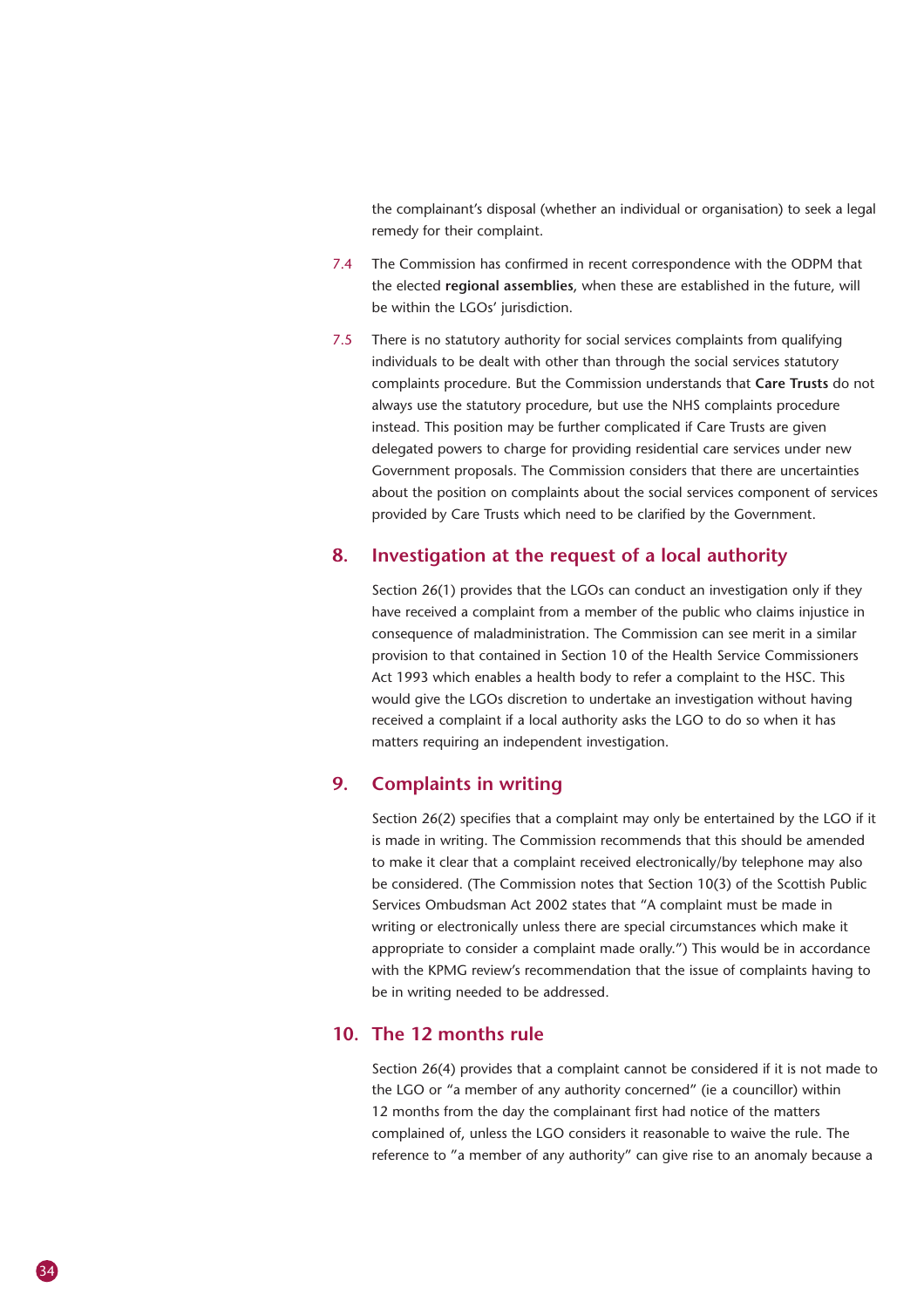person may draw a complaint to the attention of a councillor within 12 months of first knowing of the matter, but not make a complaint to the LGO until long afterwards, thus defeating the objective of Section 26(4). The Commission recommends that the sub-section should be amended to remove the anomaly.

#### **11. Payment of expenses**

Section 28(3) of the 1974 Act allows a LGO to pay a complainant, or any other person, attending or furnishing information for the purposes of the investigation the expenses she or he has properly incurred, and allowances by way of compensation for the loss of his/her time. These allowances are payable "in accordance with such scales and subject to such conditions as may be determined by the Minister for the Civil Service". The FMPR reviewer recommended that the Commission should have greater flexibility in such matters. The Commission suggests that the phrase in inverted commas should be deleted.

#### **12. Provision of information relevant to the LGOs' investigations**

Section 28(5)(b) of the Trade Descriptions Act 1968 made it an offence to pass on information obtained in pursuance of that Act without the consent of the person from whom it was obtained, unless it is for the purposes of the performance of functions under the Act. A similar provision can be found in Section 33 of the Health and Safety at Work etc Act 1974. Such prohibitions have caused the LGOs difficulties in some cases because they have not been able to obtain information relevant to their investigations.

The Commission recommends that Section 29 of the 1974 Act is amended to provide that the furnishing of information or production of documents under this Section would not be an offence under any other legislation.

#### **13. Payment for expert advice**

Section 29(6) requires the LGOs to seek the Minister for the Civil Service's consent before expenditure is incurred on external advice to assist them in any investigation. The Government accepted the FMPR recommendation that this requirement was unduly restrictive and confirmed that it intended to seek legislation at an early opportunity to remedy this. However, this has not been done.

#### **14. Data Protection Act 1998 (DPA 1998)**

Sections 28 and 32 of the 1974 Act include provisions which restrict the disclosure of information obtained by the LGO in the course of, or for the purpose of, an investigation. DPA 1998, which specialist Counsel has advised overrides the 1974 Act, has had a significant impact on these provisions, in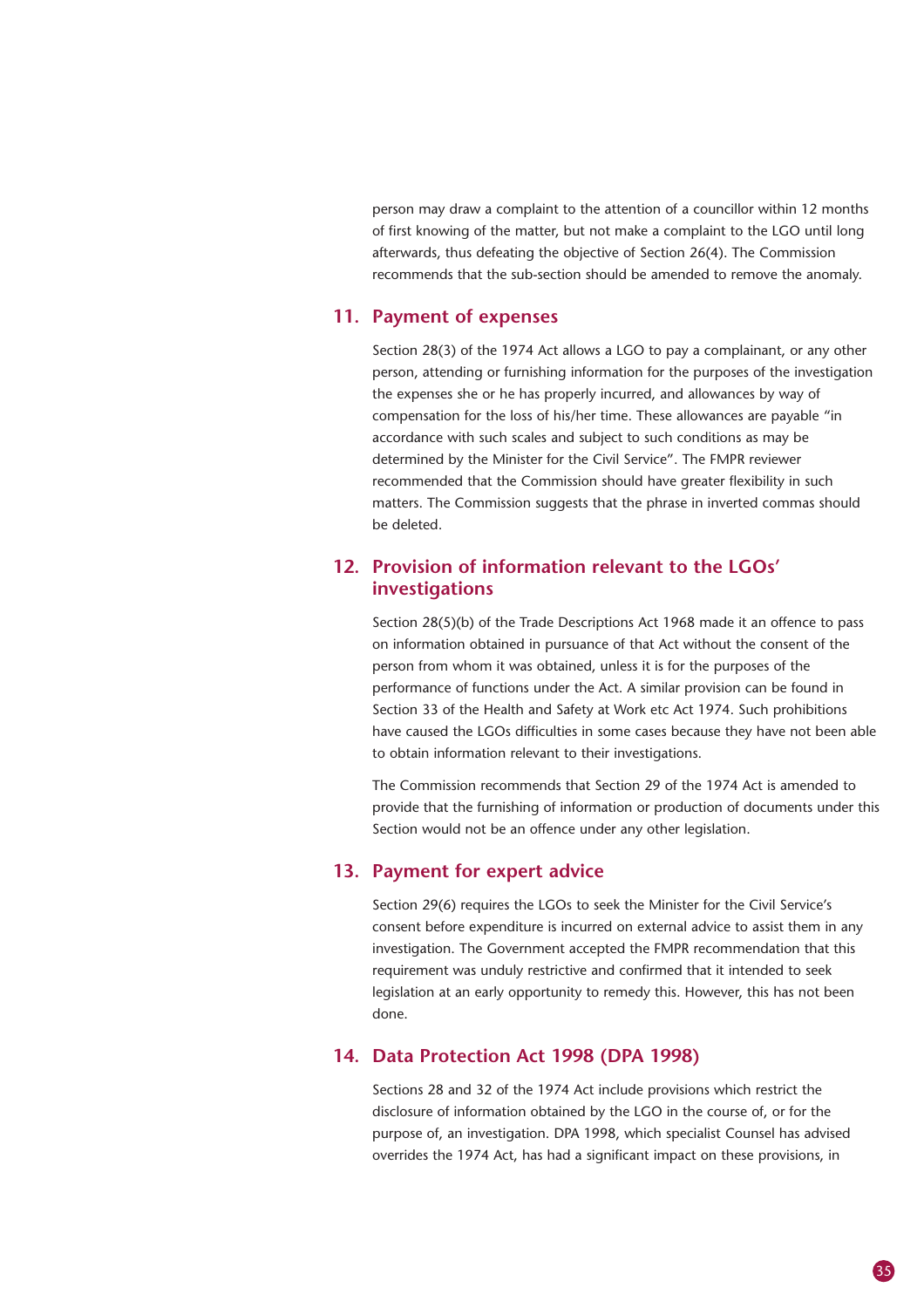particular Section 32(2) which prohibits disclosure in respect of personal data. The Lord Chancellor's Department (LCD) is currently carrying out a review of how DPA 1998 works in practice, and the Commission submitted a detailed response to the LCD's Consultation Paper by the 31 January 2003 deadline. The Commission's response made a number of observations and suggestions about DPA 1998, including comments on the limitations of the exemption from the Act's requirements provided to it by Section 31(4). But the Commission has not suggested any specific amendments to the 1974 Act.

#### **May 2003**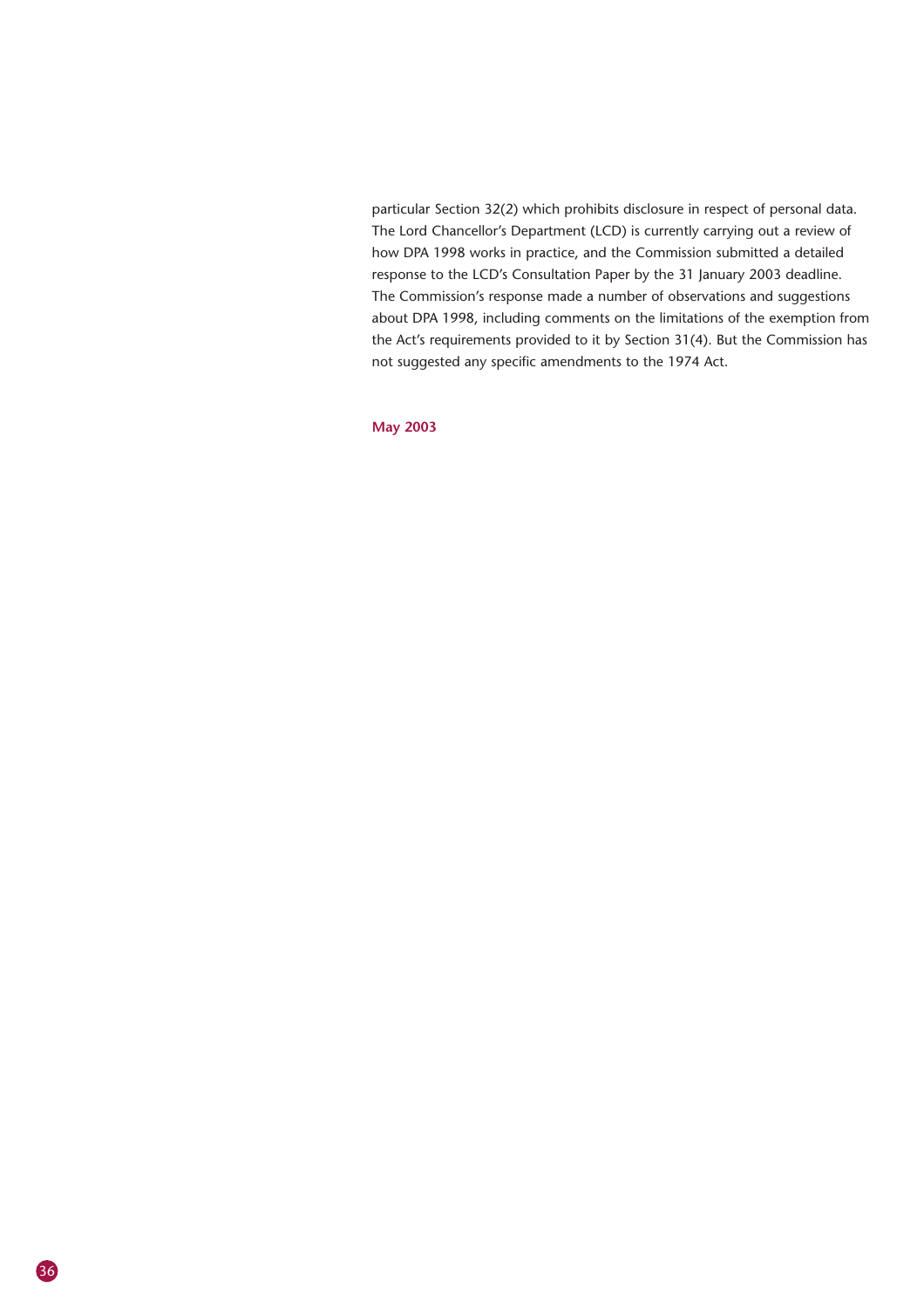

### **Appendix 3**

## List of investigation reports issued in the year ended 31 March 2003

The following list shows the investigations completed where reports were issued in the year ended 31 March 2003. The dates are those on which the report was issued.

The letter included in each report reference indicates which Ombudsman issued the report (except where shown), as follows:

- **A** Tony Redmond
- **B** Jerry White
- **C** Patricia Thomas

The letters denoting the findings mean:

- **LS** local settlement
- **MI** maladministration causing injustice
- **M** maladministration, no injustice
- **NM** no maladministration

Copies of individual reports can be obtained from the Commission at Millbank Tower, Millbank, London SW1P 4QP. **Tel** 020 7217 4683.

An asterisk \* following a report reference number indicates that the report is confidential and not for publication.

| Authority/<br>reference                                   | Date                      | Subject                                                                         | <b>Finding</b>  | Authority/<br>reference                               | Date                                 | Subject                                                                                | Finding        |
|-----------------------------------------------------------|---------------------------|---------------------------------------------------------------------------------|-----------------|-------------------------------------------------------|--------------------------------------|----------------------------------------------------------------------------------------|----------------|
| London<br><b>Barnet LB</b>                                |                           |                                                                                 |                 | <b>Lambeth LB</b><br>99/A/5375                        | 2 April                              | Housing transfers                                                                      | MI             |
| 00/A/195531<br>01/A/10693                                 | 22 July<br>4 February     | Social services for children<br>Special educational needs                       | <b>LS</b><br>MI | 01/B/15974<br>01/B/4926<br>01/B/12657                 | 31 July<br>29 October<br>16 December | Council housing repairs<br>Council housing repairs<br>Housing regeneration/improvement | LS<br>LS<br>MI |
| <b>Bromley LB</b><br>01/B/9315<br><b>Ealing LB</b>        | 5 December                | Housing benefit                                                                 | LS              | 01/B/13575<br>01/B/17580                              | 23 January<br>14 February            | Housing benefit<br>Housing benefit                                                     | LS<br>LS       |
| 01/A/994                                                  | 25 June                   | Council housing repairs                                                         | MI              | 01/B/5937<br>02/B/4594                                | 17 March<br>20 March                 | Council housing repairs<br>Housing benefit                                             | MI<br>LS       |
| <b>Enfield LB</b><br>99/A/3104 <sup>1</sup><br>01/A/11424 | 5 April<br>19 February    | Planning enforcement<br>Planning enforcement                                    | M<br>MI         | <b>Lewisham LB</b><br>01/B/7583, 7585<br>& 10652      | 29 April                             | <b>Education admissions</b>                                                            | M <sub>l</sub> |
| <b>Hackney LB</b><br>00/A/131951<br>01/A/1794             | 10 April<br>16 December   | Publicity for planning applications<br>Planning consideration/neighbour amenity | MI<br>MI        | <b>Merton LB</b><br>01/B/5259                         | 27 June                              | <b>Education transport</b>                                                             | MI             |
| <b>Hounslow LB</b><br>01/A/14945                          | 14 August                 | Housing register/allocations                                                    | MI              | <b>Newham LB</b><br>01/A/18531<br><b>Southwark LB</b> | 7 October                            | Housing benefit                                                                        | LS             |
| <b>Islington LB</b><br>00/A/184511<br>01/A/12752          | 9 July                    | Environmental health                                                            | LS              | 01/B/1669<br>01/B/7616<br>01/B/7380                   | 17 April<br>9 May                    | Housing benefit<br>Housing benefit                                                     | MI<br>MI       |
| & 15958<br>02/A/1279<br>01/A/1770                         | 31 October<br>11 November | Local taxation<br>Local taxation                                                | MI<br>MI        | & 17214<br>01/B/4284                                  | 13 May<br>26 June                    | Housing benefit<br>Council housing repairs                                             | LS<br>LS       |
| & 1969<br>02/A/3180                                       | 14 November<br>27 January | Housing benefit<br>Housing benefit                                              | MI<br>MI        | 01/B/9172, 12337<br>& 12339-43<br>01/B/3              | 3 July<br>11 July                    | Housing benefit<br>Housing benefit                                                     | LS<br>MI       |
| 1 Issued by Patricia Thomas.                              |                           |                                                                                 |                 |                                                       |                                      |                                                                                        |                |

37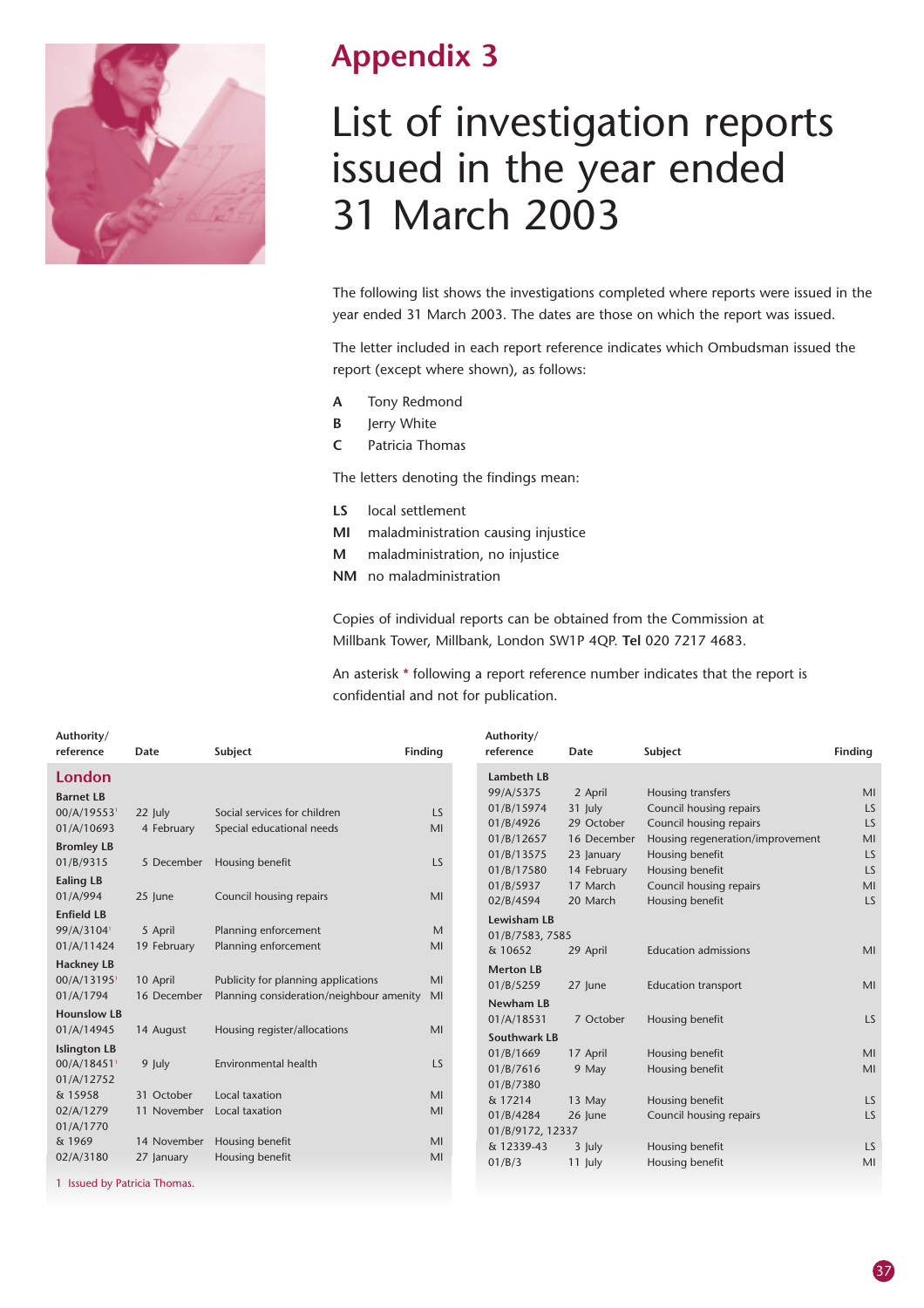| Authority/<br>reference                | Date                              | Subject<br>Finding                            |           |
|----------------------------------------|-----------------------------------|-----------------------------------------------|-----------|
| 01/B/15998                             |                                   | 2 September Council housing management, other | MI        |
| 01/B/17404                             |                                   | 5 September Housing benefit                   | MI        |
| 02/B/755                               | 15 January                        | Council housing management, other             | MI        |
| 02/B/2356<br>$(\&$ 19 others)          | 26 March                          | Housing sales/leaseholds                      | LS        |
| <b>Sutton LB</b>                       |                                   |                                               |           |
| 01/B/16461                             | 23 January                        | Planning enforcement                          | MI        |
| <b>Tower Hamlets LB</b>                |                                   |                                               |           |
| $00/A/18666$ <sup>1</sup>              | 3 July                            | Housing transfers                             | <b>LS</b> |
| 00/A/17850 <sup>1</sup><br>01/A/3410'  | 24 July<br>7 October              | Highways<br>Housing sales/leaseholds          | MI<br>MI  |
| <b>Waltham Forest LB</b>               |                                   |                                               |           |
| 01/C/3883                              | 18 April                          | Commercial                                    | LS.       |
| 01/A/3107                              | 11 June                           | Special educational needs                     | MI        |
| <b>Westminster City C</b>              |                                   |                                               |           |
| 00/A/5127<br>& 01/A/1658               | 29 April                          | Homelessness & housing benefit                | MI        |
| 99/A/2331*                             | 14 May                            | Social services for children                  | MI        |
| 00/A/9093 <sup>1</sup>                 | 16 May                            | Local taxation                                | MI        |
| 01/A/1989                              |                                   | 5 September Environmental health              | MI        |
| Broomfield School, Enfield             |                                   |                                               |           |
| 00/A/53801                             | 8 April                           | <b>Education admissions</b>                   | MI        |
| 01/A/3034                              | Drayton Manor High School, Ealing |                                               |           |
| & 4081                                 | 22 October                        | <b>Education admissions</b>                   | MI        |
| Prendergast School, Brockley           |                                   |                                               |           |
| 01/B/4882, 5062, 5249                  |                                   |                                               |           |
| & 5768-70                              | 29 April                          | <b>Education admissions</b>                   | MI        |
| <b>Bedfordshire</b>                    |                                   |                                               |           |
| <b>Luton BC</b>                        |                                   |                                               |           |
| 00/B/10421                             | 29 August                         | Housing benefit                               | MI        |
| <b>Bristol</b>                         |                                   |                                               |           |
| <b>Bristol City C</b>                  |                                   |                                               |           |
| 01/B/14005                             | 23 July                           | Council housing management, other             | MI        |
| <b>Cambridgeshire</b>                  |                                   |                                               |           |
| Cambridge City C                       |                                   |                                               |           |
| 01/B/10578                             | 3 July                            | Planning consideration/neighbour amenity      | MI        |
| Cambridgeshire CC<br>01/B/305          | 9 July                            | Social services for adults                    | LS        |
| 01/B/12390,                            |                                   |                                               |           |
| 12438, 12440                           |                                   |                                               |           |
| & 12442                                |                                   | 4 September Environmental health              | MI        |
| South Cambridgeshire DC<br>01/B/12389, |                                   |                                               |           |
| 12437, 12439                           |                                   |                                               |           |
| & 12441                                |                                   | 4 September Environmental health              | MI        |
| <b>Cheshire</b>                        |                                   |                                               |           |
| <b>Cheshire CC</b>                     |                                   |                                               |           |
| 00/C/17179                             | 10 October                        | Special educational needs                     | LS        |
| <b>Crewe &amp; Nantwich BC</b>         |                                   |                                               |           |
| 01/C/5951                              | 20 August                         | Housing benefit                               | LS        |
| <b>Halton BC</b><br>01/C/9625          |                                   | 24 September Social services for children     | LS        |
| <b>Macclesfield BC</b>                 |                                   |                                               |           |
| 01/C/13075                             | 22 July                           | Refusal of planning permission                | M         |

| Authority/<br>reference                      | Date                                        | Subject                                                    | Finding  |
|----------------------------------------------|---------------------------------------------|------------------------------------------------------------|----------|
| Cleveland<br><b>Hartlepool BC</b>            |                                             |                                                            |          |
| 01/C/6957<br>Middlesbrough BC                | 16 May                                      | Highways                                                   | MI       |
| 01/C/14392                                   | 31 July                                     | Planning enforcement                                       | MI       |
| Cornwall<br><b>Caradon DC</b>                |                                             |                                                            |          |
| 01/B/11327<br>01/B/15951-2                   | 20 January<br>19 March                      | Housing grants<br>Planning consideration/neighbour amenity | MI<br>MI |
| <b>Cornwall CC</b><br>01/B/7760              | 20 January                                  | Housing grants                                             | MI       |
| <b>Kerrier DC</b><br>01/B/4537<br>01/B/3884, | 30 April                                    | Planning enforcement                                       | MI       |
| 7935-6, 12605<br>& 12624                     | 15 October                                  | Planning enforcement                                       | MI       |
| <b>Restormel BC</b><br>01/B/10755            | 3 December                                  | Plannng consideration/neighbour amenity                    | MI       |
| Cumbria<br>Carlisle City C                   |                                             |                                                            |          |
| 01/C/12075                                   | 25 July                                     | Planning consideration/neighbour amenity                   | LS       |
| <b>Derbyshire</b>                            |                                             |                                                            |          |
| <b>Bolsover DC</b><br>02/C/8118              | 31 March                                    | Housing – neighbour nuisance                               | MI       |
| Derbyshire CC<br>01/C/1293                   | 31 July                                     | Planning enforcement                                       | MI       |
| Devon                                        |                                             |                                                            |          |
| Devon CC<br>99/B/4332                        | 28 October                                  | Planning enforcement                                       | ΝM       |
| <b>East Devon DC</b><br>99/B/4333            | 28 October                                  | Planning enforcement                                       | MI       |
| 01/B/14467<br><b>Plymouth City C</b>         | 3 December                                  | Planning consideration/neighbour amenity                   | LS       |
| 01/B/7154                                    | 7 October                                   | Council housing management, other                          | MI       |
| 02/B/4491<br>01/B/3243                       | 27 November<br>28 November                  | <b>Education admissions</b><br>Environmental health        | MI<br>MI |
| 01/B/18577<br>$(\&$ 33 others)               | 3 February                                  | Education, other                                           | NΜ       |
| 01/B/14387                                   | 31 March                                    | Housing benefit                                            | MI       |
| <b>Torbay BC</b><br>01/B/7626<br>01/B/9942   | 27 June                                     | Planning consideration/neighbour amenity NM                |          |
| & 10618                                      | 3 February                                  | Homelessness                                               | MI       |
| <b>Dorset</b>                                |                                             |                                                            |          |
| <b>Dorset CC</b><br>01/B/5803                | 30 July                                     | Highways                                                   | MI       |
| Poole BC                                     |                                             |                                                            |          |
| 01/B/8368                                    | 7 October<br>St Peter's School, Bournemouth | Publicity for planning applications                        | MI       |
| 01/B/5798                                    |                                             | <b>Education admissions</b>                                |          |
| & 9138                                       | 11 July                                     |                                                            | MI       |

1 Issued by Patricia Thomas.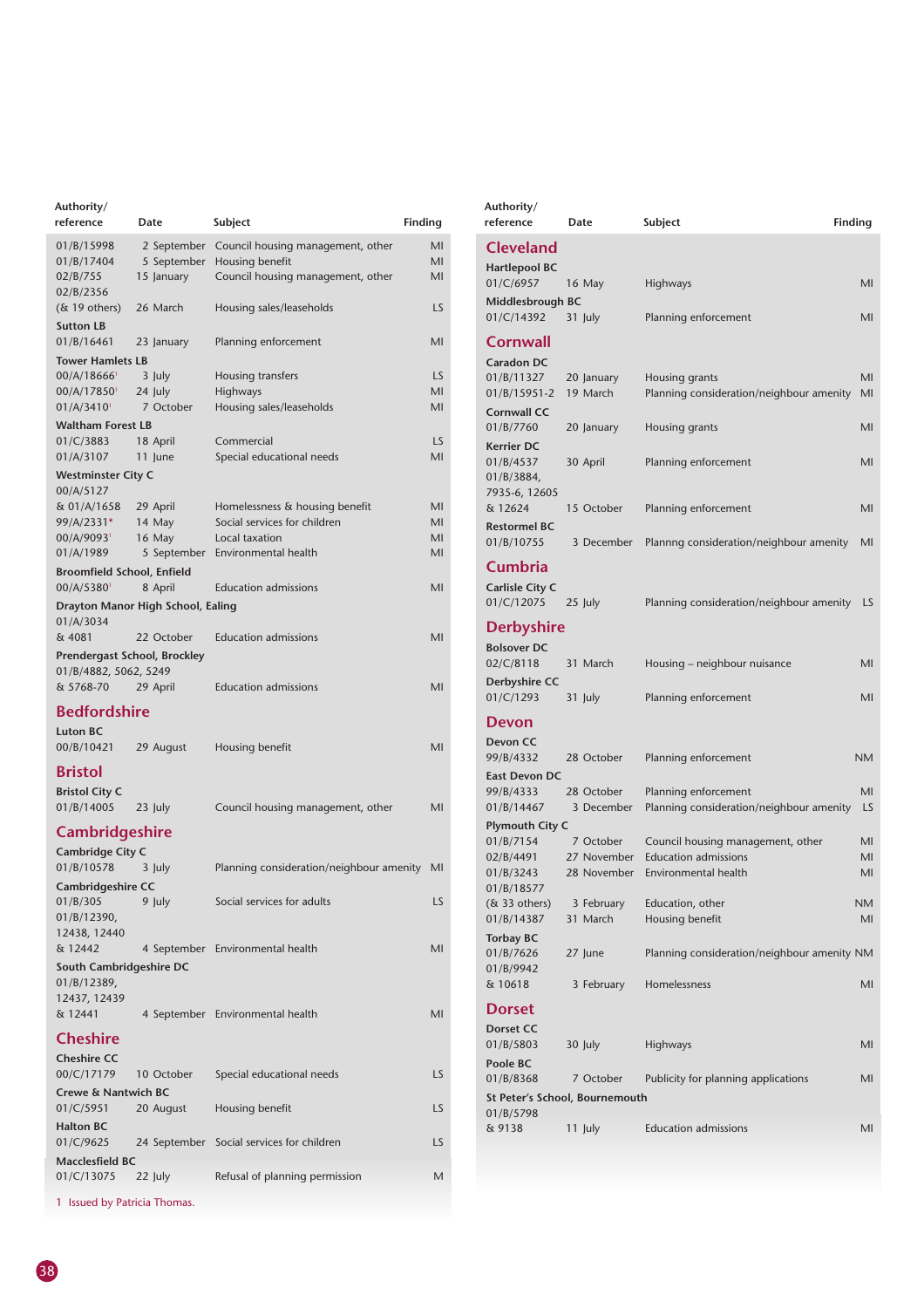| Authority/<br>reference                             | Date                    | Finding<br>Subject                                            |          |
|-----------------------------------------------------|-------------------------|---------------------------------------------------------------|----------|
| <b>Durham</b>                                       |                         |                                                               |          |
| Derwentside DC<br>01/C/14684                        | 19 September            | Land                                                          | MI       |
| Durham CC<br>01/C/9900                              | 16 December             | Special educational needs                                     | LS       |
| <b>East Sussex</b>                                  |                         |                                                               |          |
| <b>East Sussex CC</b>                               |                         |                                                               |          |
| 01/A/8869<br>00/B/18600                             | 5 June<br>29 January    | <b>Education admissions</b><br>Social services for adults     | MI<br>MI |
| East Yorkshire                                      |                         |                                                               |          |
| East Riding of Yorkshire C<br>01/C/14248            | 17 October              | Planning consideration/neighbour amenity                      | M        |
| Essex                                               |                         |                                                               |          |
| <b>Essex CC</b><br>00/B/18517<br><b>Thurrock C</b>  | 30 September            | Special educational needs                                     | MI       |
| 01/A/4818<br>& 02/B/27401                           | 30 October              | Planning enforcement                                          | MI       |
| <b>Gloucestershire</b>                              |                         |                                                               |          |
| South Gloucestershire C                             |                         |                                                               |          |
| 99/B/4941                                           | 27 January              | Planning enforcement                                          | M        |
| <b>Greater Manchester</b>                           |                         |                                                               |          |
| <b>Bolton MBC</b>                                   |                         |                                                               |          |
| 00/C/3631,17362,<br>17368, 17370                    |                         |                                                               |          |
| & 17372                                             | 23 April                | Housing benefit                                               | LS       |
| 01/C/7829<br>& 9795                                 | 23 July                 | Commercial                                                    | LS       |
| <b>Manchester City C</b>                            |                         |                                                               |          |
| 02/C/1779                                           | 23 January              | Housing – neighbour nuisance                                  | LS       |
| 01/C/14338                                          | 30 January              | Housing sales/leaseholds                                      | LS.      |
| Salford City C<br>01/C/6453                         |                         |                                                               |          |
| & 13254                                             | 30 July                 | Planning consideration/neighbour amenity                      | LS       |
| <b>Trafford MBC</b>                                 |                         |                                                               |          |
| 00/C/14838                                          | 7 October               | Land                                                          | MI       |
| 02/C/2968<br>01/C/8347                              | 12 February<br>25 March | Special educational needs<br>Refuse collection/waste disposal | LS<br>MI |
| <b>Hampshire</b>                                    |                         |                                                               |          |
| Southampton City C                                  |                         |                                                               |          |
| 01/B/16046<br><b>Winchester City C</b><br>01/B/7750 | 6 March                 | Social services for children                                  | LS.      |
| & 15902                                             |                         | 4 September Environmental health                              | MI       |
| <b>Hertfordshire</b>                                |                         |                                                               |          |
| <b>Hertfordshire CC</b>                             |                         |                                                               |          |
| 00/B/16833                                          | 18 March                | Social services for adults                                    | LS.      |
| <b>St Albans City C</b><br>01/B/9893                | 22 July                 | Publicity for planning applications                           | MI       |
| <b>Isle of Wight</b>                                |                         |                                                               |          |
| Isle of Wight C                                     |                         |                                                               |          |
| 01/B/15370                                          | 19 March                | Planning enforcement                                          | MI       |

reference Date Subject **Finding Lancashire Blackburn with Darwen BC** 01/C/12023 25 March Planning consideration/neighbour amenity MI **Fylde BC** 01/C/13027 23 July Planning consideration/neighbour amenity MI **Pendle BC**<br>01/C/1936 29 April Housing – neighbour nuisance MI **Wyre BC** 01/C/13907 18 February Land MI **Baines School, Poulton-le-Fylde** 02/C/2664 28 October Education admissions M **Leicestershire Charnwood BC** 02/B/242 30 September Commercial MI **Lincolnshire East Lindsey DC** 01/C/5787, 6548 & 7484 25 April Planning consideration/neighbour amenity M **Lincolnshire CC** 01/C/2760, 2762 & 6749 11 April Highways LS **North Lincolnshire C** 02/C/773, 781 & 871 4 November Publicity for planning applications LS **Merseyside Liverpool City C** 01/C/7860 30 September Housing benefit LS<br>01/C/15191 30 September Housing benefit LS 30 September Housing benefit **LS** 01/C/16273 30 September Housing benefit **LS** 01/C/16190 29 October Housing benefit Material Communication CS **Sefton MBC** 01/C/9824, 02/C/3071 & 3082 21 August Planning consideration/neighbour amenity NM **Norfolk North Norfolk DC** 01/B/14450 25 June Planning, other MI **North Yorkshire North Yorkshire CC** 00/C/17287, 01/C/5299, 6870<br>& 16234 & 16234 30 May Education admissions MI 00/C/5484 8 July Highways LS 01/C/3521 19 August Social services for children LS **Richmondshire DC**<br>02/C/2008 14 14 January Housing – homelessness LS **Scarborough BC** 02/C/8443 19 November Housing benefit **York City C** 5 March Housing – neighbour nuisance MI **Northumberland Blyth Valley BC**

25 April Leisure & recreation LS

01/C/12536 18 July Planning consideration/neighbour amenity LS

**Authority/**

1 Issued by Jerry White.

39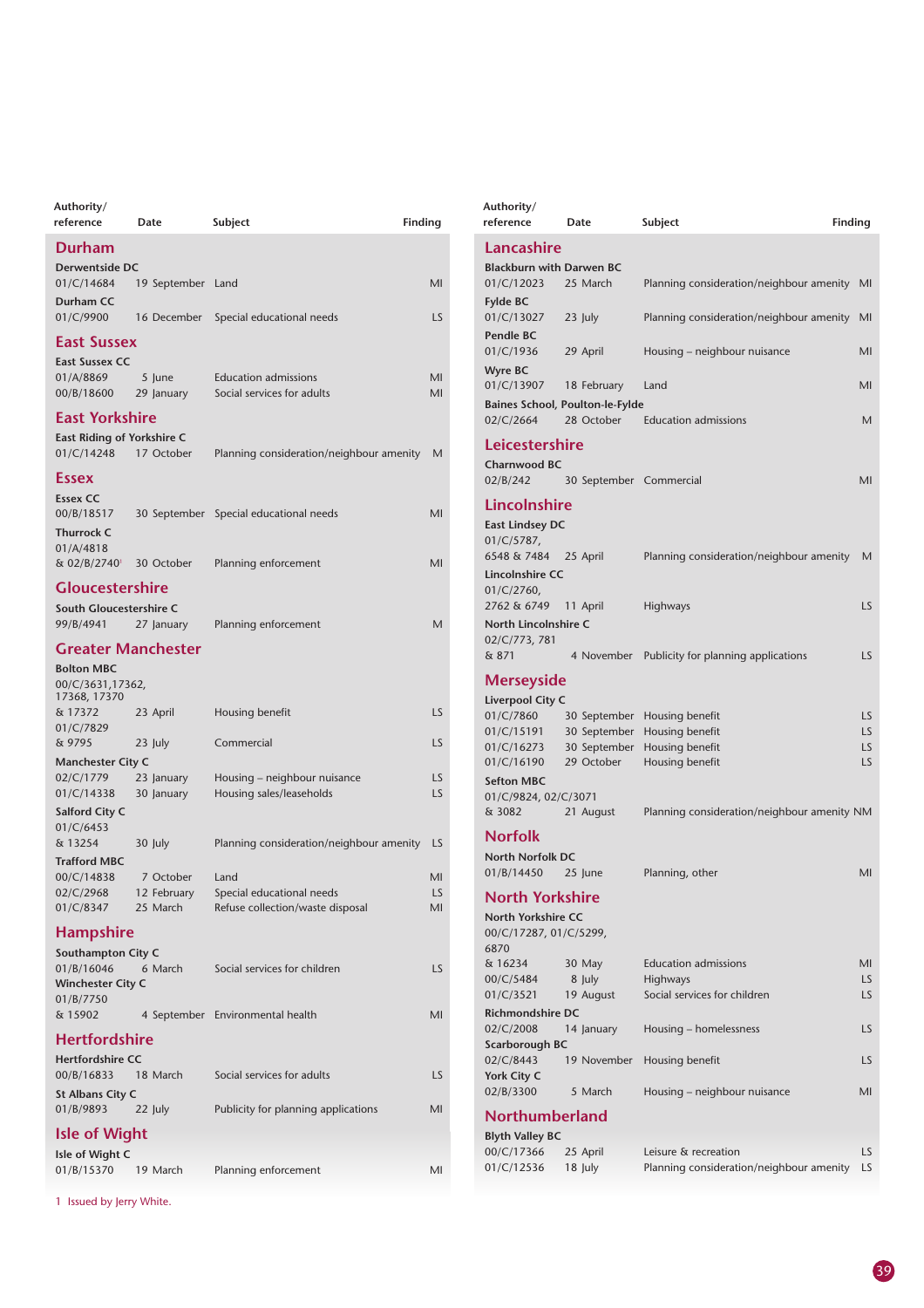| Authority/<br>reference                | Date       | Subject                                                             | Finding   |
|----------------------------------------|------------|---------------------------------------------------------------------|-----------|
| <b>Northumberland CC</b><br>02/C/964   | 23 January | Special educational needs                                           | LS        |
| Nottinghamshire                        |            |                                                                     |           |
| Nottingham City C                      |            |                                                                     |           |
| 00/C/14964<br>Nottinghamshire CC       | 9 July     | Council housing repairs                                             | LS        |
| 01/C/5968                              | 27 May     | Social services for children                                        | LS        |
| <b>Shropshire</b>                      |            |                                                                     |           |
| Telford & Wrekin BC                    |            |                                                                     |           |
| 02/B/4716                              | 31 March   | Planning consideration/neighbour amenity MI                         |           |
| <b>Somerset</b>                        |            |                                                                     |           |
| <b>Taunton Deane BC</b><br>01/B/18564  |            |                                                                     |           |
| & 02/B/7706                            | 27 March   | Planning enforcement                                                | MI        |
| <b>South Yorkshire</b>                 |            |                                                                     |           |
| Sheffield City C                       |            |                                                                     |           |
| 01/C/7439<br>00/C/9114                 | 20 lune    | Social services for children<br>16 September Social services, other | LS.<br>MI |
| <b>Staffordshire</b>                   |            |                                                                     |           |
| Newcastle-under-Lyme BC                |            |                                                                     |           |
| 01/C/417                               | 20 June    | Planning consideration/neighbour amenity                            | LS        |
| <b>Tyne &amp; Wear</b>                 |            |                                                                     |           |
| <b>South Tyneside MBC</b>              |            |                                                                     |           |
| 01/C/15434<br><b>Sunderland City C</b> | 20 January | Social services for adults                                          | LS        |
| 00/C/12118                             |            |                                                                     |           |
| & 12621                                | 21 August  | Social services for children                                        | LS        |
| <b>Warwickshire</b>                    |            |                                                                     |           |
| <b>Rugby BC</b>                        |            |                                                                     |           |
| 01/B/9227<br>& 10962                   | 7 October  | Environmental health                                                | MI        |
| <b>Warwick DC</b>                      |            |                                                                     |           |
| 01/C/7534                              |            |                                                                     |           |
| & 10901                                | 31 October | Drainage                                                            | LS        |

| Authority/<br>reference     | Date                                     | Subject                                  | Finding   |
|-----------------------------|------------------------------------------|------------------------------------------|-----------|
| <b>West Midlands</b>        |                                          |                                          |           |
| <b>Birmingham City C</b>    |                                          |                                          |           |
| 01/C/1302                   | 8 May                                    | Housing register/allocations             | LS        |
| 00/C/16780                  | 28 May                                   | Social services for children             | LS.       |
| <b>Dudley MBC</b>           |                                          |                                          |           |
| 01/C/9013                   | 23 October                               | Commercial                               | MI        |
| 01/C/2929                   | 28 January                               | Land                                     | MI        |
| <b>Sandwell MBC</b>         |                                          |                                          |           |
| 01/C/9521                   | 22 July                                  | Planning consideration/neighbour amenity | LS        |
| <b>Wolverhampton City C</b> |                                          |                                          |           |
| 01/C/9018                   | 30 September                             | Social services for children             | LS        |
| <b>West Yorkshire</b>       |                                          |                                          |           |
| <b>Bradford City C</b>      |                                          |                                          |           |
| 01/C/6529                   |                                          |                                          |           |
| & 8169                      | $15$ July                                | <b>Education admissions</b>              | <b>NM</b> |
| 01/C/7128                   | 17 September                             | Land                                     | MI        |
| 01/C/16105                  | 31 October                               | Social services for children             | LS        |
| 00/C/16287                  | 23 January                               | Social services for children             | MI        |
| <b>Kirklees MBC</b>         |                                          |                                          |           |
| 01/C/5192                   | 19 June                                  | Special educational needs                | LS        |
| 01/C/6277                   | 19 June                                  | Social services for children             | MI        |
| 01/C/627                    | 28 January                               | Social services for children             | MI        |
| Leeds City C                |                                          |                                          |           |
| 01/C/8649                   | 12 August                                | Planning consideration/neighbour amenity | MI        |
| 01/C/1633                   | 2 October                                | Special educational needs                | LS        |
|                             | <b>Thornton Grammar School, Bradford</b> |                                          |           |
| 01/C/5721, 5954,            |                                          |                                          |           |
| 6536 & 7306                 | $15$ July                                | <b>Education admissions</b>              | Μ         |
| <b>Wiltshire</b>            |                                          |                                          |           |
| North Wiltshire DC          |                                          |                                          |           |
| 01/B/9371                   |                                          |                                          |           |
| & 12606                     | 20 June                                  | Leisure & recreation                     | MI        |
| <b>Swindon BC</b>           |                                          |                                          |           |
| 01/B/13212 & 13214,         |                                          |                                          |           |
| 02/B/1321                   |                                          |                                          |           |
| & 1324                      | $15$ July                                | Planning consideration/neighbour amenity | MI        |
| 00/B/18524                  | 14 November                              | Housing grants                           | MI        |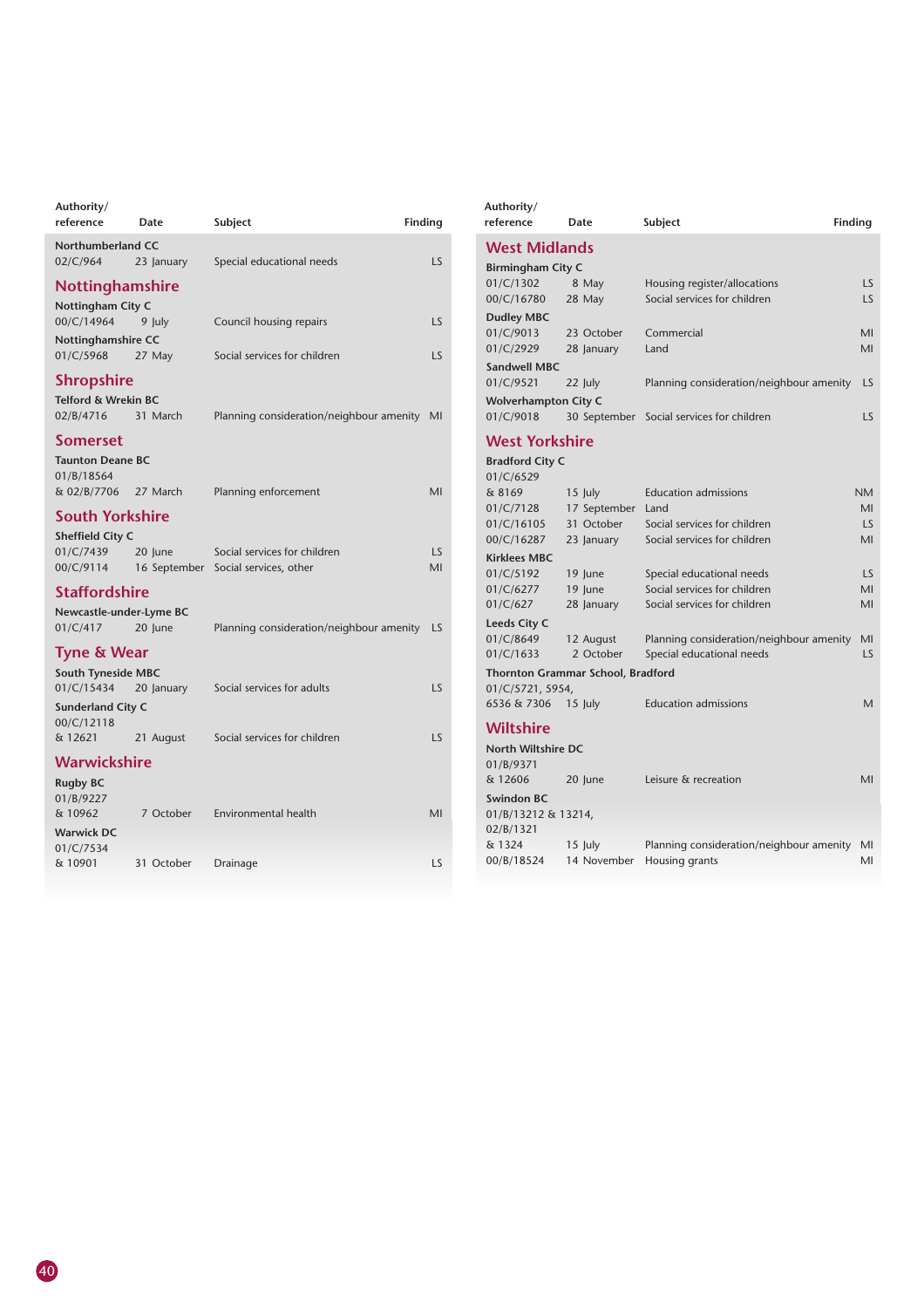

### **Appendix 4**

## Complaint statistics by authority for the year ended 31 March 2003

The following list shows the number of complaints determined against each authority in the year ended 31 March 2003. The previous year's figures are shown in maroon.

Complaints received but not yet determined are not included in these figures.

Authorities, even though they are within jurisdiction, are not listed here if the Local Government Ombudsmen have not determined any complaints against them in the last two years. The figures for foundation and voluntary aided schools have been aggregated. (Full details are available on our website.)

The figures are broken down according to the Ombudsmen's findings. A key to the letters used to denote some of the findings is set out below.

#### **Numbers of complaints not subject to formal report:**

- **NM** no or insufficient evidence of maladministration
- **OD** Ombudsman's discretion not to pursue complaint
- **OJ** outside the Ombudsman's jurisdiction

#### **Numbers of complaints subject to formal report:**

- **LS** local settlement
- **MI** maladministration causing injustice
- **M** maladministration, no injustice
- **NM** no maladministration

An asterisk \* indicates a figure which includes more than one complaint subject to the same report.

These figures do not include complaints which are 'premature', that is complaints which the authority has not had an opportunity to deal with itself first. This is to avoid any possibility of counting the same complaint twice. (In practice, if a 'premature' complaint is considered by the authority and the complainant is still not happy, he or she can complain to the Ombudsman again, and that complaint will be considered as a 'new' complaint and counted separately.)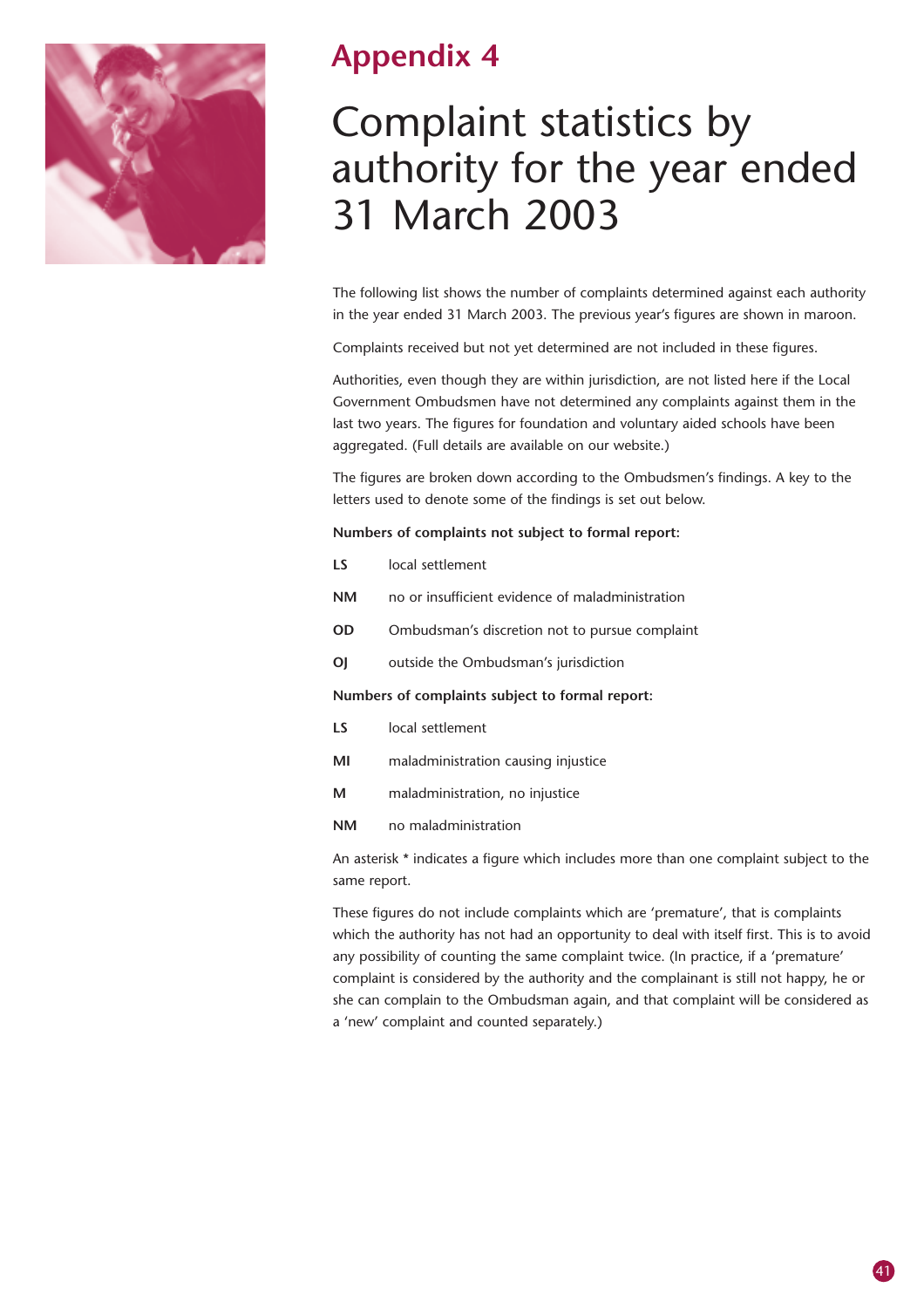| Authority                | Total complaints<br>determined (excluding |                 |                 | n<br>Mumb                 | complain                    |                 | ject to form    |                      |                          |                 |               | m<br>Num     |                | complain                 | ect to forma                |       |                              |              |
|--------------------------|-------------------------------------------|-----------------|-----------------|---------------------------|-----------------------------|-----------------|-----------------|----------------------|--------------------------|-----------------|---------------|--------------|----------------|--------------------------|-----------------------------|-------|------------------------------|--------------|
|                          | premature complaints)                     |                 |                 |                           | $\mathop{\geq}_{\mathbf Z}$ |                 | 8               |                      | $\overline{\circ}$       |                 | 2             |              |                | Σ                        | Σ                           |       | $\mathop{\geq}_{\mathbf{Z}}$ |              |
|                          | 02/03                                     | 01/02           | 02/03           | 01/02                     | 02/03                       | 01/02           | 02/03           | 01/02                | 02/03                    | 01/02           | 02/03         | 01/02        | 02/03          | 01/02                    | 02/03                       | 01/02 | 02/03                        | 01/02        |
| <b>Local authorities</b> |                                           |                 |                 |                           |                             |                 |                 |                      |                          |                 |               |              |                |                          |                             |       |                              |              |
| <b>Greater London</b>    |                                           |                 |                 |                           |                             |                 |                 |                      |                          |                 |               |              |                |                          |                             |       |                              |              |
| Greater London Authority | $\sim$                                    | $\mathfrak{g}$  |                 |                           |                             |                 |                 |                      | $\overline{\phantom{0}}$ |                 |               | $\mathbf{L}$ |                |                          |                             |       |                              | $\mathbf{L}$ |
| LB Barking & Dagenham    | 50                                        | 43              | $\frac{1}{5}$   | $\overline{12}$           |                             | $\frac{1}{4}$   |                 |                      | $\overline{c}$           | <b>S</b>        |               |              |                | $1 - 1$                  | $1 - 1$                     |       | $1 - 1$                      |              |
| LB Barnet                | 72                                        | 85              | $\sim$          |                           |                             | $\overline{31}$ | $-724$          |                      |                          | $\overline{2}$  |               |              |                |                          | $\perp$                     |       |                              |              |
| LB Bexley                | $\overline{21}$                           | 33              |                 | Ξ                         |                             | $\tilde{c}$     |                 |                      | $15 - 23 - 5$            | $\sim$          |               |              |                |                          |                             |       |                              |              |
| LB Brent                 | $83$                                      | 98              |                 | 34                        | 26                          | $\frac{8}{18}$  | 28              | 26                   |                          | $\overline{20}$ |               |              |                | -11                      |                             |       |                              |              |
| LB Bromley               | $88\,$                                    | 76              | 36              | 30                        | 35                          | $\overline{27}$ | $\overline{-}$  |                      |                          | $\approx$       |               |              |                | -11                      | $\mathbf{1}$                |       |                              |              |
| LB Camden                | 94                                        | 121             | 20              | 24                        | 23                          | 26              | $^{24}$         | $\overline{39}$      | 27                       | $\overline{31}$ |               |              |                |                          |                             |       |                              |              |
| City of London           | $\infty$                                  |                 |                 |                           | 5                           |                 |                 |                      | $\mathbf{L}$             | $\sim$          |               |              |                | T.                       | $\mathbf{I}$                |       |                              |              |
| LB Croydon               | 109                                       | 128             | 25              | 46                        | 40                          | 24              | 25              | $\overline{30}$      | $\overline{19}$          | 28              |               |              |                |                          |                             |       |                              |              |
| LB Ealing                | 263                                       | 242             | 129             | 100                       | 46                          | 50              | 48              | 54                   | 39                       | 38              |               |              |                |                          |                             |       |                              |              |
| LB Enfield               | $87\,$                                    | 107             | $13$            | $\overline{12}$           | 28                          | 36              | 30              | $\overline{34}$      | $\overline{4}$           | $\overline{z}$  |               |              |                |                          |                             |       |                              |              |
| LB Greenwich             | 52                                        | $\overline{z}$  |                 | $\frac{3}{2}$             | 29                          | $\overline{31}$ |                 | $\overline{4}$       | $\overline{-}$           | $\frac{1}{2}$   |               |              |                |                          |                             |       |                              |              |
| LB Hackney               | 573                                       | 822             | 335             | 482                       | $69$                        | 85              | 105             | 162                  | 62                       | 76              |               |              | $\sim$         | $\frac{1}{2}$            |                             |       |                              |              |
| LB Hammersmith & Fulham  | 65                                        | 70              | 15              | $\circ$                   |                             | $\frac{8}{1}$   | $\frac{4}{3}$   | 24                   | $\overline{4}$           | $\overline{z}$  |               |              |                |                          |                             |       |                              |              |
| LB Haringey              | 128                                       | 117             | $38$            | $\overline{\mathbf{5}}$   | 22                          | 26              | $\overline{24}$ | 28                   | 26                       | 30              |               |              |                | $\mathbb{R}^n$           |                             |       |                              |              |
| LB Harrow                | 39                                        | 42              | $\overline{10}$ |                           | $\frac{8}{2}$               | $\frac{8}{18}$  |                 |                      | $\overline{ }$           | $\infty$        |               |              |                | Т.                       | $\mathbf{I}$                |       |                              |              |
| LB Havering              | 45                                        | 56              |                 |                           | $\frac{8}{2}$               | $\frac{6}{ }$   | $\overline{a}$  | $\overline{6}$       | $\circ$                  | $\overline{4}$  |               |              | $\perp$        | H.                       | Ι.                          |       |                              |              |
| LB Hillingdon            | 43                                        | 62              | 9               | $\infty$                  | $\overline{1}$              | 20              | $\infty$        | $\overline{9}$       | $\overline{12}$          | $\frac{5}{1}$   |               |              |                |                          | $\mathbf{1}$                |       |                              |              |
| LB Hounslow              | 111                                       | 94              | 38              | 28                        | 25                          | $\frac{8}{18}$  | $\overline{3}$  | 32                   | $\frac{8}{16}$           |                 |               |              |                | $\tilde{\mathcal{E}}$    | $\mathbf{L}$                |       |                              |              |
| LB Islington             | 266                                       | 504             | 144             | 303                       | $\overline{5}$              | 83              | $\frac{5}{4}$   | $\frac{2}{\sqrt{2}}$ | $\overline{2}$           | 4               |               | $\sim$       | ŵ              | $\sim$                   | $\mathbf{L}$                |       |                              |              |
| RB Kensington & Chelsea  | 59                                        | 54              | 16              | $\sim$                    | 22                          | $\frac{8}{2}$   | $\overline{1}$  | $\frac{5}{3}$        | $\overline{4}$           | $\overline{4}$  |               |              | $\Box$         | $\overline{\phantom{m}}$ | $\mathbf{1}$                |       | $\perp$                      |              |
| RB Kingston upon Thames  | 42                                        | 25              |                 |                           | 20                          | $\Xi$           | $\circ$         |                      | $\overline{\phantom{0}}$ |                 |               |              |                |                          | $\Box$                      |       |                              |              |
| LB Lambeth               | 802                                       | 911             | 555             | 646                       | 126                         | 120             | 66              | $82\,$               | 47                       | $\ddot{4}$      | S             |              |                | $18*$                    | $\mathbf{1}$                |       |                              |              |
| LB Lewisham              | 202                                       | 155             | 56              | $\overline{37}$           | 102                         | 69              | 20              | $\frac{8}{18}$       | $\overline{2}$           | $\mathbf{g}$    |               |              | $m \ddot{m}$   | $\sim$                   | $\mathbf{L}$                |       |                              |              |
| LB Merton                | 47                                        | 42              | $\circ$         | $\infty$                  | 27                          | 22              | S               |                      | $5\over 23$              | $\infty$        |               |              |                |                          | $\mathbf{I}$                |       |                              |              |
| LB Newham                | 116                                       | 165             | $\overline{37}$ | 59                        | 33                          | 45              | $\overline{2}$  | 30                   |                          | $\overline{31}$ |               |              |                |                          | $\mathbf{1}$                |       |                              |              |
| LB Redbridge             | 47                                        | 47              | $\infty$        | $\circ$                   | $\overline{19}$             | $\overline{2}$  |                 | $\overline{10}$      | $\infty$ $\infty$        | $\circ$         |               |              |                |                          |                             |       |                              |              |
| LB Richmond upon Thames  | $38$                                      | 32              | $\sim$          | 4                         | 14                          | Ξ               | $\overline{-}$  | $\overline{10}$      |                          |                 |               |              |                |                          | $\mathbf{1}$ $\mathbf{1}$   |       |                              |              |
| LB Southwark             | 352                                       | 279             | 132             | 115                       | $88$                        | 63              | $\frac{2}{3}$   | $\frac{4}{3}$        | 59                       | $\ddot{4}$      | $\frac{5}{2}$ | $\sim$       | $\circ$        | Ξ                        | $\Gamma^*$                  |       |                              |              |
| LB Sutton                | 48                                        | 55              |                 |                           | $\frac{3}{2}$               | 32              |                 | $\infty$             | $\overline{12}$          | $\circ$         |               |              |                |                          |                             |       |                              |              |
| LB Tower Hamlets         | 129                                       | 136             | 36              | $\overline{39}$           | $\overline{4}$              | 36              |                 | 29                   | $\overline{37}$          | $\overline{5}$  |               |              | $\sim$         |                          |                             |       |                              |              |
| LB Waltham Forest        | 98                                        | 145             | 50              | $\mathsf{S}^{\mathsf{C}}$ | $\overline{3}$              | 29              |                 | 27                   | $\overline{c}$           | $\frac{8}{18}$  |               |              |                |                          | $\perp$                     |       | $\Box$                       |              |
| LB Wandsworth            | 95                                        | 107             |                 | $\overline{\mathbf{3}}$   | $34$<br>27                  | 46              | $\tilde{=}$     | $\overline{17}$      | $\overline{e}$           | $\frac{3}{2}$   |               |              |                |                          |                             |       |                              |              |
| Westminster City C       | 145                                       | 231             | 32<br>52        | 101                       |                             | 40              | $\circ$         | $\overline{40}$      | 45                       | 43              | $1 - 1$       |              | $\overline{5}$ |                          | $\mathbf{1}$ $\mathbf{1}$   | Ő     | $1 - 1$                      |              |
| <b>Bedfordshire</b>      |                                           |                 |                 |                           |                             |                 |                 |                      |                          |                 |               |              |                |                          |                             |       |                              |              |
| Bedfordshire CC          | $\overline{12}$                           | $\overline{9}$  |                 |                           |                             | $\infty$        |                 |                      |                          |                 | $\mathbf{L}$  |              | $\mathbf{L}$   |                          | $\mathbf{L}$                | T.    | Ι.                           |              |
| Bedford BC               | $\overline{\phantom{0}}$                  | $\frac{5}{2}$   |                 |                           |                             | P               |                 |                      |                          |                 | $\mathbf{I}$  | - 11         | $\Box$         | Т.                       | $\Box$                      | - 11  | - 11                         |              |
| Luton BC                 | 28                                        | 29              |                 | 4                         | $\sim$                      | $\overline{4}$  |                 |                      |                          |                 | $\mathbf{L}$  | т.           |                | т.                       | $\mathbf{I}$                | л.    | $\mathbf{L}$                 |              |
| Mid Bedfordshire DC      | $\equiv$                                  | $\circ$         |                 |                           |                             |                 |                 |                      |                          |                 | $\Box$        |              |                | $\mathbf{L}$             | $\frac{1}{2}$ $\frac{1}{2}$ |       |                              |              |
| South Bedfordshire DC    | $\overline{5}$                            | $\overline{10}$ |                 | $\sim$                    |                             |                 |                 |                      |                          |                 |               |              |                |                          |                             |       |                              |              |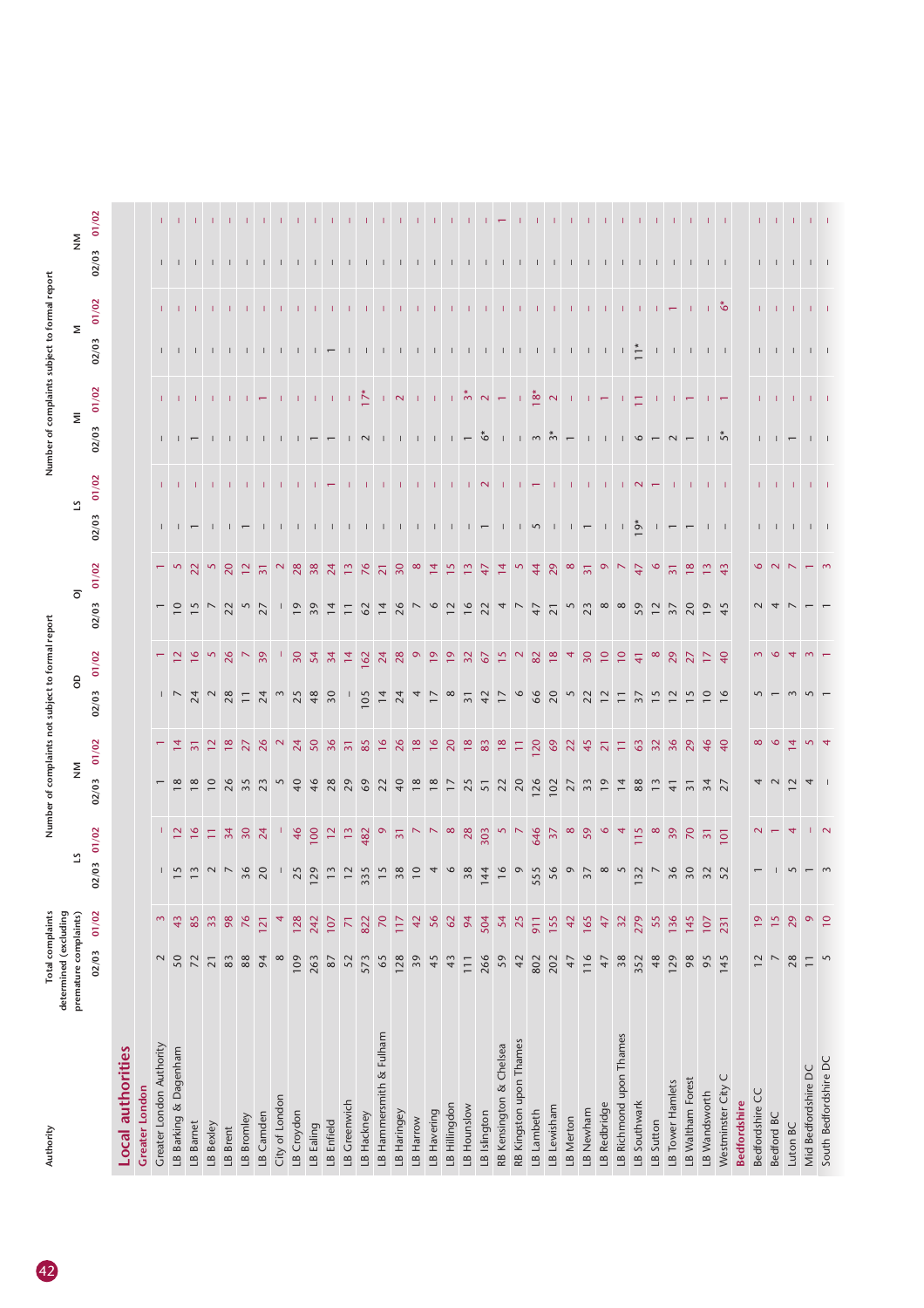| Authority                      | determined (excluding | Total complaints |                | Number             | ŏ                        | complaints       |                | to forn                 |                                                 |                |                                                                           |                          | Number of complain                                                |                           | subject                                                                   | to form                |                             |               |
|--------------------------------|-----------------------|------------------|----------------|--------------------|--------------------------|------------------|----------------|-------------------------|-------------------------------------------------|----------------|---------------------------------------------------------------------------|--------------------------|-------------------------------------------------------------------|---------------------------|---------------------------------------------------------------------------|------------------------|-----------------------------|---------------|
|                                | premature complaints) |                  | ಼              |                    |                          | $\mathop{\geq}$  | $\mathsf{S}$   |                         | $\overline{\circ}$                              |                | 5                                                                         |                          | $\overline{\Xi}$                                                  |                           |                                                                           | Σ                      | $\mathop{\geq}_{\mathbf Z}$ |               |
|                                | 02/03                 | 01/02            | 02/03          | 01/02              | 02/03                    | 01/02            | 02/03          | 01/02                   | 02/03                                           | 01/02          | 02/03                                                                     | 01/02                    | 02/03                                                             | 01/02                     | 02/03                                                                     | 01/02                  | 02/03                       | 01/02         |
| <b>Berkshire</b>               |                       |                  |                |                    |                          |                  |                |                         |                                                 |                |                                                                           |                          |                                                                   |                           |                                                                           |                        |                             |               |
| Bracknell Forest C             | 12                    | $\frac{1}{2}$    |                |                    | $\overline{4}$           | 0 <sub>0</sub>   | $\sim$         | $\sim$                  |                                                 |                |                                                                           |                          |                                                                   |                           |                                                                           |                        |                             |               |
| Reading C                      | 33                    | 36               | $m \, m$       | ۱O                 | $\overline{4}$           |                  |                | $\circ$                 |                                                 |                |                                                                           | $1 - 1 - 1$              | $1 - 1$ .                                                         | $1 - 1$                   | $\Gamma = \Gamma = \Gamma$                                                | $1 - 1$                | $\Gamma = \Gamma = \Gamma$  | $\frac{1}{2}$ |
| Slough C                       | 16                    | $\overline{27}$  |                | $\sim$             | $\circ$                  | 20               |                | $\sim$                  |                                                 |                |                                                                           |                          | - 11                                                              | $-1$                      |                                                                           | -11                    |                             |               |
| West Berkshire C               | 24                    | $\Box$           | $\sim$         |                    | $\overline{1}$           | $\triangleright$ |                |                         |                                                 |                |                                                                           | Τ.                       | $\mathbf{I}$                                                      |                           |                                                                           | $\stackrel{*}{\infty}$ | $\mathbf{1}$                |               |
| Windsor & Maidenhead RB        | 23                    | 25               | $\circ$ $\sim$ | $m \omega 4$       | $\overline{10}$          | $\frac{15}{9}$   |                | $\overline{4}$          | $\begin{array}{c} \n 0 \\ 1 \\ 0\n \end{array}$ | $\sim$         | $\begin{array}{cccccccccccccc} 1 & 1 & 1 & 1 & 1 & 1 & 1 & 1 \end{array}$ | $1 - 1$                  | $1 - 1$                                                           | $1 - 1 - 1$               | $\begin{array}{cccccccccc} 1 & 1 & 1 & 1 & 1 \end{array}$                 |                        | $\perp$ $\perp$             |               |
| Wokingham C                    | 26                    | $\overline{17}$  |                |                    | $\infty$                 |                  |                | $\sim$                  |                                                 |                |                                                                           |                          |                                                                   |                           |                                                                           | $1 - 1$                |                             |               |
| <b>Bristol</b>                 |                       |                  |                |                    |                          |                  |                |                         |                                                 |                |                                                                           |                          |                                                                   |                           |                                                                           |                        |                             |               |
| Bristol City C                 | 65                    | 29               | $\overline{1}$ | $\mathsf{S}$       | 36                       | 52               | 4              | $\sigma$                | $\overline{10}$                                 | Ξ              | $\mathbf{I}$                                                              | $\mathbf{I}$             | $\overline{\phantom{m}}$                                          | $\stackrel{*}{\sim}$      | $\perp$                                                                   | $\mathbf{I}$           |                             |               |
| <b>Buckinghamshire</b>         |                       |                  |                |                    |                          |                  |                |                         |                                                 |                |                                                                           |                          |                                                                   |                           |                                                                           |                        |                             |               |
| Buckinghamshire CC             | 47                    | 49               | 20             | $\circ$            | $\overline{10}$          | 33               |                |                         | $\sigma$                                        |                | $\mathbf{L}$                                                              | $\mathbf{L}$             | $\mathbf{L}$                                                      |                           |                                                                           |                        |                             |               |
| Aylesbury Vale DC              | 26                    | $\overline{21}$  | $\sim$         | $\circ$            | $\frac{6}{ }$            | $\circ$          |                |                         | $\circ$                                         |                |                                                                           | $-1$ $-1$                | $\mathbf{L}$                                                      | $\pm 1$                   | $\begin{array}{cccccccccccccc} 1 & 1 & 1 & 1 & 1 & 1 & 1 & 1 \end{array}$ | - 11                   | $\Box$                      |               |
| Chiltern DC                    | $\overline{1}$        | $\frac{8}{18}$   | $\sim$         | $\circ$            | $\overline{\phantom{0}}$ | 혼                |                |                         | $\sim$                                          |                |                                                                           |                          | $\Box$                                                            |                           |                                                                           |                        | $\Box$                      |               |
| Milton Keynes C                | 42                    | 42               | $\overline{4}$ | $\mathbf{\hat{S}}$ | $\sim$                   | $\mathcal{L}$    |                |                         |                                                 |                | $\begin{array}{cccccccccccccc} & 1 & 1 & 1 & 1 & 1 & 1 & 1 \end{array}$   |                          | $\mathbf{L}$                                                      | $-1$ , $-1$ , $-1$ , $-1$ |                                                                           |                        |                             |               |
| South Bucks DC                 | $\circ$               | $\triangleright$ | $\sim$         |                    | 5                        |                  |                |                         |                                                 |                |                                                                           | $1 - 1 - 1$              |                                                                   |                           |                                                                           |                        | $\Box$                      |               |
| Wycombe DC                     | $\overline{17}$       | 15               | $\sim$         | $\sim$             | $\sigma$                 | Ξ                |                |                         | $\sim$                                          |                |                                                                           |                          | $-1$                                                              |                           |                                                                           | $-1$                   |                             | $1 - 1$       |
| Cambridgeshire                 |                       |                  |                |                    |                          |                  |                |                         |                                                 |                |                                                                           |                          |                                                                   |                           |                                                                           |                        |                             |               |
| Cambridgeshire CC              | 38                    | $\frac{8}{18}$   |                |                    | $^{\circ}$               |                  |                |                         |                                                 |                |                                                                           |                          | $\ddot{ }$                                                        |                           |                                                                           | $\mathbf{L}$           |                             |               |
| Cambridge City C               | $\overline{1}$        | $\overline{17}$  |                |                    |                          | Ξ                |                |                         |                                                 |                |                                                                           | $1 - 1$                  | $\overline{\phantom{m}}$                                          | $1 + 5$                   | $1 - 1$                                                                   | $\Box$                 | $1 - 1$                     |               |
| East Cambridgeshire DC         | $\mathcal{L}$         | $\frac{5}{2}$    |                |                    |                          | $\circ$          |                |                         |                                                 |                |                                                                           | -11                      | $\pm$                                                             |                           | $\Box$                                                                    |                        | $\perp$                     |               |
| Fenland DC                     | $\overline{-}$        | $\overline{10}$  |                | $\sim$             | $\overline{0}$           | 4                |                |                         |                                                 |                | $\mathbf{L}$                                                              | $\mathbf{L}$             | $\pm$                                                             | $\pm 1$                   |                                                                           | -1                     | $\perp$                     |               |
| Huntingdonshire DC             | 15                    | 26               |                | $\sim$             | 5                        | $\frac{5}{2}$    |                |                         |                                                 |                | $-1$ $-1$ $-1$                                                            | $\perp$                  | $\perp$                                                           | $\pm 1$                   | $\begin{array}{cccccccccc} 1 & 1 & 1 & 1 & 1 \end{array}$                 | -1                     | $\Box$                      |               |
| Peterborough City C            | 24                    | $\frac{8}{16}$   |                | $\sim$             | $\overline{2}$           | $\infty$         | $\sqrt{2}$     |                         | $\sim$                                          |                |                                                                           | -11                      | $\frac{4}{4}$                                                     | $-1$ $-1$                 |                                                                           | $1 - 1$                | $\mathbf{1}$ $\mathbf{1}$   | -11           |
| South Cambridgeshire DC        | 15                    | $\infty$         |                |                    | $\infty$                 |                  |                |                         |                                                 |                |                                                                           | - 11                     |                                                                   |                           |                                                                           |                        |                             |               |
| Cheshire                       |                       |                  |                |                    |                          |                  |                |                         |                                                 |                |                                                                           |                          |                                                                   |                           |                                                                           |                        |                             |               |
| Cheshire CC                    | 43                    | 64               |                |                    |                          | 30               | $\circ$        |                         |                                                 | $\overline{0}$ | $\overline{ }$                                                            | $\overline{\phantom{0}}$ |                                                                   |                           |                                                                           |                        |                             | Ñ             |
| Chester City C                 | 22                    | 23               |                |                    |                          | 혼                |                |                         |                                                 | $\sim$         | $\mathbf{I}$                                                              | -11                      |                                                                   |                           |                                                                           |                        | $1 - 1$                     |               |
| Congleton BC                   | $\overline{-}$        | $\circ$          |                |                    |                          |                  |                |                         |                                                 |                | $\perp$                                                                   | -11                      | $\begin{array}{cccccccccccccc} 1 & -1 & -1 & -1 & -1 \end{array}$ | 1 - 1 - 1 - 1             | $\begin{array}{cccccccccc} 1 & 1 & 1 & 1 & 1 \end{array}$                 | $\pm 1$                | $\mathbf{L}$                | $\zeta$       |
| Crewe & Nantwich BC            | 24                    | $\frac{8}{18}$   |                |                    |                          | $\circ$          |                |                         |                                                 | $m \, m$       |                                                                           | л.                       |                                                                   |                           |                                                                           | $\pm 1$                | $\mathbf{L}$                |               |
| Ellesmere Port & Neston BC     | $\infty$              | $\overline{10}$  |                |                    | 4                        | $\circ$          | $\sim$         |                         |                                                 |                |                                                                           | т.                       | $\mathbb{L}$                                                      | $\pm$                     | $\mathbf{L}$                                                              |                        | $\mathbb{L}$                |               |
| Halton BC                      | 25                    | $\frac{5}{2}$    |                | $\sqrt{2}$         | 5                        | $\mathcal{L}$    | $\overline{5}$ |                         | $\sim$                                          | $\overline{4}$ |                                                                           | Т.                       | $\perp$                                                           | л.                        | $\overline{1}$ $\overline{1}$                                             | Т.                     | $\Box$                      |               |
| Macclesfield BC                | 32                    | $\overline{19}$  |                |                    | $\overline{5}$           | $\overline{10}$  |                |                         | $\circ$                                         | $\infty$       |                                                                           | ÷.                       | $\mathbb{L}$                                                      | - 11                      |                                                                           | ÷.                     |                             |               |
| Vale Royal BC                  | $\overline{1}$        | $\overline{21}$  |                | $\frac{6}{3}$      | $\circ$                  | $\triangleright$ |                |                         | $1\infty$                                       | 4              | $1 \quad 1$                                                               | $1 - 1$                  | $1 - 1$                                                           | $1 - 1$                   | $\perp$ $\perp$                                                           | $1 - 1$                | $1 \quad 1$                 | $1 - 1$       |
| Warrington BC                  | 35                    | 25               |                |                    | $\infty$                 | $\overline{10}$  | $\circ$        | $\infty$                |                                                 | $\overline{4}$ |                                                                           |                          |                                                                   |                           |                                                                           |                        |                             |               |
| Cleveland                      |                       |                  |                |                    |                          |                  |                |                         |                                                 |                |                                                                           |                          |                                                                   |                           |                                                                           |                        |                             |               |
| Hartlepool BC                  | 27                    | $\frac{5}{2}$    |                |                    |                          | 4                | $\sigma$       | $\overline{\mathbf{c}}$ | 4                                               |                | $\mathbf{L}$                                                              |                          | $\overline{\phantom{m}}$                                          | T.                        |                                                                           | T.                     | $\mathbf{L}$                | $\mathbf{L}$  |
| Middlesbrough BC               | 35                    | 28               |                |                    |                          | $\circ$          |                | $\sigma$                | $\infty$                                        |                |                                                                           |                          |                                                                   | $\overline{\phantom{m}}$  | $\begin{array}{cccccccccc} 1 & -1 & -1 & -1 & -1 \end{array}$             | -11                    | $\mathbf{1}$                |               |
| Redcar & Cleveland BC          | 42                    | 28               |                | $\sim$ $\sim$      |                          | $\overline{10}$  | $\circ$        | $\approx$               | $\circ$                                         |                | $1 - 1 - 1$                                                               |                          |                                                                   | $1 - 1$                   |                                                                           |                        | $1 - 1$                     | $1 - 1 - 1$   |
| Stockton-on-Tees BC            | 36                    | 32               |                |                    | $\overline{10}$          | Ξ                | $\mathbf{c}$   | $\circ$                 |                                                 | $\infty$       |                                                                           |                          | $1 - 1$                                                           |                           |                                                                           |                        |                             |               |
| Cornwall & the Isles of Scilly |                       |                  |                |                    |                          |                  |                |                         |                                                 |                |                                                                           |                          |                                                                   |                           |                                                                           |                        |                             |               |
| Cornwall CC                    | 33                    | 33               |                |                    |                          | 24               | $\subseteq$    |                         |                                                 |                |                                                                           |                          | $-5$                                                              |                           |                                                                           |                        |                             |               |
| Caradon DC                     | 23                    | $\overline{17}$  |                |                    | $\subseteq$              | $\overline{10}$  | $\sim$         |                         | $\circ$                                         |                | $1 - 1 - 1 - 1$                                                           | $1 - 1$                  |                                                                   | $1 - 1$                   | $1 - 1 - 1 - 1$                                                           | $1 - 1$                | $1 - 1 - 1 - 1$             | 1   1   1   1 |
| Carrick DC                     | 22                    | 22               |                |                    |                          | $\overline{4}$   |                | 4                       | $\sim$                                          | $m \, m$       |                                                                           | $-1$                     | $\sim$ 1 $\circ$                                                  | $-1$ $-1$                 |                                                                           | $\pm$ $\pm$            |                             |               |
| Kerrier DC                     | 32                    | $\overline{27}$  |                |                    | $\overline{10}$          | $\frac{8}{16}$   | $\equiv$       | $\overline{5}$          |                                                 |                |                                                                           |                          |                                                                   |                           |                                                                           |                        |                             |               |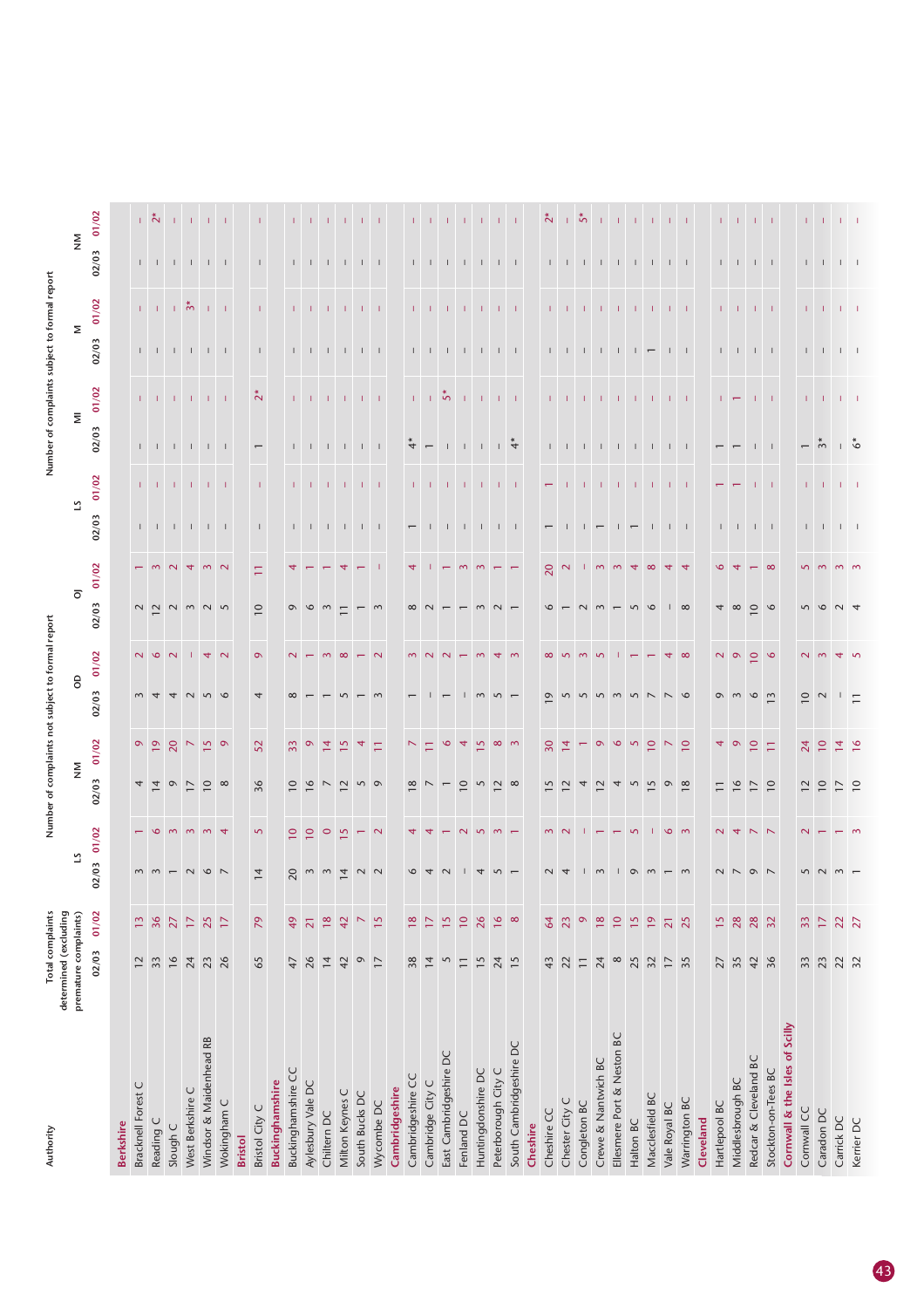| Authority                       | Total complaints<br>determined (excluding |                          |                | mum<br>Z                  |                             |                          |                          |                                               |                                                                                                          |                       |                                                                          | Numl                                                                        |                               |             |                                                                       |                                |                                                                               |                                                                                       |
|---------------------------------|-------------------------------------------|--------------------------|----------------|---------------------------|-----------------------------|--------------------------|--------------------------|-----------------------------------------------|----------------------------------------------------------------------------------------------------------|-----------------------|--------------------------------------------------------------------------|-----------------------------------------------------------------------------|-------------------------------|-------------|-----------------------------------------------------------------------|--------------------------------|-------------------------------------------------------------------------------|---------------------------------------------------------------------------------------|
|                                 | premature complaints)                     |                          |                |                           | $\mathop{\geq}_{\mathbf Z}$ |                          | $\theta$                 |                                               | $\overline{\circ}$                                                                                       |                       | 5                                                                        |                                                                             | $\overline{\Xi}$              |             | Σ                                                                     |                                | $\mathop{\geq}_{\mathbf Z}$                                                   |                                                                                       |
|                                 | 02/03                                     | 01/02                    | 02/03          | 01/02                     | 02/03                       | 01/02                    | 02/03                    | 01/02                                         | 02/03                                                                                                    | 01/02                 | 02/03                                                                    | 01/02                                                                       | 02/03                         | 01/02       | 02/03                                                                 | 01/02                          | 02/03                                                                         | 01/02                                                                                 |
| North Cornwall DC               | $\overline{17}$                           | 26                       | $\sim$         |                           | $\frac{3}{2}$               | $\overline{c}$           | $\overline{\phantom{0}}$ |                                               | $\overline{\phantom{0}}$                                                                                 |                       |                                                                          |                                                                             |                               |             |                                                                       |                                |                                                                               |                                                                                       |
| Penwith DC                      | $\overline{10}$                           | 22                       |                |                           | $\overline{5}$              |                          |                          |                                               |                                                                                                          |                       | $\Gamma = \Gamma = \Gamma = \Gamma$                                      |                                                                             |                               |             | $\Gamma = \Gamma = \Gamma = \Gamma$                                   |                                | $1\leq 1\leq 1\leq 1$                                                         |                                                                                       |
| Restormel BC                    | 32                                        | 30                       | $\overline{4}$ | N N                       | $\sim$                      | $\circ$ $\sim$           | $\overline{4}$           |                                               | $\begin{array}{c c c c c} \hline \textbf{0} & \textbf{1} & \textbf{0} & \textbf{1} \\\hline \end{array}$ |                       |                                                                          |                                                                             |                               |             |                                                                       |                                |                                                                               |                                                                                       |
| Council for the Isles of Scilly | $\mathbf{I}$                              | $\mathsf{S}$             |                |                           |                             |                          |                          |                                               |                                                                                                          |                       |                                                                          |                                                                             |                               |             |                                                                       |                                |                                                                               |                                                                                       |
| Cumbria                         |                                           |                          |                |                           |                             |                          |                          |                                               |                                                                                                          |                       |                                                                          |                                                                             |                               |             |                                                                       |                                |                                                                               |                                                                                       |
| Cumbria CC                      | 32                                        | $\overline{27}$          |                |                           |                             |                          |                          |                                               |                                                                                                          |                       |                                                                          |                                                                             |                               |             |                                                                       |                                |                                                                               |                                                                                       |
| Allerdale BC                    | $\circ$                                   | $\overline{12}$          |                |                           |                             |                          |                          |                                               |                                                                                                          |                       |                                                                          | $1 - 1$                                                                     |                               | $1 - 1 -$   |                                                                       |                                |                                                                               |                                                                                       |
| Barrow-in-Furness BC            | 16                                        | 23                       |                |                           |                             | $\infty$                 |                          |                                               |                                                                                                          |                       | $\begin{array}{cccccccccccccc} 1 & 1 & 1 & 1 & \leftarrow & \end{array}$ |                                                                             | $1 - 1 - 1$                   |             | $1 - 1 - 1$                                                           | 1201111                        |                                                                               |                                                                                       |
| Carlisle City C                 | $\overline{1}$                            | $18$                     |                |                           |                             | $\circ$                  |                          |                                               |                                                                                                          |                       |                                                                          |                                                                             | $\Box$                        |             |                                                                       |                                |                                                                               |                                                                                       |
| Copeland BC                     | $\overline{\phantom{a}}$                  | $\overline{21}$          |                |                           |                             | $\circ$                  |                          |                                               |                                                                                                          |                       |                                                                          |                                                                             |                               |             |                                                                       | $\mathbf{L}$                   |                                                                               |                                                                                       |
| Eden DC                         | $\mathsf{\circ}$                          | $\overline{4}$           |                |                           |                             | $\mathbf{\Omega}$        |                          | $\mathbf{\Omega}$                             |                                                                                                          |                       | $-1$ $-1$ $-1$                                                           |                                                                             | $1 - 1 - 1$                   |             | $\begin{array}{cccccccccc} 1 & 1 & 1 & 1 & 1 \end{array}$             | $\overline{\phantom{m}}$       | $\begin{array}{cccccccccccccc} 1 & 1 & 1 & 1 & 1 & 1 & 1 & 1 & 1 \end{array}$ |                                                                                       |
| South Lakeland DC               | $\overline{19}$                           | 16                       |                | $\sim$                    | $\circ$                     |                          |                          |                                               |                                                                                                          |                       |                                                                          | $-1$                                                                        |                               | $1 - 1$     |                                                                       |                                |                                                                               |                                                                                       |
| Derbyshire                      |                                           |                          |                |                           |                             |                          |                          |                                               |                                                                                                          |                       |                                                                          |                                                                             |                               |             |                                                                       |                                |                                                                               |                                                                                       |
| Derbyshire CC                   | 30                                        | 43                       |                |                           |                             |                          |                          |                                               |                                                                                                          |                       |                                                                          |                                                                             |                               |             |                                                                       |                                |                                                                               |                                                                                       |
| Amber Valley DC                 | 20                                        | 20                       |                |                           | $\overline{a}$              |                          |                          |                                               |                                                                                                          |                       | $1 - 1$                                                                  |                                                                             |                               |             | $1 - 1$                                                               | $1 - 1$                        | $1 - 1$                                                                       |                                                                                       |
| <b>Bolsover DC</b>              | 18                                        | 12                       |                |                           | $\circ$                     |                          |                          |                                               |                                                                                                          |                       | $\Box$                                                                   |                                                                             |                               |             |                                                                       |                                |                                                                               |                                                                                       |
| Chesterfield BC                 | 12                                        | $\overline{14}$          |                |                           |                             |                          |                          |                                               |                                                                                                          |                       |                                                                          |                                                                             |                               |             |                                                                       |                                |                                                                               |                                                                                       |
| Derby City C                    | 44                                        | 39                       |                | $\circ$                   | $6\frac{2}{2}$              |                          | $\infty$                 |                                               | $\sqrt{2}$                                                                                               | $\sim$                |                                                                          |                                                                             |                               |             |                                                                       |                                |                                                                               |                                                                                       |
| Derbyshire Dales DC             | $\overline{\mathcal{A}}$                  | $\overline{17}$          |                | $- - - 1 - 1 - 1$         | $\sim$ $\infty$             |                          |                          | $\sim$                                        |                                                                                                          |                       |                                                                          |                                                                             |                               | $1 - 1 - 1$ |                                                                       | The Local Control of the Local |                                                                               | $\begin{array}{cccccccccccccc} 1 & 1 & 1 & 1 & 1 & 1 & 1 & 1 & 1 & 1 & 1 \end{array}$ |
| Erewash BC                      | 15                                        | $\overline{21}$          |                |                           |                             | $\overline{\phantom{0}}$ |                          | $\circ$                                       | $\sqrt{5}$                                                                                               | $\overline{4}$        |                                                                          |                                                                             | $\mathbf{I}$                  |             |                                                                       |                                |                                                                               |                                                                                       |
| High Peak BC                    | 16                                        | Ξ                        |                |                           | $\overline{a}$              |                          |                          |                                               |                                                                                                          |                       |                                                                          | $-1$ , $-1$ , $-1$ , $-1$                                                   | $\Box$                        | - 11        | $1 - 1 - 1$                                                           |                                |                                                                               |                                                                                       |
| North East Derbyshire DC        | $\overline{10}$                           | $\overline{14}$          |                |                           |                             |                          |                          |                                               |                                                                                                          | $\circ$               |                                                                          |                                                                             | $\Box$                        | $-1 - 1$    | $-1$                                                                  |                                |                                                                               |                                                                                       |
| South Derbyshire DC             | $\circ$                                   | $\circ$                  |                |                           |                             |                          |                          |                                               |                                                                                                          |                       |                                                                          |                                                                             |                               |             |                                                                       |                                |                                                                               |                                                                                       |
| Devon                           |                                           |                          |                |                           |                             |                          |                          |                                               |                                                                                                          |                       |                                                                          |                                                                             |                               |             |                                                                       |                                |                                                                               |                                                                                       |
| Devon CC                        | 44                                        | 40                       |                | N <sub>g</sub>            | 20                          |                          |                          | $\circ$                                       | $\sigma$                                                                                                 | $\circ$               |                                                                          |                                                                             |                               |             |                                                                       |                                | $\overline{\phantom{0}}$                                                      |                                                                                       |
| East Devon DC                   | 46                                        | $\overline{4}$           |                |                           | 34                          | 26                       |                          |                                               |                                                                                                          | $\circ$               | $\overline{1}$ $\overline{1}$                                            | $1 - 1$                                                                     | $\overline{1}$ $\overline{1}$ |             |                                                                       |                                |                                                                               |                                                                                       |
| Exeter City C                   | 15                                        | $\frac{8}{18}$           |                | $\sim$                    | $\circ$                     | $\overline{2}$           |                          |                                               | $\overline{4}$                                                                                           | $\sim$                |                                                                          | $\begin{array}{cccccccccccccc} 1 & 1 & 1 & 1 & 1 & 1 & 1 & 1 & \end{array}$ | $\Box$                        |             | 1   1   1   1   1   1   1   1   1                                     | 1 1 1 1 1 1 1 1 1 1 1 1        | $1$ $1$ $1$ $1$ $\frac{1}{20}$ $1$ $1$ $\frac{5}{10}$ $1$ $1$                 |                                                                                       |
| Mid Devon DC                    | 12                                        | $\overline{10}$          |                |                           | $\infty$                    | $\infty$                 |                          |                                               | $\sim$                                                                                                   |                       |                                                                          |                                                                             |                               |             |                                                                       |                                |                                                                               |                                                                                       |
| North Devon DC                  | 32                                        | 40                       |                | $-98 - 9$                 | 26                          | $\frac{8}{1}$            |                          |                                               | $\sim$                                                                                                   | $\subseteq$           |                                                                          |                                                                             |                               |             |                                                                       |                                |                                                                               | <b>TELEVISION CONTROL</b>                                                             |
| Plymouth City C                 | 118                                       | 88                       |                |                           | $\frac{4}{4}$               | 39                       |                          |                                               | $\equiv$                                                                                                 | $\overline{13}$       |                                                                          |                                                                             |                               |             |                                                                       |                                |                                                                               |                                                                                       |
| South Hams DC                   | $\overline{14}$                           | 23                       |                |                           |                             |                          |                          |                                               | $\frac{1}{2}$                                                                                            | $\frac{1}{2}$         |                                                                          |                                                                             | $\mathbf{1}$ 4 $\mathbf{1}$   |             |                                                                       |                                |                                                                               |                                                                                       |
| Teignbridge DC                  | 23                                        | 30                       |                |                           |                             |                          |                          |                                               |                                                                                                          |                       |                                                                          |                                                                             | $\overline{1}$ $\overline{1}$ |             |                                                                       |                                |                                                                               |                                                                                       |
| Torbay BC                       | 32                                        | 46                       |                | $\circ$                   |                             |                          |                          |                                               | $\circ$                                                                                                  | $N$ $\omega$ $\omega$ |                                                                          |                                                                             |                               |             |                                                                       |                                |                                                                               |                                                                                       |
| Torridge DC                     | $\overline{21}$                           | $\overline{19}$          |                |                           |                             |                          |                          | $\begin{array}{c} 2 & 1 \\ 1 & 1 \end{array}$ |                                                                                                          |                       |                                                                          | $-1$                                                                        | $1 - 1$                       |             |                                                                       |                                |                                                                               |                                                                                       |
| West Devon BC                   | 13                                        | $\frac{8}{18}$           |                |                           |                             | $\overline{2}$           |                          |                                               |                                                                                                          |                       |                                                                          |                                                                             |                               |             |                                                                       |                                |                                                                               |                                                                                       |
| <b>Dorset</b>                   |                                           |                          |                |                           |                             |                          |                          |                                               |                                                                                                          |                       |                                                                          |                                                                             |                               |             |                                                                       |                                |                                                                               |                                                                                       |
| Dorset CC                       | 13                                        | 25                       |                |                           | $\sim$                      |                          |                          |                                               | $\sim$                                                                                                   | $\sigma$              |                                                                          |                                                                             |                               |             |                                                                       |                                |                                                                               |                                                                                       |
| Bournemouth BC                  | 42                                        | 42                       |                |                           | 22                          | $\circ$                  |                          | $\circ$                                       | $\circ$                                                                                                  |                       |                                                                          |                                                                             |                               |             | $1 - 1$                                                               |                                | $1 - 1$                                                                       |                                                                                       |
| Christchurch BC                 | $\overline{5}$                            | $\frac{5}{1}$            |                |                           |                             |                          |                          |                                               |                                                                                                          |                       |                                                                          |                                                                             | $\perp$                       |             |                                                                       |                                |                                                                               |                                                                                       |
| East Dorset DC                  | 14                                        | $\circ$                  |                | $\mathbf{1}$              | $\sim$                      |                          |                          |                                               | $\sim$                                                                                                   |                       |                                                                          |                                                                             | $\perp$                       |             |                                                                       |                                |                                                                               |                                                                                       |
| North Dorset DC                 | 14                                        | $\sim$                   |                |                           | $\overline{-}$              | 4                        | $\sim$                   |                                               |                                                                                                          |                       |                                                                          |                                                                             |                               |             | $\begin{array}{cccccccccccccc} 1 & 1 & 1 & 1 & 1 & 1 & 1 \end{array}$ | $1 - 1 - 1 - 1$                |                                                                               |                                                                                       |
| Poole BC                        | 46                                        | $\overline{31}$          |                | $\mathbf{1}$ $\mathbf{1}$ | 30                          | $\circ$                  | $\overline{5}$           |                                               |                                                                                                          | $\sim$                |                                                                          |                                                                             | $\overline{1}$ $\overline{1}$ |             |                                                                       |                                |                                                                               |                                                                                       |
| Purbeck DC                      | $\overline{S}$                            | $\overline{\mathcal{A}}$ |                |                           |                             |                          |                          |                                               |                                                                                                          |                       |                                                                          |                                                                             | $\perp$                       |             |                                                                       |                                |                                                                               |                                                                                       |
| West Dorset DC                  | $\begin{array}{c} 13 \\ 1 \end{array}$    | $\overline{17}$          |                |                           | $\circ$ $\circ$             |                          |                          |                                               |                                                                                                          |                       | 1 1 1 1 1 1 1 1 1 1                                                      |                                                                             |                               |             | $1 - 1$                                                               |                                |                                                                               |                                                                                       |
| Weymouth & Portland BC          |                                           | $\overline{5}$           |                |                           |                             |                          |                          |                                               |                                                                                                          |                       |                                                                          |                                                                             |                               |             |                                                                       |                                |                                                                               |                                                                                       |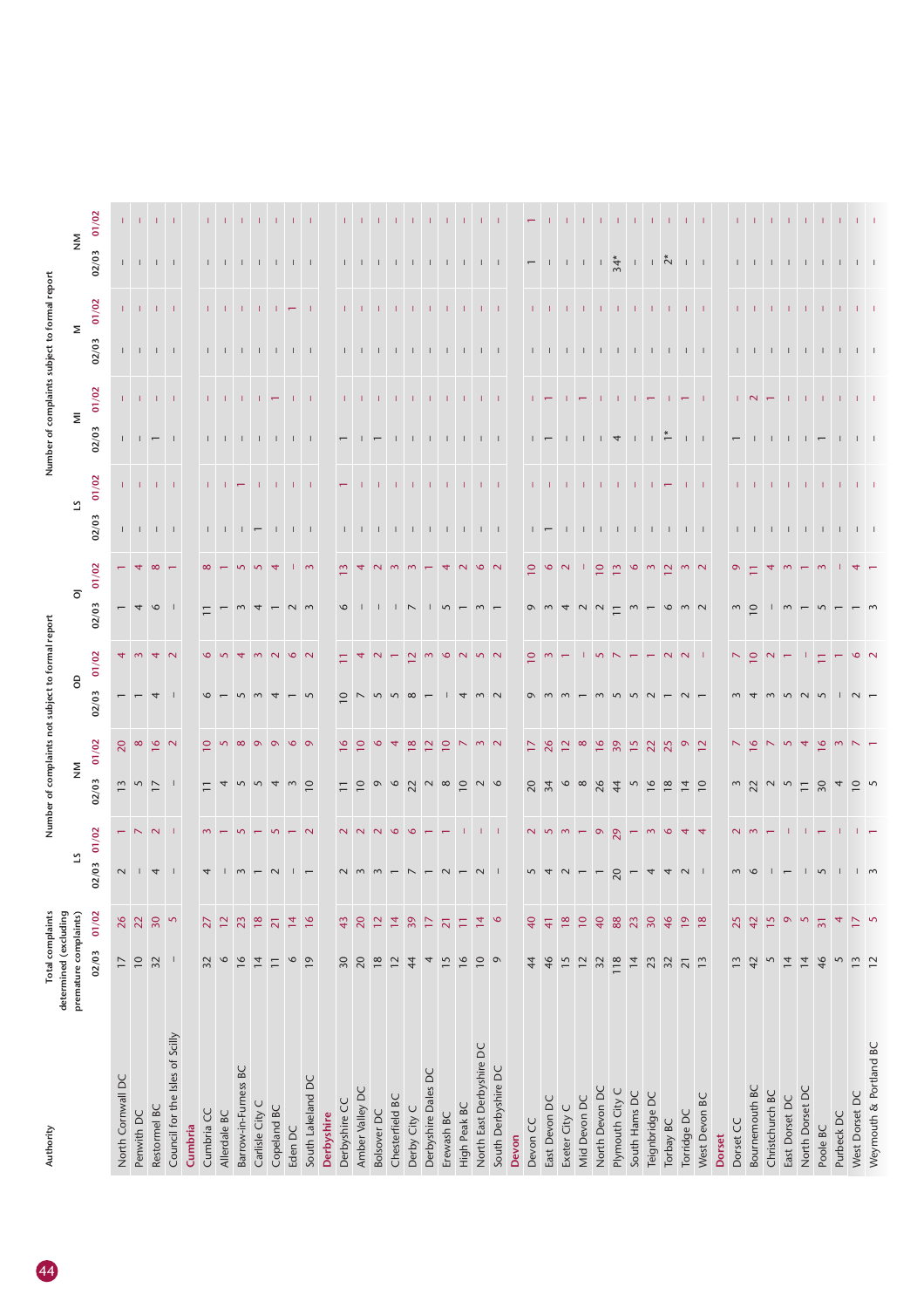| Authority                  | Total complaints<br>determined (excluding |                     |                | Number              |                          | complain                                                                                         |                |                         |                                                                           |                          |                                                                                   |                | Number of compla                                              |              |                                                                               |              |                 |                     |
|----------------------------|-------------------------------------------|---------------------|----------------|---------------------|--------------------------|--------------------------------------------------------------------------------------------------|----------------|-------------------------|---------------------------------------------------------------------------|--------------------------|-----------------------------------------------------------------------------------|----------------|---------------------------------------------------------------|--------------|-------------------------------------------------------------------------------|--------------|-----------------|---------------------|
|                            | premature complaints)                     |                     | 21             |                     |                          | $\mathop{\geq}$                                                                                  | $\theta$       |                         | $\overline{\circ}$                                                        |                          | 51                                                                                |                | $\overline{\Xi}$                                              |              |                                                                               | Σ            | $\mathop{\geq}$ |                     |
|                            | 02/03                                     | 01/02               | 02/03          | 01/02               | 02/03                    | 01/02                                                                                            | 02/03          | 01/02                   | 02/03                                                                     | 01/02                    | 02/03                                                                             | 01/02          | 02/03                                                         | 01/02        | 02/03                                                                         | 01/02        | 02/03           | 01/02               |
| Durham                     |                                           |                     |                |                     |                          |                                                                                                  |                |                         |                                                                           |                          |                                                                                   |                |                                                               |              |                                                                               |              |                 |                     |
| Durham CC                  | 52                                        | 32                  | $\overline{1}$ | $\overline{5}$      | $\overline{0}$           | $\infty$                                                                                         | $\sim$         | $\circ$                 | $\circ$ $-$                                                               | $\sim$                   | $\overline{\phantom{m}}$                                                          |                |                                                               |              |                                                                               |              |                 |                     |
| Chester-le-Street DC       | $\mathsf{\circ}$                          | 13                  |                |                     |                          | $\sim$                                                                                           |                |                         |                                                                           | $\circ$                  | $\mathbf{I}$                                                                      | $1 - 1$        | $1 - 1$                                                       |              |                                                                               | $1 - 1$      | $1 - 1$         | $1 - 1$             |
| Darlington BC              | 26                                        | 24                  |                |                     |                          |                                                                                                  |                |                         | $\overline{4}$                                                            | $\sim$                   |                                                                                   |                | $\overline{\phantom{0}}$                                      |              |                                                                               | $\mathbf{1}$ |                 | -11                 |
| Derwentside BC             | $\overline{21}$                           | $\overline{19}$     |                |                     | $\circ$                  | 0000                                                                                             |                | $\sim$                  |                                                                           |                          |                                                                                   | $1 - 1$        |                                                               |              |                                                                               | $\Box$       |                 |                     |
| Durham City C              | 15                                        | $\frac{6}{ }$       |                |                     |                          |                                                                                                  |                | $\sim$                  |                                                                           | $\sim$                   |                                                                                   |                |                                                               |              |                                                                               |              |                 |                     |
| Easington DC               | 34                                        | 24                  |                | $\overline{5}$      |                          | $\circ$                                                                                          |                |                         |                                                                           | $\mathsf{S}$             |                                                                                   |                |                                                               |              |                                                                               |              |                 |                     |
| Sedgefield DC              | 23                                        | $\overline{21}$     |                | $\overline{4}$      |                          | Ξ                                                                                                |                |                         | $\begin{array}{c} m & m & \square & m \\ m & m & \square & m \end{array}$ |                          | $\begin{array}{cccccccccccccc} 1 & 1 & 1 & 1 & 1 & 1 & 1 & 1 & 1 & 1 \end{array}$ | $\leftarrow$   | $1 - 1$                                                       |              | 1 1 1 1 1 1 1 1 1                                                             | $\mathbf{I}$ | $\Box$          |                     |
| Teesdale DC                | $\sim$                                    |                     |                |                     |                          | $\sim$                                                                                           |                |                         |                                                                           |                          |                                                                                   | $\mathbb T$    | $-1$                                                          |              |                                                                               | -1           | $\Box$          |                     |
| Wear Valley DC             | 16                                        | $\sim$ $\infty$     |                | $\sim$              | $\overline{10}$          | $\sim$                                                                                           |                |                         |                                                                           |                          |                                                                                   | $\blacksquare$ |                                                               | л.           |                                                                               | л.           | $\perp$         |                     |
| East Sussex                |                                           |                     |                |                     |                          |                                                                                                  |                |                         |                                                                           |                          |                                                                                   |                |                                                               |              |                                                                               |              |                 |                     |
| East Sussex CC             | 36                                        | $\overline{4}$      |                |                     | 5                        | $\overline{4}$                                                                                   |                | $\mathbf{r}$            |                                                                           | $\mathbf{\tilde{z}}$     |                                                                                   |                | $\sim$                                                        | $\mathbb{L}$ |                                                                               |              | $\mathbf{L}$    |                     |
| Brighton & Hove City C     | 58                                        | 55                  |                | $527$               |                          | 25                                                                                               | $\frac{20}{3}$ | $\subseteq$             |                                                                           |                          |                                                                                   |                | $\Box$                                                        |              |                                                                               |              |                 |                     |
| Eastbourne BC              | $\circ$                                   | $\frac{5}{15}$      |                |                     |                          |                                                                                                  |                |                         |                                                                           | $\overline{4}$           |                                                                                   |                |                                                               | л.           |                                                                               | <b>T</b>     | $\Phi$          |                     |
| Hastings BC                | $\frac{8}{18}$                            | $\frac{5}{2}$       |                |                     |                          | $\infty$ $\infty$                                                                                | $\sim$ $\sim$  | $\sim$                  |                                                                           |                          |                                                                                   |                | $\mathbf{1}$ $\mathbf{1}$                                     |              |                                                                               |              |                 |                     |
| Lewes DC                   | $\circ$                                   | Ξ                   |                |                     |                          | $\infty$                                                                                         |                | $\sim$                  |                                                                           |                          | $1$ , $1$ , $1$ , $1$ , $1$ , $1$                                                 |                |                                                               |              | $\begin{array}{cccccccccccccc} 1 & 1 & 1 & 1 & 1 & 1 & 1 & 1 & 1 \end{array}$ |              |                 |                     |
| Rother DC                  | $\infty$                                  | $\overline{10}$     |                |                     |                          | $\bullet$                                                                                        |                |                         |                                                                           | 4                        |                                                                                   | <b>T</b>       | $1 - 1 - 1$                                                   | $\mathbf{L}$ |                                                                               | $\mathbf{L}$ | $\mathbf{L}$    | - 11                |
| Wealden DC                 | 12                                        | $\frac{8}{18}$      | $\sim$         | $1 - 1$             |                          | $\equiv$                                                                                         |                | $\overline{5}$          |                                                                           | $\sim$                   |                                                                                   |                |                                                               | $\Box$       |                                                                               | $\Box$       |                 |                     |
| East Yorkshire             |                                           |                     |                |                     |                          |                                                                                                  |                |                         |                                                                           |                          |                                                                                   |                |                                                               |              |                                                                               |              |                 |                     |
| East Riding of Yorkshire C | 141                                       | 104                 | $\overline{1}$ | $\frac{5}{15}$      | $68 - 40$                | $\begin{array}{c} 40 \\ 42 \end{array}$                                                          | 28             | $29$ 16                 | 25                                                                        | $\sim$ $\infty$          | $1 - 1$                                                                           | $1 - 1$        | $1 - 1$                                                       | $1 - 1$      | $-1$                                                                          | $1 - 1$      | $1 - 1$         |                     |
| Kingston upon Hull City C  | $\overline{\otimes}$                      | $\overline{\infty}$ | $\frac{5}{15}$ |                     |                          |                                                                                                  |                |                         |                                                                           |                          |                                                                                   |                |                                                               |              |                                                                               |              |                 |                     |
| Essex                      |                                           |                     |                |                     |                          |                                                                                                  |                |                         |                                                                           |                          |                                                                                   |                |                                                               |              |                                                                               |              |                 |                     |
| Essex CC                   | 51                                        | $\overline{4}$      |                | $\sim$              | $\frac{8}{16}$           | Q                                                                                                | $\overline{4}$ | $\overline{\mathbf{c}}$ |                                                                           | $\overline{\phantom{0}}$ |                                                                                   |                |                                                               | T.           |                                                                               |              | $1 - 1$         |                     |
| Basildon DC                | $\overline{4}$                            | 28                  |                | $\overline{4}$      | $\overline{12}$          | $\tilde{\phantom{a}}$                                                                            | 20             |                         |                                                                           |                          |                                                                                   |                |                                                               |              |                                                                               |              |                 |                     |
| Braintree DC               | 25                                        | $\overline{9}$      |                |                     |                          | $\subseteq$                                                                                      |                |                         |                                                                           | $\overline{4}$           | .                                                                                 |                |                                                               |              | $1 - 1 - 1$                                                                   |              |                 |                     |
| Brentwood BC               | $\overline{10}$                           | $\triangleright$    |                |                     |                          |                                                                                                  |                |                         |                                                                           | $\overline{4}$           |                                                                                   |                |                                                               |              |                                                                               |              |                 |                     |
| Castle Point BC            | $\overline{12}$                           | $\frac{5}{2}$       |                |                     |                          | $\overline{5}$                                                                                   |                |                         | $\sim$                                                                    |                          |                                                                                   |                | $1 - 1$                                                       |              |                                                                               |              |                 |                     |
| Chelmsford BC              | $\overline{31}$                           | 28                  |                |                     | $\infty$                 | $\circ$                                                                                          |                |                         | $\overline{4}$                                                            | $\sim$                   |                                                                                   |                |                                                               |              |                                                                               |              |                 |                     |
| Colchester BC              | 24                                        | $18$                |                | $N$ $m$ $n$ $m$ $m$ | $\overline{10}$          | $\overline{\phantom{0}}$                                                                         |                |                         |                                                                           | $\sim$                   |                                                                                   | <b>T</b>       | $\begin{array}{cccccccccc} 1 & 1 & 1 & 1 & 1 & 1 \end{array}$ |              |                                                                               |              |                 |                     |
| Epping Forest DC           | $\overline{\mathbf{2}}$                   | $\frac{8}{18}$      |                |                     | $\overline{1}$           | $\circ$                                                                                          |                |                         | $4 - 8$                                                                   | $\overline{4}$           |                                                                                   |                |                                                               |              |                                                                               |              | $\mathbf{L}$    | - 11                |
| Harlow DC                  | $\overline{31}$                           | 28                  |                |                     | S                        | $\overline{10}$                                                                                  |                |                         |                                                                           | $0$ $N$ $m$ $N$          |                                                                                   |                |                                                               |              |                                                                               |              |                 |                     |
| Maldon DC                  | $\overline{1}$                            | $\overline{10}$     |                |                     | $\circ$                  | $\mathbf{S}$                                                                                     |                |                         |                                                                           |                          |                                                                                   |                | $1 - 1$                                                       | $\mathbf{L}$ |                                                                               | $\mathbf{L}$ | $\mathbf{I}$    |                     |
| Rochford DC                | $\overline{12}$                           | Ξ                   |                | - 11                | $\overline{4}$           | $\overline{ }$                                                                                   |                |                         | $\overline{4}$                                                            |                          |                                                                                   |                |                                                               |              |                                                                               | - 1          | $\Box$          |                     |
| Southend-on-Sea BC         | $\overline{37}$                           | 36                  |                | $\infty$            | 20                       | 12                                                                                               |                |                         | $\infty$                                                                  |                          |                                                                                   |                | $\pm$                                                         | $\mathbf{I}$ | $\pm$                                                                         |              |                 | -11                 |
| Tendring DC                | 15                                        | 32                  |                | $\sim$ $-$          | $\subseteq$              | 20                                                                                               |                |                         |                                                                           | $\sim$                   |                                                                                   | -11            |                                                               |              |                                                                               | $\mathbf{L}$ |                 |                     |
| Thurrock BC                | 23                                        | 20                  |                |                     |                          | $\overline{10}$                                                                                  |                |                         |                                                                           | $\overline{5}$           |                                                                                   |                | $\frac{1}{2}$ $\frac{1}{2}$                                   | $1 - 1 - 1$  | $-1$ $-1$ $-1$                                                                |              | $1 - 1 - 1$     | $1 - 1 - 1$         |
| Uttlesford DC              | $\overline{14}$                           | $\sim$              |                |                     |                          | $\sim$                                                                                           |                |                         |                                                                           |                          |                                                                                   |                |                                                               |              |                                                                               |              |                 |                     |
| Gloucestershire            |                                           |                     |                |                     |                          |                                                                                                  |                |                         |                                                                           |                          |                                                                                   |                |                                                               |              |                                                                               |              |                 |                     |
| Gloucestershire CC         | 26                                        | 22                  |                |                     | $\overline{\phantom{0}}$ | $\overline{10}$                                                                                  |                |                         |                                                                           | $\sim$                   |                                                                                   |                |                                                               | $1 - 1$      |                                                                               |              |                 |                     |
| Cheltenham BC              | 16                                        | $13\,$              |                |                     | $\circ$                  | $\begin{array}{c c} \infty & \sim & \sim & \infty \\ \hline \sim & \sim & \infty \\ \end{array}$ |                |                         |                                                                           | $\sim$                   | $1 - 1$                                                                           |                | $1 - 1$                                                       |              | $\begin{array}{cccccccccccccc} 1 & 1 & 1 & 1 & 1 & 1 & \end{array}$           |              |                 |                     |
| Cotswold DC                | $\circ$                                   | $\overline{10}$     |                |                     | $\circ$                  |                                                                                                  |                |                         |                                                                           | т.                       |                                                                                   | $1 - 1$        | $-1$ $-1$                                                     | $\mathbf{L}$ |                                                                               | $1 - 1$      |                 |                     |
| Forest of Dean DC          | $\overline{10}$                           | $\overline{19}$     |                |                     |                          |                                                                                                  |                | ۱O                      |                                                                           | $\sim$                   |                                                                                   |                |                                                               |              |                                                                               |              |                 |                     |
| Gloucester City C          | 20                                        | $\overline{10}$     |                | $m \nmid N$ 0       | 500                      |                                                                                                  |                |                         |                                                                           | N <sub>o</sub>           | $\begin{array}{cccccccccc} -1 & -1 & -1 & -1 & -1 \end{array}$                    | $\frac{1}{2}$  | $1 - 1$                                                       |              | $\overline{1}$ $\overline{1}$                                                 | $1 - 1$      |                 | $-1$ $-1$ $-1$ $-1$ |
| South Gloucestershire C    | $\overline{34}$                           | 42                  |                |                     |                          |                                                                                                  |                |                         |                                                                           |                          |                                                                                   |                |                                                               |              |                                                                               |              |                 |                     |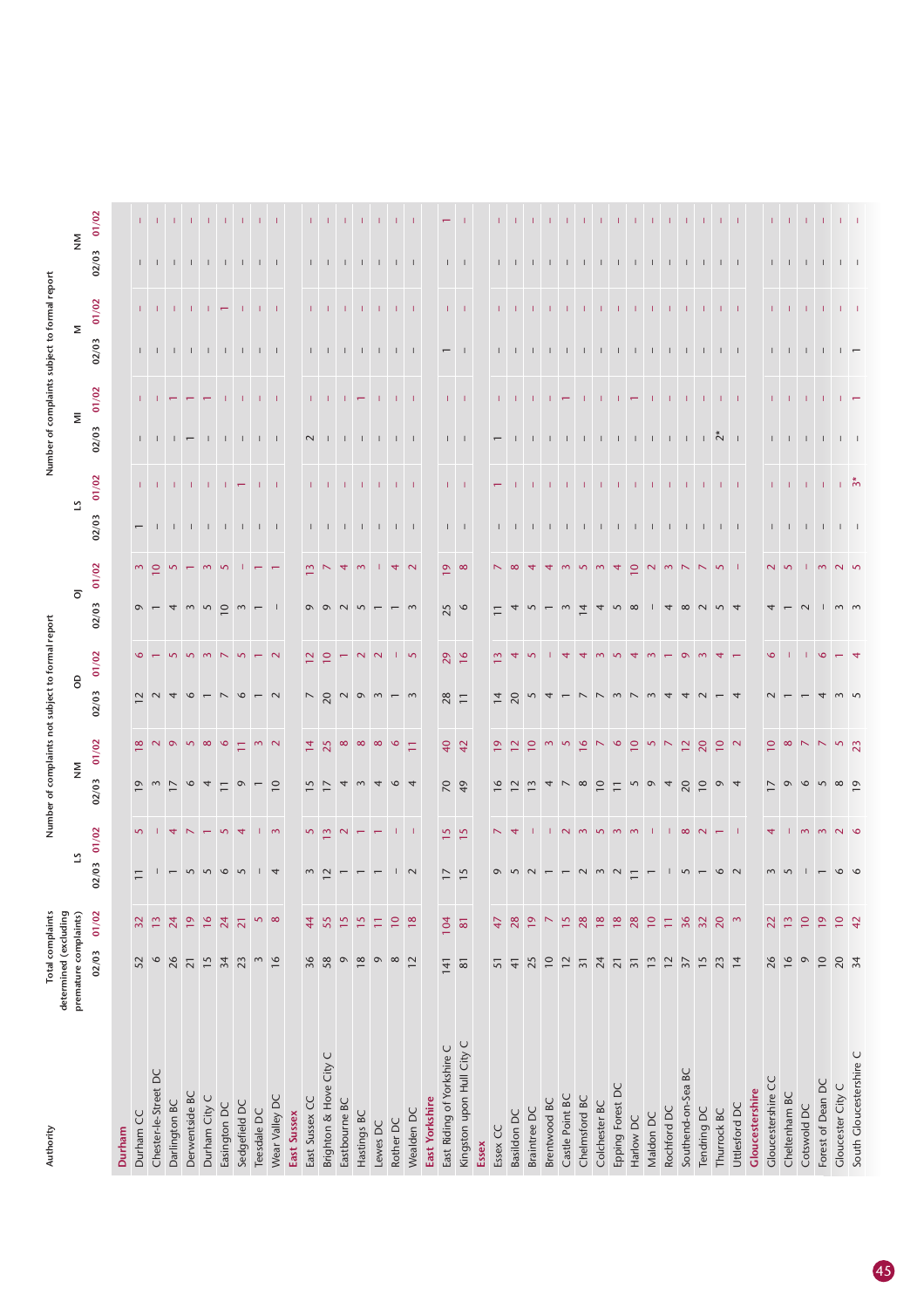| Authority                 | Total complaints<br>determined (excluding |                      |                          |                    |                               |                   | Number of complaints not subject to formal report |                            |                             |                          |                                                                |             |                           |                          | Number of complaints subject to formal report |              |                                                       |                     |
|---------------------------|-------------------------------------------|----------------------|--------------------------|--------------------|-------------------------------|-------------------|---------------------------------------------------|----------------------------|-----------------------------|--------------------------|----------------------------------------------------------------|-------------|---------------------------|--------------------------|-----------------------------------------------|--------------|-------------------------------------------------------|---------------------|
|                           | premature complaints)                     |                      |                          |                    | $\mathsf{\underline{\Sigma}}$ |                   | 8                                                 |                            | $\overline{\circ}$          |                          | 5                                                              |             | $\overline{\Xi}$          |                          | $\mathsf{\Sigma}$                             |              | $\mathop{\geq}_{\mathbf Z}$                           |                     |
|                           | 02/03                                     | 01/02                | 02/03 01/02              |                    | 02/03                         | 01/02             | 02/03                                             | 01/02                      | 02/03                       | 01/02                    | 02/03                                                          | 01/02       | 02/03                     | 01/02                    | 02/03                                         | 01/02        | 02/03                                                 | 01/02               |
| Stroud DC                 | 4                                         | $\frac{91}{2}$       | $\overline{\phantom{0}}$ |                    |                               | $\Xi$             |                                                   |                            |                             |                          |                                                                |             |                           |                          |                                               |              |                                                       |                     |
| Tewkesbury DC             | 13                                        | 24                   | $\overline{ }$           | $\sim$ 5           | $ \sim$                       | $\sim$            | $\sqrt{2}$                                        | $\frac{1}{2}$ $\infty$     | $\frac{1}{2}$               | $m \neq$                 | $1 - 1$                                                        | $1 - 1$     | $1 - 1$                   | $1 - 1$                  | $1 - 1$                                       | $1 - 1$      | $\Gamma = \Gamma$                                     |                     |
| <b>Greater Manchester</b> |                                           |                      |                          |                    |                               |                   |                                                   |                            |                             |                          |                                                                |             |                           |                          |                                               |              |                                                       |                     |
| <b>Bolton MBC</b>         | 57                                        | $\overline{37}$      |                          |                    | $\overline{31}$               |                   | $\sim$                                            | $\sim$                     |                             | $\mathbf{\hat{e}}$       | $\tilde{\wedge}$                                               |             |                           | $\mathbf{L}$             |                                               |              |                                                       |                     |
| <b>Bury MBC</b>           | 30                                        | 32                   | $\circ$                  | $\circ$ $\sim$     | $\overline{c}$                |                   |                                                   |                            | $\frac{6}{3}$               | $\circ$                  | $\sqrt{2}$                                                     |             | $\mathbf{L} = \mathbf{L}$ |                          | $1 - 1$                                       |              |                                                       |                     |
| Manchester City C         | 140                                       | 139                  | 39                       | $52 - 92$          | 44                            | 45                | 25                                                | $\overline{\circ}$         | 50                          | $\infty$                 |                                                                | $\sim$      | $\mathbb{L}$              |                          | $\Box$                                        |              |                                                       |                     |
| Oldham MBC                | 45                                        | 32                   | $\overline{\phantom{0}}$ |                    | 12                            | $\infty$          | 10                                                | Ξ                          | $\frac{6}{2}$               | $\bullet$                | $\mathbf{L}$                                                   |             | $\mathbf{L}$              | $\mathbf{I}$             | $\Box$                                        |              |                                                       |                     |
| Rochdale MBC              | 33                                        | 43                   | $\overline{\phantom{0}}$ |                    | $\overline{-}$                | 30                | $\infty$                                          | $\overline{\phantom{0}}$   | $\sim$                      | $\sim$                   |                                                                |             | $\mathbf{1}$              |                          | $\Box$                                        |              |                                                       |                     |
| Salford City C            | 76                                        | 60                   | $\geq$                   |                    | 32                            | $\overline{17}$   | $\overline{1}$                                    | $\overline{2}$             | $\Xi$                       | $\mathbf{\hat{o}}$       | $\overline{N}$                                                 |             |                           | $\mathbf{L}$             | $\mathbf{1}$                                  |              |                                                       |                     |
| Stockport MBC             | 29                                        | $\overline{+}$       |                          | $\infty$           | $\overline{14}$               | $\overline{21}$   | 4                                                 | $\circ$                    | 4                           | $\circ$                  | $\perp$                                                        |             | $-1$ $-1$                 | $\mathbf{I}$             | $\perp$                                       |              | $\perp$                                               |                     |
| Tameside MBC              | 45                                        | $\frac{4}{3}$        |                          | $\circ$            | 28                            | $\frac{6}{ }$     | $\overline{1}$                                    | $\overline{2}$             | 4                           | $\overline{\phantom{0}}$ |                                                                |             |                           | $\mathbf{L}$             | т.                                            |              | $\mathbb{L}$                                          |                     |
| Trafford MBC              | 53                                        | $\overline{39}$      | $\circ$                  | $\mathbf{\hat{e}}$ | $19$ $22$                     | $\overline{19}$   | $\circ$                                           | $\boldsymbol{\mathrel{N}}$ | $\frac{m}{2}$ $\frac{m}{2}$ | $\mathbb N$              | $\vert \vert$ $\vert$ $\vert$ $\vert$                          |             |                           |                          |                                               | $\mathbf{L}$ |                                                       |                     |
| Wigan MBC                 | 38                                        | 63                   |                          | $\infty$           |                               | 34                | $\circ$                                           | $\overline{\mathbf{C}}$    |                             | $\infty$                 |                                                                |             |                           | $1 - 1$                  | $1 - 1$                                       |              | $1 - 1$                                               |                     |
| Hampshire                 |                                           |                      |                          |                    |                               |                   |                                                   |                            |                             |                          |                                                                |             |                           |                          |                                               |              |                                                       |                     |
| Hampshire CC              | $\frac{4}{1}$                             | 56                   |                          |                    | 22                            | 29                | $\circ$                                           |                            |                             |                          | $\mathbb{L}$                                                   |             |                           | T.                       | $\mathbf{L}$                                  |              | $\mathbf{L}$                                          |                     |
| Basingstoke & Deane BC    | 12                                        | $\bullet$            |                          |                    | $\circ$                       | 4                 |                                                   |                            |                             |                          | $\perp$                                                        |             | $1 - 1$                   | $\Box$                   | $\Box$                                        |              | $\Box$                                                |                     |
| East Hampshire DC         | $\circ$                                   | $\frac{6}{2}$        |                          |                    | $\mathbf{\hat{z}}$            |                   |                                                   |                            |                             | $\circ$                  | $\perp$                                                        |             |                           |                          | $\perp$                                       |              |                                                       |                     |
| Eastleigh BC              | $18$                                      | $\frac{2}{3}$        |                          |                    | $\overline{10}$               |                   |                                                   |                            |                             |                          | $\mathbf{1}$                                                   |             | $\perp$                   |                          | $\perp$                                       |              |                                                       |                     |
| Fareham BC                | $\overline{10}$                           | $\overline{17}$      |                          |                    | 5                             | Ξ                 |                                                   |                            |                             |                          | $\mathbf{I}$                                                   |             | $\Box$                    |                          | $\Box$                                        |              |                                                       |                     |
| Gosport BC                | 4                                         | $\mathcal{L}$        |                          |                    |                               | $\mathbf{\Omega}$ |                                                   |                            |                             | $\sim$                   |                                                                |             |                           |                          |                                               |              |                                                       |                     |
| Hart DC                   | 15                                        | $18$                 |                          |                    |                               | $\infty$          | $\circ$                                           | $\infty$                   |                             | $\sim$                   | 1.1.1.1                                                        | -11         | $1 - 1 - 1$               | л.                       | $1 - 1 - 1$                                   |              | $\perp$                                               | <b>TELESCO</b>      |
| Havant DC                 | $\overline{-}$                            | $\Box$               |                          |                    | 9                             | $\sigma$          | $\sim$                                            |                            |                             | $\sim$                   |                                                                | л.          |                           | $\overline{\phantom{m}}$ |                                               |              | $\Box$                                                |                     |
| New Forest DC             | 25                                        | 28                   | $\sim$                   | $\sim$             | $\approx$                     | $\frac{8}{18}$    | $\infty$                                          | ₹                          | $\sim$                      | $\sim$                   |                                                                |             | $\mathbb{L}$              |                          | $\mathbf{L}$                                  |              |                                                       | -11                 |
| Portsmouth City C         | $\overline{51}$                           | 32                   | $\sim$                   |                    | 18                            | $\tilde{c}$       | $\approx$                                         |                            | $\infty$                    | Ξ                        | $1 - 1$                                                        | $\pm$       | $\Box$                    | $\overline{\phantom{m}}$ | $\Box$                                        | $\mathbf{I}$ | $\perp$                                               | - 11                |
| Rushmoor BC               | $\overline{\phantom{a}}$                  | $\overline{4}$       |                          |                    |                               |                   |                                                   |                            |                             | $\sim$                   | $\overline{1}$ $\overline{1}$                                  | Т.          | $\pm$                     | т.                       | $\Box$                                        |              | $\perp$                                               | $\pm$               |
| Southampton City C        | 34                                        | 38                   |                          | 4                  |                               | Ξ                 |                                                   | $\infty$                   | $\infty$                    | $\overline{2}$           |                                                                |             | $\Box$                    |                          |                                               |              |                                                       |                     |
| Test Valley BC            | 27                                        | $\frac{6}{1}$        |                          | $\sim$             | $\overline{10}$               | $\sqrt{2}$        | $\circ$                                           |                            | $\infty$ m                  | 5                        | $\Box$                                                         | $\mathbb T$ | $\frac{1}{2}$             | $\mathbf{L}$             | $1 \quad 1 \quad 1$                           |              | $\begin{array}{cccccccccc} 1 & 1 & 1 & 1 \end{array}$ | $-1$ $-1$           |
| Winchester City C         | $\overline{20}$                           | 20                   |                          |                    |                               | $\infty$          |                                                   |                            |                             |                          |                                                                |             |                           |                          |                                               |              |                                                       |                     |
| Herefordshire             |                                           |                      |                          |                    |                               |                   |                                                   |                            |                             |                          |                                                                |             |                           |                          |                                               |              |                                                       |                     |
| Herefordshire C           | 36                                        | 27                   | $\circ$ $\sim$           | $\sim$ $\sim$      | 23                            | $\frac{5}{1}$     | $\sim$ $\sqrt{ }$                                 | $\sim$                     | $\sqrt{ }$                  | $\sim$                   | $1 - 1$                                                        | $1 - 1$     | $\Gamma = 1$              | $1 - 1$                  | $1 - 1$                                       | $1 - 1$      | $1 - 1$                                               | $1 - 1$             |
| former Leominster DC      |                                           |                      |                          |                    | $\overline{\phantom{a}}$      |                   |                                                   |                            |                             | $\Box$                   |                                                                |             |                           |                          |                                               |              |                                                       |                     |
| Hertfordshire             |                                           |                      |                          |                    |                               |                   |                                                   |                            |                             |                          |                                                                |             |                           |                          |                                               |              |                                                       |                     |
| Hertfordshire CC          | $\overline{6}$                            | $\frac{2}{\sqrt{2}}$ |                          |                    | $\overline{31}$               | $\overline{40}$   |                                                   |                            | 3                           |                          |                                                                | T.          | $\mathbf{L}$              |                          | $\mathbf{L}$                                  |              |                                                       |                     |
| Broxbourne BC             | 15                                        | $\overline{4}$       |                          |                    | $\circ$                       | $\infty$          |                                                   |                            |                             |                          |                                                                |             |                           |                          | $\perp$                                       |              |                                                       |                     |
| Dacorum BC                | $\overline{1}$                            | $\frac{8}{18}$       |                          |                    |                               | Ξ                 |                                                   |                            | $\sqrt{2}$                  |                          | $\mathbb{L}$                                                   |             | $\mathbf{I}$              |                          | $\mathbf{L}$                                  |              |                                                       |                     |
| East Hertfordshire DC     | $\overline{10}$                           | $\overline{21}$      |                          |                    |                               | $\overline{0}$    |                                                   |                            | $\sim$                      |                          | $\perp$                                                        | -1          | $\perp$                   |                          | $\mathbf{I}$                                  |              |                                                       |                     |
| Hertsmere BC              | $\overline{10}$                           | $\infty$             |                          |                    |                               | $\overline{5}$    |                                                   |                            | $\sim$                      |                          | $\mathbf{I}$                                                   | ÷.          | т.                        | J.                       | $\mathbf{1}$                                  |              | $\Phi$                                                | -11                 |
| North Hertfordshire DC    | $\infty$                                  | $\overline{20}$      |                          | $\sim$             |                               | $\infty$          |                                                   | $\sim$                     | $\sim$                      |                          |                                                                |             | $\perp$                   | ÷.                       | $\mathbf{L}$                                  |              |                                                       |                     |
| St Albans City C          | $\frac{5}{1}$                             | $\frac{3}{2}$        |                          |                    |                               | $\sigma$          |                                                   |                            | $\sim$                      |                          | $\begin{array}{cccccccccc} -1 & -1 & -1 & -1 & -1 \end{array}$ |             |                           |                          | $\mathbf{L}$                                  |              |                                                       | <b>CONTRACTOR</b>   |
| Stevenage BC              | $\overline{\phantom{a}}$                  | $\frac{8}{18}$       |                          | $\sim$             |                               |                   |                                                   |                            |                             |                          |                                                                |             |                           | $\frac{1}{2}$            | $\mathbf{1}$ $\mathbf{1}$                     |              | $\Box$                                                |                     |
| Three Rivers DC           | $\infty$                                  | $\frac{1}{2}$        |                          |                    |                               | $\sigma$          |                                                   |                            |                             |                          |                                                                |             | $\Box$                    |                          |                                               |              | - 11                                                  |                     |
| Watford BC                | $\circ$                                   | $\overline{1}$       |                          |                    |                               | $\infty$          | 4                                                 |                            |                             | $\circ$                  | $1 - 1$                                                        | $1 - 1$     | $1 - 1$                   | $1 - 1$                  | $1 - 1$                                       |              |                                                       | $-1$ $-1$ $-1$ $-1$ |
| Welwyn Hatfield DC        | $\circ$                                   | 15                   |                          |                    |                               | $\infty$          |                                                   |                            |                             |                          |                                                                |             |                           |                          |                                               |              |                                                       |                     |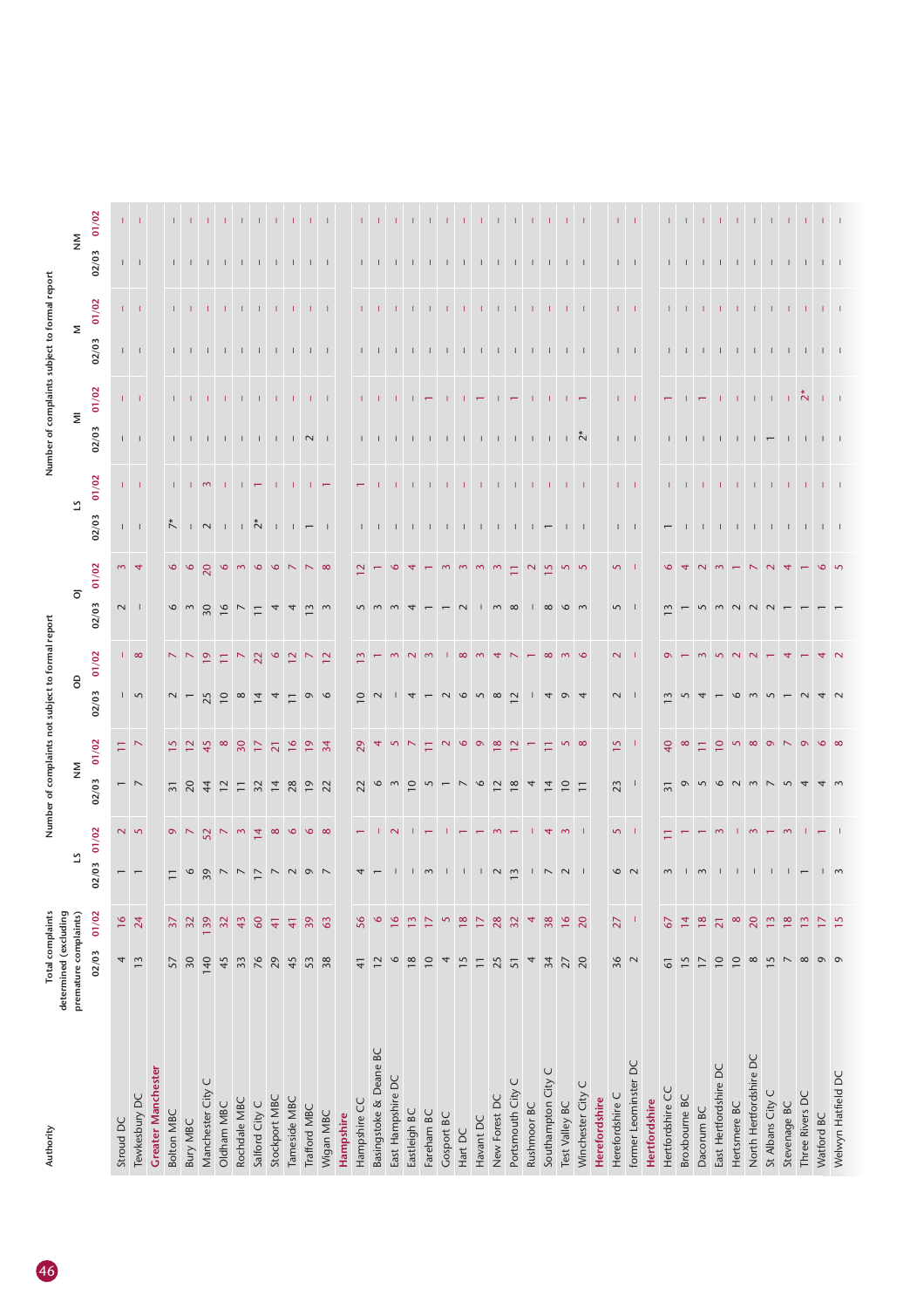| Authority                    | Total complaints<br>determined (excluding |                            |              |                |                                         |                          | Number of complaints not subject to formal report |                |                |                          |                                                                       |                     |                               |                      |                                                                   | Number of complaints subject to formal report |                              |             |
|------------------------------|-------------------------------------------|----------------------------|--------------|----------------|-----------------------------------------|--------------------------|---------------------------------------------------|----------------|----------------|--------------------------|-----------------------------------------------------------------------|---------------------|-------------------------------|----------------------|-------------------------------------------------------------------|-----------------------------------------------|------------------------------|-------------|
|                              | premature complaints)                     |                            |              |                | $\mathop{\geqq}\limits_{\mathop{\sum}}$ |                          | $\theta$                                          |                | $\overline{0}$ |                          | $\mathbf{S}$                                                          |                     | $\overline{\Xi}$              |                      | Σ                                                                 |                                               | $\mathop{\geq}_{\mathbf{Z}}$ |             |
|                              | 02/03                                     | 01/02                      | 02/03        | 01/02          | 02/03                                   | 01/02                    | 02/03                                             | 01/02          | 02/03          | 01/02                    | 02/03                                                                 | 01/02               | 02/03                         | 01/02                | 02/03                                                             | 01/02                                         | 02/03                        | 01/02       |
| Isle of Wight                |                                           |                            |              |                |                                         |                          |                                                   |                |                |                          |                                                                       |                     |                               |                      |                                                                   |                                               |                              |             |
| Isle of Wight C              | 26                                        | $\overline{30}$            | $\mathsf{L}$ | $\overline{4}$ | $\circ$                                 | $\frac{6}{2}$            | $\overline{\phantom{a}}$                          | $\overline{4}$ | $\circ$        | $\overline{4}$           | $\mathbb{L}$                                                          | $\mathbf{I}$        | $\overline{\phantom{m}}$      | $\stackrel{*}{\sim}$ | $\mathbf{I}$                                                      | $\mathbb T$                                   | $\mathbb{L}$                 | $\Gamma$    |
| Kent                         |                                           |                            |              |                |                                         |                          |                                                   |                |                |                          |                                                                       |                     |                               |                      |                                                                   |                                               |                              |             |
| Kent CC                      | 55                                        | 64                         |              | $\sim$         | $\sim$                                  | 26                       | $\sim$                                            |                | $\infty$       | $\sigma$                 |                                                                       | $1 - 1$             |                               |                      |                                                                   |                                               |                              |             |
| Ashford BC                   | 18                                        | $\overline{4}$             |              | $\sim$         |                                         |                          |                                                   |                |                | $\infty$                 |                                                                       |                     |                               |                      | $1 - 1$                                                           |                                               |                              |             |
| Canterbury City C            | 24                                        | 40                         |              | ₹              | $\subseteq$                             | $\overline{2}$           |                                                   |                |                |                          |                                                                       |                     |                               |                      |                                                                   |                                               | $1 - 1 - 1$                  |             |
| Dartford BC                  | $\overline{12}$                           | $\overline{10}$            |              |                |                                         |                          |                                                   |                |                |                          |                                                                       |                     |                               |                      |                                                                   |                                               |                              |             |
| Dover DC                     | 12                                        | $\infty$                   |              |                | $\infty$                                |                          |                                                   |                |                |                          |                                                                       | $1 - 1$             |                               |                      |                                                                   | $1 - 1 - 1$                                   | $\mathbf{1}$ $\mathbf{1}$    |             |
| Gravesham BC                 | 12                                        | $\frac{5}{2}$              |              |                | $\circ$                                 |                          |                                                   |                |                | $\sim$                   |                                                                       | $\pm 1$             |                               |                      |                                                                   |                                               | $\mathbf{1}$                 |             |
| Maidstone BC                 | 24                                        | 34                         |              |                | $\overline{4}$                          | 24                       | 4                                                 |                | $\circ$        | $\mathsf{S}$             | 1 1 1 1 1 1 1 1 1 1                                                   | $\Gamma$            | 1 1 1 1 1 1 1 1 1 1           |                      |                                                                   | $\Gamma$                                      | $\Box$                       | -11         |
| Medway C                     | 51                                        | 39                         |              | $\circ$        | $\overline{1}$                          | 20                       | $\overline{\phantom{0}}$                          |                | $\infty$       | $\subseteq$              |                                                                       | $\pm$               |                               |                      | $-1$ $-1$ $-1$                                                    | -11                                           | $\Box$                       |             |
| Sevenoaks DC                 | $\overline{10}$                           | $\overline{20}$            |              | $\circ$        | $\overline{\phantom{0}}$                | $\infty$                 |                                                   |                |                | $\overline{\phantom{0}}$ |                                                                       | $\mathbf{I}$        |                               |                      |                                                                   | - 11                                          |                              |             |
| Shepway DC                   | 13                                        | $\overline{20}$            |              |                | 4                                       | Ξ                        |                                                   |                |                |                          |                                                                       |                     | $\mathbf{1}$ .                |                      | $\mathbf{I}$                                                      | $\mathbf{L}$                                  | $\mathbf{I}$                 |             |
| Swale BC                     | 24                                        | 22                         |              |                |                                         | $\infty$                 |                                                   |                |                | N <sub>m</sub>           |                                                                       | $\mathbf{I}$        | $-1$ $-1$                     |                      |                                                                   |                                               |                              |             |
| Thanet DC                    | $\overline{21}$                           | $\overline{20}$            |              |                | $\sim$                                  |                          |                                                   |                |                |                          |                                                                       | $\mathbf{I}$        |                               |                      | $\mathbf{1}$ $\mathbf{1}$                                         | $1 - 1$                                       | $\mathbf{1}$ $\mathbf{1}$    |             |
| Tonbridge & Malling DC       | $\overline{\phantom{0}}$                  | $\bullet$                  |              |                |                                         |                          |                                                   |                |                |                          | $\begin{array}{cccccccccccccc} 1 & 1 & 1 & 1 & 1 & 1 & 1 \end{array}$ | $\mathbf{L}$        |                               |                      |                                                                   |                                               |                              |             |
| Tunbridge Wells RB           | $\overline{14}$                           | 16                         |              | $\sim$         |                                         |                          |                                                   |                |                | $\sqrt{2}$               |                                                                       | $\Box$              | $1 - 1$                       | $\sim$               | $1 - 1$                                                           | $1 - 1$                                       | $\Box$                       |             |
| Lancashire                   |                                           |                            |              |                |                                         |                          |                                                   |                |                |                          |                                                                       |                     |                               |                      |                                                                   |                                               |                              |             |
| Lancashire CC                | 65                                        | 66                         |              |                | 33                                      | $\overline{33}$          |                                                   |                |                |                          |                                                                       | $\overset{*}{\div}$ |                               |                      |                                                                   |                                               | $\mathbf{L}$                 |             |
| Blackburn with Darwen BC     | $\overline{31}$                           | $\overline{17}$            |              |                |                                         |                          |                                                   |                |                |                          |                                                                       | $\mathbf{L}$        | $\overline{1}$ $\overline{1}$ |                      | $1 - 1$                                                           | $\pm 1$                                       |                              |             |
| Blackpool BC                 | 27                                        | 39                         |              |                |                                         | $\infty$                 |                                                   |                |                |                          |                                                                       |                     | $\Box$                        |                      | $\Box$                                                            |                                               | $\mathbf{1}$ $\mathbf{1}$    |             |
| <b>Burnley BC</b>            | 23                                        | $\overline{4}$             |              |                |                                         | $\circ$                  |                                                   |                | $\sim$         |                          |                                                                       |                     | $\perp$                       |                      | $\Box$                                                            |                                               | $\mathbf{L}$                 |             |
| Chorley BC                   | $\frac{6}{ }$                             | $\circ$                    |              |                | $\infty$                                |                          |                                                   |                | $\sim$         |                          |                                                                       |                     |                               | $\mathbf{L}$         |                                                                   |                                               |                              |             |
| Fylde BC                     | $\overline{19}$                           | $\overline{\Box}$          |              |                | $\circ$                                 | 4                        |                                                   |                | $\sim$         |                          |                                                                       | $\pm$               | $\overline{1}$ $\overline{1}$ | $\mathbf{1}$         | $1 - 1 - 1$                                                       | $\pm 1$                                       | $-1$ $-1$ $-1$               |             |
| Hyndburn BC                  | $\circ$                                   | $\frac{1}{2}$              |              |                |                                         | $\sim$                   |                                                   |                | $\sim$         | $\sqrt{2}$               |                                                                       |                     | $\Box$                        |                      |                                                                   |                                               |                              |             |
| Lancaster City C             | $\overline{19}$                           | $\overline{17}$            |              | $\circ$        | $\overline{10}$                         | $\infty$                 |                                                   |                | $\sim$         |                          |                                                                       |                     | $\mathbf{L}$                  |                      |                                                                   | $\mathbf{1}$                                  |                              |             |
| Pendle BC                    | 15                                        | 22                         |              | ᢦ              | $\sim$                                  | $\subseteq$              |                                                   |                | $\overline{4}$ | 4                        |                                                                       | $1 - 1 - 1$         | $\overline{\phantom{m}}$      | $\leftarrow$         | $1$ 1 1 1 1 1 1                                                   | $-1$ $-1$                                     | $1 - 1 - 1$                  |             |
| Preston City C               | $\overline{1}$                            | $\frac{8}{18}$             |              | $\sim$         | $\sim$                                  | $\overline{\phantom{0}}$ |                                                   |                | $\sim$         | $\sim$                   |                                                                       |                     | $\Box$                        | $\mathbf{I}$         |                                                                   |                                               |                              | $\Box$      |
| Ribble Valley BC             | $\circ$                                   | $\boldsymbol{\mathrel{N}}$ |              |                |                                         | $\overline{5}$           |                                                   |                |                |                          |                                                                       | $\pm$               | $\mathbf{1}$                  |                      |                                                                   | $\pm 1$                                       | $\Box$                       |             |
| Rossendale BC                | $\overline{1}$                            | $\overline{17}$            |              | $\sim$         |                                         | $\overline{10}$          |                                                   |                |                | $\sim$                   |                                                                       |                     |                               |                      |                                                                   | $-1$ $-1$                                     |                              |             |
| South Ribble BC              | $\overline{1}$                            | $\infty$                   |              |                |                                         | $\infty$                 |                                                   |                |                |                          |                                                                       | $-1$ $-1$           | $\mathbf{1}$ $\mathbf{1}$     |                      |                                                                   |                                               | $\mathbf{1}$ $\mathbf{1}$    |             |
| West Lancashire DC           | $\overline{12}$                           | $\overline{4}$             |              | $\overline{4}$ |                                         |                          |                                                   |                |                |                          |                                                                       |                     | $\overline{1}$ $\overline{1}$ |                      | $1 - 1$                                                           |                                               | $\Box$                       |             |
| Wyre BC                      | 16                                        | $\frac{8}{18}$             |              |                |                                         |                          |                                                   |                |                |                          |                                                                       |                     |                               | $1 - 1$              |                                                                   |                                               |                              |             |
| Leicestershire & Rutland     |                                           |                            |              |                |                                         |                          |                                                   |                |                |                          |                                                                       |                     |                               |                      |                                                                   |                                               |                              |             |
| Leicestershire CC            | 23                                        | $\overline{4}$             |              |                |                                         | $\infty$                 |                                                   |                | $\sim$         |                          |                                                                       |                     | $\mathbf{L}$                  |                      |                                                                   | $\mathbf{L}$                                  |                              |             |
| <b>Blaby DC</b>              | $\overline{\phantom{a}}$                  | $\frac{5}{1}$              |              |                |                                         |                          |                                                   |                | $\sim$         |                          | $1 - 1$                                                               |                     |                               |                      | $\begin{array}{cccccccccccccc} 1 & 1 & 1 & 1 & 1 & 1 \end{array}$ |                                               | $1 - 1$                      |             |
| Charnwood BC                 | 27                                        | 29                         |              |                | $\infty$                                | $\geq$                   |                                                   |                | $\sim$         | 4                        | $\pm$                                                                 | $\mathbf{L}$        | $\overline{1}$ $\overline{1}$ |                      |                                                                   | $\pm 1$                                       | $\Box$                       |             |
| Harborough DC                | $\overline{\phantom{0}}$                  | $\frac{6}{2}$              |              |                | $\circ$                                 | $\approx$                |                                                   |                |                |                          | $\Box$                                                                |                     |                               |                      |                                                                   |                                               |                              |             |
| Hinckley & Bosworth BC       | $\frac{5}{2}$                             | $\overline{10}$            |              |                | $\overline{10}$                         | $\mathsf{S}$             |                                                   | $\sim$         | $\sqrt{2}$     | $\mathbf{\Omega}$        |                                                                       |                     | $\mathbf{I}$                  |                      |                                                                   |                                               |                              |             |
| Leicester City C             | 76                                        | 67                         |              | $\sim$         | 45                                      | 36                       |                                                   | $\sqrt{2}$     | $\frac{9}{2}$  | Ξ                        |                                                                       | $1 - 1 - 1$         |                               |                      | $1 - 1 - 1$                                                       | $1 - 1 - 1$                                   | $1 - 1 - 1$                  | $1 - 1 - 1$ |
| Melton BC                    | $\circ$                                   | $\overline{\Box}$          |              | $\sim$         |                                         | $\mathsf{S}$             |                                                   |                |                | $\mathbf{\infty}$        |                                                                       |                     | $-1$ $-1$                     |                      |                                                                   |                                               |                              |             |
| North West Leicestershire DC | 18                                        | 17                         |              |                |                                         | $\circ$                  |                                                   | $\sim$         |                | $\sim$                   |                                                                       |                     |                               |                      |                                                                   |                                               | $\Box$                       |             |
| Oadby & Wigston BC           | $\mathsf{S}$                              | $\mathbf{\Omega}$          |              |                |                                         |                          |                                                   | $\mathbf{1}$   |                |                          | $1$ 1 1 1 1 1 1                                                       | $1 - 1 - 1$         | $\Box$ $\Box$                 |                      | $1$ $1$ $1$                                                       | $1 - 1 - 1$                                   | $1 \quad 1$                  | $1 - 1 - 1$ |
| Rutland CC                   | $\overline{1}$                            | $\infty$                   |              |                |                                         |                          |                                                   |                |                |                          |                                                                       |                     |                               |                      |                                                                   |                                               |                              |             |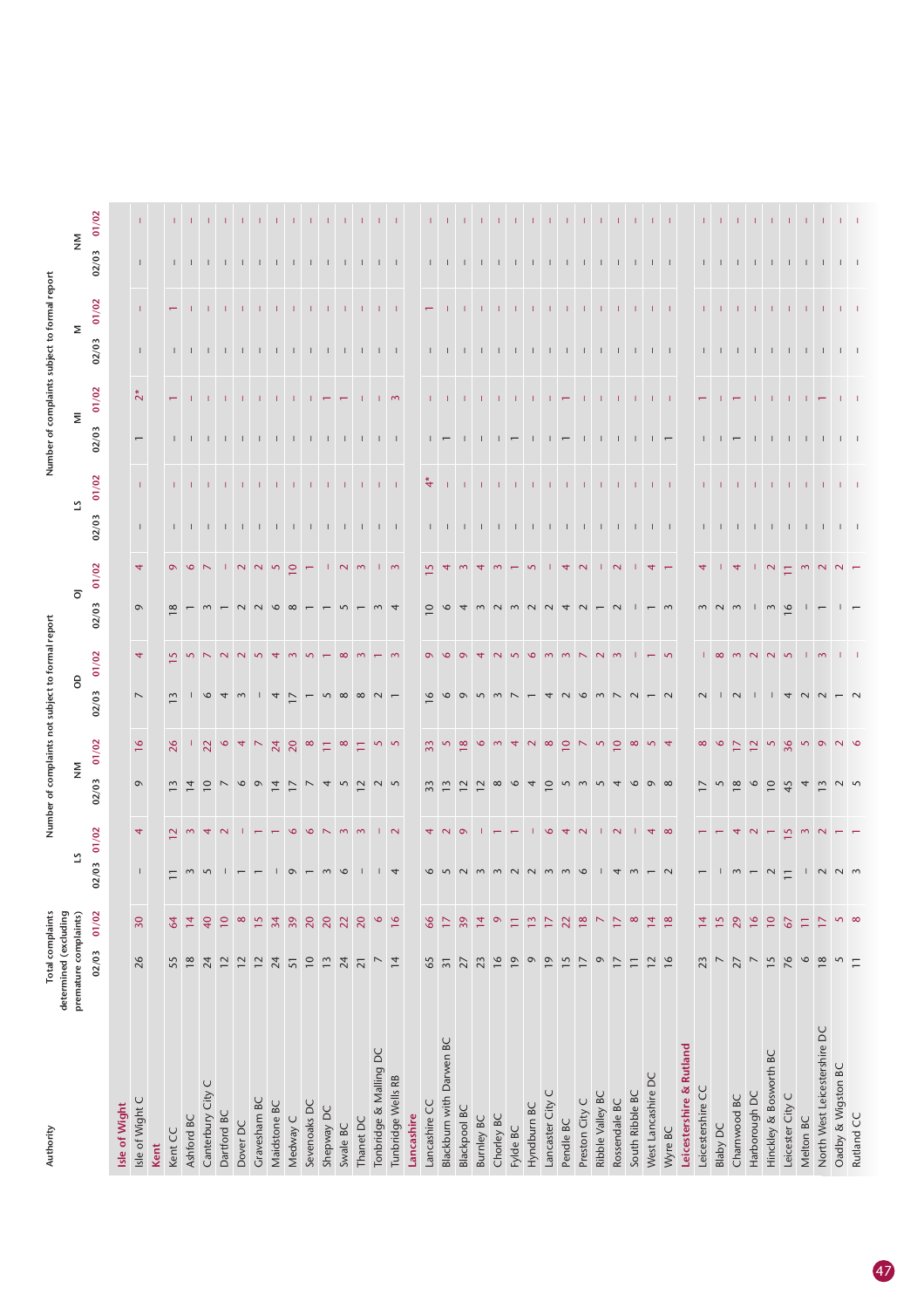| Authority                     | determined (excluding    | Total complaints                          |                                         |                                  | Number of complain       |                   |                       | to form            |                          |                |                                         |                | Number of complai             |                                                |                         |                   |                                              |                             |
|-------------------------------|--------------------------|-------------------------------------------|-----------------------------------------|----------------------------------|--------------------------|-------------------|-----------------------|--------------------|--------------------------|----------------|-----------------------------------------|----------------|-------------------------------|------------------------------------------------|-------------------------|-------------------|----------------------------------------------|-----------------------------|
|                               | premature complaints)    |                                           | 21                                      |                                  | $\mathop{\geq}$          |                   | $\mathsf{S}$          |                    | $\overline{\circ}$       |                | 51                                      |                |                               | $\overline{\Xi}$                               |                         | $\mathsf{\Sigma}$ | $\mathop{\geq}\limits_{\mathop{\mathsf{Z}}}$ |                             |
|                               | 02/03                    | 01/02                                     | 02/03                                   | 01/02                            | 02/03                    | 01/02             | 02/03                 | 01/02              | 02/03                    | 01/02          | 02/03                                   | 01/02          | 02/03                         | 01/02                                          | 02/03                   | 01/02             | 02/03                                        | 01/02                       |
| Lincolnshire                  |                          |                                           |                                         |                                  |                          |                   |                       |                    |                          |                |                                         |                |                               |                                                |                         |                   |                                              |                             |
| Lincolnshire CC               | 24                       | 27                                        | $\overline{\mathsf{S}}$                 | $\overline{4}$                   |                          | $\circ$           | $\sim$ 4              |                    | $\infty$ -               | $\circ$        | $\tilde{\gamma}^*$                      |                |                               | $\mathbf{L}$                                   |                         |                   |                                              |                             |
| Boston BC                     | $\circ$                  | $\circ$                                   |                                         |                                  | $\frac{6}{3}$            |                   |                       |                    |                          |                |                                         | $1 - 1$        | $1 - 1$                       |                                                | $1 + \overset{*}{\sim}$ | $1 - 1$           | $1 - 1$                                      |                             |
| East Lindsey DC               | 27                       | 23                                        |                                         | $\sim$                           | $\sim$                   | $\overline{4}$    | $\overline{5}$        |                    | $\circ$                  | $\sim$         |                                         | $\mathbf{1}$   |                               | $\mathbf{L}$                                   |                         | $\mathbf{I}$      | $\mathbf{I}$                                 |                             |
| Lincoln City C                | $\overline{14}$          | $\frac{2}{3}$                             |                                         | $\begin{array}{c} 2 \end{array}$ | $\overline{4}$           | $\sim$            | $\overline{4}$        |                    | $\sim$                   | $\sim$         |                                         | - 11           | $\mathbf{1}$ $\mathbf{1}$     | - 11                                           |                         | - 11              | $\Box$                                       |                             |
| North East Lincolnshire C     | 35                       | $\overline{33}$                           |                                         |                                  | $\sim$                   | $\infty$          |                       |                    | $\overline{\phantom{0}}$ | $\subseteq$    | $11111$ $\frac{1}{2}$                   |                |                               |                                                |                         |                   |                                              |                             |
| North Kesteven DC             | $\overline{10}$          | $\overleftarrow{\phantom{a}}$             |                                         | $\mathbf{L}$                     |                          | $\sim$            | $\circ$ $\infty$      |                    | $\mathbf{1}$             | $\overline{4}$ |                                         |                |                               |                                                |                         | $1 - 1$           |                                              |                             |
| North Lincolnshire C          | 33                       | 29                                        |                                         | $\sim$                           | $\infty$                 | $\triangleright$  | $\circ$               |                    | $\overline{4}$           |                |                                         | $1 - 1 - 1$    |                               | $\mathbf{1}$ and $\mathbf{1}$ and $\mathbf{1}$ |                         | $\mathbf{L}$      | $1 - 1 - 1$                                  |                             |
| South Holland DC              | $\blacktriangledown$     | $\overline{\phantom{0}}$                  |                                         |                                  |                          | $\sim$            |                       |                    | $\sim$                   | 5 <sub>m</sub> |                                         | $\mathbf{L}$   |                               |                                                |                         | $\mathbf{L}$      |                                              |                             |
| South Kesteven DC             | 18                       | $\mathrel{\mathop:}^{\mathrel{\mathop:}}$ |                                         |                                  |                          | $\overline{4}$    |                       | $\overline{5}$     | $\sim$                   | $\sim$         | $1 - 1 - 1$                             | $\pm 1$        |                               | $1 - 1 - 1$                                    |                         | $\pm$             | $\Box$                                       |                             |
| West Lindsey DC               | $\overline{10}$          | $\triangleright$                          |                                         | л.                               |                          |                   |                       | $\sim$             | $\overline{4}$           | $\sim$         |                                         | $\mathbf{I}$   |                               |                                                |                         | ÷.                | $\perp$                                      |                             |
| Merseyside                    |                          |                                           |                                         |                                  |                          |                   |                       |                    |                          |                |                                         |                |                               |                                                |                         |                   |                                              |                             |
| Knowsley MBC                  | 39                       | 30                                        |                                         | $\bullet$                        | $\overline{0}$           | $12\,$            | $\infty$              | 9                  |                          | $\sim$         |                                         |                |                               |                                                |                         |                   |                                              |                             |
| Liverpool City C              | 260                      | 152                                       | $\begin{array}{c} 5 \\ 132 \end{array}$ | 58                               | $60$                     | 54                | $\overline{37}$       | $\overline{21}$    | $\frac{7}{27}$           | $\overline{8}$ | $\frac{1}{4}$                           | $1 - 1$        | $\Gamma = \Gamma = \Gamma$    | $\overline{\phantom{m}}$                       |                         | -11               | $L = L$                                      |                             |
| St Helens MBC                 | 43                       | 29                                        | $\overline{\phantom{0}}$                | $\mathbf{\hat{o}}$               | $\overline{0}$           | $\overline{10}$   |                       | $\mathbf{\hat{S}}$ |                          | $\mathsf 9$    | $\Box$                                  |                |                               | $\pm$                                          | $1 - 1 - 1$             |                   |                                              |                             |
| Sefton MBC                    | 39                       | 39                                        | $5 \n\overline{1}$                      | $m$ $\overline{6}$               | $15$<br>26               | 26                | $15$ 7 0              | $\mathsf 6$        | 202                      |                |                                         |                |                               |                                                |                         |                   | $\frac{1}{2}$ $\frac{1}{2}$                  |                             |
| Wirral MBC                    | 59                       | 64                                        |                                         |                                  |                          | $\overline{2}$    |                       | $\infty$           |                          | 4 <sub>2</sub> | $1 - 1$                                 | $\mathbb{R}^n$ | $1 - 1$                       | $1 - 1$                                        | $\Box$                  | $1 - 1$           |                                              | $-1$                        |
| <b>Norfolk</b>                |                          |                                           |                                         |                                  |                          |                   |                       |                    |                          |                |                                         |                |                               |                                                |                         |                   |                                              |                             |
| Norfolk CC                    | 27                       | 49                                        | $\sim$                                  | 4                                | $\overline{\phantom{0}}$ | 22                |                       |                    |                          | $\infty$       |                                         |                |                               |                                                |                         |                   |                                              |                             |
| Breckland DC                  | $\overline{\mathbf{2}}$  | 26                                        |                                         |                                  | $\frac{6}{ }$            | $\tilde{1}$       | $m \nightharpoonup m$ |                    |                          |                | $1 - 1$                                 |                | $1 - 1$                       | $\mathbb{R}^n$                                 | $1 - 1$                 | $1 - 1$           | $\mathbf{1}$                                 |                             |
| Broadland DC                  | $\overline{21}$          | $\frac{5}{2}$                             |                                         | $\sim$                           | 18                       | $\infty$          |                       |                    |                          | 4              |                                         | т.             |                               | $\mathbf{L}$                                   |                         | $\mathbf{L}$      | $\perp$                                      |                             |
| Great Yarmouth BC             | 15                       | $\frac{8}{1}$                             |                                         | $\sim$                           | $\overline{\phantom{0}}$ | $\overline{10}$   | $\sim$                |                    | 4                        | $\sim$         |                                         |                | $-1$ $-1$                     | Т.                                             | 111111111111            | т.                | $\perp$                                      |                             |
| King's Lynn & West Norfolk DC | $\overline{37}$          | Ξ                                         |                                         |                                  | $\overline{21}$          | $\circ$           | $\Xi$                 |                    | 4                        | 4              |                                         |                | $\overline{1}$ $\overline{1}$ | $\pm$                                          |                         | л.                | $\perp$                                      | $\pm 1$                     |
| North Norfolk DC              | 22                       | $\overline{21}$                           |                                         | $\sim$                           | $\frac{3}{2}$            | $\overline{10}$   | $\sim$                |                    | $\overline{4}$           |                |                                         | $\mathbf{L}$   |                               | $\overline{\phantom{m}}$                       |                         |                   | $\mathbf{1}$                                 | $\pm$                       |
| Norwich City C                | 24                       | $\infty$                                  |                                         |                                  | 15                       | 52                | $\overline{5}$        |                    | $\sim$                   | $\leftarrow$   |                                         | - 11           | $\Box$                        | $\mathbf{L}$                                   |                         | $1 - 1 - 1$       | $\Box$                                       | - 11                        |
| South Norfolk DC              | $\overline{10}$          | Ξ                                         |                                         |                                  | $\infty$                 |                   |                       |                    |                          |                |                                         |                |                               | - 11                                           |                         |                   |                                              |                             |
| Northamptonshire              |                          |                                           |                                         |                                  |                          |                   |                       |                    |                          |                |                                         |                |                               |                                                |                         |                   |                                              |                             |
| Northamptonshire CC           | $\overline{31}$          | 26                                        |                                         |                                  |                          | $\overline{4}$    | 3                     |                    | $\infty$                 | $\sim$         |                                         | T.             |                               | $\overline{\phantom{0}}$                       |                         | T.                | $\mathbf{L}$                                 |                             |
| Corby BC                      | $\overline{2}1$          | $\overline{19}$                           |                                         |                                  | $\overline{4}$           | $\infty$          |                       |                    |                          |                |                                         |                |                               |                                                |                         |                   |                                              |                             |
| Daventry DC                   | $\equiv$                 | $\circ$                                   |                                         |                                  | $\circ$                  | $\sim$            | $\sim$                |                    |                          | $\sim$         |                                         | $\pm 1$        |                               | $\blacksquare$                                 |                         | - 11              | $\Box$                                       | -11                         |
| East Northamptonshire DC      | $\overline{19}$          | $\frac{8}{16}$                            |                                         | $\sim$                           |                          | $\overline{10}$   | $\sim$                | $\sim$             |                          |                |                                         | $-1$ $-1$      |                               |                                                |                         | -11               | $\Box$                                       |                             |
| Kettering BC                  | $\overline{12}$          | $\overline{e}$                            |                                         | $\sim$                           | 4                        | $\infty$          |                       | $\overline{ }$     |                          | $\sim$         | $1$ , $1$ , $1$ , $1$ , $1$ , $1$ , $1$ |                | 1 1 1 1 1 1 1 1               |                                                | 1 1 1 1 1 1 1 1         |                   |                                              | <b>THE REPORT OF A REAL</b> |
| Northampton BC                | 35                       | 47                                        |                                         | $\frac{6}{ }$                    | $\geq$                   | $\overline{21}$   |                       |                    |                          |                |                                         | $\mathbf{1}$   |                               |                                                |                         |                   | $\perp$                                      |                             |
| South Northamptonshire DC     | $\frac{6}{4}$            | $\frac{9}{6}$                             |                                         |                                  | $\frac{6}{2}$            | $\frac{4}{4}$ m   |                       |                    |                          | m <sub>2</sub> |                                         | $-1$           |                               | $1 - 1$                                        |                         | $1 - 1 - 1$       | $\perp$ $\perp$                              |                             |
| Wellingborough BC             |                          |                                           |                                         |                                  |                          |                   |                       |                    |                          |                |                                         |                |                               |                                                |                         |                   |                                              |                             |
| Northumberland                |                          |                                           |                                         |                                  |                          |                   |                       |                    |                          |                |                                         |                |                               |                                                |                         |                   |                                              |                             |
| Northumberland CC             | $\overline{16}$          | 22                                        | $\sqrt{2}$                              |                                  |                          | $\infty$          |                       |                    |                          | $\sigma$       |                                         |                |                               | T.                                             |                         |                   | $\mathbf{L}$                                 | $\mathbf{L}$                |
| Alnwick DC                    | 4                        | $\circ$                                   |                                         |                                  |                          |                   |                       |                    |                          |                |                                         | $1 - 1$        | $1 - 1$                       | $\overline{ }$                                 |                         | $1 - 1$           | $\Box$                                       | $\pm$                       |
| Berwick-upon-Tweed BC         | $\overline{\phantom{0}}$ | $\Xi$                                     |                                         |                                  |                          | $\sim$            |                       |                    |                          |                |                                         |                |                               |                                                | 1 1 1 1 1 1 1           |                   |                                              |                             |
| <b>Blyth Valley BC</b>        | 25                       | 15                                        |                                         |                                  |                          |                   |                       |                    | $\overline{4}$           | $\circ$        | $\sqrt{2}$                              | $1 - 1$        |                               | $1 - 1$                                        |                         | $1 - 1$           | $\mathbf{1}$ $\mathbf{1}$                    |                             |
| Castle Morpeth BC             | $18$                     | $\overline{10}$                           |                                         |                                  |                          | 4                 |                       |                    |                          | $\sim$         |                                         | $\mathbf{L}$   |                               | -11                                            |                         |                   |                                              | <b>TELEVISION</b>           |
| Tynedale DC                   | 50                       | $5 - 5$                                   |                                         |                                  |                          | $\mathbf{\Omega}$ |                       |                    |                          |                | $1$ $1$                                 |                |                               | $1 - 1$                                        |                         |                   |                                              |                             |
| Wansbeck DC                   |                          |                                           |                                         |                                  |                          |                   |                       |                    |                          | $\mathsf{I}$ m |                                         | $1 - 1$        |                               |                                                |                         | $1 - 1$           |                                              |                             |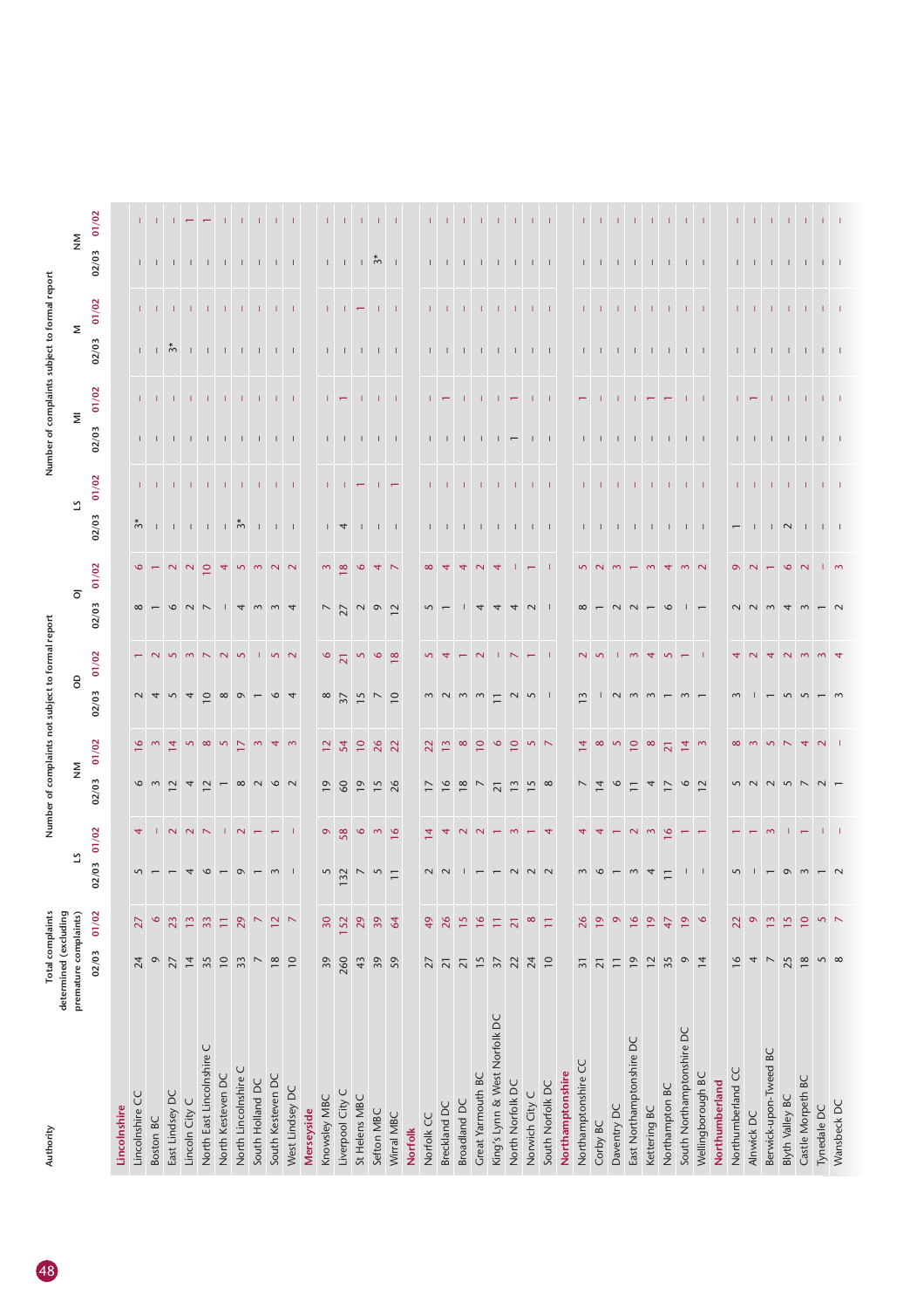| Authority                    | Total complaints<br>determined (excluding |                         |                             |                 | Number of complaints          |                         |                |                                                                       |                          |                    |                                                                               |                                    | Number of complaint                                                           |              |                                                                                   | to formal                              |                                                               |                                                                                       |
|------------------------------|-------------------------------------------|-------------------------|-----------------------------|-----------------|-------------------------------|-------------------------|----------------|-----------------------------------------------------------------------|--------------------------|--------------------|-------------------------------------------------------------------------------|------------------------------------|-------------------------------------------------------------------------------|--------------|-----------------------------------------------------------------------------------|----------------------------------------|---------------------------------------------------------------|---------------------------------------------------------------------------------------|
|                              | premature complaints)                     |                         |                             | 5               | $\mathsf{\underline{\Sigma}}$ |                         | $\theta$       |                                                                       | $\overline{\circ}$       |                    | 51                                                                            |                                    | $\overline{\Xi}$                                                              |              |                                                                                   | Σ                                      | $\mathop{\geq}_{\mathbf Z}$                                   |                                                                                       |
|                              | 02/03                                     | 01/02                   | 02/03                       | 01/02           | 02/03                         | 01/02                   | 02/03          | 01/02                                                                 | 02/03                    | 01/02              | 02/03                                                                         | 01/02                              | 02/03                                                                         | 01/02        | 02/03                                                                             | 01/02                                  | 02/03                                                         | 01/02                                                                                 |
| North Yorkshire              |                                           |                         |                             |                 |                               |                         |                |                                                                       |                          |                    |                                                                               |                                    |                                                                               |              |                                                                                   |                                        |                                                               |                                                                                       |
| North Yorkshire CC           | 52                                        | 38                      | $\circ$                     | $\sim$          | 18                            | $\infty$                | $\equiv$       | $\overline{4}$                                                        | $\infty$                 | $\infty$           | $\sim$                                                                        |                                    |                                                                               | $\leftarrow$ |                                                                                   |                                        |                                                               |                                                                                       |
| Craven DC                    | $\overline{\phantom{0}}$                  | $\overline{\mathbf{S}}$ |                             |                 |                               |                         |                |                                                                       | $\frac{1}{4}$            |                    |                                                                               |                                    |                                                                               |              |                                                                                   | $1 - 1$                                | $1$ , $1$ , $1$ , $\,1$ ,                                     |                                                                                       |
| Hambleton DC                 | $\overline{10}$                           | $12\,$                  |                             |                 |                               | $\circ$                 |                |                                                                       |                          | $\overline{4}$     |                                                                               | The Theory (1991)                  |                                                                               |              |                                                                                   |                                        |                                                               | $1 - 1 - 1 - 5$                                                                       |
| Harrogate BC                 | 20                                        | 28                      |                             | 150m            | $\sim$                        | $\overline{4}$          |                | 5 <sub>m</sub>                                                        |                          | $\overline{4}$     |                                                                               |                                    |                                                                               |              |                                                                                   |                                        |                                                               |                                                                                       |
| Richmondshire DC             | 15                                        | $\frac{8}{16}$          |                             |                 |                               | $\overline{5}$          | $\sim$         |                                                                       | $\sqrt{2}$               |                    |                                                                               |                                    | $*$ 1 1 1 1 1 1 $-$                                                           |              |                                                                                   | $-1$ , $-1$ , $-1$ , $-1$ , $-1$       |                                                               |                                                                                       |
| Ryedale DC                   | $\overline{ }$                            | $\infty$                |                             |                 |                               |                         |                | $\sim$                                                                |                          |                    |                                                                               | $1 - 1 - 7$                        |                                                                               | $-1$ $-1$    |                                                                                   |                                        |                                                               |                                                                                       |
| Scarborough BC               | 39                                        | $\overline{4}$          |                             | 1 N N           | $\circ$                       | $\overline{9}$          | $\sim$         | $\circ$                                                               | 1000m                    | $\overline{5}$     | $\overline{1}$ $\overline{1}$                                                 |                                    |                                                                               |              |                                                                                   |                                        | $1 - 1 - 1$                                                   | $-1 - 1$                                                                              |
| Selby DC                     | 34                                        | $\overline{17}$         |                             |                 |                               | Ξ                       |                |                                                                       |                          | $\sim$             |                                                                               | $\Box$                             |                                                                               |              |                                                                                   | $\pm$                                  | $-1$ $-1$                                                     |                                                                                       |
| City of York C               | 48                                        | 58                      |                             |                 | $rac{6}{30}$                  | 26                      |                | $\frac{9}{2}$                                                         |                          | $\circ$            | $\perp$ $\perp$                                                               |                                    |                                                                               | $1 - 1$      |                                                                                   | $\pm 1$                                |                                                               | $-1$ $-1$                                                                             |
| Nottinghamshire              |                                           |                         |                             |                 |                               |                         |                |                                                                       |                          |                    |                                                                               |                                    |                                                                               |              |                                                                                   |                                        |                                                               |                                                                                       |
| Nottinghamshire CC           | $\overline{4}$                            | 34                      |                             |                 | $\infty$ $\sim$               | $\overline{4}$          |                | $\infty$                                                              |                          | $\sim$             |                                                                               |                                    |                                                                               |              |                                                                                   |                                        |                                                               |                                                                                       |
| Ashfield DC                  | 16                                        | $\overline{19}$         | $\sim$ $\sim$               |                 |                               | $\overline{4}$          | $\circ$ $\sim$ |                                                                       |                          |                    |                                                                               |                                    |                                                                               |              |                                                                                   | $1 - 1$                                | $1 - 1$                                                       |                                                                                       |
| Bassetlaw DC                 | $\overline{10}$                           | 22                      |                             |                 |                               | $\subseteq$             |                | $\circ$                                                               |                          |                    |                                                                               |                                    |                                                                               |              |                                                                                   |                                        |                                                               |                                                                                       |
| Broxtowe BC                  | 15                                        | $\infty$                |                             |                 | $\overline{2}$                |                         |                | $\overline{\phantom{m}}$                                              |                          |                    |                                                                               | $-1$ $-1$                          |                                                                               |              |                                                                                   | $-1$ $-1$                              |                                                               |                                                                                       |
| Gedling BC                   | $\overline{-}$                            | $\frac{8}{18}$          |                             |                 |                               | $m, n, \infty$          | 5 2 2 2 2 2 1  |                                                                       | $\sim$                   | $1 N N  = 1$       | $1$ 1 1 1 1 1 $-1$                                                            |                                    |                                                                               |              |                                                                                   |                                        |                                                               |                                                                                       |
| Mansfield DC                 | $\frac{3}{2}$                             | $\overline{21}$         | $ \omega$ 4                 |                 |                               |                         |                |                                                                       |                          |                    |                                                                               | $\pm$ 1 $\pm$                      |                                                                               |              |                                                                                   | $\mathbf{1}$ .                         |                                                               |                                                                                       |
| Newark & Sherwood DC         | 23                                        | 28                      |                             |                 |                               | $\overline{4}$          |                |                                                                       | $\overline{\phantom{m}}$ | $\rightarrow$      |                                                                               | $\Box$                             |                                                                               |              |                                                                                   | $\pm 1$                                |                                                               |                                                                                       |
| Nottingham City C            | 105                                       | $\overline{9}$          | $\frac{2}{3}$ $\frac{2}{3}$ |                 | 500077                        | $33 - 7$                |                | 0 5 6 2 7 7                                                           | $\frac{m}{2}$ 5          | $Q$ $\circ$        |                                                                               |                                    |                                                                               | $\sim$       |                                                                                   | $1 - 1$                                | $\perp$ $\perp$                                               | $\begin{array}{cccccccccc} 1 & 1 & 1 & 1 & 1 & 1 & 1 \end{array}$                     |
| Rushcliffe BC                | 22                                        | 27                      |                             |                 |                               |                         |                |                                                                       |                          |                    |                                                                               | $\Box$                             |                                                                               |              |                                                                                   |                                        |                                                               |                                                                                       |
| Oxfordshire                  |                                           |                         |                             |                 |                               |                         |                |                                                                       |                          |                    |                                                                               |                                    |                                                                               |              |                                                                                   |                                        |                                                               |                                                                                       |
| Oxfordshire CC               | $\frac{5}{2}$                             | 22                      |                             | $\sim$          |                               | $\overline{10}$         |                |                                                                       |                          |                    |                                                                               |                                    |                                                                               |              |                                                                                   |                                        |                                                               |                                                                                       |
| Cherwell DC                  | 15                                        | $\overline{12}$         |                             |                 |                               | $\circ$                 |                |                                                                       |                          |                    | $\begin{array}{cccccccccccccc} 1 & 1 & 1 & 1 & 1 & 1 & 1 & 1 & 1 \end{array}$ | $1 - 1$                            | $\begin{array}{cccccccccccccc} 1 & 1 & 1 & 1 & 1 & 1 & 1 & 1 & 1 \end{array}$ |              |                                                                                   | <b>THE REPORT OF A STATE</b>           | $1 - 1$                                                       |                                                                                       |
| Oxford City C                | 33                                        | 27                      |                             | $\sim$          |                               | $\mathbf{9}$            |                |                                                                       |                          | $\overline{4}$     |                                                                               | $\pm$                              |                                                                               |              |                                                                                   |                                        | $\Box$                                                        |                                                                                       |
| South Oxfordshire DC         | $\frac{6}{ }$                             | $\frac{8}{18}$          |                             |                 |                               | $\subseteq$             |                |                                                                       |                          |                    |                                                                               |                                    |                                                                               |              |                                                                                   |                                        |                                                               | $\mathcal{A}=\mathcal{A}=\mathcal{A}=\mathcal{A}$ .                                   |
| Vale of the White Horse DC   | 52                                        | $\overline{14}$         |                             |                 |                               | $\infty$                |                | 5 <sub>m</sub>                                                        |                          |                    |                                                                               | $\mathbf{H}=\mathbf{H}+\mathbf{H}$ |                                                                               |              |                                                                                   |                                        | $\mathbf{1}$ $\mathbf{1}$ $\mathbf{1}$ $\mathbf{1}$           |                                                                                       |
| West Oxfordshire DC          |                                           | $\triangleright$        |                             | $\Box$          |                               | $\sim$                  |                |                                                                       |                          |                    |                                                                               |                                    |                                                                               | $1 - 1$      |                                                                                   |                                        |                                                               |                                                                                       |
| Shropshire                   |                                           |                         |                             |                 |                               |                         |                |                                                                       |                          |                    |                                                                               |                                    |                                                                               |              |                                                                                   |                                        |                                                               |                                                                                       |
| Shropshire CC                | $\frac{6}{ }$                             | $\overline{13}$         |                             |                 | $\infty$                      |                         | 5              |                                                                       |                          |                    |                                                                               |                                    |                                                                               |              |                                                                                   |                                        | $\mathbb{L}$ .                                                |                                                                                       |
| Bridgnorth DC                | $\infty$                                  | $\overline{10}$         |                             | $1 - \infty$    | $\overline{5}$                |                         |                |                                                                       | $\sim$                   |                    |                                                                               | $1 - 1$                            |                                                                               |              |                                                                                   | $1 - \frac{1}{2}$                      | $\Box$                                                        |                                                                                       |
| North Shropshire DC          | $\frac{6}{ }$                             | $\overline{4}$          |                             |                 | $O$ $\sim$                    | $500000$                | $\sqrt{2}$     | $\sim$                                                                | $\sim$                   |                    | $\begin{array}{cccccccccccccc} 1 & 1 & 1 & 1 & 1 & 1 & 1 & 1 & 1 \end{array}$ | $\Box$                             | $1.111111111111 =$                                                            |              | $\begin{array}{cccccccccccccc} 1 & 1 & 1 & 1 & 1 & 1 & 1 & 1 & 1 & 1 \end{array}$ | $\pm 1$                                |                                                               |                                                                                       |
| Oswestry BC                  | $\overline{\phantom{a}}$                  | $\circ$                 |                             | $\sqrt{2}$      |                               |                         | $\sim$         | $\sim$                                                                |                          |                    |                                                                               |                                    |                                                                               |              |                                                                                   |                                        |                                                               |                                                                                       |
| Shrewsbury & Atcham BC       | 18                                        | $\frac{8}{18}$          |                             |                 | $\overline{2}$                |                         | $\sim$         | $\sim$                                                                |                          |                    |                                                                               | $-1$                               |                                                                               |              |                                                                                   | $\pm$                                  | $\begin{array}{cccccccccc} 1 & -1 & -1 & -1 & -1 \end{array}$ | $\mathcal{A}=\mathcal{A}=\mathcal{A}=\mathcal{A}$                                     |
| South Shropshire DC          | $\circ$                                   | $\overline{10}$         |                             | $\sim$ 1 $\sim$ | $\overline{5}$                | 52                      | $\frac{1}{2}$  | $m$ $\infty$                                                          |                          |                    |                                                                               | $-1$ $-1$                          |                                                                               | $1 - 1 - 1$  |                                                                                   | $1 - 1$                                |                                                               |                                                                                       |
| Telford & Wrekin BC          | 26                                        | 28                      |                             |                 | $\overline{4}$                |                         |                |                                                                       |                          |                    |                                                                               |                                    |                                                                               |              |                                                                                   |                                        |                                                               |                                                                                       |
| Somerset                     |                                           |                         |                             |                 |                               |                         |                |                                                                       |                          |                    |                                                                               |                                    |                                                                               |              |                                                                                   |                                        |                                                               |                                                                                       |
| Somerset CC                  | $\overline{31}$                           | 25                      |                             | $\infty$        |                               | $\overline{\mathbf{C}}$ |                |                                                                       |                          |                    |                                                                               |                                    |                                                                               |              |                                                                                   |                                        |                                                               |                                                                                       |
| Bath & North East Somerset C | 28                                        | 24                      |                             | $m \times n$    | $\sim$ $\sim$                 | $\sigma$                |                | $\begin{array}{c c c c c c} \hline \circ & \circ & \circ \end{array}$ |                          | <b>4 8 9 9 7 9</b> |                                                                               |                                    | $\begin{array}{cccccccccccccc} 1 & 1 & 1 & 1 & 1 & 1 & 1 & \end{array}$       |              |                                                                                   | The Telephone Control of the Telephone | 1 1 1 1 1 1 1 1                                               | $\begin{array}{cccccccccccccc} 1 & 1 & 1 & 1 & 1 & 1 & 1 & 1 & 1 & 1 & 1 \end{array}$ |
| Mendip DC                    | $18$                                      | $\frac{6}{2}$           |                             |                 |                               | $\mathbf{\hat{o}}$      | N, m           |                                                                       |                          |                    |                                                                               |                                    |                                                                               |              |                                                                                   |                                        |                                                               |                                                                                       |
| North Somerset C             | 30                                        | 39                      |                             |                 | m <sub>8</sub>                | $\overline{\infty}$     |                |                                                                       | $\infty$ $\sim$ $\infty$ |                    |                                                                               |                                    |                                                                               |              |                                                                                   |                                        |                                                               |                                                                                       |
| Sedgemoor DC                 | $\overline{19}$                           | 32                      |                             |                 |                               | $\square$               |                |                                                                       |                          |                    |                                                                               |                                    |                                                                               |              |                                                                                   |                                        |                                                               |                                                                                       |
| South Somerset DC            | $\overline{19}$                           | $14$                    |                             |                 | $\circ$                       | $\infty$                |                |                                                                       |                          | $\sim$             |                                                                               |                                    |                                                                               |              |                                                                                   |                                        |                                                               |                                                                                       |
| Taunton Deane BC             | $\overline{17}$                           | $\overline{17}$         |                             |                 | $\sigma$                      | $\square$               | $5000$         |                                                                       |                          | $N$ $N$            |                                                                               |                                    |                                                                               |              |                                                                                   |                                        |                                                               |                                                                                       |
| West Somerset DC             | 13                                        | $\circ$                 |                             |                 |                               | $\mathbf{\hat{z}}$      |                |                                                                       |                          |                    |                                                                               |                                    |                                                                               |              |                                                                                   |                                        |                                                               |                                                                                       |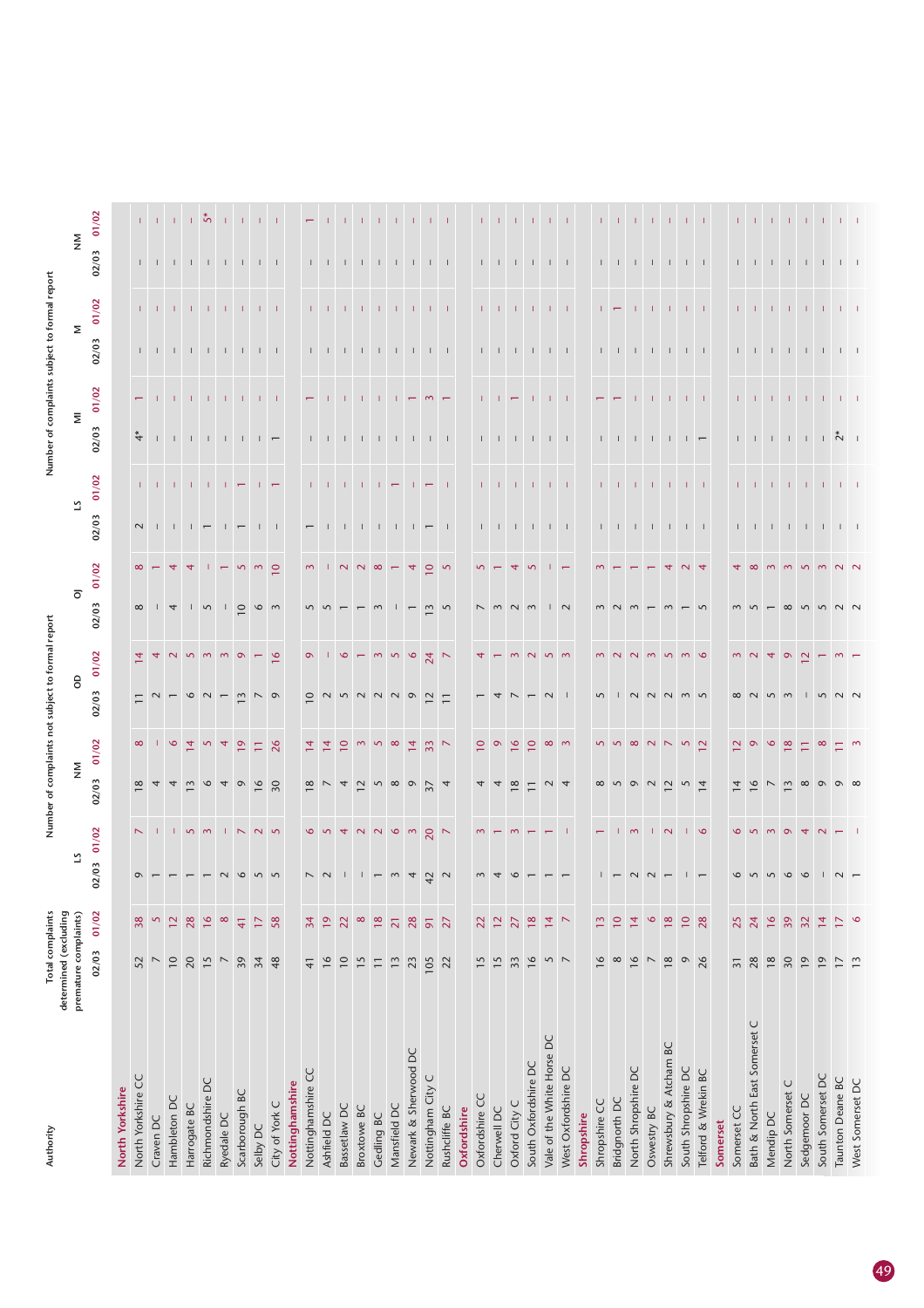| Authority                  | determined (excluding | Total complaints |          |                 | Number of complain                           |                 |                |                 |                    |                                                 |                                                                                   |              | Number of complain                                                       |                |                                                               |              |                              |                  |
|----------------------------|-----------------------|------------------|----------|-----------------|----------------------------------------------|-----------------|----------------|-----------------|--------------------|-------------------------------------------------|-----------------------------------------------------------------------------------|--------------|--------------------------------------------------------------------------|----------------|---------------------------------------------------------------|--------------|------------------------------|------------------|
|                            | premature complaints) |                  |          |                 | $\mathop{\geqslant}\limits_{\mathop{\sf Z}}$ |                 | 9              |                 | $\overline{\circ}$ |                                                 | 5                                                                                 |              | $\overline{\Xi}$                                                         |                |                                                               | Σ            | $\mathop{\geq}_{\mathbf{Z}}$ |                  |
|                            | 02/03                 | 01/02            | 02/03    | 01/02           | 02/03                                        | 01/02           | 02/03          | 01/02           | 02/03              | 01/02                                           | 02/03                                                                             | 01/02        | 02/03                                                                    | 01/02          | 02/03                                                         | 01/02        | 02/03                        | 01/02            |
| South Yorkshire            |                       |                  |          |                 |                                              |                 |                |                 |                    |                                                 |                                                                                   |              |                                                                          |                |                                                               |              |                              |                  |
| Barnsley MBC               | 75                    | 99               | $9 \t1$  | 18/2            |                                              | $\frac{53}{15}$ |                | $\frac{9}{16}$  |                    | 20                                              |                                                                                   |              |                                                                          |                |                                                               |              |                              |                  |
| Doncaster MBC              | 78                    | 48               |          |                 |                                              |                 | $15$ 23 $\Box$ | Ξ               |                    |                                                 |                                                                                   | $1 - 1$      |                                                                          | $1 - 1$        |                                                               | $1 - 1$      | $1 - 1$                      | $1 - 1$          |
| Rotherham MBC              | 40                    | $\overline{37}$  | $\infty$ | 4               | 3770                                         | $\frac{6}{16}$  |                | $\circ$         | $2^{7}$ $4^{7}$    | $\infty$                                        | $\begin{array}{cccccccccccccc} 1 & 1 & 1 & 1 & \leftarrow & \end{array}$          | $\sqrt{2}$   | $\begin{array}{cccccccccccccc} 1 & 1 & 1 & 1 & \leftarrow & \end{array}$ |                | $\begin{array}{cccccccccc} 1 & -1 & -1 & -1 & -1 \end{array}$ |              |                              | $-1$ $-1$        |
| Sheffield City C           | 176                   | 317              | 58       | 174             |                                              | 67              | 32             | 55              |                    | $\infty$                                        |                                                                                   |              |                                                                          |                |                                                               | $1 - 1$      |                              |                  |
| Staffordshire              |                       |                  |          |                 |                                              |                 |                |                 |                    |                                                 |                                                                                   |              |                                                                          |                |                                                               |              |                              |                  |
| Staffordshire CC           | 48                    | 51               | $\circ$  | $\overline{10}$ | 25                                           | $\infty$        |                | $\sim$          | $\infty$           |                                                 |                                                                                   |              | $\mathbf{L}$                                                             |                |                                                               |              |                              |                  |
| Cannock Chase DC           | $\overline{1}$        | $\approx$        |          |                 | $\infty$                                     |                 |                | $\sim$          | $\sim$             |                                                 |                                                                                   |              |                                                                          |                |                                                               | $\pm 1$      | $\mathbf{L}$                 |                  |
| East Staffordshire DC      | $\overline{14}$       | $\frac{2}{3}$    |          |                 |                                              | $\sim$          |                | $\sim$          |                    |                                                 |                                                                                   | - 11         |                                                                          |                |                                                               | $\Box$       | $\Box$                       |                  |
| Lichfield DC               | $\sim$                | $\infty$         |          |                 |                                              | $\overline{5}$  |                |                 |                    |                                                 |                                                                                   |              |                                                                          |                |                                                               | $\top$       |                              |                  |
| Newcastle-under-Lyme BC    | $\overline{1}$        | $\frac{8}{18}$   |          |                 |                                              | $\circ$         |                | $\sim$          |                    |                                                 |                                                                                   | $\mathbf{L}$ |                                                                          |                |                                                               | $\mathbf{L}$ |                              |                  |
| South Staffordshire DC     | $\circ$               | $\overline{ }$   |          |                 | $\sim$                                       | $\sim$          |                |                 |                    |                                                 |                                                                                   | - 11         |                                                                          | <b>I</b>       | $1$ , $1$ , $1$ , $1$ , $1$ , $1$                             | - 11         | $\Box$                       |                  |
| Stafford BC                | 26                    | 20               |          | $\sim$          | $\circ$                                      | $\sigma$        |                | $\infty$        |                    |                                                 |                                                                                   |              |                                                                          | $\mathbf{L}$   |                                                               |              |                              |                  |
| Staffordshire Moorlands DC | $\overline{10}$       | $\overline{4}$   |          |                 | $\overline{5}$                               | $\circ$         |                | $\sim$          | 4                  |                                                 |                                                                                   | т.           |                                                                          | $\pm$          | $1 - 1 - 1 - 1$                                               | т.           |                              |                  |
| Stoke-on-Trent City C      | 32                    | $\overline{37}$  |          | $\circ$         | $\overline{5}$                               | $\infty$        |                | $\bullet$       | $\sim$             | $\infty$                                        |                                                                                   | - 11         |                                                                          | $\overline{ }$ |                                                               | - 11         |                              |                  |
| Tamworth BC                | $\equiv$              | $\overline{4}$   |          |                 |                                              |                 | 52             |                 |                    |                                                 |                                                                                   |              |                                                                          | $\Box$         |                                                               |              |                              |                  |
| Suffolk                    |                       |                  |          |                 |                                              |                 |                |                 |                    |                                                 |                                                                                   |              |                                                                          |                |                                                               |              |                              |                  |
| Suffolk CC                 | 34                    | 40               |          | $\circ$         | 3                                            | 5               |                |                 | $\circ$            | $\infty$                                        | $\mathbf{L}$                                                                      |              |                                                                          | $\mathbf{L}$   |                                                               |              |                              |                  |
| Babergh DC                 | $\overline{17}$       | Ξ                |          |                 |                                              |                 |                |                 | $\sim$             |                                                 |                                                                                   | $\pm$        |                                                                          | $\pm$          |                                                               | -11          |                              |                  |
| Forest Heath DC            | $\infty$              | $\circ$          |          | $\sim$          | $\sim$                                       | $\sim$          |                |                 | $\sim$             |                                                 | $\begin{array}{cccccccccccccc} 1 & 1 & 1 & 1 & 1 & 1 & 1 & 1 & 1 & 1 \end{array}$ | $\pm 1$      |                                                                          | $\pm$          |                                                               | $\pm$        | $\Box$                       |                  |
| Ipswich BC                 | $\infty$              | $\frac{8}{2}$    |          |                 | $\sim$                                       | $\overline{4}$  |                |                 | $\sim$             | $\circ$                                         |                                                                                   | $\pm$        |                                                                          | $\Box$         |                                                               |              |                              |                  |
| Mid Suffolk DC             | 13                    | $\frac{6}{ }$    |          | $\mathbf{1}$    | 5 5 5                                        | $\circ$         |                |                 | $\circ$            |                                                 |                                                                                   |              |                                                                          |                |                                                               |              |                              |                  |
| St Edmundsbury BC          | 12                    | Ξ                |          | $\sim$          |                                              | $\sim$          |                |                 | $\overline{4}$     |                                                 |                                                                                   |              |                                                                          | $-1$ $-1$      |                                                               | $\pm$        | $1 - 1$                      |                  |
| Suffolk Coastal DC         | 15                    | $\frac{8}{16}$   |          | $\overline{ }$  | $\infty$                                     | $\frac{1}{2}$   |                |                 | $\sim$             |                                                 |                                                                                   |              |                                                                          |                |                                                               |              |                              |                  |
| Waveney DC                 | 28                    | $\overline{+}$   |          | $\overline{4}$  | $\circ$                                      | 23              |                |                 |                    | $\overline{\phantom{0}}$                        |                                                                                   | $1 - 1$      |                                                                          | $-1 - 1$       |                                                               | $1 - 1$      | $\Box$                       | $-1 - 1$         |
| Surrey                     |                       |                  |          |                 |                                              |                 |                |                 |                    |                                                 |                                                                                   |              |                                                                          |                |                                                               |              |                              |                  |
| Surrey CC                  | 29                    | 38               |          |                 | $\circ$                                      | Q               |                |                 | $\infty$           | $\sigma$                                        | $\mathbf{L}$                                                                      |              |                                                                          |                |                                                               |              |                              |                  |
| Elmbridge BC               | 23                    | $\overline{17}$  |          |                 | $\circ$                                      | $\circ$         |                |                 |                    |                                                 |                                                                                   |              |                                                                          |                |                                                               |              |                              |                  |
| Epsom & Ewell BC           | $\sim$                | $\sim$           |          | $\sim$          |                                              |                 |                |                 |                    |                                                 |                                                                                   | $\pm$        | $\pm$ $\pm$                                                              |                | $1 - 1 - 1$                                                   | - 1          | $\Box$                       |                  |
| Guildford BC               | $\overline{1}$        | $\frac{8}{18}$   |          |                 |                                              |                 |                |                 |                    | $\sim$                                          |                                                                                   | $\leftarrow$ | $\Box$                                                                   | $\pm$          |                                                               |              |                              |                  |
| Mole Valley BC             | $\overline{5}$        | $\frac{2}{3}$    |          |                 |                                              |                 |                |                 |                    |                                                 |                                                                                   |              |                                                                          |                |                                                               |              |                              |                  |
| Reigate & Banstead BC      | $\frac{6}{ }$         | $\frac{1}{4}$    |          | $\sim$          |                                              |                 |                |                 |                    | $\sim$                                          |                                                                                   | $-1$ $-1$    |                                                                          | $1 - 1$        |                                                               | $1 - 1$      | $1 - 1$                      | $\pm$ $\pm$      |
| Runnymede BC               | $\circ$               | $\overline{4}$   |          |                 |                                              | $\sim$          |                |                 |                    | $\overline{ }$                                  |                                                                                   | $\pm 1$      |                                                                          |                |                                                               | $\pm 1$      | $-1$ $-1$ $-1$               |                  |
| Spelthorne BC              | $\circ$               | 15               |          |                 |                                              |                 |                |                 |                    |                                                 |                                                                                   |              |                                                                          |                |                                                               |              |                              |                  |
| Surrey Heath BC            | $\overline{-}$        | 18               |          |                 |                                              | $\infty$        |                |                 |                    |                                                 |                                                                                   | $\Box$       |                                                                          | <b>CENTER</b>  |                                                               | $1 - 1$      |                              | <b>CITY LIST</b> |
| Tandridge DC               | $\overline{10}$       | $\infty$         |          |                 |                                              |                 |                |                 |                    | $\begin{array}{c} \n 0 \\ 0 \\ 0\n \end{array}$ |                                                                                   | $\mathbf{L}$ |                                                                          |                |                                                               |              |                              | $\pm 1$          |
| Waverley BC                | 15                    | $\frac{6}{ }$    |          |                 |                                              | $\sigma$        | $\circ$ 5      |                 | $\sim$ $-$         |                                                 |                                                                                   | $-1$ $-1$    |                                                                          | $-1$ $-1$ $-1$ |                                                               |              |                              | $-1$ $-1$        |
| Woking BC                  | 13                    | $\frac{2}{3}$    |          | $m \, m$        |                                              |                 |                |                 |                    |                                                 |                                                                                   |              |                                                                          |                |                                                               | $1 - 1$      | $1 - 1$                      |                  |
| <b>Tyne &amp; Wear</b>     |                       |                  |          |                 |                                              |                 |                |                 |                    |                                                 |                                                                                   |              |                                                                          |                |                                                               |              |                              |                  |
| <b>Gateshead MBC</b>       | 45                    | 34               |          | $\sim$          | $\frac{8}{18}$                               | Ξ               |                | $\overline{2}$  |                    | $\infty$                                        |                                                                                   | $1 - 1$      |                                                                          |                |                                                               | $1 - 1$      | $1 - 1$                      |                  |
| Newcastle upon Tyne City C | $\sqrt{2}$            | 83               | $\circ$  | $\sim$          | 28                                           | 32              |                | $\overline{20}$ |                    | $\sim$                                          | $1 - 1$                                                                           |              | $1 - 1$                                                                  | ⊢ సి           | $1 - 1$                                                       |              |                              | $1 - 1$          |
| North Tyneside MBC         | $\overline{4}$        | 44               |          | $\infty$        | $20$<br>$16$<br>$25$                         | 20              | $\infty$       | $\tilde{1}$     | $\circ$            | $\sim$                                          |                                                                                   |              |                                                                          |                | $-1$ $-1$ $-1$                                                |              |                              |                  |
| South Tyneside MBC         | $41$                  | 48               | $\sim$   | $\infty$ $\sim$ |                                              | $18$<br>18      | $\sqrt{2}$     | $\sim$ 0        |                    | 50                                              | $-2$                                                                              | $\Box$       | $1$ $1$ $1$                                                              | $-1$ $-1$ $-1$ |                                                               | $1 - 1$      | $\Box$                       | $-1$ $-1$ $-1$   |
| Sunderland City C          | 47                    | $\frac{4}{4}$    |          |                 |                                              |                 |                |                 | $\infty$           |                                                 |                                                                                   |              |                                                                          |                |                                                               |              |                              |                  |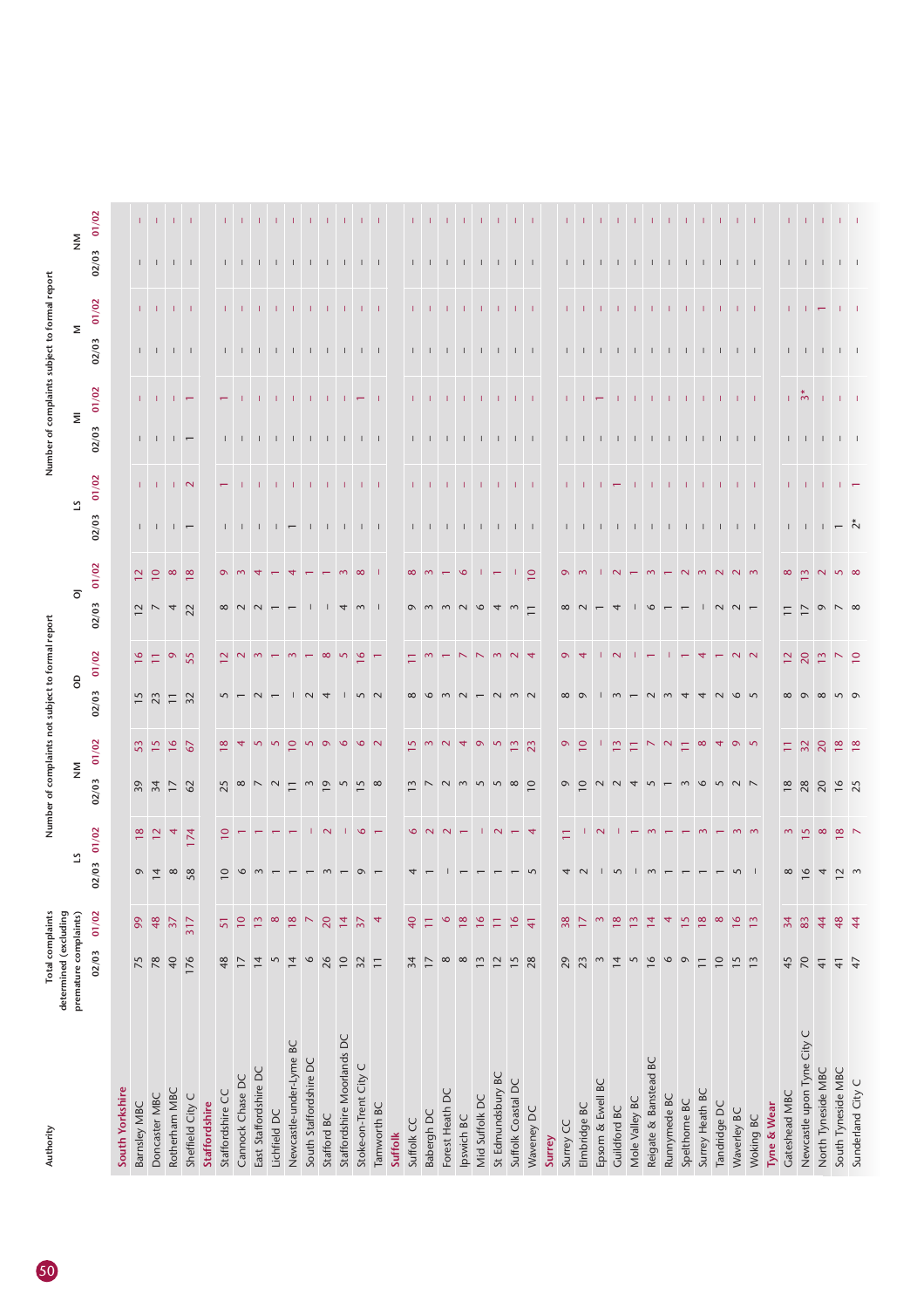| Authority              | determined (excluding    | Total complaints |                    | Number of                |                               |                                               | complaints not subject to formal |                          | repor              |                          |                                                       |              | Number of complaints subject to forma                 |                             |                                                                           |              |                               |                                  |
|------------------------|--------------------------|------------------|--------------------|--------------------------|-------------------------------|-----------------------------------------------|----------------------------------|--------------------------|--------------------|--------------------------|-------------------------------------------------------|--------------|-------------------------------------------------------|-----------------------------|---------------------------------------------------------------------------|--------------|-------------------------------|----------------------------------|
|                        | premature complaints)    |                  | ಼                  |                          | $\mathsf{\underline{\Sigma}}$ |                                               | $\mathsf S$                      |                          | $\overline{\circ}$ |                          |                                                       | 21           | $\overline{\Xi}$                                      |                             |                                                                           | Σ            | $\mathsf{\underline{\Sigma}}$ |                                  |
|                        | 02/03                    | 01/02            | 02/03              | 01/02                    | 02/03                         | 01/02                                         | 02/03                            | 01/02                    | 02/03              | 01/02                    | 02/03                                                 | 01/02        | 02/03                                                 | 01/02                       | 02/03                                                                     | 01/02        | 02/03                         | 01/02                            |
| Warwickshire           |                          |                  |                    |                          |                               |                                               |                                  |                          |                    |                          |                                                       |              |                                                       |                             |                                                                           |              |                               |                                  |
| Warwickshire CC        | 16                       | $\overline{4}$   | $\sim$             |                          | $\overline{10}$               |                                               | $\sim$                           | $\mathbf{\Omega}$        | $\overline{ }$     | $\circ$                  | $\mathbf{I}$                                          |              | $\mathbf{L}$                                          |                             |                                                                           |              | $\mathbf{L}$                  |                                  |
| North Warwickshire BC  | 4                        |                  |                    |                          | $\sim$                        | $\begin{array}{c} 0 & 0 \\ 0 & 0 \end{array}$ |                                  | $\sim$                   |                    |                          |                                                       |              |                                                       |                             | $\begin{array}{cccccccccc} 1 & 1 & 1 & 1 & 1 \end{array}$                 |              | $\mathbf{1}$                  |                                  |
| Nuneaton & Bedworth BC | $\overline{10}$          | Ξ                | $\sim$             |                          | $\circ$                       |                                               |                                  |                          | $\sim$             | $\sim$                   | $\mathbf{1} \qquad \mathbf{1} \qquad \mathbf{1}$      |              | $1 + \overset{*}{\sim}$                               | $1 - 1 - 1$                 |                                                                           |              | $\mathbf{L}$                  | $1 - 1$                          |
| Rugby BC               | $\overline{10}$          | $\overline{4}$   |                    | $N$ $N$ $m$ $m$          | $\circ$                       |                                               |                                  | Т.                       | $\mathbf{L}$       | $\sim$                   |                                                       | - 1          |                                                       |                             |                                                                           |              | $\mathbf{L}$                  |                                  |
| Stratford-on-Avon DC   | $\overline{17}$          | $\frac{5}{2}$    | $\sim$             |                          | $\overline{\phantom{0}}$      | 9 <sup>15</sup>                               | $\circ$                          | $N-1$                    |                    |                          |                                                       |              |                                                       |                             | $-1$                                                                      |              |                               |                                  |
| Warwick DC             | $\overline{21}$          | 20               | $\sim$             |                          | $\mathbf{c}$                  |                                               |                                  |                          | $\frac{1}{2}$      | $\sim$                   | $\frac{1}{2}$                                         | $1 - 1$      | $1 - 1$                                               | $1 - 1$                     |                                                                           | $1 - 1$      | $\mathbf{1}$ $\mathbf{1}$     | $1 - 1$                          |
| <b>West Midlands</b>   |                          |                  |                    |                          |                               |                                               |                                  |                          |                    |                          |                                                       |              |                                                       |                             |                                                                           |              |                               |                                  |
| Birmingham City C      | 368                      | 411              | 159                | 193                      | 109                           | 94                                            | 53                               | $\overline{\mathcal{N}}$ | 45                 | 51                       | $\sim$                                                | $\mathbb{N}$ |                                                       |                             |                                                                           | $\Gamma$     | $\mathbb{L}$                  |                                  |
| Coventry City C        | 46                       | $\pm$            | $\sim$             | $\overline{\phantom{0}}$ | $\overline{1}$                | 26                                            | $\frac{6}{ }$                    | $\infty$                 | $\overline{10}$    |                          | $\blacksquare$                                        | $\perp$      | $1$ $1$ $\sim$                                        | $\Gamma = \Gamma$ .         | $\Gamma = \Gamma$                                                         | $\Box$       | $\Box$                        | $\mathbf{L}$                     |
| Dudley MBC             | 45                       | 54               | $\overline{ }$     | 20                       | $\frac{22}{37}$               | $\frac{8}{18}$                                | $\overline{\phantom{0}}$         | $\circ$                  | $\frac{5}{2}$      | $\overline{\phantom{0}}$ |                                                       |              |                                                       | $\frac{1}{2}$ $\frac{1}{2}$ |                                                                           | $\mathbf{L}$ | $\mathbf{L}$                  |                                  |
| Sandwell MBC           | 74                       | 80               | 16                 | $\infty$                 |                               | $\overline{4}$                                | $\overline{5}$                   | $\frac{1}{2}$            |                    | $\frac{15}{2}$           | $\overline{1}$ $\overline{1}$                         | $1 - 1$      | $\mathbf{I}$                                          |                             | $-1$ $-1$                                                                 |              |                               | $1 - 1$                          |
| Solihull MBC           | $\overline{3}$           | 32               |                    | $\infty$                 | 23                            | $\frac{2}{3}$                                 | $\circ$                          | 4                        | $\frac{20}{2}$     | $\overline{\phantom{0}}$ | $\mathbf{I}$                                          |              |                                                       | $\mathbf{L}$                |                                                                           | T.           |                               |                                  |
| Walsall MBC            | 45                       | 46               | 52                 | $\frac{5}{2}$            | $27$<br>19                    | $\frac{6}{2}$                                 | $\sim$                           | $\overline{\mathbf{S}}$  |                    | $\infty$                 | $\mathbf{L}$                                          | $1 - \pi$    | $\begin{array}{cccccccccc} 1 & 1 & 1 & 1 \end{array}$ | $\overline{\phantom{m}}$    | $-1\leq -1\leq -1$                                                        | Т.           | $1 - 1 - 1$                   | $-1$ $-1$ $-1$                   |
| Wolverhampton City C   | $\overline{37}$          | 54               |                    | $\frac{3}{2}$            |                               | 23                                            | 5                                | $\circ$                  |                    | $\overline{2}$           | $\overline{\phantom{0}}$                              | - 1          |                                                       | - 1                         |                                                                           |              |                               |                                  |
| West Sussex            |                          |                  |                    |                          |                               |                                               |                                  |                          |                    |                          |                                                       |              |                                                       |                             |                                                                           |              |                               |                                  |
| West Sussex CC         | 30                       | 27               |                    |                          | $\circ$                       | $\overline{10}$                               | $\overline{10}$                  |                          |                    | $\overline{10}$          | $\mathbb{L}$                                          | T.           | $\mathbb{L}$                                          | $\leftarrow$                |                                                                           | T.           | $\mathbb{F}^{\mathbb{Z}}$     | T.                               |
| Adur DC                | $\overline{\phantom{0}}$ | $\mathfrak{g}$   |                    |                          | $\sim$                        | π                                             |                                  |                          | 3                  |                          | $\mathbf{L}$                                          | $\pm$        | $\mathbf{1}$                                          | т.                          |                                                                           | $\mathbf{I}$ | $-1$ $-1$                     | $\pm$                            |
| Arun DC                | 18                       | 20               |                    | $\overline{\phantom{m}}$ | $\overline{10}$               | $\overline{4}$                                | 5                                | $\sim$                   | UU4                | $\sim$                   | $\mathbf{L}$                                          | $\pm 1$      | $\mathbf{L}$                                          | $\overline{\phantom{0}}$    | $\Gamma = \Gamma = \Gamma$ .                                              | $\pm$        |                               | -11                              |
| Chichester DC          | 18                       | $\frac{2}{3}$    |                    |                          | $\overline{10}$               |                                               | 4                                | $\sim$                   |                    | $\sim$                   |                                                       | Τ.           |                                                       | $\frac{2}{3}$               |                                                                           | $\mathbb{C}$ | $\mathbf{L}$                  |                                  |
| Crawley BC             | 23                       | 23               | 5                  | 197                      | $\circ$                       | 500                                           | 5                                | $\sim$ $\sim$            |                    | $\sim$                   | $\begin{array}{cccccccccc} 1 & 1 & 1 & 1 \end{array}$ | т.           | $\Gamma = \Gamma = \Gamma$                            |                             | $\begin{array}{cccccccccc} 1 & -1 & -1 & -1 \end{array}$                  | T.           | $\Box$                        | $1 - 1 - 1$                      |
| Horsham DC             | 13                       | 30               | $\mathbf{\hat{z}}$ |                          | $\circ$                       |                                               | 4                                |                          |                    |                          |                                                       |              |                                                       | $\overline{\phantom{0}}$    |                                                                           |              | $\mathbf{1}$                  |                                  |
| Mid Sussex DC          | $\equiv$                 | $\overline{10}$  | $\mathsf{I}$       | $1 - 1$                  | 4                             | $4\degree$                                    | $\circ$                          | $\overline{\mathbf{S}}$  |                    |                          | $1 - 1$                                               |              | $\Gamma = 1$                                          |                             | $\Gamma = 1$                                                              |              | $\Gamma = 1$                  | $1 - 1$                          |
| Worthing BC            | $\overline{16}$          | $\infty$         |                    |                          |                               |                                               |                                  |                          |                    |                          |                                                       | $1 - 1$      |                                                       | $1 - 1$                     |                                                                           | $1 - 1$      |                               |                                  |
| <b>West Yorkshire</b>  |                          |                  |                    |                          |                               |                                               |                                  |                          |                    |                          |                                                       |              |                                                       |                             |                                                                           |              |                               |                                  |
| Bradford City C        | 131                      | 90               | 38                 | $\overline{21}$          | 51                            | $\overline{37}$                               | $\overline{4}$                   | $\frac{8}{2}$            | 23                 | $\overline{12}$          |                                                       | $\leftarrow$ | $\sim$                                                | Π                           | $\mathbb{L}$                                                              | T.           | $\stackrel{*}{\sim}$          | Т.                               |
| Calderdale MBC         | 56                       | 28               | $\circ$            | 4                        | $\circ$                       | $\overleftarrow{-}$                           | 34                               | $\infty$                 |                    | 5                        |                                                       | -1           |                                                       |                             |                                                                           |              | $\pm$                         | $\pm 1$                          |
| Kirklees MBC           | 96                       | 84               | 32                 | $\overline{24}$          | 33 70                         | 29                                            | 12                               | $\overline{2}$           | $4\overline{6}$    | $\infty$                 |                                                       | Τ.           | $\sim$                                                |                             | $\begin{array}{cccccccccc} -1 & -1 & -1 & -1 & -1 \end{array}$            | $\mathbf{I}$ | $\mathbf{I}$                  | $\frac{1}{2}$                    |
| Leeds City C           | 197                      | 174              | 62                 | 40                       |                               | $68$                                          | 42                               | 39                       | $\frac{21}{10}$    | $\overline{21}$          |                                                       | $\sim$       |                                                       |                             |                                                                           |              | $\mathsf I$                   |                                  |
| Wakefield City C       | $80\,$                   | 63               | 16                 | $\frac{2}{3}$            |                               | 25                                            | 23                               | $\overline{4}$           |                    | Ξ                        | - 1                                                   | - 1          | $\blacksquare$                                        | - 1                         |                                                                           | $\mathbf{I}$ | $\blacksquare$                |                                  |
| Wiltshire              |                          |                  |                    |                          |                               |                                               |                                  |                          |                    |                          |                                                       |              |                                                       |                             |                                                                           |              |                               |                                  |
| Wiltshire CC           | $\overline{17}$          | $\frac{5}{2}$    | $\sim$             |                          | $\overline{10}$               | N                                             | ᡪ                                | 4                        | $\mathbf{I}$       | ᡪ                        | $\mathsf{L}$                                          | T.           | $\mathbb{L}$                                          | T.                          |                                                                           | T.           | $\mathsf I$                   |                                  |
| Kennet DC              | $\frac{3}{2}$            | $\triangleright$ | $\sim$             |                          | $\overline{\phantom{0}}$      |                                               |                                  |                          |                    | $\sim$                   | $\mathbf{1}$                                          | $-1$ $-1$    | $\frac{1}{2}$                                         |                             |                                                                           | $\perp$      |                               |                                  |
| North Wiltshire DC     | 12                       | $\infty$         |                    |                          | 4                             | $4$ $\frac{15}{1}$                            |                                  | $\sim$                   | $1$ $N$ $N$ $n$    | $\sim$                   | $\mathbf{0}$                                          |              |                                                       | $\mathbf{1}$ $\mathbf{1}$   | $\begin{array}{cccccccccccccc} 1 & 1 & 1 & 1 & 1 & 1 & 1 & 1 \end{array}$ | $\mathbf{I}$ | $1 - 1 - 1$                   | $-1$ , $-1$ , $-1$ , $-1$ , $-1$ |
| Salisbury DC           | $\overline{17}$          | $\overline{2}1$  |                    |                          | $\overline{10}$               |                                               |                                  | $\sim$                   |                    |                          | $\mathbb{L}$                                          | $-1$         | $\pm$                                                 | $\pm$ $\pm$                 |                                                                           | T            |                               |                                  |
| Swindon BC             | 30                       | 30               |                    |                          | $\approx$                     | $\frac{8}{18}$                                |                                  | $\circ$                  |                    |                          | $\Box$                                                | $-1$ $-1$    | ້ຳ                                                    |                             |                                                                           | $1 - 1$      | $\perp$ $\perp$               |                                  |
| West Wiltshire DC      | $\overline{ }$           | Ξ                |                    |                          | 5                             | $\sim$                                        |                                  | $\overline{ }$           |                    | $\sim$                   |                                                       |              | $\overline{\phantom{0}}$                              | - 1                         |                                                                           |              |                               |                                  |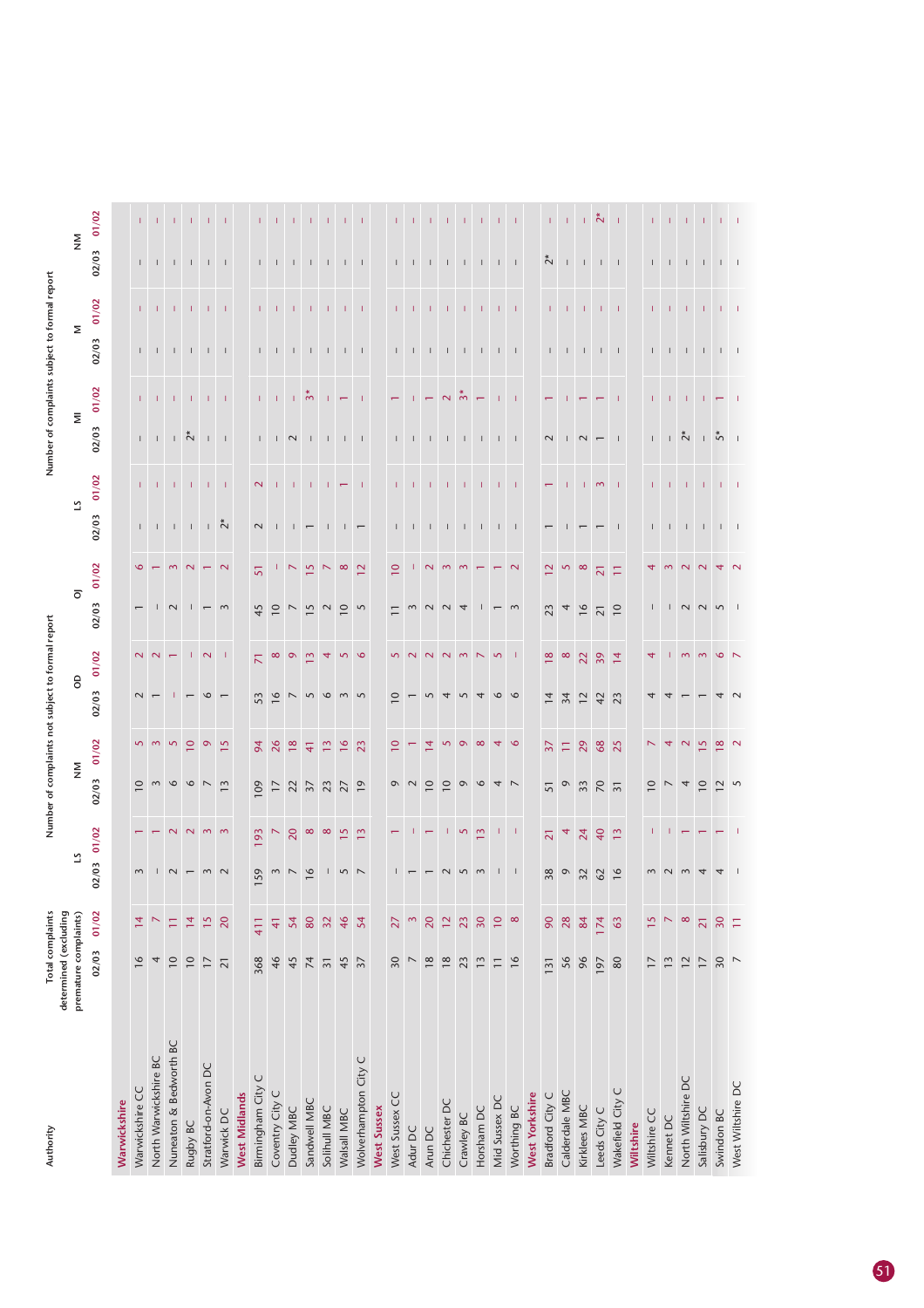| Authority                                   | Total complaints<br>determined (excluding |                          |                                                                              |                               |                                              |                          | Number of complaints not subject to formal repor |                          |                               |                                                                                                |                                                                               |                   |                                                                               | Number of complaints subject to formal report |                                     |                                                                                 |                                         |                                                                                   |
|---------------------------------------------|-------------------------------------------|--------------------------|------------------------------------------------------------------------------|-------------------------------|----------------------------------------------|--------------------------|--------------------------------------------------|--------------------------|-------------------------------|------------------------------------------------------------------------------------------------|-------------------------------------------------------------------------------|-------------------|-------------------------------------------------------------------------------|-----------------------------------------------|-------------------------------------|---------------------------------------------------------------------------------|-----------------------------------------|-----------------------------------------------------------------------------------|
|                                             | premature complaints)                     |                          | ≌                                                                            |                               | $\mathsf{\underline{\Sigma}}$                |                          | $\theta$                                         |                          | $\overline{\circ}$            |                                                                                                |                                                                               | 5                 |                                                                               | $\overline{\Xi}$                              |                                     | Σ                                                                               | $\mathop{\geq}_{\mathbf{Z}}$            |                                                                                   |
|                                             | 02/03                                     | 01/02                    | 02/03                                                                        | 01/02                         | 02/03                                        | 01/02                    | 02/03                                            | 01/02                    | 02/03                         | 01/02                                                                                          | 02/03                                                                         | 01/02             | 02/03                                                                         | 01/02                                         | 02/03                               | 01/02                                                                           | 02/03                                   | 01/02                                                                             |
| Worcestershire                              |                                           |                          |                                                                              |                               |                                              |                          |                                                  |                          |                               |                                                                                                |                                                                               |                   |                                                                               |                                               |                                     |                                                                                 |                                         |                                                                                   |
| Worcestershire CC                           | 47                                        | 50                       |                                                                              |                               | $28$                                         | 38                       | $\overline{\phantom{a}}$                         | $\sim$                   |                               | $\overline{4}$                                                                                 |                                                                               |                   |                                                                               | $\overline{\phantom{0}}$                      |                                     | $\mathbf{1}$                                                                    |                                         |                                                                                   |
| Bromsgrove DC                               | 20                                        | $\overline{10}$          | $\sigma$ $\omega$                                                            | 52                            | 13                                           | $\infty$                 | 4                                                | $\sim$                   | $m$                           |                                                                                                |                                                                               |                   |                                                                               | -11                                           |                                     |                                                                                 |                                         |                                                                                   |
| Malvern Hills DC                            | $\infty$                                  | $\overline{10}$          |                                                                              | -11                           | $\infty$                                     | $\circ$                  |                                                  | $\sim$                   |                               |                                                                                                |                                                                               |                   |                                                                               |                                               |                                     |                                                                                 |                                         |                                                                                   |
| Redditch BC                                 | 13                                        | $\overline{17}$          |                                                                              |                               | $\sigma$ $\omega$                            |                          |                                                  | $\overline{ }$           |                               |                                                                                                |                                                                               |                   |                                                                               |                                               |                                     |                                                                                 |                                         |                                                                                   |
| Worcester City C                            | $\circ$                                   | $\overline{\phantom{0}}$ |                                                                              | 4 <sub>w</sub>                |                                              | $\sqrt{2}$               |                                                  | $\sim$                   |                               |                                                                                                |                                                                               |                   |                                                                               |                                               |                                     |                                                                                 |                                         |                                                                                   |
| Wychavon DC                                 | $\overline{12}$                           | $\frac{8}{16}$           |                                                                              | $\overline{\phantom{m}}$      |                                              | $\equiv$                 | $\sim$                                           | $\sim$                   | $1 N - N$                     | $1 N M I N -$                                                                                  | $\begin{array}{cccccccccccccc} 1 & 1 & 1 & 1 & 1 & 1 & 1 & 1 & 1 \end{array}$ | 1 1 1 1 1 1 1 1   | $\begin{array}{cccccccccccccc} 1 & 1 & 1 & 1 & 1 & 1 & 1 & 1 & 1 \end{array}$ | $-1$ , $-1$ , $-1$ , $-1$                     | 1 1 1 1 1 1 1                       | $\begin{array}{cccccccccccccc} & 1 & 1 & 1 & 1 & 1 & 1 & 1 & 1 & 1 \end{array}$ | $1$ , $1$ , $1$ , $1$ , $1$ , $1$ , $1$ | $\begin{array}{cccccccccccccc} 1 & 1 & 1 & 1 & 1 & 1 & 1 & 1 & 1 & 1 \end{array}$ |
| Wyre Forest DC                              | $\circ$                                   | $\infty$                 |                                                                              | - 1                           |                                              | $\sim$                   | - 1                                              | - 1                      |                               |                                                                                                |                                                                               |                   |                                                                               |                                               |                                     |                                                                                 |                                         |                                                                                   |
| Housing action trusts                       |                                           |                          |                                                                              |                               |                                              |                          |                                                  |                          |                               |                                                                                                |                                                                               |                   |                                                                               |                                               |                                     |                                                                                 |                                         |                                                                                   |
| Castle Vale Housing Action Trust            | $\sim$                                    | T.                       |                                                                              | T.                            |                                              |                          |                                                  |                          |                               |                                                                                                |                                                                               |                   |                                                                               | T.                                            |                                     |                                                                                 |                                         | $\mathbf{L}$                                                                      |
| Liverpool Housing Action Trust              | $\sim$                                    | $\mathbf{\Omega}$        | $\mathbf{1}$                                                                 |                               |                                              |                          | $-1$                                             |                          | $\overline{1}$ $\overline{1}$ | $\mathbf{1}$                                                                                   | $1 - 1 - 1$                                                                   | $1 - 1 - 1$       | $\Gamma = \Gamma = \Gamma$                                                    | -11                                           | $1 - 1 - 1$                         | $1 - 1$                                                                         | $1 - 1$                                 | $\pm$                                                                             |
| Stonebridge Housing Action Trust            | $\sim$                                    | $\circ$                  |                                                                              | $\mathsf{I}$ m                |                                              |                          | $\sim$                                           | $\frac{1}{2}$            | $\Box$                        | $\mathbf{I}$                                                                                   |                                                                               |                   |                                                                               | - 11                                          |                                     | $\mathbf{I}$                                                                    | $\Box$                                  | $\mathbf{I}$                                                                      |
| National and regional park authoriti        |                                           |                          | စိ                                                                           |                               |                                              |                          |                                                  |                          |                               |                                                                                                |                                                                               |                   |                                                                               |                                               |                                     |                                                                                 |                                         |                                                                                   |
| Dartmoor National Park Authority            | 4                                         | $\mathbf{\tilde{z}}$     |                                                                              |                               |                                              |                          |                                                  | Τ.                       |                               | Т.                                                                                             | $\mathbf{L}$                                                                  | $\mathbf{L}$      |                                                                               | $\mathbf{L}$                                  |                                     | T.                                                                              | $\mathbf{L}$                            | T.                                                                                |
| Exmoor National Park Authority              | $\overline{ }$                            | $\sim$                   |                                                                              |                               |                                              | $\sim$                   |                                                  |                          |                               | T.                                                                                             |                                                                               | т.                | $1 - 1 - 1$                                                                   |                                               | $1 - 1 - 1$                         | Л.                                                                              | $-1$                                    |                                                                                   |
| Lake District National Park Authority       | $\sim$                                    | $\sim$                   | $1 - 1$                                                                      | $1 - 1$                       |                                              | $\sim$                   | $\overline{ }$                                   | $1 - 1$                  | $1 - 1$                       | $\leftarrow$                                                                                   | $1 - 1$                                                                       | $\mathbf{L}$      |                                                                               | $\mathbf{L}$                                  |                                     | $\pm 1$                                                                         |                                         | $1 - 1$                                                                           |
| North York Moors National Park<br>Authority |                                           | $\mathbf{z}$             |                                                                              | $\mathbf{L}$                  | $\mathbf{L}$                                 | $\sim$                   |                                                  | $\mathbf{L}$             |                               | T.                                                                                             |                                                                               | T.                |                                                                               | $\mathbf{L}$                                  |                                     | T.                                                                              | L.                                      | T.                                                                                |
| Peak District National Park Authority       | $\frac{2}{3}$                             |                          |                                                                              |                               |                                              |                          | $N$ $N$                                          |                          | $\overline{1}$ $\overline{1}$ |                                                                                                | $1 - 1$                                                                       |                   | $1 - 1$                                                                       | $\Box$                                        | $1 - 1$                             | $\mathbf{I}$                                                                    |                                         |                                                                                   |
| Yorkshire Dales National Park<br>Authority  | $\sim$                                    |                          | $\mathbf{I}$                                                                 | $\mathbf{I}$                  |                                              | $\mathbf{I}$             | $\overline{\phantom{0}}$                         | $\overline{\phantom{0}}$ | $\blacksquare$                | T.                                                                                             | $\perp$                                                                       | л.                | $\perp$                                                                       | $\Box$                                        | $\perp$                             | л.                                                                              | $\perp$                                 |                                                                                   |
| Police authorities                          |                                           |                          |                                                                              |                               |                                              |                          |                                                  |                          |                               |                                                                                                |                                                                               |                   |                                                                               |                                               |                                     |                                                                                 |                                         |                                                                                   |
| Avon & Somerset Police Authority            |                                           |                          |                                                                              | т.                            |                                              | $\mathbf{L}$             | $\mathbf{L}$                                     |                          |                               |                                                                                                |                                                                               |                   |                                                                               |                                               |                                     |                                                                                 |                                         |                                                                                   |
| Cleveland Police Authority                  |                                           |                          | $1 - 1$                                                                      |                               |                                              |                          | $\Box$                                           |                          |                               |                                                                                                | $1 - 1 -$                                                                     |                   | $1 - 1$                                                                       | $1 - 1$                                       | $1 - 1 -$                           |                                                                                 |                                         | $1 - 1$                                                                           |
| Cumbria Police Authority                    |                                           |                          |                                                                              |                               |                                              |                          |                                                  |                          |                               | т                                                                                              |                                                                               |                   |                                                                               |                                               |                                     |                                                                                 |                                         |                                                                                   |
| Devon & Cornwall Police Authority           |                                           | $\sim$                   | $\begin{array}{cccccccccccccc} \ & 1 & 1 & 1 & 1 & \leftarrow & \end{array}$ | $1 - 1$                       |                                              | $1 - 1$                  | 1 1 1 1 1 1 1 1 1 1 1 1 1 1 1 1 1 1              | $1 - 1$                  |                               | $\sim$                                                                                         | 1 1 1 1 1 1 1 1 1 1 1 1 1 1 1 1 1 1                                           | $1 - 1 - 1$       | 1 1 1 1 1 1 1 1 1 1 1 1 1 1 1 1 1 1                                           |                                               | 1 1 1 1 1 1 1 1 1 1 1 1 1 1 1 1 1 1 | $\pm$                                                                           | $1 - 1$                                 |                                                                                   |
| Essex Police Authority                      | $\sim$                                    |                          |                                                                              | $1 - 1$                       |                                              | $-1$ $-1$                |                                                  |                          | $\sim$                        | $-1$ $-1$                                                                                      |                                                                               | $-1$ $-1$         |                                                                               |                                               |                                     | $\pm$ $\pm$                                                                     |                                         |                                                                                   |
| Gloucestershire Police Authority            |                                           | т                        |                                                                              |                               |                                              |                          |                                                  |                          | $\perp$                       |                                                                                                |                                                                               |                   |                                                                               |                                               |                                     |                                                                                 | $\mathbf{1}$ $\mathbf{1}$               |                                                                                   |
| Greater Manchester Police Authority         | H                                         | $\overline{\phantom{0}}$ | $\Box$                                                                       |                               | $\perp$                                      | $\pm$                    |                                                  |                          | $\perp$                       |                                                                                                |                                                                               |                   |                                                                               |                                               |                                     |                                                                                 |                                         |                                                                                   |
| Hampshire Police Authority                  |                                           |                          |                                                                              | <b>THE REPORT OF A REPORT</b> | $\Box$                                       | $-1$ $-1$                |                                                  |                          |                               | $\begin{array}{cccccccccccccc} 1 & 1 & 1 & \leftarrow & \leftarrow & \leftarrow & \end{array}$ |                                                                               | $-1$ $-1$         |                                                                               |                                               |                                     | <b>THE REPORT OF A REPORT</b>                                                   |                                         |                                                                                   |
| Metropolitan Police Authority               | $\sim$                                    |                          |                                                                              |                               | $\Box$                                       |                          |                                                  |                          | $\sim$                        |                                                                                                |                                                                               | $-1$ $-1$         |                                                                               |                                               |                                     |                                                                                 |                                         |                                                                                   |
| Norfolk Police Authority                    |                                           |                          |                                                                              |                               | $\Box$                                       | $\mathbb{R}^n$           |                                                  |                          |                               |                                                                                                |                                                                               |                   |                                                                               |                                               |                                     |                                                                                 |                                         |                                                                                   |
| Northumbria Police Authority                |                                           | $\sim$                   |                                                                              |                               | $\overline{1}$ $\overline{1}$ $\overline{1}$ |                          |                                                  |                          |                               |                                                                                                |                                                                               |                   |                                                                               |                                               |                                     |                                                                                 |                                         |                                                                                   |
| Sussex Police Authority                     |                                           | $\overline{ }$           |                                                                              |                               |                                              | $\overline{\phantom{m}}$ |                                                  |                          |                               | $-1$ , $-1$ , $-1$ , $-1$                                                                      |                                                                               | <b>CONTRACTOR</b> |                                                                               |                                               |                                     |                                                                                 |                                         |                                                                                   |
| Warwickshire Police Authority               |                                           | 1                        |                                                                              |                               | $\Box$                                       | $\pm 1$                  |                                                  |                          |                               |                                                                                                |                                                                               |                   |                                                                               |                                               |                                     |                                                                                 |                                         |                                                                                   |
| West Mercia Police Authority                |                                           |                          |                                                                              |                               |                                              | $\mathbf{1}$             |                                                  |                          |                               |                                                                                                |                                                                               |                   |                                                                               |                                               |                                     |                                                                                 |                                         |                                                                                   |
| West Midlands Police Authority              |                                           | $\mathsf{I}$ m           | $\overline{1}$ $\overline{1}$                                                | $1 - 1 - 1$                   | $\perp$ $\perp$                              | $-1 - 1$                 |                                                  | $-1$ $-1$                |                               | $\sqrt{2}$                                                                                     |                                                                               |                   |                                                                               |                                               |                                     | $1 - 1$                                                                         |                                         |                                                                                   |
| West Yorkshire Police Authority             | $\sim$                                    |                          |                                                                              |                               |                                              |                          |                                                  |                          |                               |                                                                                                |                                                                               |                   |                                                                               |                                               |                                     |                                                                                 |                                         |                                                                                   |
|                                             |                                           |                          |                                                                              |                               |                                              |                          |                                                  |                          |                               |                                                                                                |                                                                               |                   |                                                                               |                                               |                                     |                                                                                 |                                         |                                                                                   |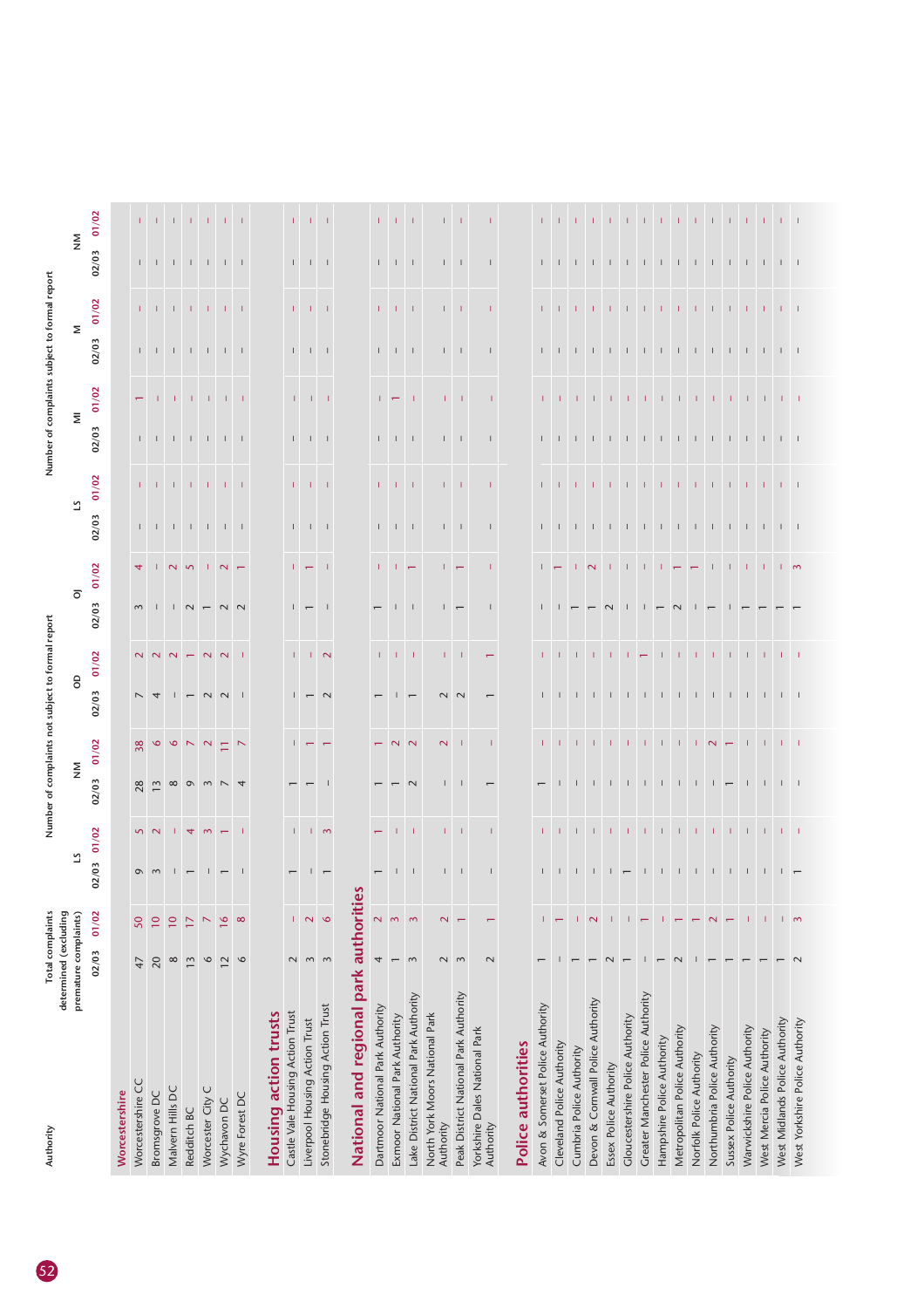| Authority                                           | determined (excluding | Total complaints |                    |                                                                                                                                                                                                                                                                                                                                                                                  |                          |                                |                 | Number of complaints not subject to formal report                                                                                                                                                                                                                                                                                                                                                              |                 |                          |                 |                                       |                         |                                                                                                                                                                                                                                                                                                                                                                                  |       |                                                                                                                                                                                                                                                                                                                                                                                                                | Number of complaints subject to formal report |                          |       |
|-----------------------------------------------------|-----------------------|------------------|--------------------|----------------------------------------------------------------------------------------------------------------------------------------------------------------------------------------------------------------------------------------------------------------------------------------------------------------------------------------------------------------------------------|--------------------------|--------------------------------|-----------------|----------------------------------------------------------------------------------------------------------------------------------------------------------------------------------------------------------------------------------------------------------------------------------------------------------------------------------------------------------------------------------------------------------------|-----------------|--------------------------|-----------------|---------------------------------------|-------------------------|----------------------------------------------------------------------------------------------------------------------------------------------------------------------------------------------------------------------------------------------------------------------------------------------------------------------------------------------------------------------------------|-------|----------------------------------------------------------------------------------------------------------------------------------------------------------------------------------------------------------------------------------------------------------------------------------------------------------------------------------------------------------------------------------------------------------------|-----------------------------------------------|--------------------------|-------|
|                                                     | premature complaints) |                  |                    | 21                                                                                                                                                                                                                                                                                                                                                                               |                          | $\mathsf{\Sigma}_{\mathsf{Z}}$ |                 | 8                                                                                                                                                                                                                                                                                                                                                                                                              |                 | $\overline{\circ}$       |                 |                                       | 5                       |                                                                                                                                                                                                                                                                                                                                                                                  | Ξ     |                                                                                                                                                                                                                                                                                                                                                                                                                | Σ                                             | $\frac{8}{2}$            |       |
|                                                     |                       | 02/03            | 01/02              | 02/03                                                                                                                                                                                                                                                                                                                                                                            | 01/02                    | 02/03                          | 01/02           | 02/03                                                                                                                                                                                                                                                                                                                                                                                                          | 01/02           | 02/03                    | 01/02           | 02/03                                 | 01/02                   | 02/03                                                                                                                                                                                                                                                                                                                                                                            | 01/02 | 02/03                                                                                                                                                                                                                                                                                                                                                                                                          | 01/02                                         | 02/03                    | 01/02 |
| Other authorities                                   |                       |                  |                    |                                                                                                                                                                                                                                                                                                                                                                                  |                          |                                |                 |                                                                                                                                                                                                                                                                                                                                                                                                                |                 |                          |                 |                                       |                         |                                                                                                                                                                                                                                                                                                                                                                                  |       |                                                                                                                                                                                                                                                                                                                                                                                                                |                                               |                          |       |
| ALG Transport & Environment<br>Committee            |                       |                  |                    |                                                                                                                                                                                                                                                                                                                                                                                  |                          |                                | T               | ı                                                                                                                                                                                                                                                                                                                                                                                                              |                 |                          |                 | $\mathbf{I}$                          |                         | $\overline{1}$                                                                                                                                                                                                                                                                                                                                                                   |       | т                                                                                                                                                                                                                                                                                                                                                                                                              |                                               | $\overline{1}$           |       |
| Cheshire Fire Brigade                               |                       |                  |                    | $\mathsf{I}$                                                                                                                                                                                                                                                                                                                                                                     |                          | $\sf I$                        | т               | $\mathsf{I}$                                                                                                                                                                                                                                                                                                                                                                                                   | т               |                          | I               | L                                     | Т                       | T                                                                                                                                                                                                                                                                                                                                                                                | T     | $\mathsf I$                                                                                                                                                                                                                                                                                                                                                                                                    | T                                             | $\mathsf{I}$             |       |
| Eltham Crematorium Joint Committee                  |                       | $\mathbf 2$      |                    | $\sim$                                                                                                                                                                                                                                                                                                                                                                           | I                        | L                              | T               | I                                                                                                                                                                                                                                                                                                                                                                                                              | ı               | I                        | 1               | $\begin{array}{c} \end{array}$        | T                       | $\begin{array}{c} \rule{0pt}{2.5ex} \rule{0pt}{2.5ex} \rule{0pt}{2.5ex} \rule{0pt}{2.5ex} \rule{0pt}{2.5ex} \rule{0pt}{2.5ex} \rule{0pt}{2.5ex} \rule{0pt}{2.5ex} \rule{0pt}{2.5ex} \rule{0pt}{2.5ex} \rule{0pt}{2.5ex} \rule{0pt}{2.5ex} \rule{0pt}{2.5ex} \rule{0pt}{2.5ex} \rule{0pt}{2.5ex} \rule{0pt}{2.5ex} \rule{0pt}{2.5ex} \rule{0pt}{2.5ex} \rule{0pt}{2.5ex} \rule{0$ |       | $\begin{array}{c} \rule{0pt}{2.5ex} \rule{0pt}{2.5ex} \rule{0pt}{2.5ex} \rule{0pt}{2.5ex} \rule{0pt}{2.5ex} \rule{0pt}{2.5ex} \rule{0pt}{2.5ex} \rule{0pt}{2.5ex} \rule{0pt}{2.5ex} \rule{0pt}{2.5ex} \rule{0pt}{2.5ex} \rule{0pt}{2.5ex} \rule{0pt}{2.5ex} \rule{0pt}{2.5ex} \rule{0pt}{2.5ex} \rule{0pt}{2.5ex} \rule{0pt}{2.5ex} \rule{0pt}{2.5ex} \rule{0pt}{2.5ex} \rule{0$                               | Т                                             |                          | Т     |
| Environment Agency                                  |                       | $\sigma$         | 15                 | $\mathbf{r}$                                                                                                                                                                                                                                                                                                                                                                     | $\overline{\phantom{a}}$ | $\sim$                         | $\overline{10}$ | $\overline{\phantom{a}}$                                                                                                                                                                                                                                                                                                                                                                                       | 4               | $\sim$                   |                 | $\begin{array}{c} \hline \end{array}$ |                         | $\begin{array}{c} \end{array}$                                                                                                                                                                                                                                                                                                                                                   | T     | $\sf I$                                                                                                                                                                                                                                                                                                                                                                                                        | I                                             |                          |       |
| Greater Manchester Passenger<br>Transport Authority |                       |                  |                    |                                                                                                                                                                                                                                                                                                                                                                                  | L                        | ı                              | L               | т                                                                                                                                                                                                                                                                                                                                                                                                              | T               | $\overline{\phantom{a}}$ |                 | $\mathsf{I}$                          | T                       | I                                                                                                                                                                                                                                                                                                                                                                                | T     | $\mathsf{I}$                                                                                                                                                                                                                                                                                                                                                                                                   | Ī                                             | $\mathsf{I}$             |       |
| London Fire & Emergency<br>Planning Authority       |                       | $\mathbf 2$      | $\scriptstyle\sim$ |                                                                                                                                                                                                                                                                                                                                                                                  | L                        | $\mathsf{I}$                   |                 |                                                                                                                                                                                                                                                                                                                                                                                                                |                 |                          | T               | $\mathsf{I}$                          | L                       | L                                                                                                                                                                                                                                                                                                                                                                                | T.    | L                                                                                                                                                                                                                                                                                                                                                                                                              | L                                             | Ï                        |       |
| London Transport Users' Committee                   |                       | $\mathsf I$      |                    | $\sf I$                                                                                                                                                                                                                                                                                                                                                                          | L                        | ī                              |                 | L                                                                                                                                                                                                                                                                                                                                                                                                              |                 |                          |                 | $\mathsf{I}$                          | T                       | T                                                                                                                                                                                                                                                                                                                                                                                |       | $\mathsf I$                                                                                                                                                                                                                                                                                                                                                                                                    |                                               | $\overline{\phantom{a}}$ |       |
| Merseyside Fire Authority                           |                       |                  |                    | $\overline{\phantom{a}}$                                                                                                                                                                                                                                                                                                                                                         |                          | $\overline{\phantom{a}}$       |                 | $\mathsf{I}$                                                                                                                                                                                                                                                                                                                                                                                                   |                 | $\mathbf{I}$             | I               | $\mathbf{I}$                          | I                       | $\mathbf{I}$                                                                                                                                                                                                                                                                                                                                                                     | Т     | $\overline{\phantom{a}}$                                                                                                                                                                                                                                                                                                                                                                                       | 1                                             | $\overline{1}$           |       |
| Merseyside Passenger Transport<br>Authority         |                       |                  |                    | T                                                                                                                                                                                                                                                                                                                                                                                | T                        | $\overline{1}$                 | Ī               | $\overline{1}$                                                                                                                                                                                                                                                                                                                                                                                                 |                 | 1                        | T               | $\overline{1}$                        | T                       | $\mathbf{I}$                                                                                                                                                                                                                                                                                                                                                                     |       | $\mathbf{I}$                                                                                                                                                                                                                                                                                                                                                                                                   | т                                             |                          |       |
| North Yorkshire Fire & Rescue Service               |                       |                  |                    | I                                                                                                                                                                                                                                                                                                                                                                                | I                        | I                              | T               | $\sf I$                                                                                                                                                                                                                                                                                                                                                                                                        | T               |                          | $\mathsf I$     | L                                     | T                       | $\mathsf I$                                                                                                                                                                                                                                                                                                                                                                      | T.    | $\mathsf I$                                                                                                                                                                                                                                                                                                                                                                                                    | $\mathsf I$                                   | L                        |       |
| Parking Appeals Service                             |                       |                  | $\sim$             | $\mathsf I$                                                                                                                                                                                                                                                                                                                                                                      | T                        | ı                              | T               | $\mid$                                                                                                                                                                                                                                                                                                                                                                                                         | ı               |                          | $\mathbf{\sim}$ | $\mathsf I$                           | I                       | I                                                                                                                                                                                                                                                                                                                                                                                | T     | $\begin{array}{c} \rule{0pt}{2ex} \rule{0pt}{2ex} \rule{0pt}{2ex} \rule{0pt}{2ex} \rule{0pt}{2ex} \rule{0pt}{2ex} \rule{0pt}{2ex} \rule{0pt}{2ex} \rule{0pt}{2ex} \rule{0pt}{2ex} \rule{0pt}{2ex} \rule{0pt}{2ex} \rule{0pt}{2ex} \rule{0pt}{2ex} \rule{0pt}{2ex} \rule{0pt}{2ex} \rule{0pt}{2ex} \rule{0pt}{2ex} \rule{0pt}{2ex} \rule{0pt}{2ex} \rule{0pt}{2ex} \rule{0pt}{2ex} \rule{0pt}{2ex} \rule{0pt}{$ | T                                             |                          |       |
| South Yorkshire Fire Authority                      |                       |                  |                    | $\begin{array}{c} \rule{0pt}{2.5ex} \rule{0pt}{2.5ex} \rule{0pt}{2.5ex} \rule{0pt}{2.5ex} \rule{0pt}{2.5ex} \rule{0pt}{2.5ex} \rule{0pt}{2.5ex} \rule{0pt}{2.5ex} \rule{0pt}{2.5ex} \rule{0pt}{2.5ex} \rule{0pt}{2.5ex} \rule{0pt}{2.5ex} \rule{0pt}{2.5ex} \rule{0pt}{2.5ex} \rule{0pt}{2.5ex} \rule{0pt}{2.5ex} \rule{0pt}{2.5ex} \rule{0pt}{2.5ex} \rule{0pt}{2.5ex} \rule{0$ | T                        | $\overline{1}$                 | I               | $\begin{array}{c} \hline \end{array}$                                                                                                                                                                                                                                                                                                                                                                          |                 |                          |                 | $\mathsf{I}$                          |                         |                                                                                                                                                                                                                                                                                                                                                                                  |       | $\mathbf{I}$                                                                                                                                                                                                                                                                                                                                                                                                   |                                               |                          |       |
| Transport for London                                | $\overline{10}$       |                  |                    | $\begin{array}{c} \end{array}$                                                                                                                                                                                                                                                                                                                                                   | I                        | ${}^{\circ}$                   | T               | $\begin{array}{c} \rule{0pt}{2ex} \rule{0pt}{2ex} \rule{0pt}{2ex} \rule{0pt}{2ex} \rule{0pt}{2ex} \rule{0pt}{2ex} \rule{0pt}{2ex} \rule{0pt}{2ex} \rule{0pt}{2ex} \rule{0pt}{2ex} \rule{0pt}{2ex} \rule{0pt}{2ex} \rule{0pt}{2ex} \rule{0pt}{2ex} \rule{0pt}{2ex} \rule{0pt}{2ex} \rule{0pt}{2ex} \rule{0pt}{2ex} \rule{0pt}{2ex} \rule{0pt}{2ex} \rule{0pt}{2ex} \rule{0pt}{2ex} \rule{0pt}{2ex} \rule{0pt}{$ | T               |                          | I               | L                                     | Ī                       | $\sf I$                                                                                                                                                                                                                                                                                                                                                                          | T     | $\sf I$                                                                                                                                                                                                                                                                                                                                                                                                        | Ï                                             | I                        |       |
| West Midlands Fire Service                          |                       |                  |                    | $\mathsf I$                                                                                                                                                                                                                                                                                                                                                                      | J.                       | $\overline{\phantom{a}}$       | T               | T                                                                                                                                                                                                                                                                                                                                                                                                              | T               |                          | T               | $\begin{array}{c} \hline \end{array}$ | т                       | $\begin{array}{c} \rule{0pt}{2.5ex} \rule{0pt}{2.5ex} \rule{0pt}{2.5ex} \rule{0pt}{2.5ex} \rule{0pt}{2.5ex} \rule{0pt}{2.5ex} \rule{0pt}{2.5ex} \rule{0pt}{2.5ex} \rule{0pt}{2.5ex} \rule{0pt}{2.5ex} \rule{0pt}{2.5ex} \rule{0pt}{2.5ex} \rule{0pt}{2.5ex} \rule{0pt}{2.5ex} \rule{0pt}{2.5ex} \rule{0pt}{2.5ex} \rule{0pt}{2.5ex} \rule{0pt}{2.5ex} \rule{0pt}{2.5ex} \rule{0$ | T     | $\begin{array}{c} \rule{0pt}{2.5ex} \rule{0pt}{2.5ex} \rule{0pt}{2.5ex} \rule{0pt}{2.5ex} \rule{0pt}{2.5ex} \rule{0pt}{2.5ex} \rule{0pt}{2.5ex} \rule{0pt}{2.5ex} \rule{0pt}{2.5ex} \rule{0pt}{2.5ex} \rule{0pt}{2.5ex} \rule{0pt}{2.5ex} \rule{0pt}{2.5ex} \rule{0pt}{2.5ex} \rule{0pt}{2.5ex} \rule{0pt}{2.5ex} \rule{0pt}{2.5ex} \rule{0pt}{2.5ex} \rule{0pt}{2.5ex} \rule{0$                               | T                                             | $\mathbf{I}$             |       |
| West Midlands Passenger<br>Transport Authority      |                       |                  |                    |                                                                                                                                                                                                                                                                                                                                                                                  | т                        | $\overline{1}$                 | T               | $\overline{1}$                                                                                                                                                                                                                                                                                                                                                                                                 | ı               |                          |                 | $\overline{\phantom{a}}$              |                         |                                                                                                                                                                                                                                                                                                                                                                                  |       | I                                                                                                                                                                                                                                                                                                                                                                                                              |                                               |                          |       |
| West Yorkshire Passenger<br>Transport Authority     |                       |                  |                    |                                                                                                                                                                                                                                                                                                                                                                                  | 1                        | I                              |                 |                                                                                                                                                                                                                                                                                                                                                                                                                |                 |                          |                 | $\overline{1}$                        | ı                       | П                                                                                                                                                                                                                                                                                                                                                                                |       | I                                                                                                                                                                                                                                                                                                                                                                                                              | Т                                             |                          |       |
| West Yorkshire Trading Standards<br>Service         |                       |                  | I                  | $\overline{1}$                                                                                                                                                                                                                                                                                                                                                                   | т                        |                                | I               | $\overline{\phantom{a}}$                                                                                                                                                                                                                                                                                                                                                                                       |                 |                          | ı               |                                       |                         |                                                                                                                                                                                                                                                                                                                                                                                  |       | Т                                                                                                                                                                                                                                                                                                                                                                                                              | ı                                             |                          |       |
| Schools (foundation and voluntary a                 |                       |                  |                    | iided                                                                                                                                                                                                                                                                                                                                                                            |                          |                                |                 |                                                                                                                                                                                                                                                                                                                                                                                                                |                 |                          |                 |                                       |                         |                                                                                                                                                                                                                                                                                                                                                                                  |       |                                                                                                                                                                                                                                                                                                                                                                                                                |                                               |                          |       |
| Schools (foundation and<br>voluntary aided)         | 381                   |                  | 313                | 72                                                                                                                                                                                                                                                                                                                                                                               | 73                       | 191                            | 137             | $\overline{8}$                                                                                                                                                                                                                                                                                                                                                                                                 | $\overline{73}$ | $\overline{2}1$          | 15              |                                       | $\overline{\mathbf{C}}$ | $\frac{*}{1}$                                                                                                                                                                                                                                                                                                                                                                    |       | ň                                                                                                                                                                                                                                                                                                                                                                                                              | $12*$                                         |                          |       |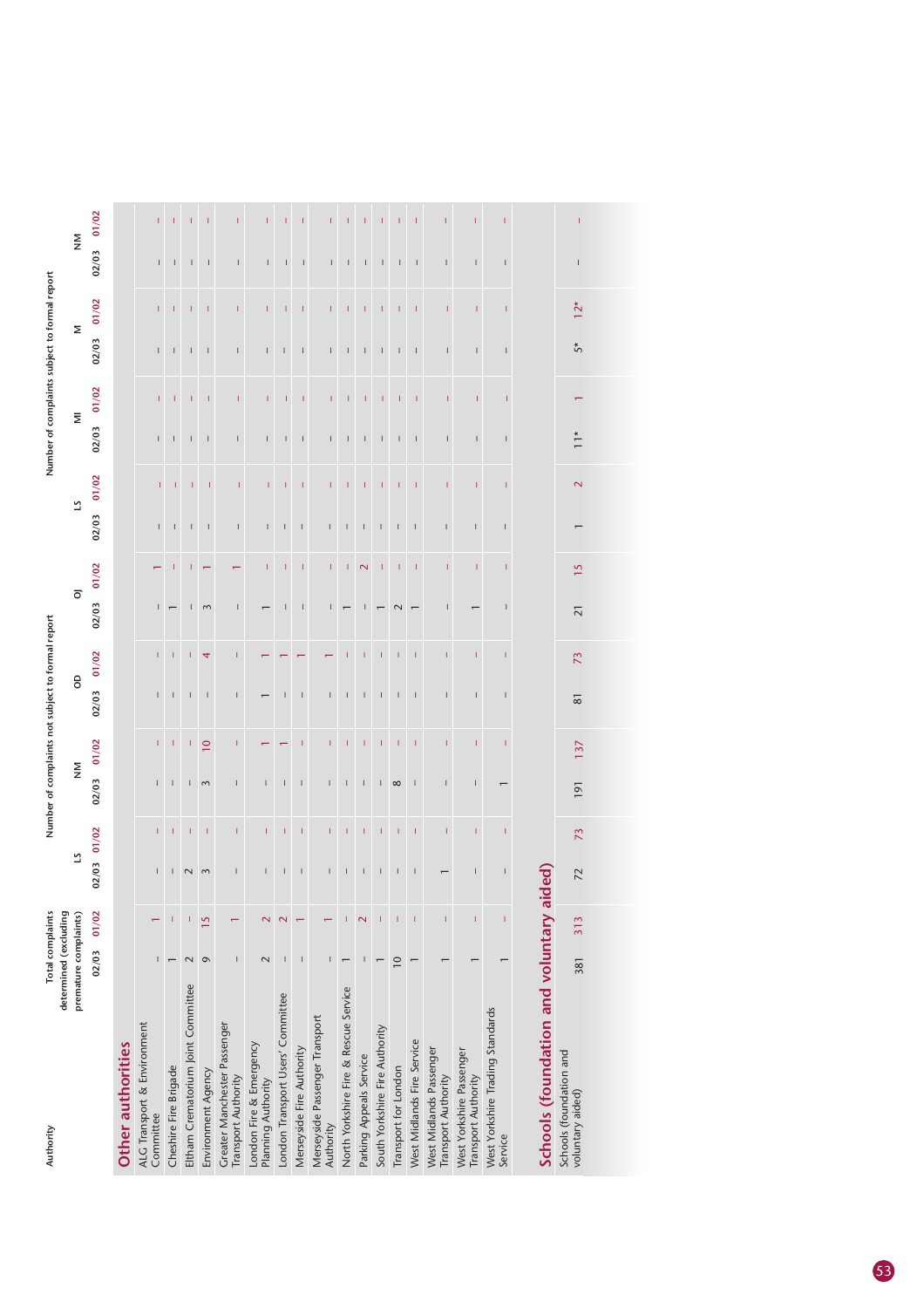

## **Appendix 5** Glossary of terminology

#### **Premature complaints**

Premature complaints are those which are not accepted for consideration by the Local Government Ombudsmen because the councils concerned have not had a reasonable opportunity to deal with them first. Premature complaints are sent to the councils concerned with a request that they should investigate them. If a complainant is not satisfied with the outcome of a council's investigation, he or she can complain to the Ombudsman again.

#### **Outside jurisdiction**

The Ombudsmen can investigate most types of complaints against local authorities. But there are some things the law does not allow them to investigate, such as personnel matters, the internal management of schools and colleges, and matters which affect all or most of the people living in a council's area. Such complaints, when they are terminated, are described as being outside jurisdiction.

#### **Local settlements**

The term local settlement is used to describe the outcome of a complaint where, during the course of an investigation, the council takes, or agrees to take, some action which the Ombudsman considers is a satisfactory response to the complaint. This may occur, for example, in any of the following circumstances:

- the council on its own initiative says that there was fault that caused injustice, and proposes a remedy which the Ombudsman accepts is satisfactory;
- the council accepts the suggestion by the Ombudsman, as an independent person, that there was fault which caused injustice, and agrees a remedy which the Ombudsman accepts is satisfactory;
- the council does not consider that there was fault but is able to take some action which the Ombudsman accepts is a satisfactory outcome;
- the council and the complainant themselves agree upon a course of action and the Ombudsman sees no reason to suggest any different outcome; or
- the Ombudsman discontinues the investigation because he or she considers that, even if the investigation were to continue, no better outcome would be likely to be achieved for the complainant than the action the council has already taken or agreed.

#### **Ombudsman's discretion**

Complaints described as terminated by Ombudsman's discretion are those which have been terminated because, for example:

• the complainant wishes to withdraw his or her complaint;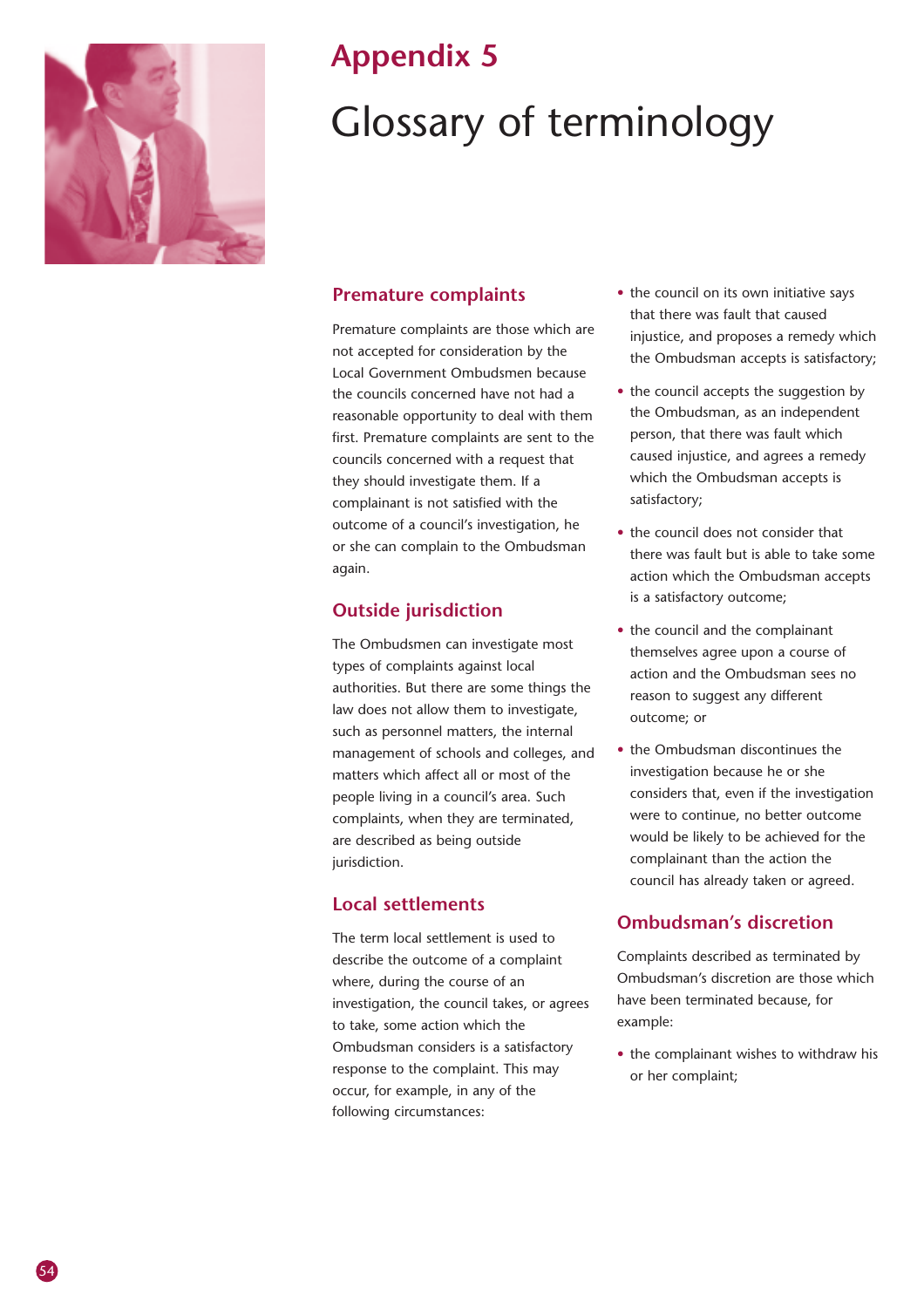- the complainant has moved away and the Ombudsman is no longer able to contact him or her;
- the complainant decides to take court action; or
- we find there is no or insufficient injustice to justify continuing the investigation.

#### **Comeback**

The term comeback is used when a complaint has been determined without a formal report and the complainant alleges that one or more of the following apply:

- the complaint, or a material part of it, has been misunderstood by the Commission's staff;
- evidence submitted before termination has not been taken into account;
- the council has not been telling the true story and evidence of this is provided; or
- new information has been supplied about the original complaint.

#### **Remedy**

When a report is issued finding injustice caused by maladministration, the Ombudsman will recommend what the council should do to put matters right (the remedy).

#### **First report**

When an Ombudsman issues a report after completing an investigation, this is referred to as the first report on the complaint.

#### **Further report**

If the council does not respond satisfactorily to the Ombudsman's recommendations in a first report within a given time limit, the Ombudsman must issue a further report, which must be considered by the full council. This further report is sometimes referred to as a second report.

#### **Statement**

If the council does not respond satisfactorily to the Ombudsman's second report within the given time limit, the Ombudsman may require the council to publish a statement in a local newspaper. Such statements consist of the details of any action recommended by the Ombudsman, any supporting material the Ombudsman may require and, if the council wishes, a statement of its reasons for not complying with the Ombudsman's recommendations.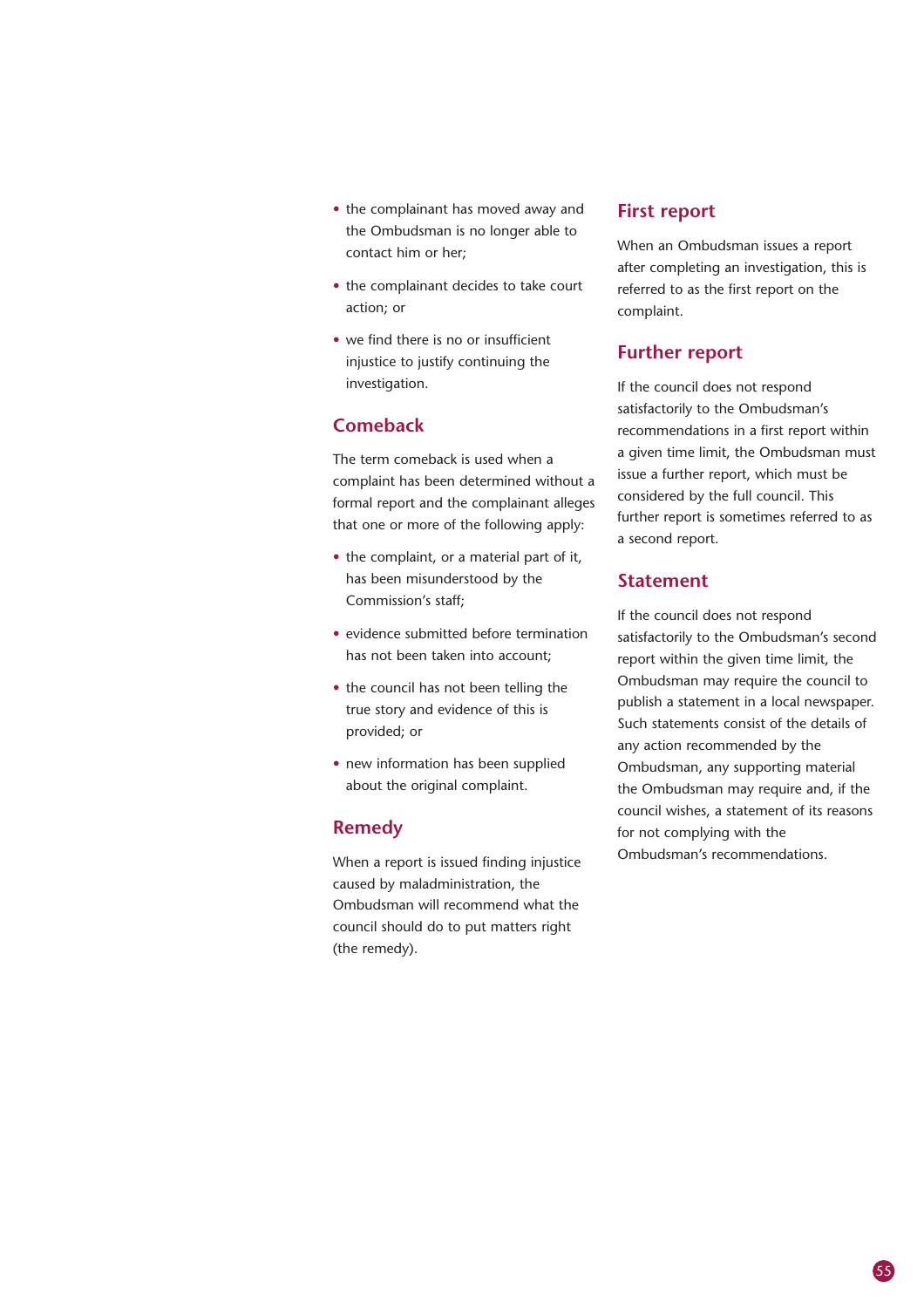

### **Appendix 6**

## Commission publications and website

#### **Published annually**

*Local Government Ombudsman annual report*

*Local Government Ombudsman summary annual report*

*Local Government Ombudsman digest of cases*

Summaries of a selection of published reports and local settlements achieved in the year, available for 1996, 1997, 1998, 1999, 2000 and 2001.

#### **Guidance on good practice notes**

A series of pamphlets aimed at giving advice to local authorities.

- 1 *Running a complaints system,* June 2002
- 2 *Good administrative practice,* August 1993 (reissued February 1995)
- 3 *Council housing repairs,* August 1993 (out of print)
- 5 *Disposal of land,* November 1995
- 6 *Remedies,* September 1997 (reissued March 2003)

(*Guidance note 4: Members' interests*, has been withdrawn as it is out-of-date since the National Code of Local Government Conduct is no longer extant. Each local authority now has an individual code arising from the new ethical framework.)

#### **Other publications**

*Complaint about the council? How to complain to the Local Government Ombudsman*

Leaflet about the Ombudsman's service which includes a complaint form. Also available in large print, Braille, on tape, and in Bengali, Gujarati, Hindi, Punjabi, Urdu, Arabic, Chinese, Greek, Turkish and Vietnamese.

*How the Ombudsman will deal with your complaint*

Leaflet sent to complainants when acknowledging receipt of their complaint. Also available in the same languages as above and in large print.

All publications are available from the Secretary of the Commission, Millbank Tower, Millbank, London SW1P 4QP or **tel** 020 7217 4683. All publications are free of charge for single copies. Bulk orders of the complaints leaflet are also free of charge. There is a subscription service available for copies of investigation reports – for details of this service **tel** 020 7217 4686.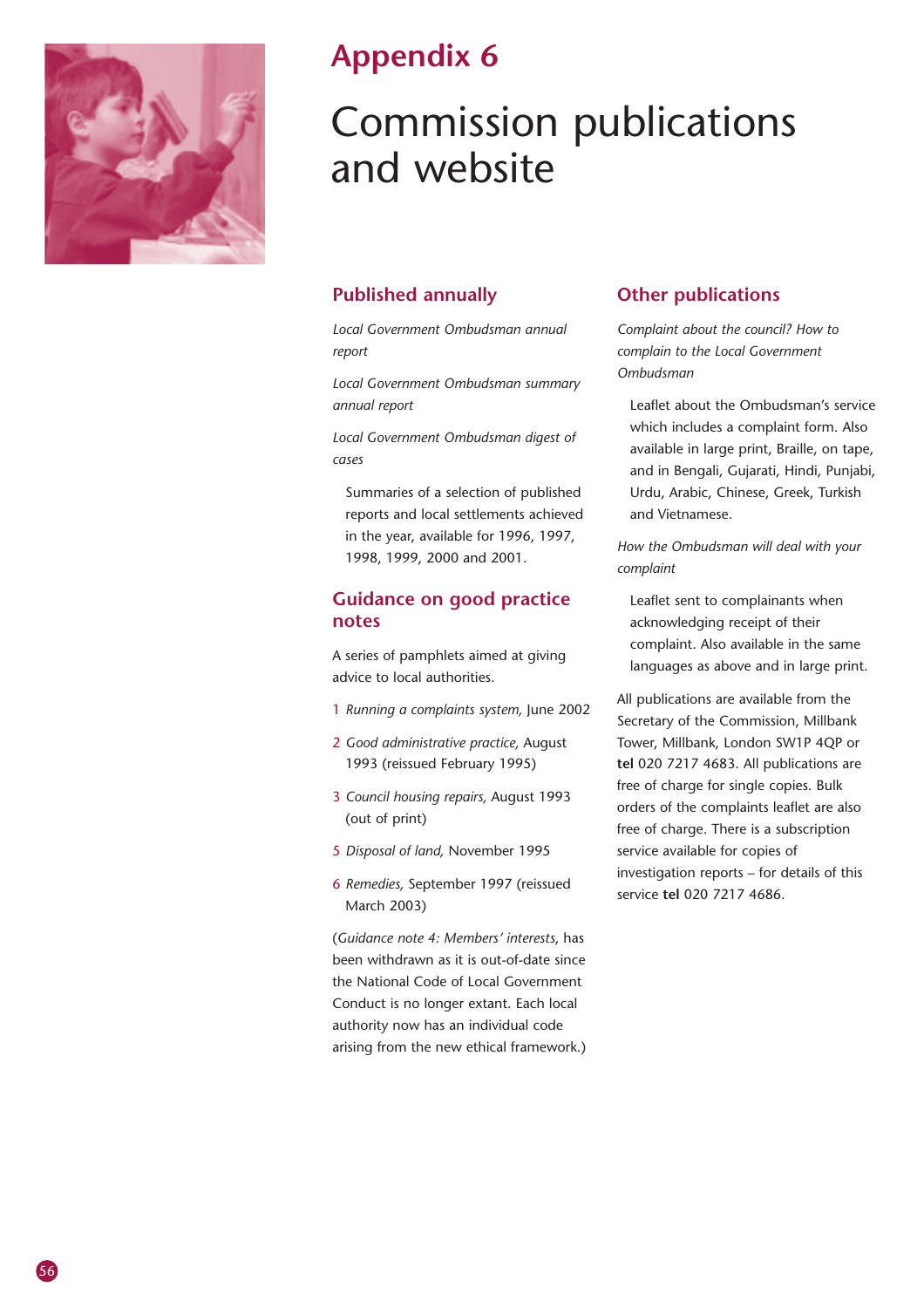#### **Publications available on the website**

#### **(www.lgo.org.uk)**

The current annual report, accounts and five year business plan.

The six issues of the *Digest of cases* .

The five current *Guidance on good practice note*s.

Origins and functions of the Local Government Ombudsman.

The leaflet: *Complaint about the council*? *How to complain to the Local Government Ombudsman* in English and in Bengali, Gujarati, Hindi, Punjabi, Urdu, Arabic, Chinese, Greek, Turkish and Vietnamese.

The leaflet: *How the Ombudsman will deal with your complain*t in the languages listed above.

A small poster drawing attention to the Ombudsman's service in the 10 minority ethnic languages listed above. (A version in English is available in print.)

Recent investigation report summaries.

There is also an on-line enquiries form, an on-line publications order form and on-line complaint forms.

#### **Where to contact the Local Government Ombudsmen**

**Mr Redmond's office and the office of the Secretary of the Commission are at:**

> Millbank Tower, Millbank London SW1P 4QP

> > **Tel** 020 7217 4620 **Fax** 020 7217 4621

#### **Mrs Thomas's office is at:**

Beverley House 17 Shipton Road York YO30 5FZ

**Tel** 01904 380200 **Fax** 01904 380269

#### **Mr White's office is at:**

The Oaks, No 2 Westwood Way Westwood Business Park Coventry CV4 8JB **Tel** 024 7682 0000 **Fax** 024 7682 0001

**Adviceline: 0845 602 1983**

website: www.lgo.org.uk